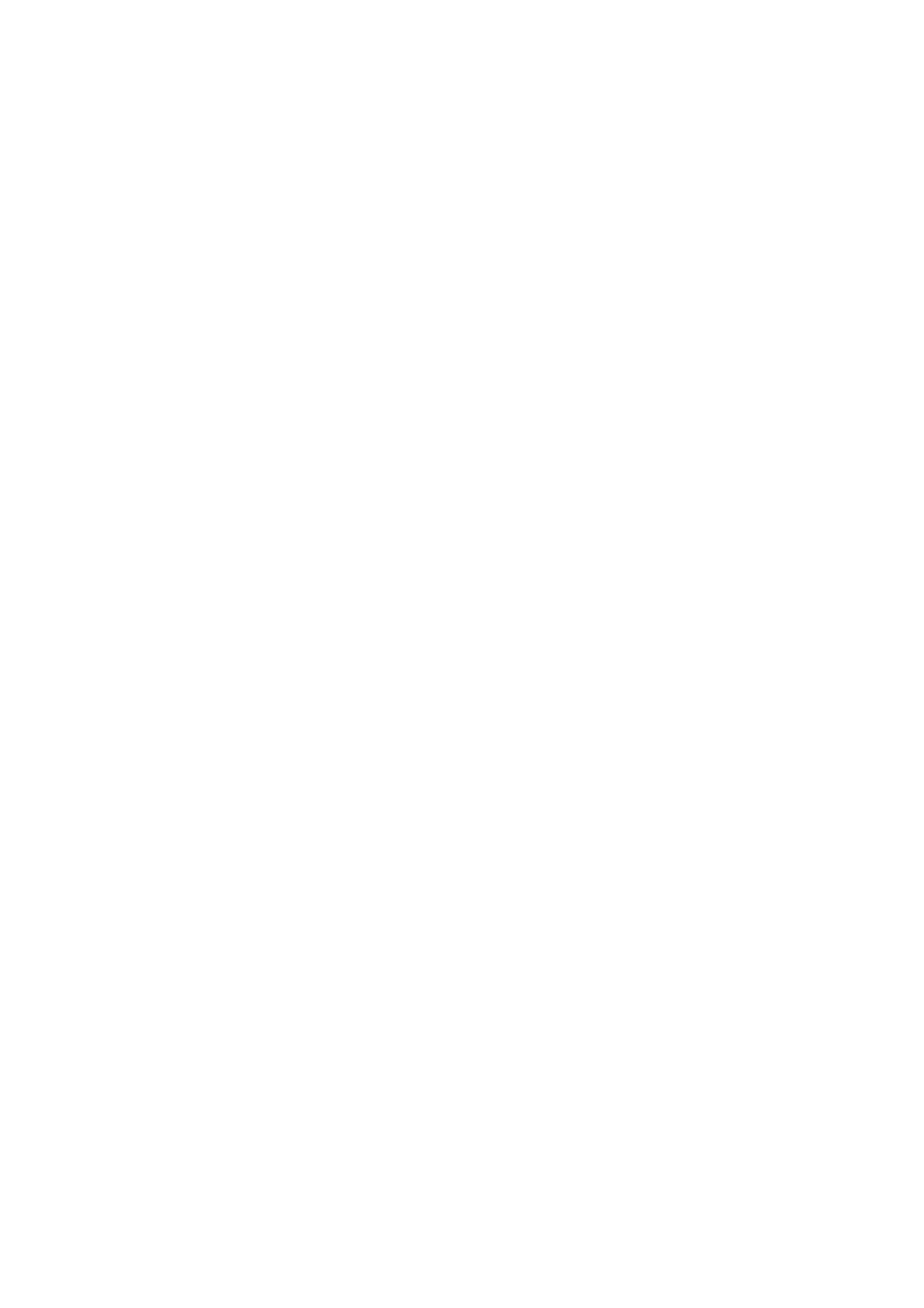### **FOREWORD**

<span id="page-2-0"></span>The OECD Nuclear Energy Agency (NEA has recently completed under US Nuclear Regulatory Commission (NRC) sponsorship a PWR main steam line break (MSLB) benchmark against coupled system thermal-hydraulic and neutron kinetics codes. The benchmark was very well received internationally. It was felt among the participants that there should be a similar benchmark against the codes for a BWR plant transient. The turbine trip (TT) transients in a BWR are pressurisation events in which the coupling between core phenomena and system dynamics plays an important role. In addition, the data made available from experiments carried out at the plant make the present benchmark very valuable. The NEA and US NRC have approved it for the purpose of validating advanced system best-estimate analysis codes. A small team at Pennsylvania State University (PSU) was responsible for authoring the final specifications, and will be in charge of co-ordinating the benchmark activities, answering the questions, analysing the solutions submitted by benchmark participants and providing reports summarising the results for each phase. In performing these tasks the PSU team is collaborating with Andy M. Olson and Kenneth W. Hunt from PECO Nuclear. Lance J. Agee, EPRI, is also providing technical assistance for this international benchmark project.

Three benchmark workshops are scheduled during the course of the benchmark activities. The first workshop was conducted for the participants in the exercises concerning the BWR TT transient, and was instrumental in finalising the benchmark specifications. It took place on 9-10 November 2000 in Philadelphia and was hosted by Exelon Nuclear. The second workshop will focus on resolving issues that may have arisen in the analyses of the first two exercises. Any topics related to the third exercise will also be discussed. This workshop is scheduled for 15-16 October 2001 and will be hosted by the Paul Scherrer Institut (PSI), Switzerland. The third and final workshop concerning this benchmark will be conducted in May 2002 to resolve issues related to the third exercise, to address any outstanding issues and to reach an agreement on the technical basis for the final reports. It is planned to be hosted by the Institute for Safety Research, Rossendorf Research Centre, Germany.

The NEA-NRC BWR TT Benchmark will be published in four volumes as NEA and NUREG/CR reports. CD-ROMs will also be prepared and will include the four reports and the transient boundary conditions, decay heat values, as a function of time, cross-section libraries and supplementary tables and graphs not published in the paper version. The transient boundary conditions, decay heat values and the cross-section libraries can also be found at the benchmark ftp site:

> **Address:** varna.me.psu.edu **Id:** bwrtt **Password:** tt2000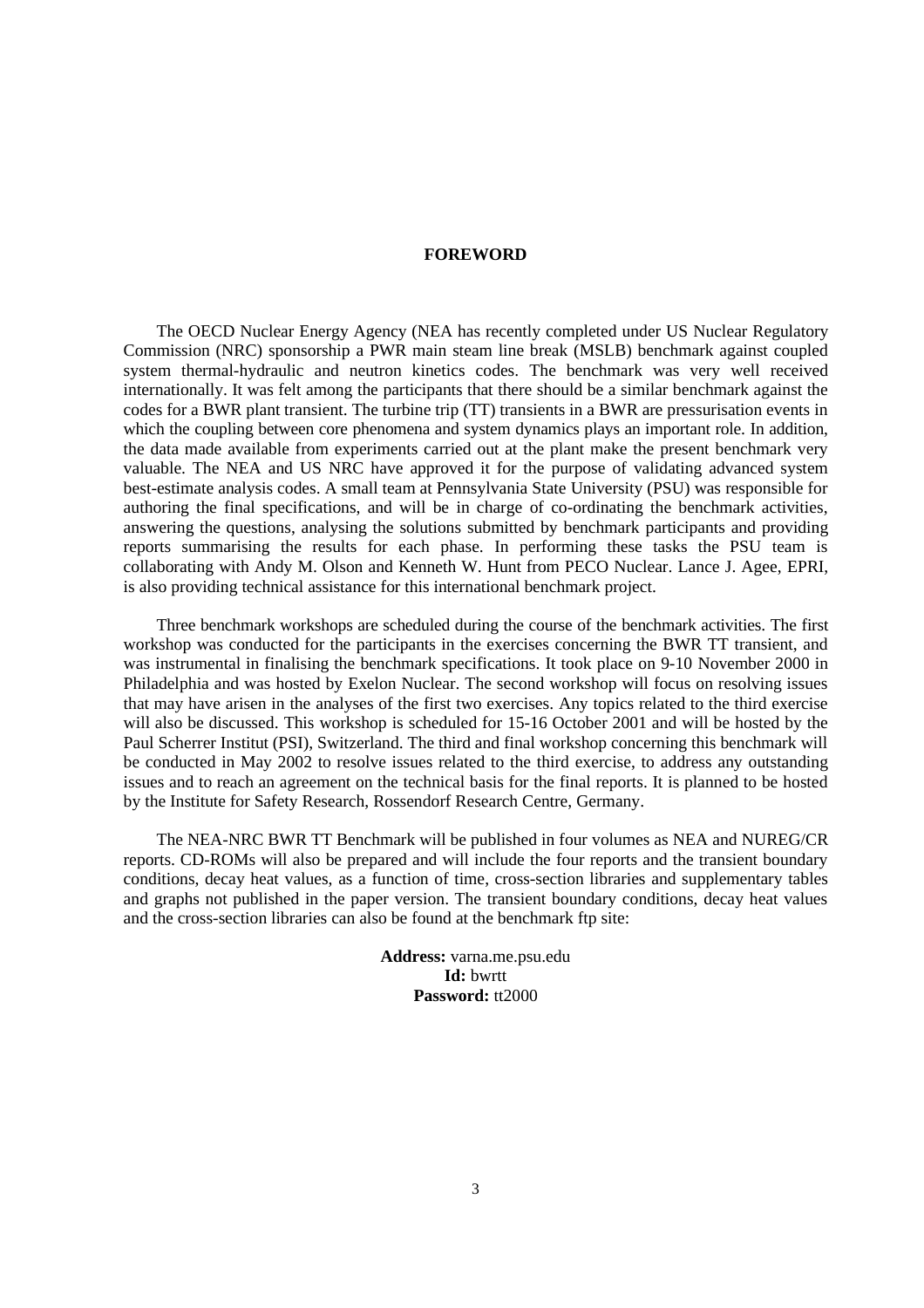#### *Acknowledgements*

The authors would like to thank Professor J. Aragonés from UPM, Dr. T. Lefvert and Dr. S. Langenbuch from GRS and Dr. F. Eltawila of US NRC, whose support and encouragement in establishing this benchmark are invaluable.

This report is the sum of many efforts, the participants, the funding agencies and their staff – the US Nuclear Regulatory Commission and the Organisation of Economic Co-operation and Development. Special appreciation is due to: L. Agee from EPRI, Professor T. Downar from Purdue University, B. Aktas from ISLINC, Dr. G. Gose and Dr. C. Peterson from CSA, Dr. A. Hotta from TSI, Dr. P. Coddington from PSI and Dr. U. Grundmann from FZR. Their technical assistance, comments and suggestions have been very valuable. We would like to thank them for the effort and time involved.

Of particular note are the efforts of Dr. F. Eltawila assisted by Dr. J. Han and Dr. J. Uhle of the US Nuclear Regulatory Commission. Through their efforts, funding is secured for the remainder of this project. We also thank them for their invaluable technical advice and assistance.

The authors wish to express their sincere appreciation for the outstanding support offered by Dr. E. Sartori, who is providing efficient administration, organisation and valuable technical advice.

Finally, we are grateful to A. Costa for having devoted her competence and skills to the editing of this report.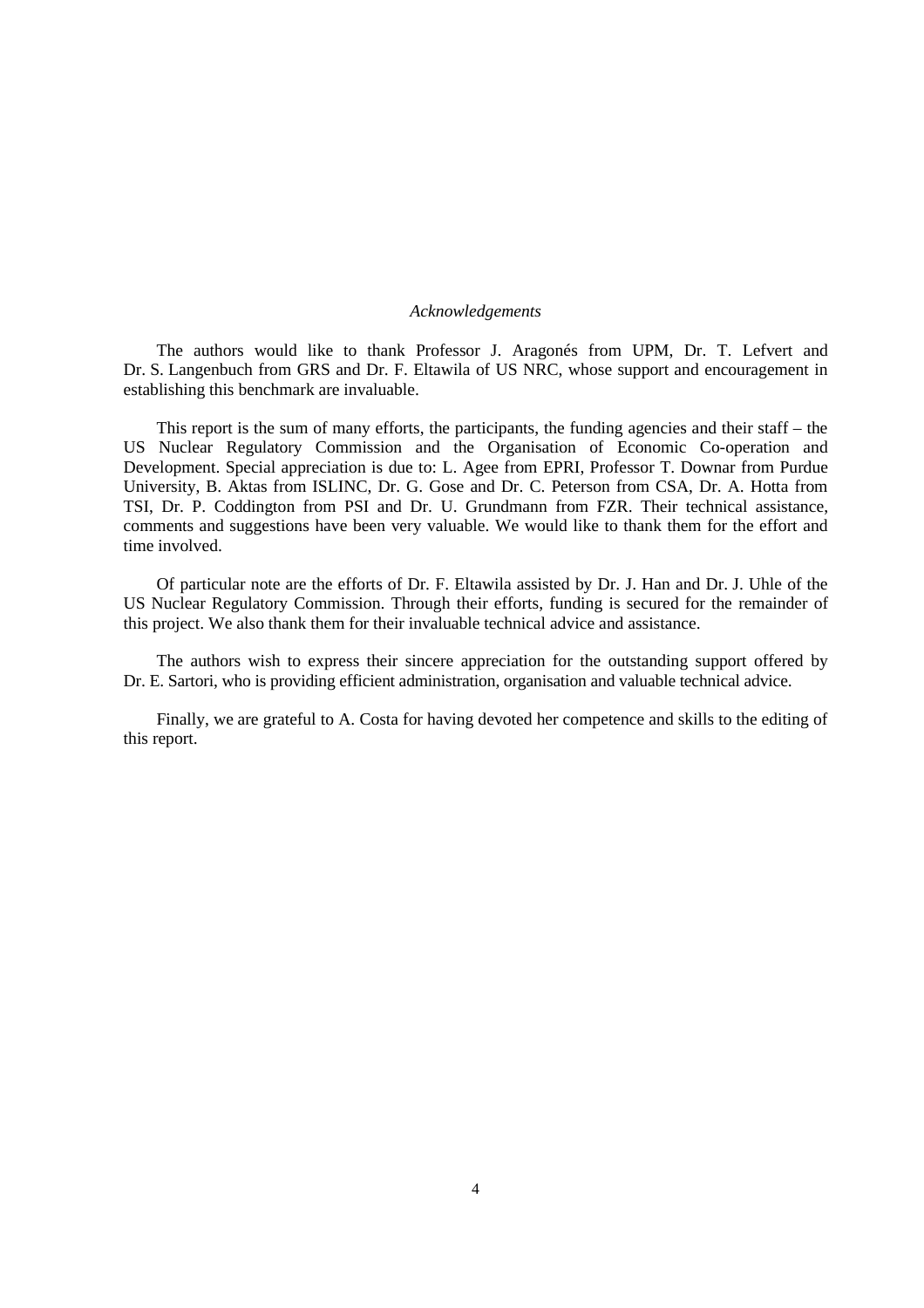# **TABLE OF CONTENTS**

|                  |                                                                          | 3             |
|------------------|--------------------------------------------------------------------------|---------------|
|                  |                                                                          | <sup>11</sup> |
|                  |                                                                          | 12            |
|                  |                                                                          | 12            |
|                  | 1.2.1 Exercise $1$ – Power vs. time plant system simulation with fixed   | -12           |
|                  | 1.2.2 Exercise 2 – Coupled 3-D kinetics/core thermal-hydraulic           | 12            |
|                  | 1.2.3 Exercise 3 – Best-estimate coupled 3-D core/T-H system modelling   | 13            |
|                  |                                                                          | 15            |
|                  |                                                                          | 15            |
|                  |                                                                          | 15            |
|                  |                                                                          | 15            |
|                  | 2.4 Two-dimensional (2-D) assembly types and three-dimensional (3-D)     | 16            |
|                  |                                                                          | 16            |
|                  |                                                                          |               |
|                  |                                                                          | 18            |
| <b>Chapter 3</b> |                                                                          | 45            |
|                  | 3.1 Component specifications for the full thermal-hydraulic system model | 45            |
|                  |                                                                          | 45            |
|                  |                                                                          | 45            |
|                  |                                                                          | 46            |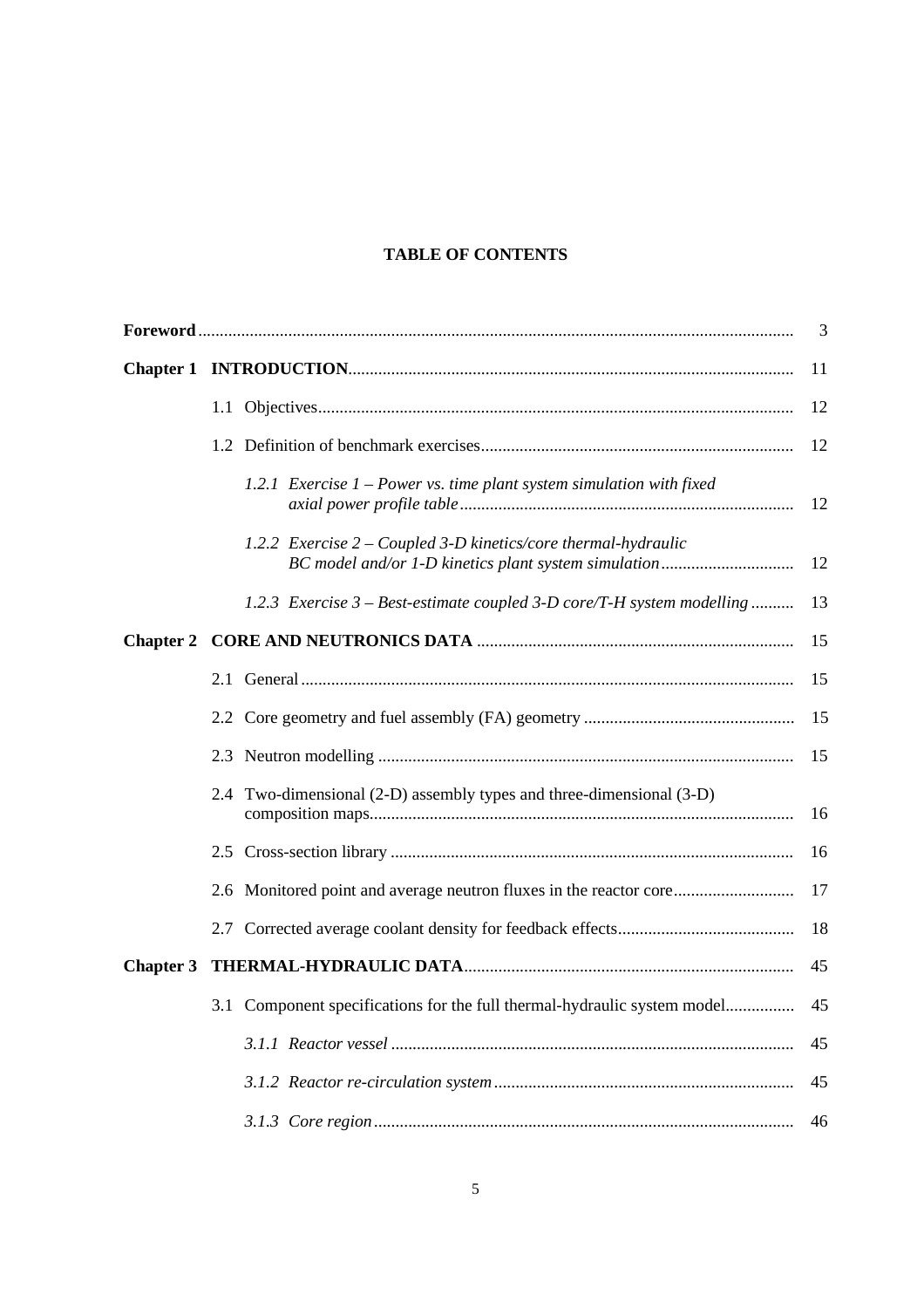|                                                                        | 46 |  |  |  |  |  |
|------------------------------------------------------------------------|----|--|--|--|--|--|
|                                                                        | 46 |  |  |  |  |  |
| 3.2 Definition of the core thermal-hydraulic boundary conditions model | 47 |  |  |  |  |  |
|                                                                        | 47 |  |  |  |  |  |
|                                                                        | 47 |  |  |  |  |  |
|                                                                        | 49 |  |  |  |  |  |
|                                                                        | 49 |  |  |  |  |  |
|                                                                        | 61 |  |  |  |  |  |
|                                                                        | 63 |  |  |  |  |  |
|                                                                        | 63 |  |  |  |  |  |
|                                                                        | 64 |  |  |  |  |  |
|                                                                        | 64 |  |  |  |  |  |
|                                                                        | 71 |  |  |  |  |  |
|                                                                        | 71 |  |  |  |  |  |
|                                                                        | 72 |  |  |  |  |  |
|                                                                        | 73 |  |  |  |  |  |
|                                                                        | 77 |  |  |  |  |  |
| 79                                                                     |    |  |  |  |  |  |
|                                                                        | 87 |  |  |  |  |  |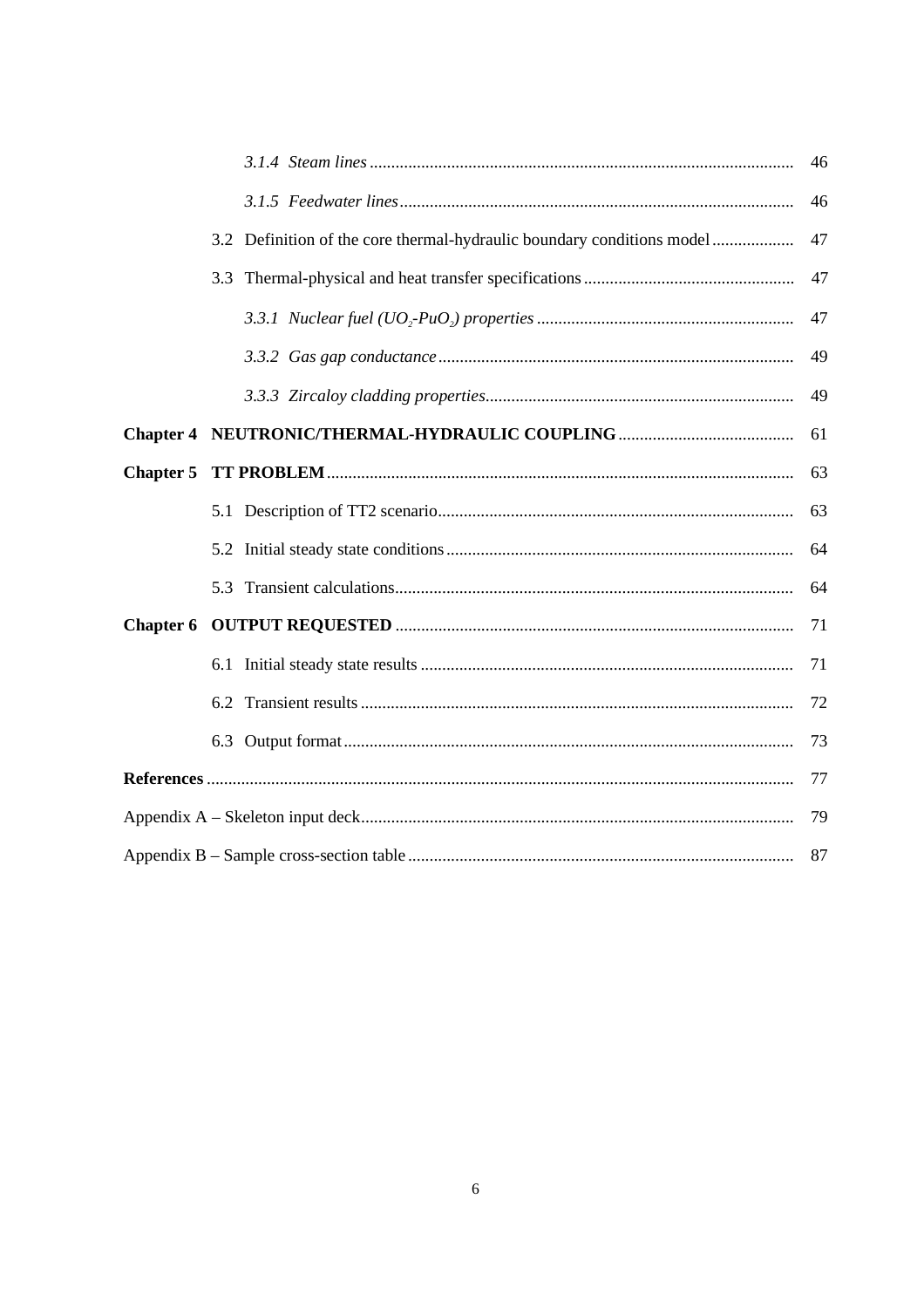# *List of figures*

| Figure 2.2.1.    | 34 |
|------------------|----|
| Figure 2.2.2.    | 35 |
| Figure 2.2.3.    | 36 |
| Figure 2.2.4.    | 37 |
| Figure 2.2.5.    | 38 |
| Figure 2.4.1.    | 39 |
| Figure 2.4.2.    | 40 |
| Figure 2.5.1.    | 41 |
| Figure 2.6.1.    | 42 |
| Figure 2.6.2.    | 43 |
|                  | 56 |
|                  | 57 |
| Figure 3.2.1.    | 58 |
| Figure $3.2.2$ . | 59 |
| Figure 5.2.1.    | 69 |
| Figure $5.2.2$ . | 69 |
| Figure 6.1.      | 74 |
| Figure 6.2.      | 74 |
| Figure A.1.      | 86 |

# *List of tables*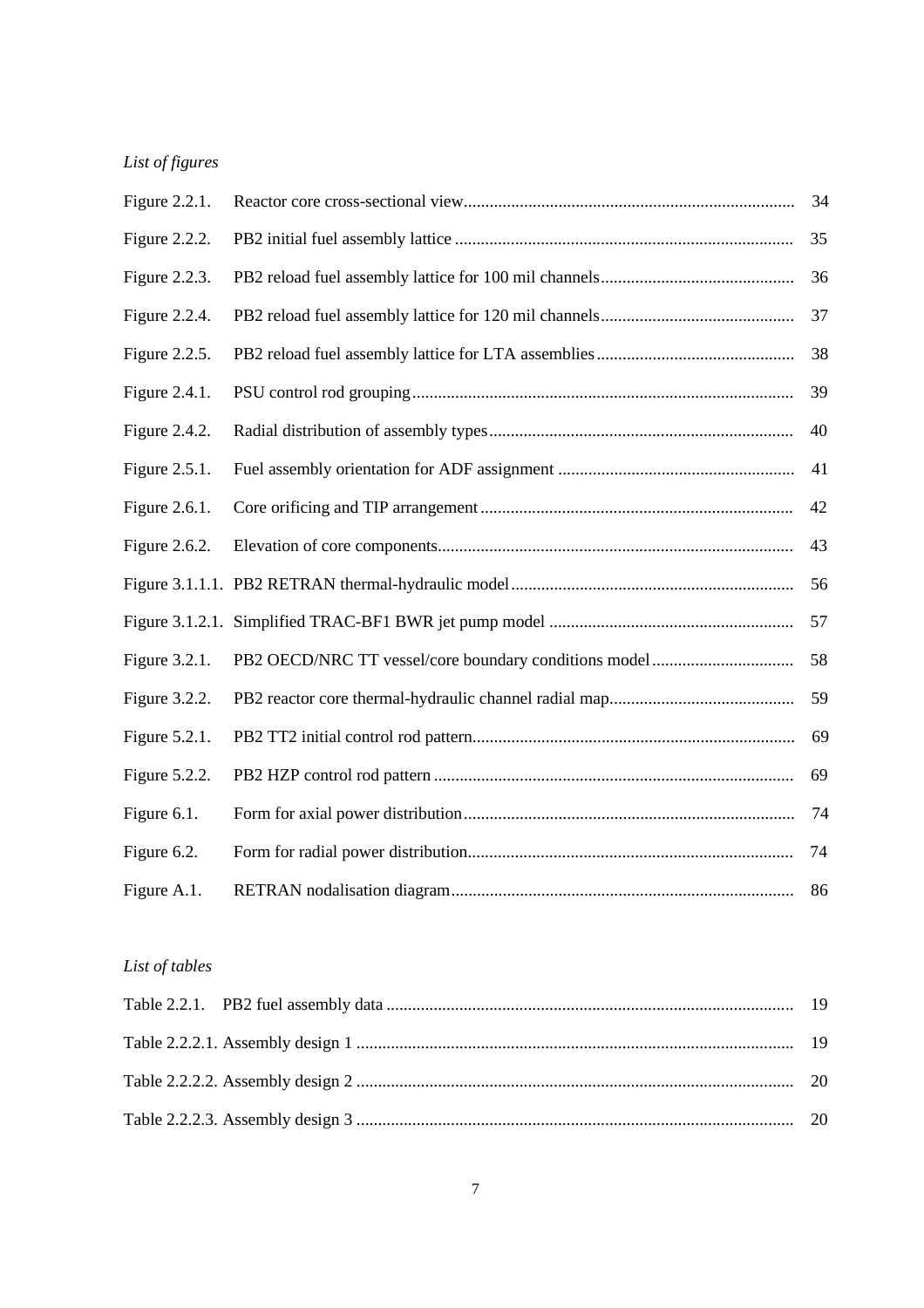|              | 20 |
|--------------|----|
|              | 21 |
|              | 21 |
| Table 2.3.1. | 21 |
| Table 2.3.2. | 22 |
|              | 22 |
|              | 23 |
|              | 24 |
|              | 25 |
|              | 26 |
|              | 27 |
| Table 2.4.2. | 28 |
| Table 2.4.3. | 28 |
| Table 2.4.4. | 29 |
| Table 2.5.1. | 30 |
| Table 2.5.2. | 31 |
| Table 2.5.3. | 31 |
| Table 2.6.1. | 33 |
|              | 50 |
|              | 51 |
|              | 52 |
|              | 53 |
|              | 54 |
|              | 54 |
|              | 54 |
|              | 54 |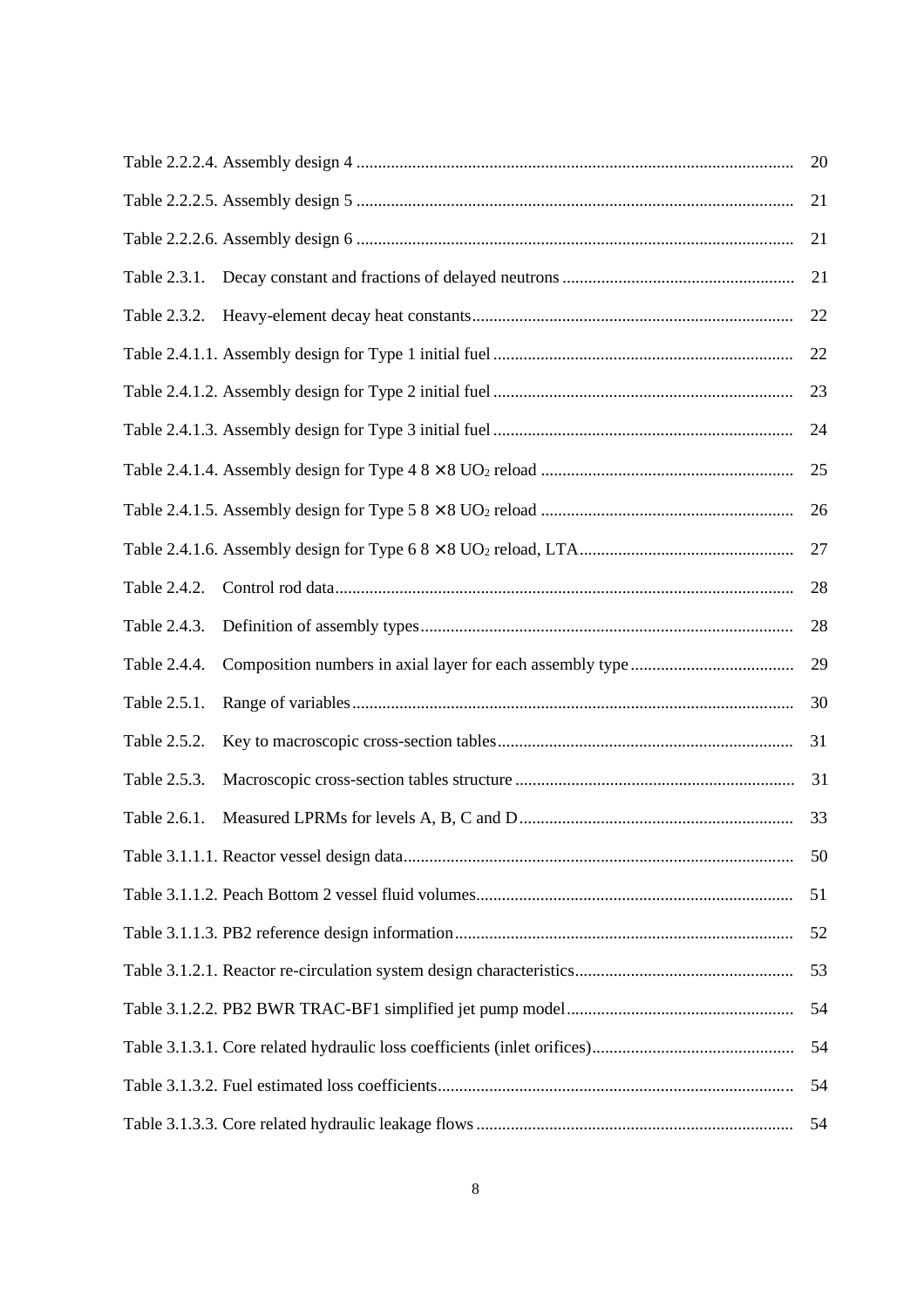|              |                                                                                      | 55 |
|--------------|--------------------------------------------------------------------------------------|----|
|              |                                                                                      |    |
|              |                                                                                      |    |
|              | Table 5.2.2. PB2 TT2 initial core axial relative power from process computer P1 edit | 66 |
|              |                                                                                      | 66 |
|              |                                                                                      | 66 |
| Table 5.3.2. |                                                                                      |    |
| Table 5.3.3. |                                                                                      | 67 |
| Table 5.3.4. |                                                                                      | 67 |
| Table 5.3.5. |                                                                                      |    |
|              |                                                                                      |    |
|              |                                                                                      | 68 |
| Table 5.3.8. |                                                                                      | 68 |
|              |                                                                                      |    |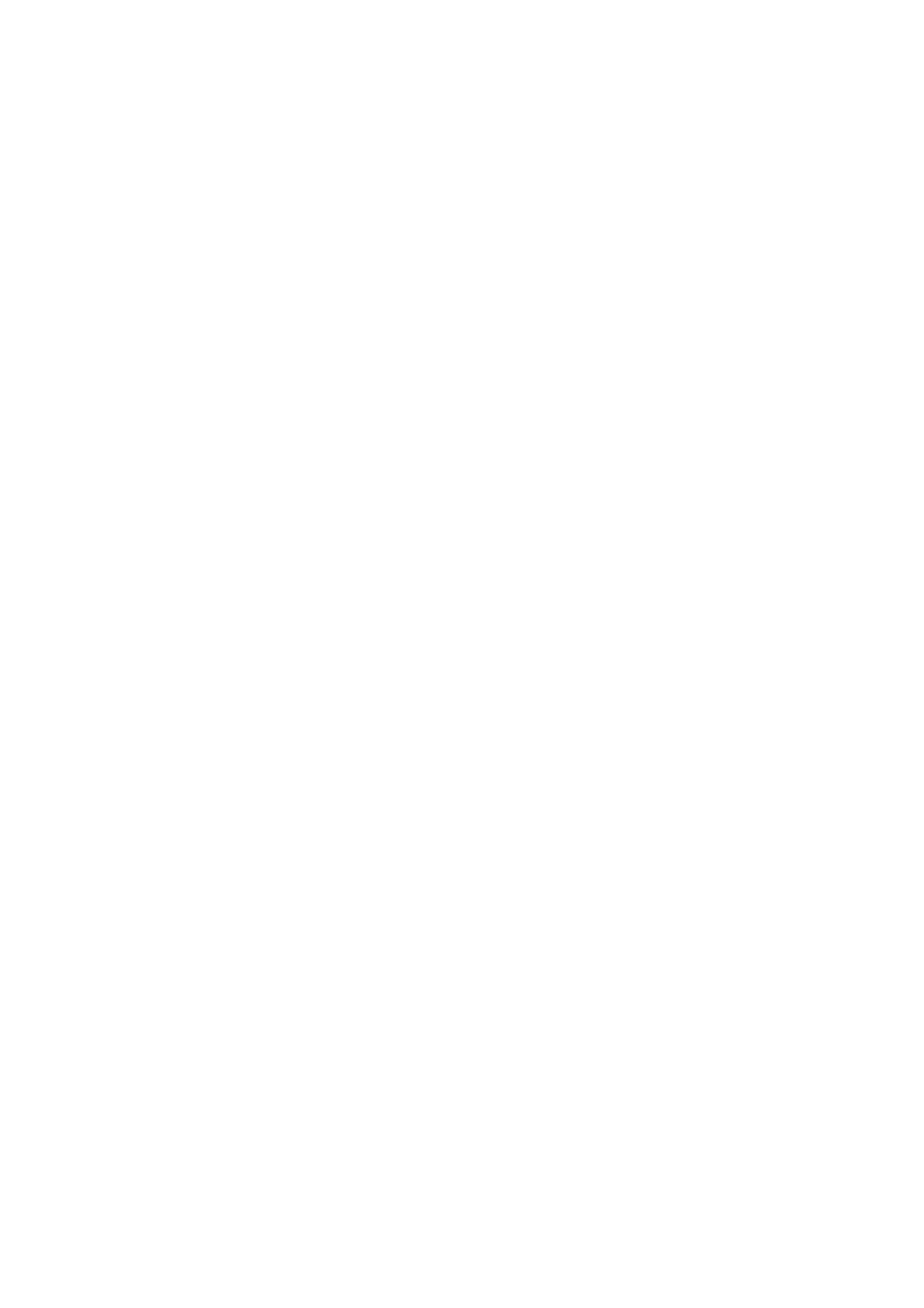# **Chapter 1 INTRODUCTION**

<span id="page-10-0"></span>Incorporation of full three-dimensional (3-D) models of the reactor core into system transient codes allows for a "best-estimate" calculation of interactions between the core behaviour and plant dynamics. Recent progress in computer technology has made development of coupled system thermal-hydraulic and neutron kinetics code systems feasible. Considerable efforts have been made in various countries and organisations in this direction. To verify the capability of the coupled codes to analyse complex transients with coupled core-plant interactions and to fully test thermal-hydraulic coupling, appropriate light water reactor (LWR) transient benchmarks need to be developed on a higher "best-estimate" level. The previous sets of transient benchmark problems separately addressed system transients (designed mainly for thermal-hydraulic system codes with point kinetics models) and core transients (designed for thermal-hydraulic core boundary conditions models coupled with a three-dimensional (3-D) neutron kinetics model). The Nuclear Energy Agency (NEA) of the Organisation for Economic Co-operation and Development (OECD) has recently completed – under the auspices of the US Nuclear Regulatory Commission (NRC) – sponsorship of a PWR main steam line break (MSLB) benchmark [1] against coupled thermal-hydraulic and neutron kinetics codes. A benchmark team from the Pennsylvania State University (PSU) has been responsible for developing the benchmark specifications, assisting the participants and co-ordinating the benchmark activities. The benchmark has been well received by the international community. The participants of the PWR benchmark felt that there should be a similar benchmark against the codes for a BWR plant transient. A turbine trip (TT) transient in a BWR is a pressurisation event in which the coupling between core phenomena and system dynamics plays an important role. In addition, the available real plant experimental data [2,3] makes the proposed benchmark problem very valuable. The NEA, OECD and US NRC have approved a BWR TT benchmark for the purpose of validating advanced system best-estimate analysis codes.

As a result, this benchmark project is being established to challenge the coupled system thermal-hydraulic/neutron kinetics codes against a Peach Bottom 2 (a GE-designed BWR/4) turbine trip transient with a sudden closure of the turbine stop valve. Three turbine trip transients at different power levels were performed at the Peach Bottom (PB) 2 BWR/4 nuclear power plant (NPP) prior to shutdown for refuelling at the end of Cycle 2 in April 1977. The second test is selected for the benchmark problem to investigate the effect of the pressurisation transient (following the sudden closure of the turbine stop valve) on the neutron flux in the reactor core. In a best-estimate manner the test conditions approached the design basis conditions as closely as possible. The actual data were collected, including a compilation of reactor design and operating data for Cycles 1 and 2 of PB and the plant transient experimental data. The transient was selected for this benchmark because it is a dynamically complex event for which neutron kinetics in the core were coupled with thermal-hydraulics in the reactor primary system.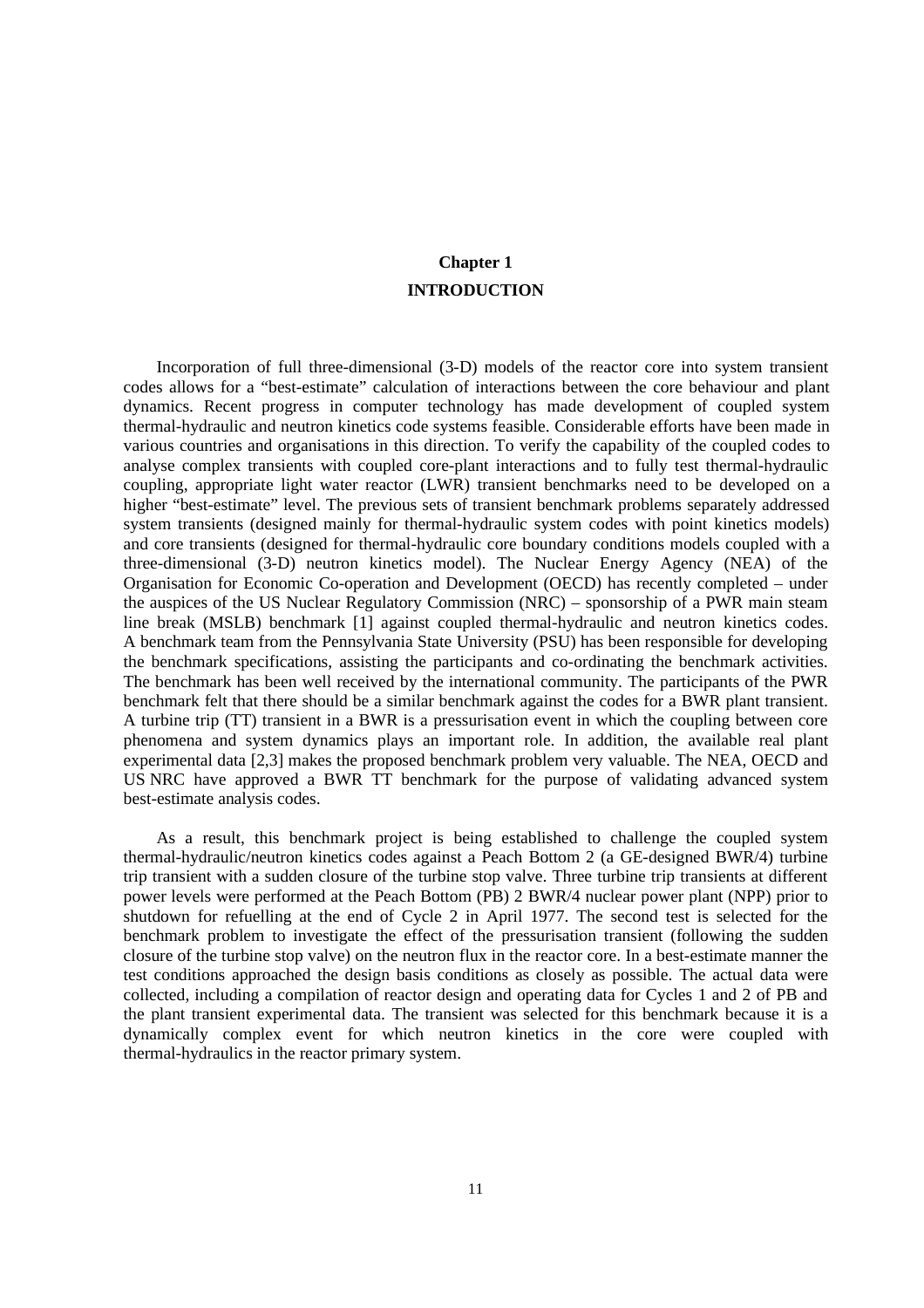## <span id="page-11-0"></span>**1.1 Objectives**

The BWR reference problem chosen for simulation is a turbine trip transient, which begins with a sudden turbine stop valve (TSV) closure. The pressure oscillation generated in the main steam piping propagates with relatively little attenuation into the reactor core. The induced core pressure oscillation results in dramatic changes of the core void distribution and fluid flow. The magnitude of the neutron flux transient taking place in the BWR core is strongly affected by the initial rate of pressure rise caused by pressure oscillation and has a strong spatial variation. The correct simulation of the power response to the pressure pulse and subsequent void collapse requires a 3-D core modelling supplemented by a one-dimensional (1-D) simulation of the remainder of the reactor coolant system.

The purpose of this proposal is to establish a BWR TT benchmark exercise based on a well defined problem with a complete set of input specifications and reference experimental data for qualification of the coupled 3-D neutron kinetics/thermal-hydraulic system transient codes. Since this kind of transient is a dynamically complex event in which reactor variables change very rapidly, it constitutes a good benchmark problem to test the coupled codes on both levels: neutronics/ thermal-hydraulic coupling and core/plant system coupling. Subsequently, the objectives of the proposed benchmark are: comprehensive feedback testing and examination of the capability of coupled codes to analyse complex transients with coupled core/plant interactions through comparison with actual experimental data.

## **1.2 Definition of the benchmark exercises**

The benchmark consists of three separate exercises.

## *1.2.1 Exercise 1 – Power vs. time plant system simulation with fixed axial power profile table (obtained from experimental data)*

The purpose of the first exercise is to test the thermal-hydraulic system response and to initialise the participants' system models. Core power response is fixed to reproduce the actual test results utilising either power or reactivity vs. time data.

## *1.2.2 Exercise 2 – Coupled 3-D kinetics/core thermal-hydraulic BC model and/or 1-D kinetics plant system simulation*

Two steady states are to be modelled for Exercise 2: hot zero power (HZP) conditions and the initial conditions of TT2. The HZP state would provide a clean initialisation of the core neutronics models since the thermal-hydraulic feedback is spatially uniform across the core. The description of HZP conditions is provided in Chapter 3.

The second exercise consists of two options. Option 1 of the second exercise is to perform a coupled 3-D kinetics/thermal-hydraulic calculation for the reactor core using the PSU-provided boundary conditions at core inlet and exit. The core boundary conditions will be provided utilising a combination of the calculated PSU results and test data. Option 2 of the second exercise is to perform coupled 1-D neutron kinetics/thermal-hydraulics core boundary condition model calculation for the core using the same boundary conditions provided for Option 1. One-dimensional cross-sections are collapsed from the cross-section libraries generated for 3-D simulation. The participants can participate in either or both options.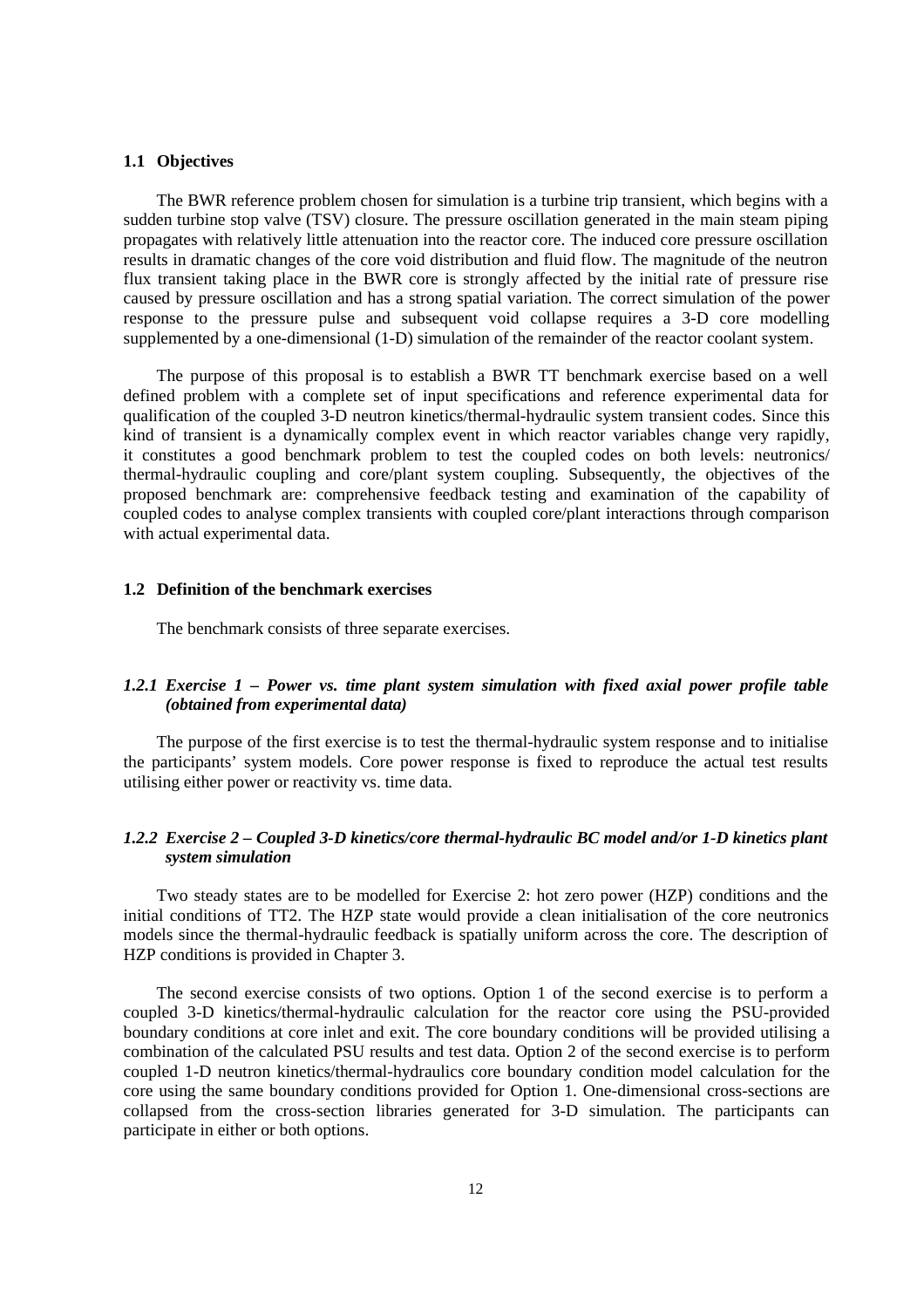#### <span id="page-12-0"></span>*1.2.3 Exercise 3 – Best-estimate coupled 3-D core/thermal-hydraulic system modelling*

The third exercise also consists of two options. In Option 1 the participants perform a coupled 3-D core/thermal-hydraulic calculation for the core and 1-D thermal-hydraulics modelling for the balance of the plant. In Option 2 the participants perform the calculation using a 1-D kinetics core model and 1-D thermal-hydraulics for the reactor primary system. This exercise combines elements of the first two exercises of this benchmark and is an analysis of the transient in its entirety.

Extreme versions of Exercise 3 that provide the opportunity to better test the code coupling and feedback modelling are defined as follows:

- Turbine trip without bypass system relief opening (would increase the power peak and provide enough pressurisation for safety/relief valve opening).
- Turbine trip without scram (would increase the power peak and produce a second power peak and would be a challenge to the coupled code predictions).
- Combined extreme scenario turbine trip with bypass system relief failure without reactor scram. Some preliminary results indicate that this case is very close to a super-prompt critical state and makes a good case for code-to-code comparisons.

The initial steady state reference results will be based on those provided from the P-1 process computer power distribution data in the EPRI reports [2]. For the TT2 transient test [3], the dynamic measurements were taken with high-speed digital acquisition system capable of sampling over 150 signals every 6 milliseconds. The core power distribution measurements were taken from the plant's local in-core flux detectors. Special fast response pressure and differential pressure transducers were installed in parallel with the existing plant instruments in the nuclear steam supply system. The TT transient scenario is based on the TT2 test, as discussed in the reference EPRI reports. In this TT transient, the nuclear power is driven by the increase in pressure, which causes a void collapse in the core. The positive power response is almost immediate, but the transient is soon slowed down by the feedback from the increased direct and conducted heat flux to the coolant, which will, in turn, produce void and provide a negative reactivity feedback. The scram is triggered at a defined power level (as a multiple of the initial power). Since the transient is fast and of short duration, the fuel temperature rise is moderate and the Doppler effect plays a subordinate role compared to other feedback effects. The complete TT scenario is described along with a set of initial and boundary conditions in Chapter 5. Transient simulations will be initiated from 0-5 seconds, and within this time the sequence of events, core exit pressure response, total core power response and other integral parameters will be compared to the experimental data. For the extreme versions of Exercise 3, transient simulations should be performed for 10 seconds to capture the thermal-hydraulic response of these cases. The radial and axial power distributions at different detector levels and positions will also be compared. In addition there will be some code-to-code comparisons for the transient behaviour of other key thermal-hydraulic parameters such as core average fuel temperature and core average void fraction as well as 2-D normalised power (NP) distribution and core average axial power distribution.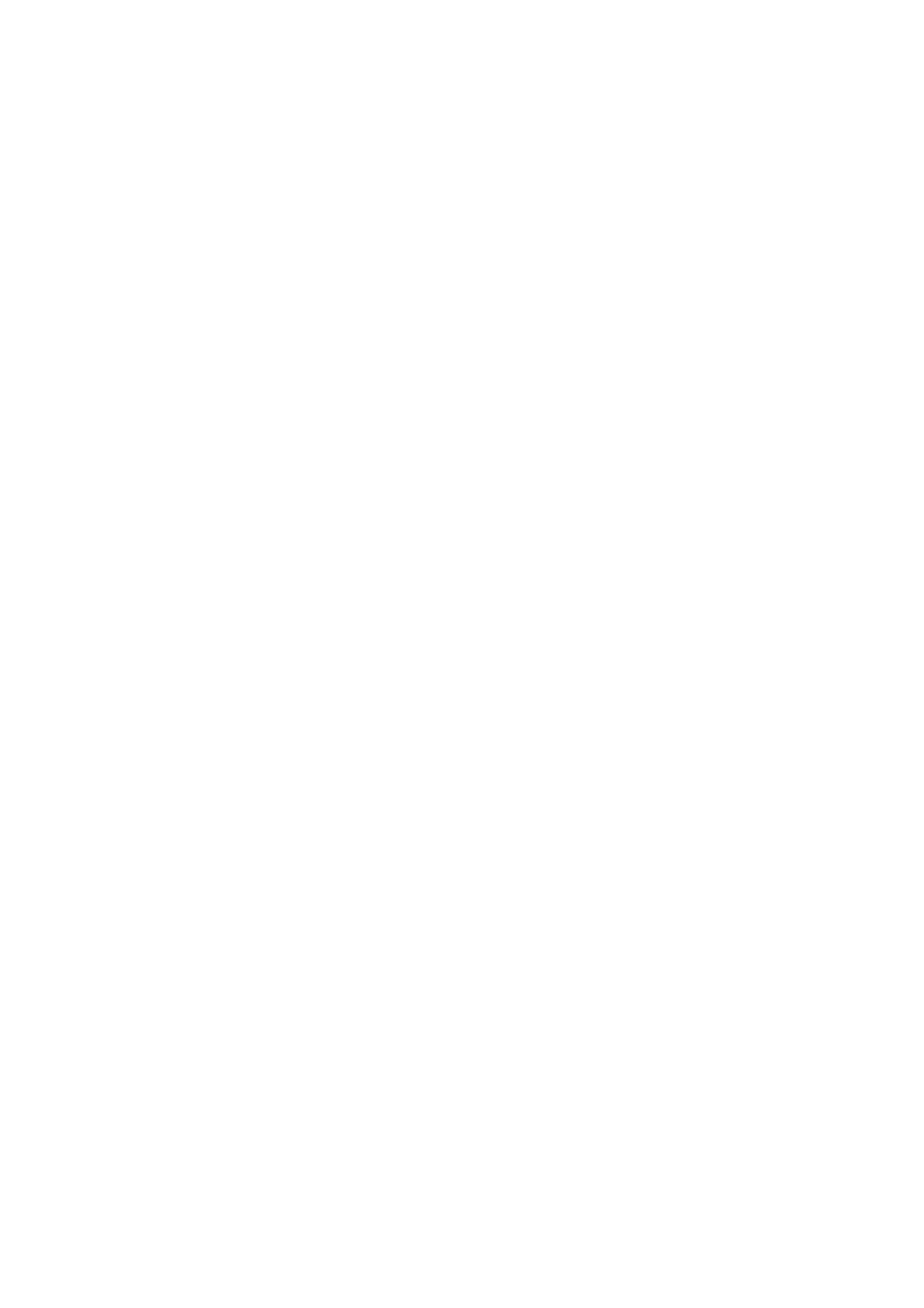# **Chapter 2 CORE AND NEUTRONICS DATA**

## <span id="page-14-0"></span>**2.1 General**

The reference design for the BWR is derived from real reactor, plant and operation data for the PB2 BWR/4 NPP and it is based on the information provided in EPRI reports and some additional sources such as the PECO Energy Topical Report [4]. This chapter specifies the core and neutronic data to be used in all the calculations.

## **2.2 Core geometry and fuel assembly (FA) geometry**

The radial geometry of the reactor core is shown in Figure 2.2.1. Radially, the core is divided into cells 15.24 cm wide, each corresponding to one fuel assembly (FA), plus a radial reflector (shaded area of Figure 2.2.1) of the same width. There are a total of 888 assemblies, 764 FA and 124 reflector assemblies. Axially, the reactor core is divided into 26 layers (24 core layers plus top and bottom reflectors) with a constant height of 15.24 cm (including reflector nodes). The total active core height is 365.76 cm. The axial nodalisation accounts for material changes in the fuel design and for exposure and history variations. Geometric data for the FA and fuel rod is provided in Table 2.2.1. Data for different assembly designs is given in Tables 2.2.2.1 through 2.2.2.6. Fuel assembly lattice drawings, including detailed dimensions, for initial fuel, reload fuel with 100 and 120 mil channels and the lead test assemblies (LTA) are shown in Figures 2.2.2 through 2.2.5. The numbers 100 and 120 refer to the wall thickness of the channel  $(1 \text{ mil} = 0.001 \text{ inches})$ .

The core loading during the test was as follows: 576 fuel assemblies were the original  $7 \times 7$  type from Cycle 1 (C1), and the remaining 188 were a reload of  $8 \times 8$  fuel assemblies. One hundred and eighty-five control rods provided reactivity control. To build the participant's given neutronic model, these control rods can be grouped according to their initial insertion position (see Chapter 5, Figure 5.2.1). The control rod grouping used by PSU to perform reference calculations is presented in Figure 2.4.1.

### **2.3 Neutron modelling**

Two prompt and six delayed neutron groups are modelled. The energy release per fission for the two prompt neutron groups is  $0.3213 \times 10^{-10}$  and  $0.3206 \times 10^{-10}$  W-s/fission, and this energy release is considered to be independent of time and space. It is assumed that 2% of fission power is released as direct gamma heating for the in-channel coolant flow and 1.7% for the bypass flow. Table 2.3.1 shows global core-wide decay time constants and fractions of delayed neutrons. In addition delayed parameters are provided in the cross-section library for each of the compositions shown in Table 2.4.4. The prompt neutron lifetime is 0.45085E-04.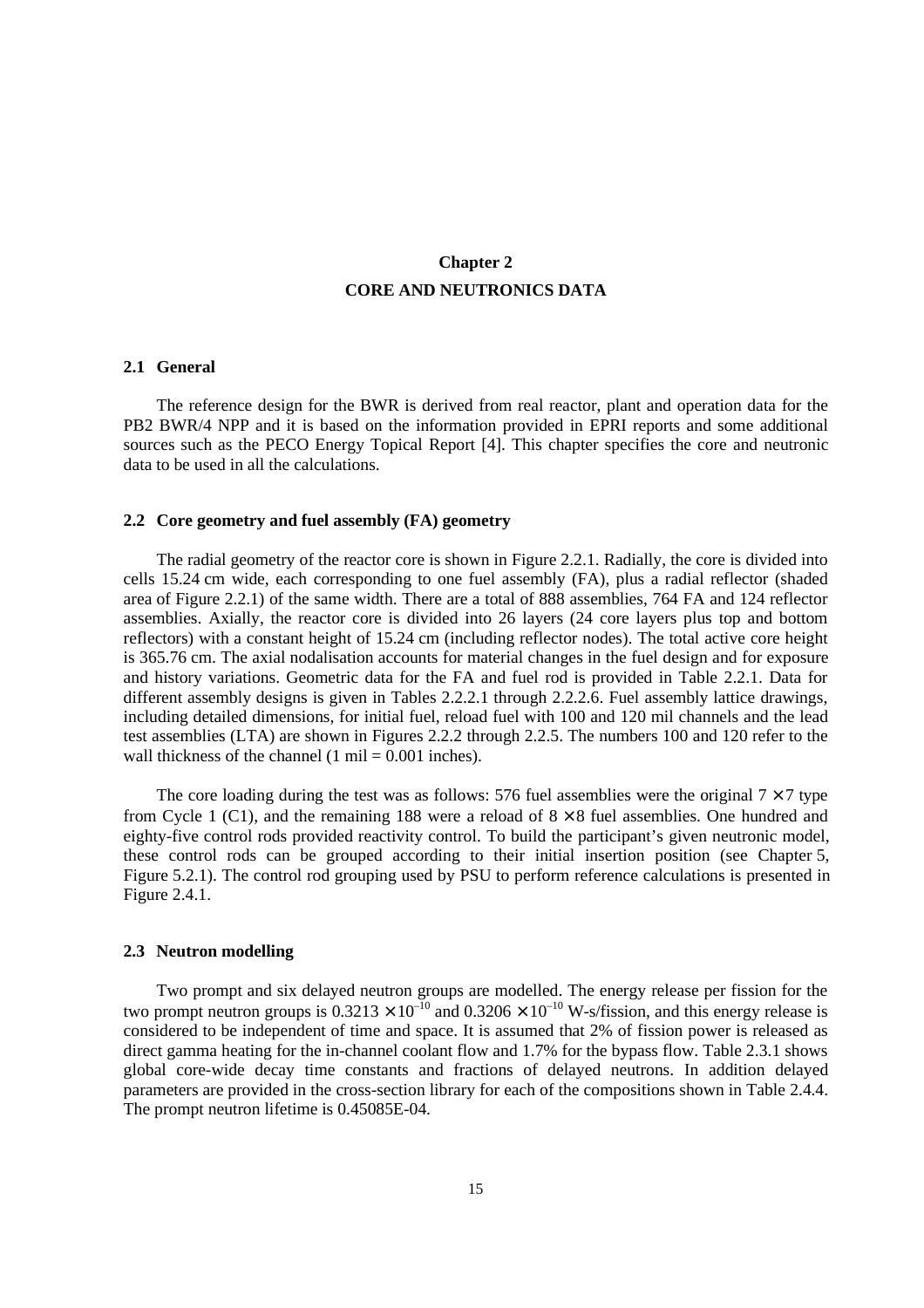<span id="page-15-0"></span>It is recommended that ANS-79 be used as a decay heat standard model. In total 71 decay heat groups are used: 69 groups are used for the three isotopes  $^{235}$ U,  $^{239}$ Pu and  $^{238}$ U with the decay heat constants defined in the 1979 ANS standard; plus, the heavy-element decay heat groups for  $^{239}U$  and  $^{239}$ Np are used with constants given in Table 2.3.2. It is recommended that the participants also use the assumption of an infinite operation at a power of 3 293 MWt. For participants who are not capable of using the ANS-79 decay heat standard, a file of the decay heat evolution throughout the transient is provided on CD-ROM and at the benchmark **ftp** site under the directory **Decay-Heat**. These predictions are obtained using the PSU coupled code results. The effective decay heat energy fraction of the total thermal power (the relative contribution in the steady state) is equal to 0.065583.

## **2.4 Two-dimensional (2-D) assembly types and three-dimensional (3-D) composition maps**

Nineteen assembly types are contained within the core geometry. There are 435 compositions. The corresponding sets of cross-sections are provided. Each composition is defined by material properties (due to changes in the fuel design) and burn-up. The burn-up dependence is a three-component vector of variables: exposure (GWd/t), spectral history (void fraction) and control rod history. Assembly designs are defined in Tables 2.4.1.1 through 2.4.1.6. Control rod geometry data is provided in Table 2.4.2. The definition of assembly types is shown in Table 2.4.3. The radial distribution of these assembly types within the reactor geometry is shown in Figure 2.4.2. The axial locations of compositions for each assembly type are shown in Table 2.4.4.

## **2.5 Cross-section library**

A complete set of diffusion coefficients, macroscopic cross-sections for scattering, absorption, and fission, assembly discontinuity factors (ADFs), as a function of the moderator density and fuel temperature is defined for each composition. The group inverse neutron velocities are also provided for each composition. Dependence of the cross-sections on the above variables is specified through a two-dimensional table look-up. Each composition is assigned to a cross-section set containing separate tables for the diffusion coefficients and cross-sections, with each point in the table representing a possible core state. The expected range of the transient is covered by the selection of an adequate range for the independent variables shown in Table 2.5.1. Specifically, Exercise 1 was used for selecting the range of thermal-hydraulic variables. A steady state calculation was run using the TRAC-BF1 code and initial conditions of the second turbine trip for choosing discrete values of the thermal-hydraulic variables (pressure, void fraction and coolant/moderator temperature). A transient calculation was performed to determine the expected range of change of the above variables.

A modified linear interpolation scheme (which includes extrapolation outside the thermal-hydraulic range) is used to obtain the appropriate total cross-sections from the tabulated ones based on the reactor conditions being modelled. Table 2.5.2 shows the definition of a cross-section table associated with a composition. Table 2.5.3 shows the macroscopic cross-section table structure for one cross-section set. All cross-section sets are assembled into a cross-section library. The cross-sections are provided in separate libraries for rodded **(nemtabr)** and un-rodded compositions **(nemtab)**. The format of each library is as follows:

- The first line of data is shows the number of data points used for the independent thermal-hydraulic parameters. The parameters used in this benchmark include fuel temperature and moderator density.
- Each cross-section set is in the order shown in Table 2.5.3. Each table is in the format described in Table 2.5.2. More detailed information on this format is presented in Appendix B.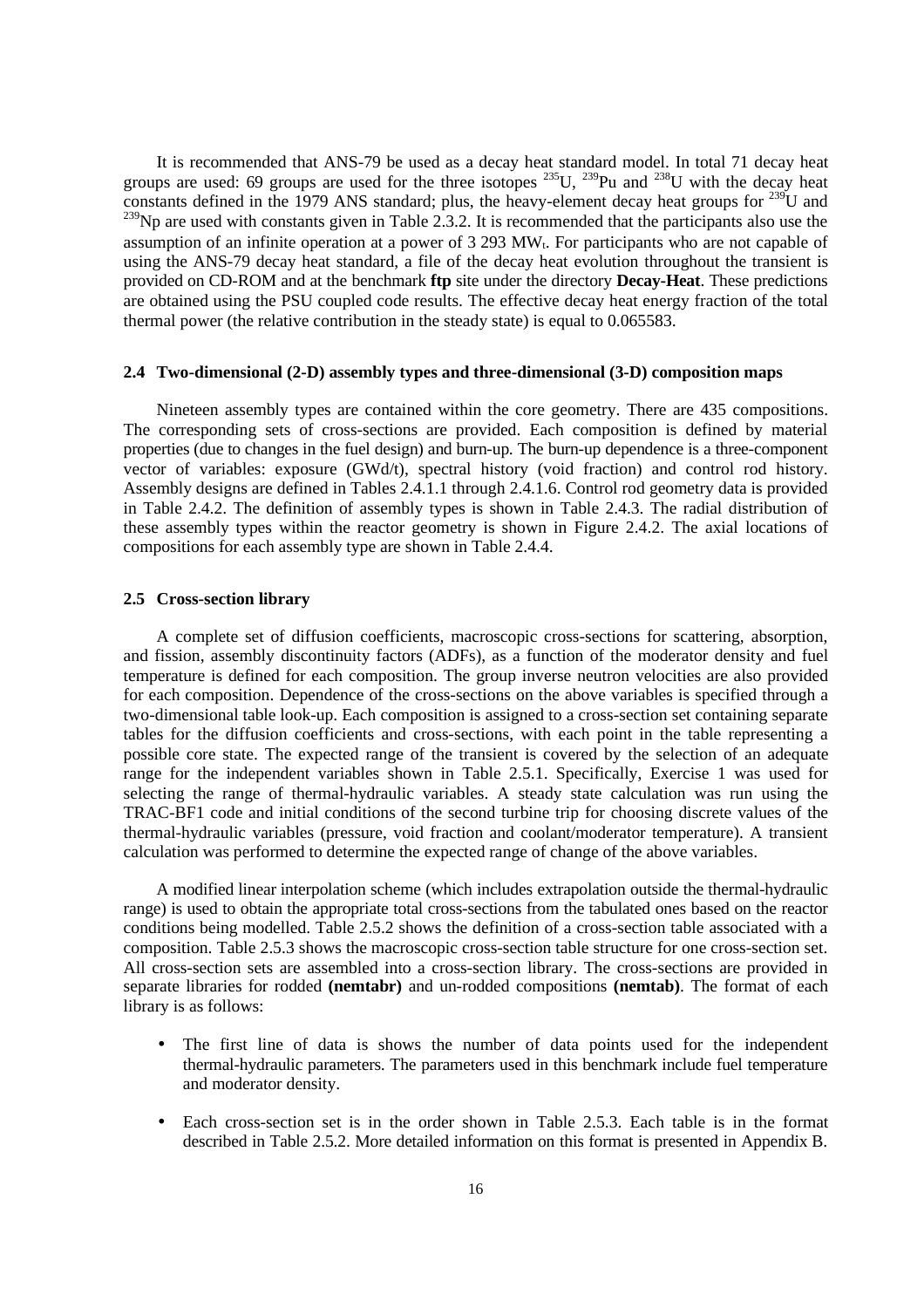<span id="page-16-0"></span>First, the values of the independent thermal-hydraulic parameters (fuel temperature and moderator density) used to specify that particular set of cross-sections are listed, followed by the values of the cross-sections<sup>\*</sup> and ADFs. Since there is one-half symmetry for all the assembly designs, two ADFs per composition per energy group are provided – West (wide gap) and South (narrow gap). Because the fuel assembly designs employed in PB2 core design have one-half symmetry, it is assumed that North is equal to West and East is equal to South (e.g. Figure 2.5.1). Detector parameters<sup>†</sup> are included after the two-group cross-sections followed by the delayed neutron parameters for six groups. Finally, the group inverse neutron velocities complete the data for a given cross-section set.

The dependence on fuel temperature in the reflector cross-section tables is also modelled. This is because the reflector cross-sections are generated by performing lattice physics transport calculations, including the next fuel region. In order to simplify the reflector feedback modelling the following assumptions are made for this benchmark: an average fuel temperature value equal to 550 K is used for the radial reflector cross-section modelling in both the initial steady state and transient simulations, and the average coolant density for the radial reflector is equal to the inlet coolant density. For the axial reflector regions the following assumptions are made: for the bottom, the fuel temperature is equal to the inlet coolant temperature (per thermal-hydraulic channel or cell) and the coolant density is equal to the inlet coolant density (again per channel); for the top, the fuel temperature is equal to the outlet coolant temperature (per channel) and the coolant density is equal to the outlet coolant density (per channel).

All cross-section data, along with a program for linear interpolation, are supplied on CD-ROM and at the benchmark **ftp** site under the directory **XS-Lib** in the format described above.

For the generation of 1-D cross-sections, each plane is treated as a different composition and each planar cross-section is obtained from a 3-D coupled code steady state calculation. Since these cross-sections are functions of thermal-hydraulic state parameters such as moderator density and fuel temperature, several 3-D calculations are performed to generate planar cross-sections at various thermal-hydraulic states in order to cover the range of thermal-hydraulic conditions encountered under the simulated transient. The planar cross-sections are then functionalised for the use of 1-D calculations. Two cross-section libraries for both TRAC and RETRAN 1-D cross-section formats are generated for performing 1-D kinetics calculations. These libraries are also located at the benchmark site under XS-Lib directory. They are also provided on the CD-ROM.

### **2.6 Monitored point and average neutron fluxes in the reactor core**

#### *BWR LPRM response model*

 $\overline{a}$ 

For the purpose of comparing the three-dimensional (3-D) power distribution provided experimentally by local power range monitor (LPRM) measurements during PB2 TT2, the following LPRM response model could be implemented in the 3-D neutronics code:

$$
R_{\text{ LPRM}}\left(x,y,z\right)=\sum_{g=1}^{2}\varphi_{g}^{\text{global}}\left(x,y,z\right)\cdot\varphi_{g}^{\text{bundle}}\left(x,y,z\right)\cdot\sigma_{g}^{\text{detector}}
$$

<sup>\*</sup> Please note that the provided absorption cross-sections already take the xenon thermal cross-sections into account; however, at the participants' request, the thermal macro and micro xenon cross-sections are listed in the cross-section sets.

<sup>†</sup> Detector parameters are described in Section 2.6.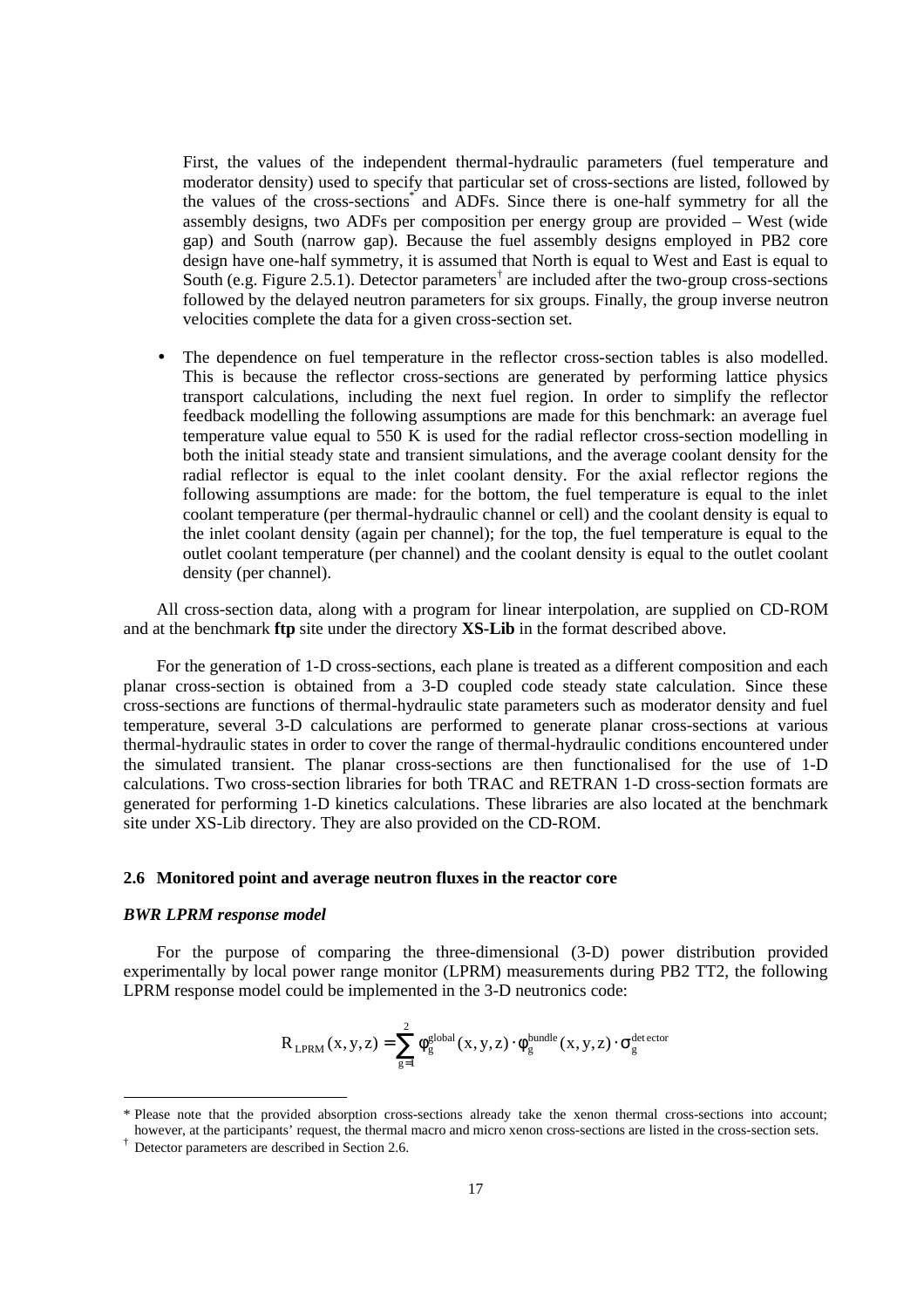<span id="page-17-0"></span>where  $\phi_{\sigma}^{\text{global}}(x, y, z)$  is the homogeneous flux from the 3-D kinetics global solution extrapolated at the detector location. It could be obtained from the global core neutronics calculation by extrapolating the flux function to the detector location based on the specific code solution method.

 $\phi_{g}^{bundle}(x, y, z)$  is the single assembly detector factor which is the ratio between the flux in the detector location and the average flux of the neutronic cell (from lattice CASMO calculation):

$$
\varphi_g^{\text{bundle}}(x,y,z) = \frac{\varphi^{\text{detector, lattice}}(x,y,z)}{\varphi_g^{\text{avg,lattice}}}
$$

where  $\sigma_{\rm s}^{\rm detector}$  is the microscopic fission cross-section for fissile material of the fission chamber.

Microscopic cross-sections of the fission material and the detector factors are provided in cross-section tables as described in Section 2.5. The detector responses of the surrounding four neutronic nodes are derived independently and then averaged. The CASMO lattice calculation uses <sup>235</sup>U as the fission chamber fissile material. By default, the detector position is in the Southeast (SE) corner of the fuel assembly as shown below:



#### *Experimental flux measurements*

The PB2 reactor core is equipped with local neutron flux measurement instruments that are called local power range monitors (LPRMs). There are a total of 43 instrument tubes that are located radially according to Figure 2.6.1. Within each instrument tube, the LPRMs are located at four axial levels: Level A, Level B, Level C and Level D, which are axially located from bottom to top of the active fuel length at 18, 54, 90 and 120 inches, respectively. The axial location of the above levels is shown in Figure 2.6.2. Co-ordinates for radial location are presented in Table 2.6.1. The pair of numbers shown in Table 2.6.1 represents the  $(X, Y)$  location in a Cartesian co-ordinate system as it is shown in Figure 2.6.1. There were a total of 80 monitored points (20 per each axial level) during TT2 transient. Therefore, comparisons can be performed between local experimental measured fluxes and code predictions as the average of each axial level (A, B, C and D).

## **2.7 Corrected average coolant density for feedback effects**

Lattice physics calculations are performed by homogenising the fuel lattice and the bypass flow associated with it. When obtaining the average coolant density, a correction that accounts for the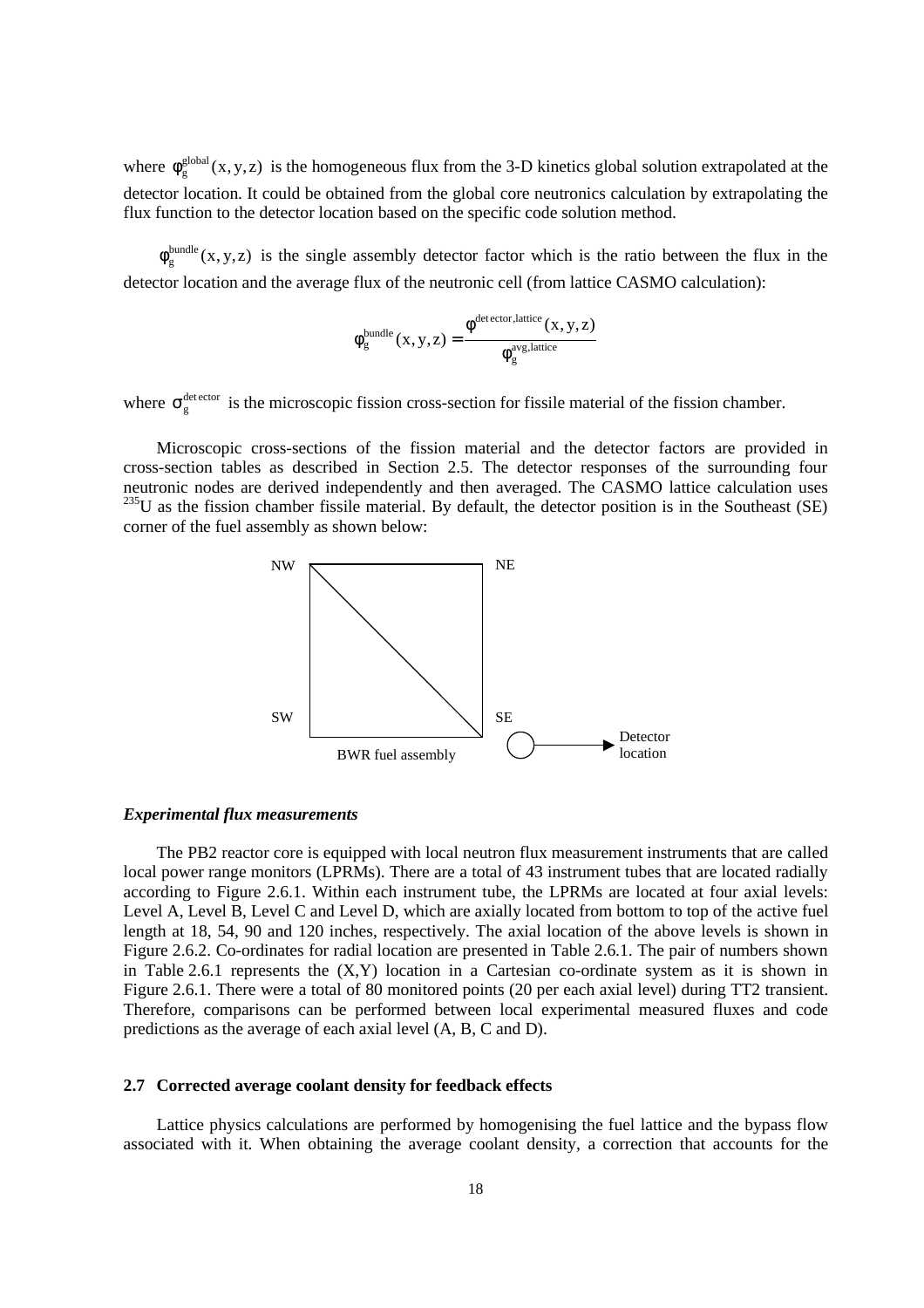<span id="page-18-0"></span>bypass channel conditions should be included since this is going to influence the feedback effect on the cross-section calculation through the average coolant density. The following approach should be applied:

$$
\rho_{\text{act}}^{\text{eff}} = \frac{A_{\text{act}} \rho_{\text{act}} + A_{\text{hyp}} (\rho_{\text{hyp}} - \rho_{\text{sat}})}{A_{\text{act}}}
$$

where  $\rho_{act}^{eff}$  is the effective average coolant density for cross-section calculation,  $\rho_{byp}$  is the average moderator coolant density of the bypass channel, ρsat is the saturated moderator coolant density of the bypass channel, Aact is flow cross-sectional area of the active heated channel and Abyp is the flow cross-sectional area of the bypass channel.

Bypass conditions should be obtained by adding a bypass channel to represent the core bypass region in the thermal-hydraulic model.

|                                    | <b>Initial load</b> |                  |                  | <b>Reload</b>  | <b>Reload</b> | <b>LTA</b><br>special |
|------------------------------------|---------------------|------------------|------------------|----------------|---------------|-----------------------|
| Assembly type                      |                     | 2                | 3                | 4              | 5             | 6                     |
| No. of assemblies, initial core    | 168                 | 263              | 333              | $\overline{0}$ | $\mathbf{0}$  | $\boldsymbol{0}$      |
| No. of assemblies, Cycle 2         | 0                   | 261              | 315              | 68             | 116           | 4                     |
| Geometry                           | $7 \times 7$        | $7 \times 7$     | $7 \times 7$     | $8 \times 8$   | $8 \times 8$  | $8 \times 8$          |
| Assembly pitch, in                 | 6.0                 | 6.0              | 6.0              | 6.0            | 6.0           | 6.0                   |
| Fuel rod pitch                     | 0.738               | 0.738            | 0.738            | 0.640          | 0.640         | 0.640                 |
| Fuel rods per assembly             | 49                  | 49               | 49               | 63             | 63            | 62                    |
| Water rods per assembly            | $\overline{0}$      | $\boldsymbol{0}$ | $\boldsymbol{0}$ | 1              | 1             | $\overline{2}$        |
| Burnable poison positions          | $\overline{0}$      | 4                | 5                | 5              | 5             | 5                     |
| No. of spacer grids                | 7                   | 7                | 7                | 7              | 7             | 7                     |
| Inconel per grid, lb               | 0.102               | 0.102            | 0.102            | 0.102          | 0.102         | 0.102                 |
| $Zr-4$ per grid, lb                | 0.537               | 0.537            | 0.537            | 0.614          | 0.614         | 0.614                 |
| Spacer width, in                   | 1.625               | 1.625            | 1.625            | 1.625          | 1.625         | 1.625                 |
| Assembly average fuel composition: |                     |                  |                  |                |               |                       |
| $Gd_2O_3$ , g                      | $\Omega$            | 441              | 547              | 490            | 328           | 313                   |
| $UO2$ , kg                         | 222.44              | 212.21           | 212.06           | 207.78         | 208.0         | 207.14                |
| Total fuel, kg                     | 222.44              | 212.65           | 212.61           | 208.27         | 208.33        | 207.45                |

**Table 2.2.1. PB2 fuel assembly data**

**Table 2.2.2.1. Assembly design 1**

| Rod<br>type | Number of | <b>Pellet density</b>                  |                           | <b>Stack</b>          |                                         |                                 | <b>Stack</b>   |
|-------------|-----------|----------------------------------------|---------------------------|-----------------------|-----------------------------------------|---------------------------------|----------------|
|             | rods      | $\mathbf{U}\mathbf{O}_2$<br>$(g/cm^3)$ | $UO2+Gd2O3$<br>$(g/cm^3)$ | density<br>$(g/cm^3)$ | $Gd_2O_3$<br>$\left( \mathbf{g}\right)$ | $\mathbf{U}\mathbf{O}_2$<br>(g) | length<br>(cm) |
|             | 31        | 10.42                                  |                           | 10.34                 |                                         | 4 5 4 8                         | 365.76         |
|             | 17        | 10.42                                  |                           | 10.34                 |                                         | 4 5 4 8                         | 365.76         |
| 2s          |           | 10.42                                  |                           | 10.34                 |                                         | 4 1 4 0                         | 330.2          |

Pellet outer diameter = 1.23698 cm.

Cladding = Zircaloy-2, 1.43002 cm outer diameter  $\times$  .08128 cm wall thickness, all rods.

Gas plenum length  $= 40.64$  cm.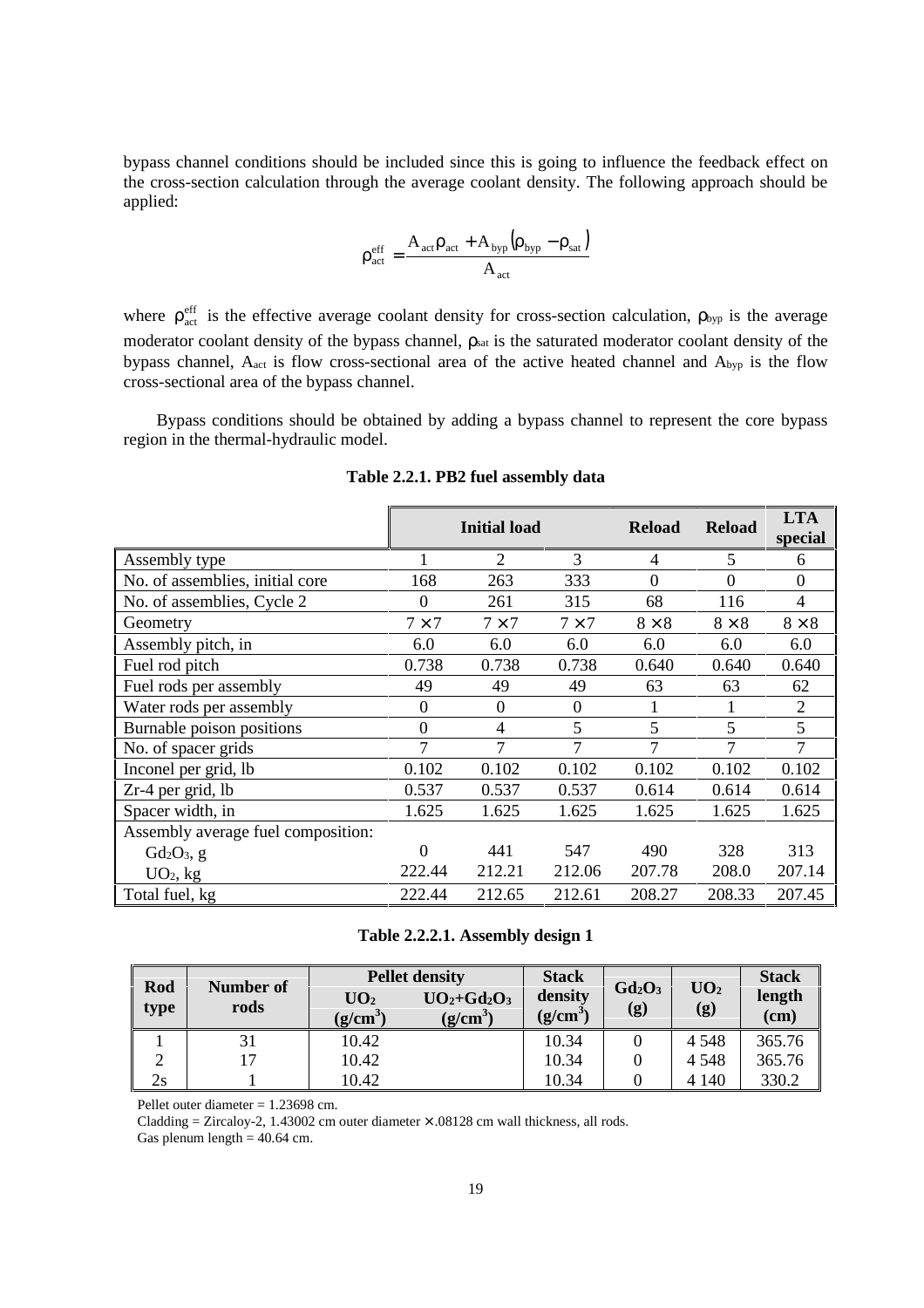<span id="page-19-0"></span>

| Rod<br>type | Number of | <b>Pellet density</b>         |                           | <b>Stack</b>                    |                  | UO <sub>2</sub> | <b>Stack</b>   |
|-------------|-----------|-------------------------------|---------------------------|---------------------------------|------------------|-----------------|----------------|
|             | rods      | UO <sub>2</sub><br>$(g/cm^3)$ | $UO2+Gd2O3$<br>$(g/cm^3)$ | density<br>(g/cm <sup>3</sup> ) | $Gd_2O_3$<br>(g) | (g)             | length<br>(cm) |
|             | 25        | 10.42                         |                           | 10.32                           | $\theta$         | 4 3 5 2         | 365.76         |
| 1s          |           | 10.42                         |                           | 10.32                           | $\boldsymbol{0}$ | 3935            | 330.2          |
| 2           | 12        | 10.42                         |                           | 10.32                           | $\overline{0}$   | 4 3 5 2         | 365.76         |
| 3           | 6         | 10.42                         |                           | 10.32                           | $\theta$         | 4 3 5 2         | 365.76         |
| 4           |           | 10.42                         |                           | 10.32                           | $\theta$         | 4 3 5 2         | 365.76         |
| 5A          |           |                               | 10.29                     | 10.19                           | 129              | 4 1 7 1         | 365.76         |
| 6B          |           | 10.42                         | 10.29                     | 10.27                           | 54               | 4 2 7 7         | 365.76         |

**Table 2.2.2.2. Assembly design 2**

Pellet outer diameter = 1.21158 cm.

Cladding = Zircaloy-2, 1.43002 cm outer diameter  $\times$  .09398 cm wall thickness, all rods.

Gas plenum length = 40.132 cm.

| Rod            | Number of | <b>Pellet density</b>         |                           | <b>Stack</b>          | Gd <sub>2</sub> O <sub>3</sub> | UO <sub>2</sub> | <b>Stack</b>   |
|----------------|-----------|-------------------------------|---------------------------|-----------------------|--------------------------------|-----------------|----------------|
| type           | rods      | UO <sub>2</sub><br>$(g/cm^3)$ | $UO2+Gd2O3$<br>$(g/cm^3)$ | density<br>$(g/cm^3)$ | (g)                            | (g)             | length<br>(cm) |
|                | 26        | 10.42                         |                           | 10.32                 | $\theta$                       | 4 3 5 2         | 365.76         |
| 2              | 11        | 10.42                         |                           | 10.32                 | $\theta$                       | 4 3 5 2         | 365.76         |
| 3              | 6         | 10.42                         |                           | 10.32                 | $\Omega$                       | 4 3 5 2         | 365.76         |
| $\overline{4}$ |           | 10.42                         |                           | 10.32                 | $\Omega$                       | 4 3 5 2         | 365.76         |
| 5A             | 2         |                               | 10.29                     | 10.19                 | 129                            | 4 1 7 1         | 365.76         |
| 6C             |           |                               | 10.29                     | 10.19                 | 117                            | 3 7 7 1         | 330.20         |
| 7E             |           | 10.42                         | 10.25                     | 10.28                 | 43                             | 4 2 9 2         | 365.76         |
| 8 <sub>D</sub> |           | 10.42                         | 10.25                     | 10.19                 | 129                            | 4 1 7 2         | 365.76         |

**Table 2.2.2.3. Assembly design 3**

Pellet outer diameter = 1.21158 cm.

Cladding = Zircaloy-2, 1.43002 cm outer diameter  $\times$  .09398 cm wall thickness, all rods.

Gas plenum length =  $40.132$  cm.

**Table 2.2.2.4. Assembly design 4**

| Rod               |                   | <b>Pellet density</b>         |                           | <b>Stack</b>          | $Gd_2O_3$ | UO <sub>2</sub> | <b>Stack</b>   |
|-------------------|-------------------|-------------------------------|---------------------------|-----------------------|-----------|-----------------|----------------|
| type              | Number of<br>rods | UO <sub>2</sub><br>$(g/cm^3)$ | $UO2+Gd2O3$<br>$(g/cm^3)$ | density<br>$(g/cm^3)$ | (g)       | (g)             | length<br>(cm) |
|                   | 39                | 10.42                         |                           | 10.32                 | 0         | 3 3 0 9         | 365.76         |
|                   | 14                | 10.42                         |                           | 10.32                 | 0         | 3 3 0 9         | 365.76         |
| $\mathbf{\Omega}$ | 4                 | 10.42                         |                           | 10.32                 | 0         | 3 3 0 9         | 365.76         |
|                   |                   | 10.42                         |                           | 10.32                 | 0         | 3 3 0 9         | 365.76         |
|                   |                   |                               | 10.29                     | 10.19                 | 98        | 3 1 7 2         | 365.76         |
| WS                |                   |                               |                           |                       |           | 0               |                |

Pellet outer diameter = 1.05664 cm.

Cladding = Zircaloy-2, 1.25222 cm outer diameter × .08636 cm wall thickness, all rods.

Gas plenum length = 40.64 cm except water rod.

Gd2O3 in rod type 5 runs full 365.76 cm.

Water rod (WS) has holes drilled top and bottom to provide water flow and little or no boiling.

Water rod is also a spacer positioning rod.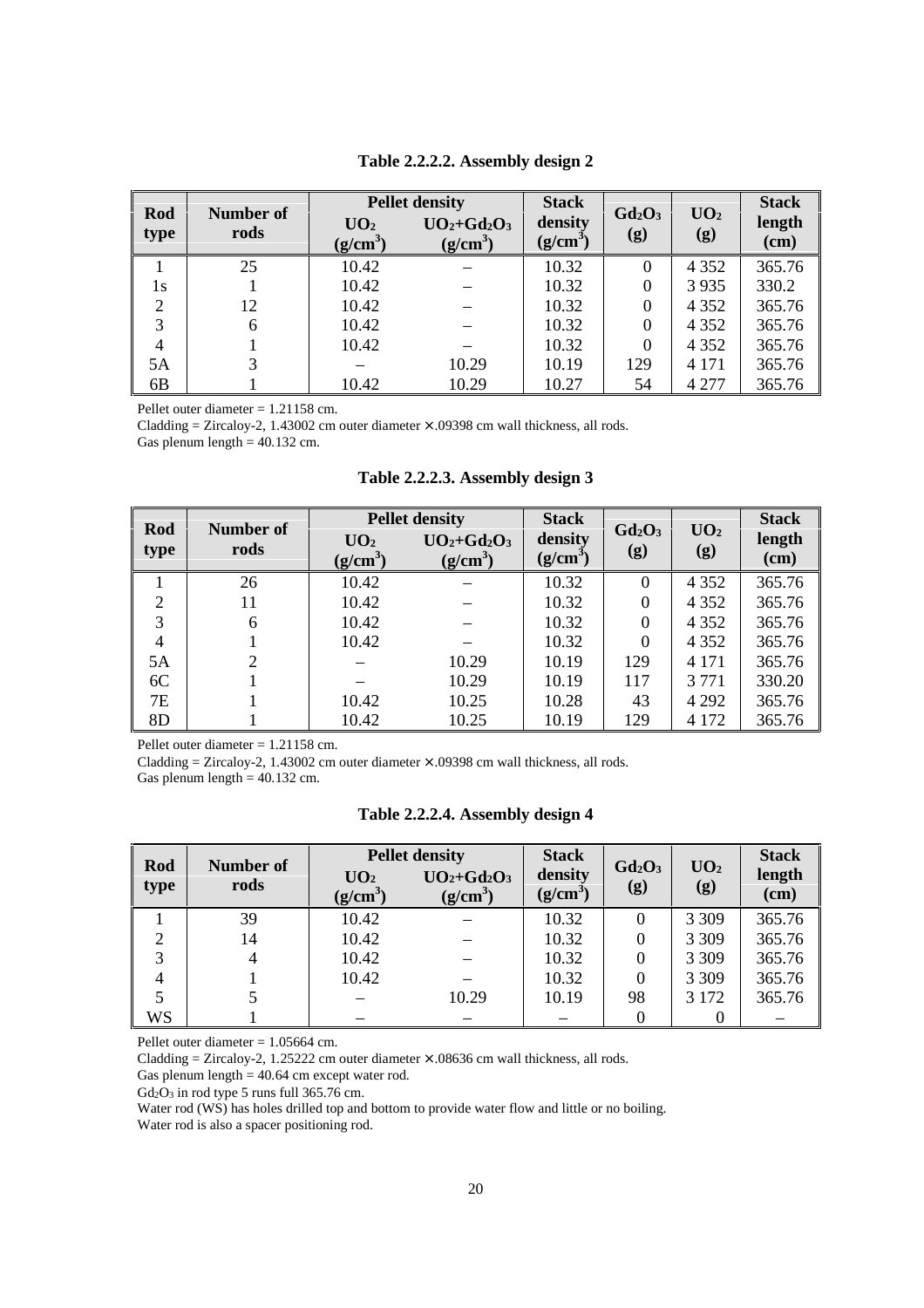<span id="page-20-0"></span>

| Rod<br>type | Number of | <b>Pellet density</b>         |                           | <b>Stack</b>          | Gd <sub>2</sub> O <sub>3</sub> | UO <sub>2</sub> | <b>Stack</b>   |
|-------------|-----------|-------------------------------|---------------------------|-----------------------|--------------------------------|-----------------|----------------|
|             | rods      | UO <sub>2</sub><br>$(g/cm^3)$ | $UO2+Gd2O3$<br>$(g/cm^3)$ | density<br>$(g/cm^3)$ | (g)                            | (g)             | length<br>(cm) |
|             | 39        | 10.42                         |                           | 10.32                 |                                | 3 3 0 9         | 365.76         |
|             | 14        | 10.42                         |                           | 10.32                 | $\theta$                       | 3 3 0 9         | 365.76         |
| 3           |           | 10.42                         |                           | 10.32                 | 0                              | 3 3 0 9         | 365.76         |
|             |           | 10.42                         |                           | 10.32                 | $\theta$                       | 3 3 0 9         | 365.76         |
|             |           |                               | 10.33                     | 10.23                 | 66                             | 3 2 1 6         | 365.76         |
| WS          |           |                               |                           |                       |                                |                 |                |

**Table 2.2.2.5. Assembly design 5**

Pellet outer diameter = 1.05664 cm.

Cladding = Zircaloy-2, 1.25222 cm outer diameter  $\times$  .08636 cm wall thickness, all rods.

Gas plenum length  $= 40.64$  cm, except water rod.

Gd<sub>2</sub>O<sub>3</sub> in rod type 5 runs full 365.76 cm.

Water rod (WS) has holes drilled top and bottom to provide water flow and little or no boiling. Water rod is also a spacer positioning rod.

**Table 2.2.2.6. Assembly design 6**

| Rod         | Number of |                               | <b>Pellet density</b>     |                       |                  |                        | <b>Stack</b>   |
|-------------|-----------|-------------------------------|---------------------------|-----------------------|------------------|------------------------|----------------|
| type        | rods      | UO <sub>2</sub><br>$(g/cm^3)$ | $UO2+Gd2O3$<br>$(g/cm^3)$ | density<br>$(g/cm^3)$ | $Gd_2O_3$<br>(g) | UO <sub>2</sub><br>(g) | length<br>(cm) |
|             | 38        | 10.42                         |                           | 10.32                 | $\Omega$         | 3 1 2 5                | 355.6          |
| ↑           | 14        | 10.42                         |                           | 10.32                 |                  | 3 1 2 5                | 355.6          |
| 3           | 4         | 10.42                         |                           | 10.32                 |                  | 3 1 2 5                | 355.6          |
| 4           |           | 10.42                         |                           | 10.32                 |                  | 3 1 2 5                | 355.6          |
|             |           |                               | 10.33                     | 10.23                 | 63               | 3 0 3 7                | 355.6          |
| WR,WS       | 2         |                               |                           |                       | 0                | $\theta$               |                |
| <b>ENDS</b> | 62        | 10.42                         |                           | 10.32                 |                  | 223                    | 25.4           |

Pellet outer diameter = 1.0414 cm.

Cladding = Zircaloy-2, 1.22682 cm outer diameter × .08128 cm wall thickness, all fuelled rods.  $=$  Zircaloy-2, 1.50114 cm outer diameter  $\times$  .07620 cm wall thickness, water rods.

Gas plenum length  $= 24.0792$  cm.

Gd<sub>2</sub>O<sub>3</sub> in rod type 5 runs full 355.6 cm.

Water rod (WS) has holes drilled top and bottom to provide water flow and little or no boiling. Water rod is also a spacer positioning rod.

|  | Table 2.3.1. Decay constant and fractions of delayed neutrons |  |  |
|--|---------------------------------------------------------------|--|--|
|--|---------------------------------------------------------------|--|--|

| Group | Decay constant $(s^{-1})$ | <b>Relative fraction of</b><br>delayed neutrons in % |
|-------|---------------------------|------------------------------------------------------|
|       | 0.012813                  | 0.0167                                               |
|       | 0.031536                  | 0.1134                                               |
|       | 0.124703                  | 0.1022                                               |
|       | 0.328273                  | 0.2152                                               |
|       | 1.405280                  | 0.0837                                               |
|       | 3.844728                  | 0.0214                                               |

Total fraction of delayed neutrons: 0.5526%.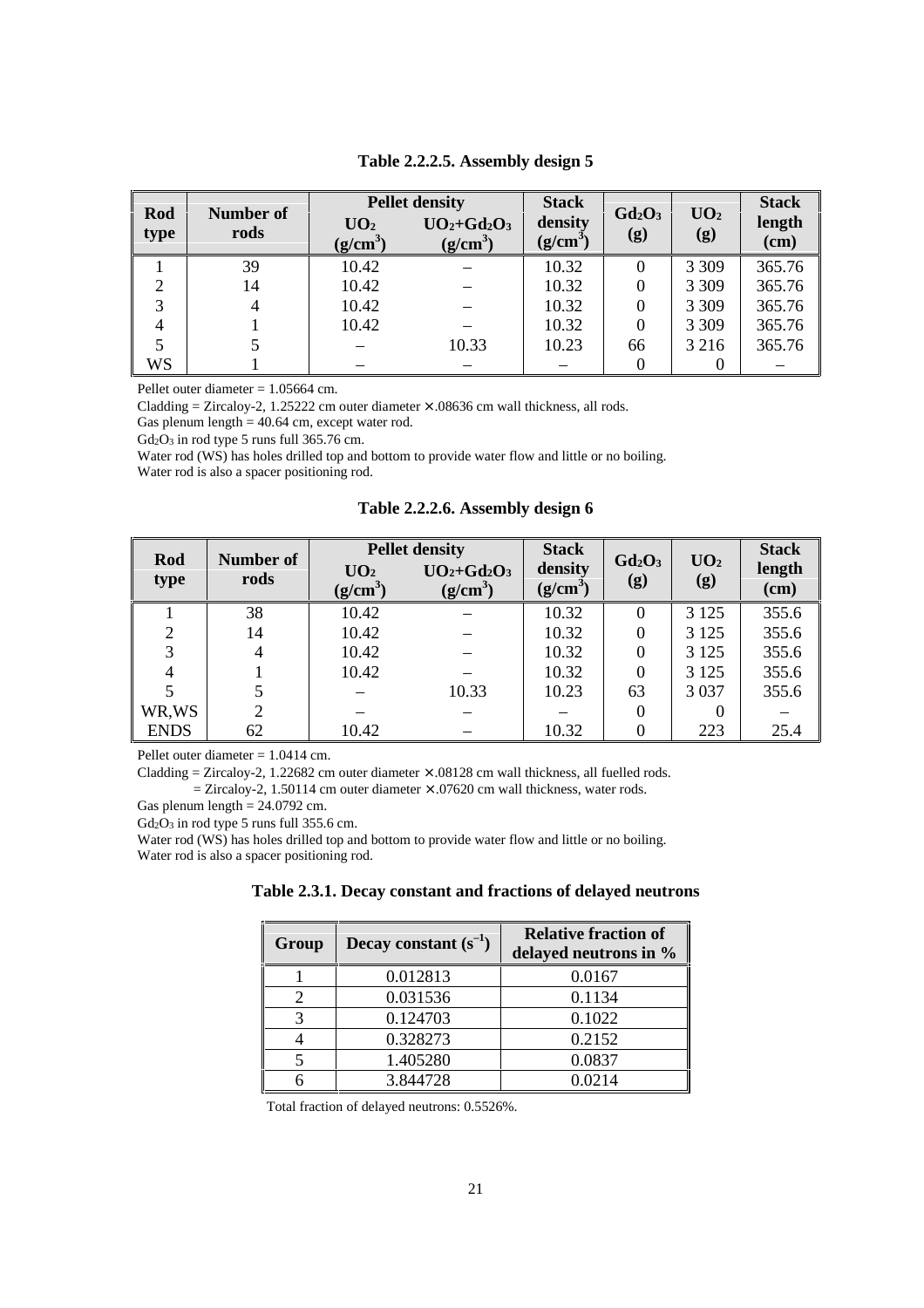<span id="page-21-0"></span>

| Group no.<br>(isotope) | Decay constant<br>$\left(\mathbf{s}^{-1}\right)$ | <b>Available energy from</b><br>a single atom (MeV) |
|------------------------|--------------------------------------------------|-----------------------------------------------------|
| 70 $\binom{239}{ }$ 1. | $4.91 \times 10^{-4}$                            | 0.474                                               |
|                        | $3.41 \times 10^{-6}$                            | 0.419                                               |

**Table 2.3.2. Heavy-element decay heat constants**

|  | WIDE-WIDE CORNER |             |              |                  |              |                  |             |
|--|------------------|-------------|--------------|------------------|--------------|------------------|-------------|
|  | 2                | ı           | ı            | $\mathbf 1$      | ı            | ı                | ı           |
|  | ı                | $\mathbf 1$ | ı            | $\boldsymbol{2}$ | ı            | $\mathbf 1$      | $\mathbf 1$ |
|  | ı                | $\mathbf 1$ | 2            | $\mathbf{2}$     | $\mathbf{2}$ | $\mathbf{2}$     | ı           |
|  | ı                | 2           | 2            | 2                | 2            | $\boldsymbol{2}$ | $\mathbf 1$ |
|  | $\mathbf 1$      | $\mathbf 1$ | 2            | 2                | 2            | $\boldsymbol{2}$ | $\mathbf 1$ |
|  | ı                | $\mathbf 1$ | $\mathbf{2}$ | 2                | $\mathbf{2}$ | $\mathbf 1$      | ı           |
|  | ı                | $\mathbf 1$ | ı            | ı                | ı            | ı                | ı           |

**Table 2.4.1.1. Assembly design for Type 1 initial fuel**

| Rod type | $^{23}U$ (wt.%) | $Gd_2O_3(wt.^{\mathcal{Y}}_0)$ | No. of rods |
|----------|-----------------|--------------------------------|-------------|
|          | 1.33            |                                |             |
|          |                 |                                |             |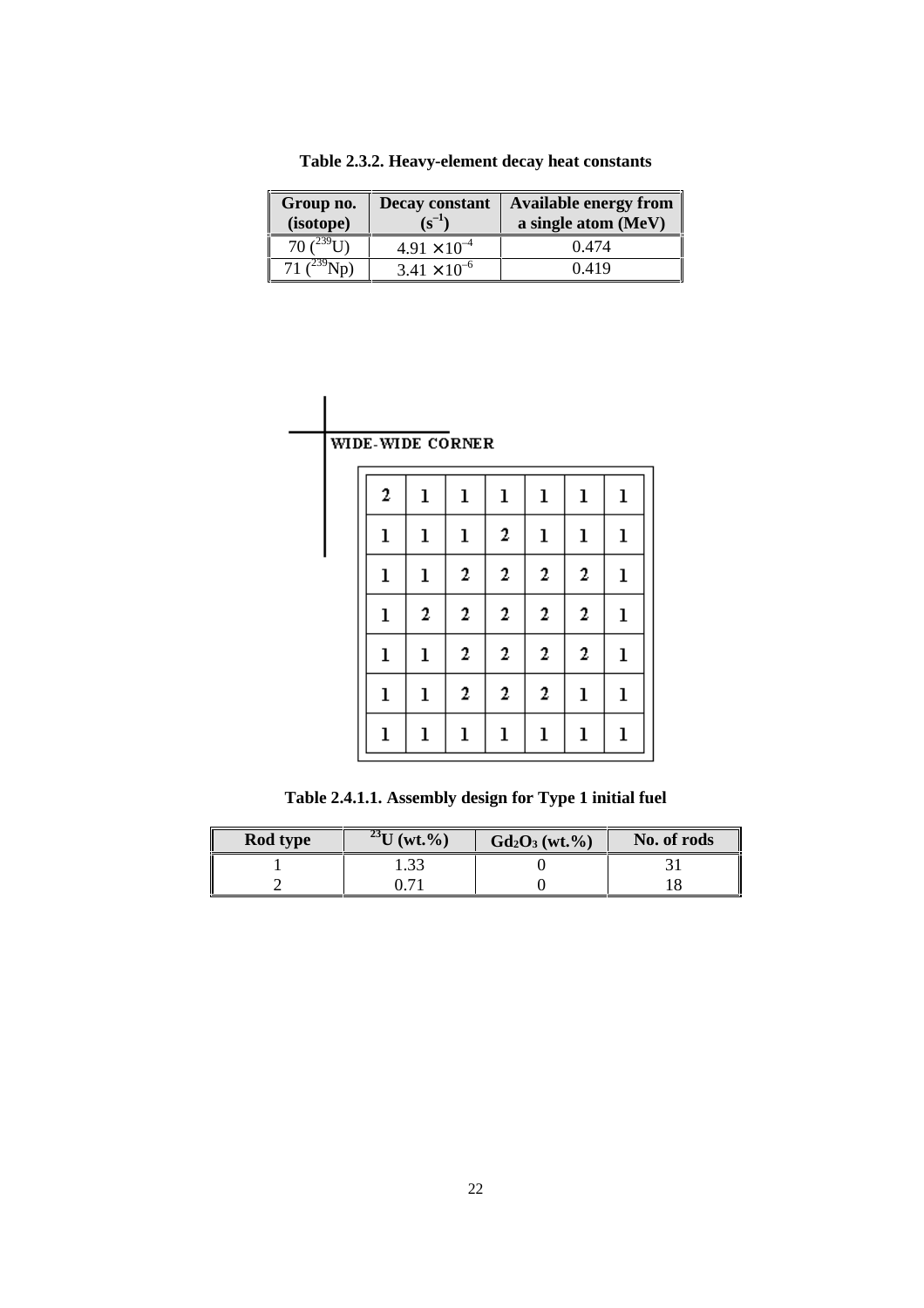WIDE-WIDE CORNER

<span id="page-22-0"></span>

| WIDE-WIDE CORNER |                  |    |              |    |                  |                  |
|------------------|------------------|----|--------------|----|------------------|------------------|
| 4                | 3                | 3  | 2            | 2  | $\boldsymbol{2}$ | 3                |
| 3                | $\mathbf{2}$     | ı  | ı            | ı  | ı                | 2                |
| 3                | ı                | 5A | $\mathbf 1$  | ı  | 5A               | $\mathbf 1$      |
| $\mathbf{2}$     | ı                | ı  | ı            | ı  | ı                | $\mathbf 1$      |
| 2                | ı                | ı  | $\mathbf{1}$ | 6В | $\mathbf 1$      | $\mathbf 1$      |
| $\mathbf{2}$     | ı                | 5Α | $\mathbf 1$  | ı  | ı                | $\boldsymbol{2}$ |
| 3                | $\boldsymbol{2}$ | ı  | ı            | ı  | $\mathbf{2}$     | $\mathbf{2}$     |

**Table 2.4.1.2. Assembly design for Type 2 initial fuel**

| Rod type | $\sqrt[235]{U (wt.^9)}$ | $Gd_2O_3(wt.^{0}\%)$ | No. of rods |
|----------|-------------------------|----------------------|-------------|
|          | 2.93                    |                      | 26          |
|          | 1.94                    |                      |             |
|          | 1.69                    |                      |             |
|          | 1.33                    |                      |             |
| 5A       | 2.93                    | 3.0                  |             |
| 6B       | 2.93                    |                      |             |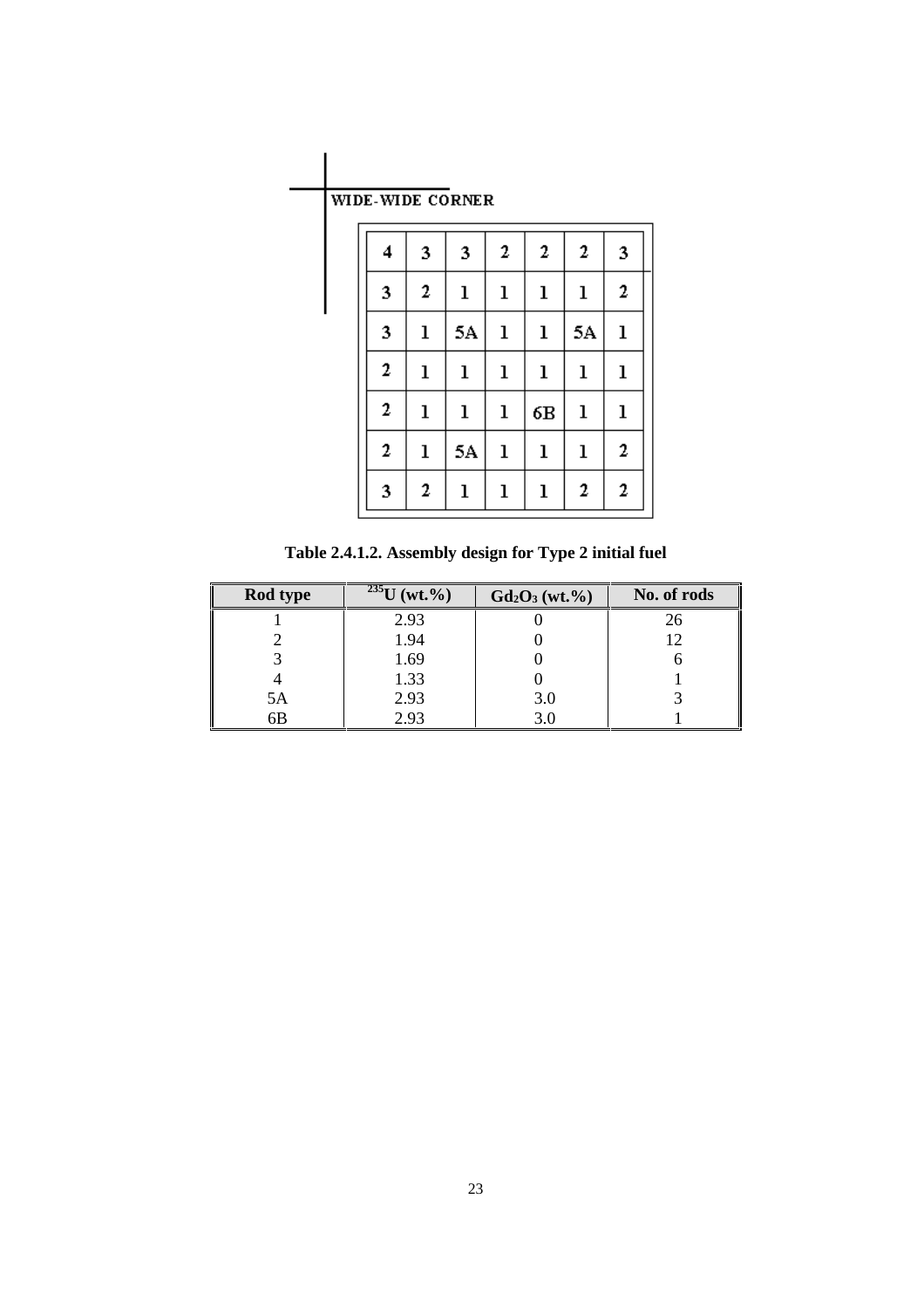|  |  |  | WIDE-WIDE CORNER |
|--|--|--|------------------|
|--|--|--|------------------|

<span id="page-23-0"></span>

| WIDE-WIDE CORNER |    |             |             |              |              |                  |
|------------------|----|-------------|-------------|--------------|--------------|------------------|
| 4                | 3  | 3           | 2           | $\mathbf{2}$ | 2            | 3                |
| 3                | 8D | ı           | ı           | ı            | ı            | 2                |
| 3                | ı  | $\mathbf 1$ | ı           | $\mathbf{1}$ | 5A           | $\mathbf{1}$     |
| 2                | ı  | ı           | 6C          | $\mathbf 1$  | $\mathbf{I}$ | ı                |
| 2                | ı  | ı           | $\mathbf 1$ | ı            | ı            | ı                |
| 2                | ı  | 5A          | ı           | ı            | 7Е           | $\boldsymbol{2}$ |
| 3                | 2  | ı           | ı           | $\mathbf 1$  | 2            | $\boldsymbol{2}$ |

**Table 2.4.1.3. Assembly design for Type 3 initial fuel**

| Rod type  | $\frac{235}{\text{U}}$ (wt.%) | $Gd_2O_3(wt.^{9}/_{0})$ | No. of rods |
|-----------|-------------------------------|-------------------------|-------------|
|           | 2.93                          |                         | 26          |
|           | 1.94                          |                         |             |
|           | 1.69                          |                         |             |
|           | 1.33                          |                         |             |
| 5A        | 2.93                          | 3.0                     |             |
| 6C        | 2.93                          | 3.0                     |             |
| <b>7E</b> | 2.93                          | 4.0                     |             |
| 8D        | 1.94                          | 4.0                     |             |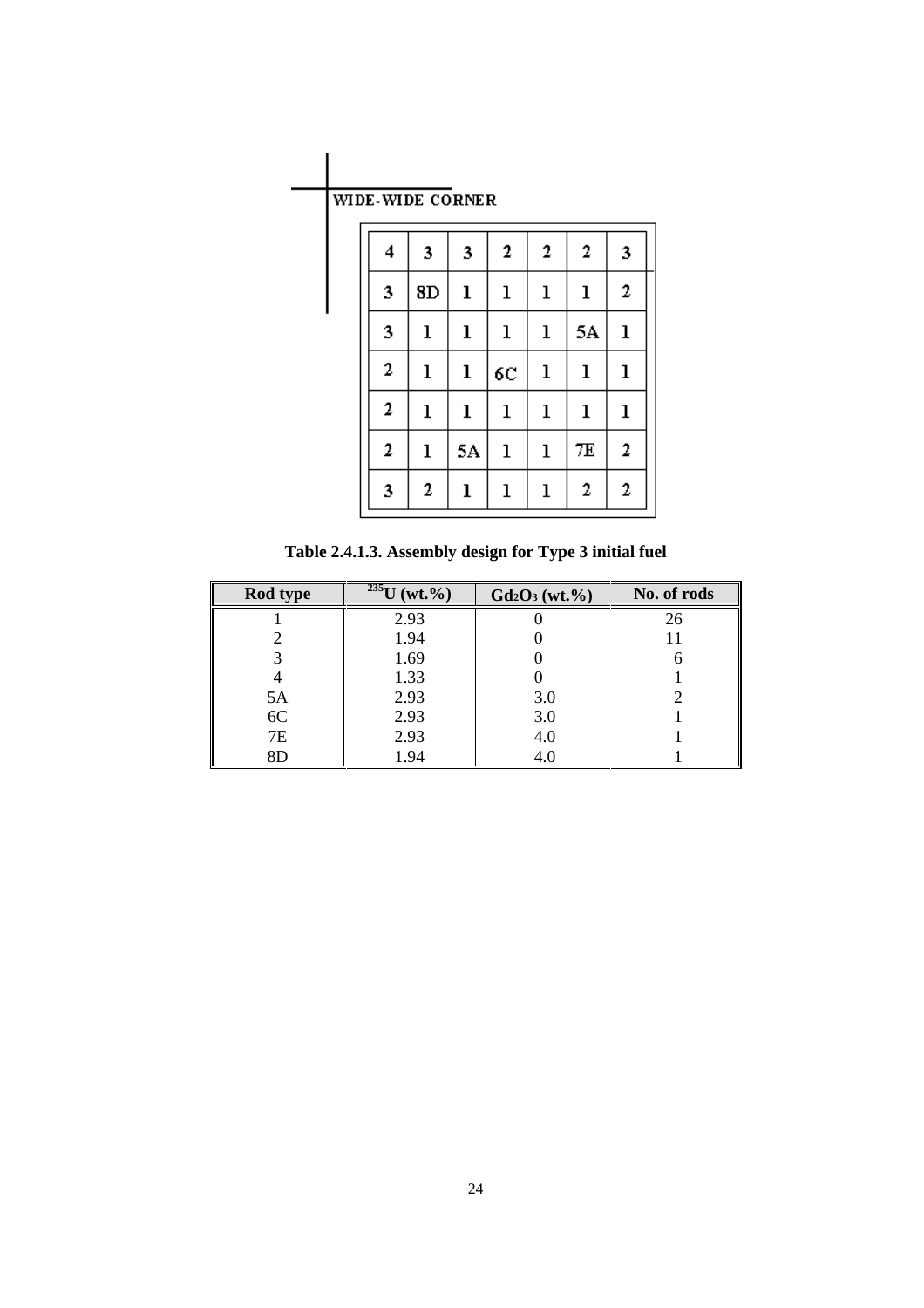<span id="page-24-0"></span>

| WIDE-WIDE CORNER |  |
|------------------|--|
|------------------|--|

| 4                | 3                  | $\mathbf{2}$       | 2                  | $\mathbf{2}$ | $\boldsymbol{2}$ | 2                  | 3                |
|------------------|--------------------|--------------------|--------------------|--------------|------------------|--------------------|------------------|
| 3                | $\mathbf{2}$       | ı                  | $5^{\overline{G}}$ | ı            | $\mathbf 1$      | ı                  | $\mathbf{2}$     |
| $\overline{2}$   | $\mathbf 1$        | $\mathbf{l}$       | $\mathbf{l}$       | $\mathbf 1$  | $\mathbf 1$      | $5^{\overline{6}}$ | ı                |
| $\mathbf{2}$     | $5^{\overline{G}}$ | ı                  | $\mathbf 1$        | $\mathbf 1$  | $\mathbf 1$      | $\mathbf 1$        | $\mathbf 1$      |
| $\boldsymbol{2}$ | ı                  | $\mathbf{l}$       | ı                  | WS           | $\mathbf 1$      | ı                  | $\mathbf 1$      |
| $\mathbf{2}$     | ı                  | $\mathbf 1$        | ı                  | ı            | $\mathbf 1$      | ı                  | $\mathbf 1$      |
| 2                | ı                  | $5^{\overline{G}}$ | ı                  | $\mathbf 1$  | $\mathbf 1$      | $5^{\overline{6}}$ | ı                |
| 3                | $\overline{2}$     | $\mathbf 1$        | ı                  | $\mathbf 1$  | $\mathbf 1$      | ı                  | $\boldsymbol{2}$ |

**Table 2.4.1.4. Assembly design for Type 4 8** × **8 UO2 reload**

| Rod type | $\sqrt[235]{U(wt.^9)}$ | $Gd_2O_3(wt.^{0}\%)$ | No. of rods |
|----------|------------------------|----------------------|-------------|
|          | 3.01                   |                      | 39          |
|          | 2.22                   |                      |             |
|          | 1.87                   |                      |             |
|          | 1.45                   |                      |             |
|          | 3.01                   | 3.0                  |             |
| WS       |                        |                      |             |

WS – Spacer positioning water rod.

G – Gadolinium rods.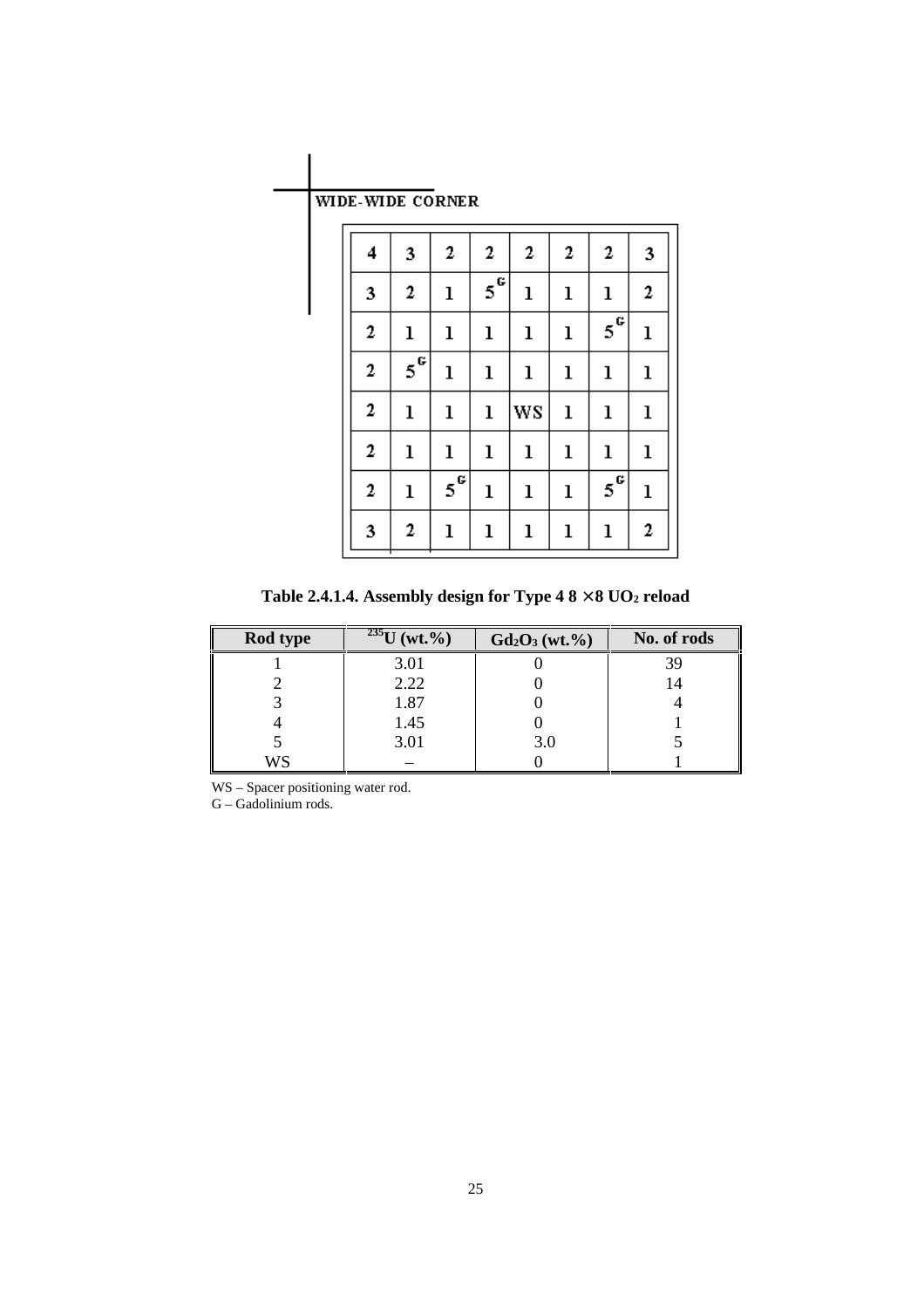<span id="page-25-0"></span>

| 4                | 3                  | 2                  | 2                  | 2            | 2            | 2                  | 3            |
|------------------|--------------------|--------------------|--------------------|--------------|--------------|--------------------|--------------|
| 3                | $\boldsymbol{2}$   | $\mathbf 1$        | $5^{\overline{6}}$ | $\mathbf{l}$ | $\mathbf{l}$ | $\mathbf 1$        | $\mathbf{2}$ |
| $\overline{2}$   | $\mathbf 1$        | $\mathbf 1$        | $\mathbf 1$        | $\mathbf{l}$ | ı            | $5^{\overline{G}}$ | $\bf{l}$     |
| $\boldsymbol{2}$ | $5^{\overline{G}}$ | $\mathbf 1$        | $\mathbf 1$        | $\mathbf 1$  | ı            | $\bf{l}$           | $\bf{l}$     |
| $\boldsymbol{2}$ | $\mathbf{l}$       | $\mathbf 1$        | $\mathbf 1$        | <b>WS</b>    | $\mathbf 1$  | $\mathbf 1$        | $\mathbf{l}$ |
| $\overline{2}$   | $\mathbf 1$        | ı                  | ı                  | $\mathbf 1$  | ı            | $\mathbf 1$        | $\mathbf 1$  |
| $\mathbf{2}$     | ı                  | $5^{\overline{G}}$ | $\mathbf 1$        | $\mathbf 1$  | $\mathbf 1$  | $5^{\overline{G}}$ | $\mathbf{l}$ |
| 3                | 2                  | $\mathbf 1$        | $\mathbf 1$        | $\mathbf{l}$ | ı            | ı                  | 2            |

**Table 2.4.1.5. Assembly design for Type 5 8** × **8 UO2 reload**

| Rod type | $\sqrt{^{235}U}$ (wt.%) | $Gd_2O_3(wt.^{0}\%)$ | No. of rods |
|----------|-------------------------|----------------------|-------------|
|          | 3.01                    |                      | 39          |
|          | 2.22                    |                      |             |
|          | 1.87                    |                      |             |
|          | 1.45                    |                      |             |
|          | 3.01                    | 2.0                  |             |
| WS       |                         |                      |             |

WS – Spacer positioning water rod. G – Gadolinium rods.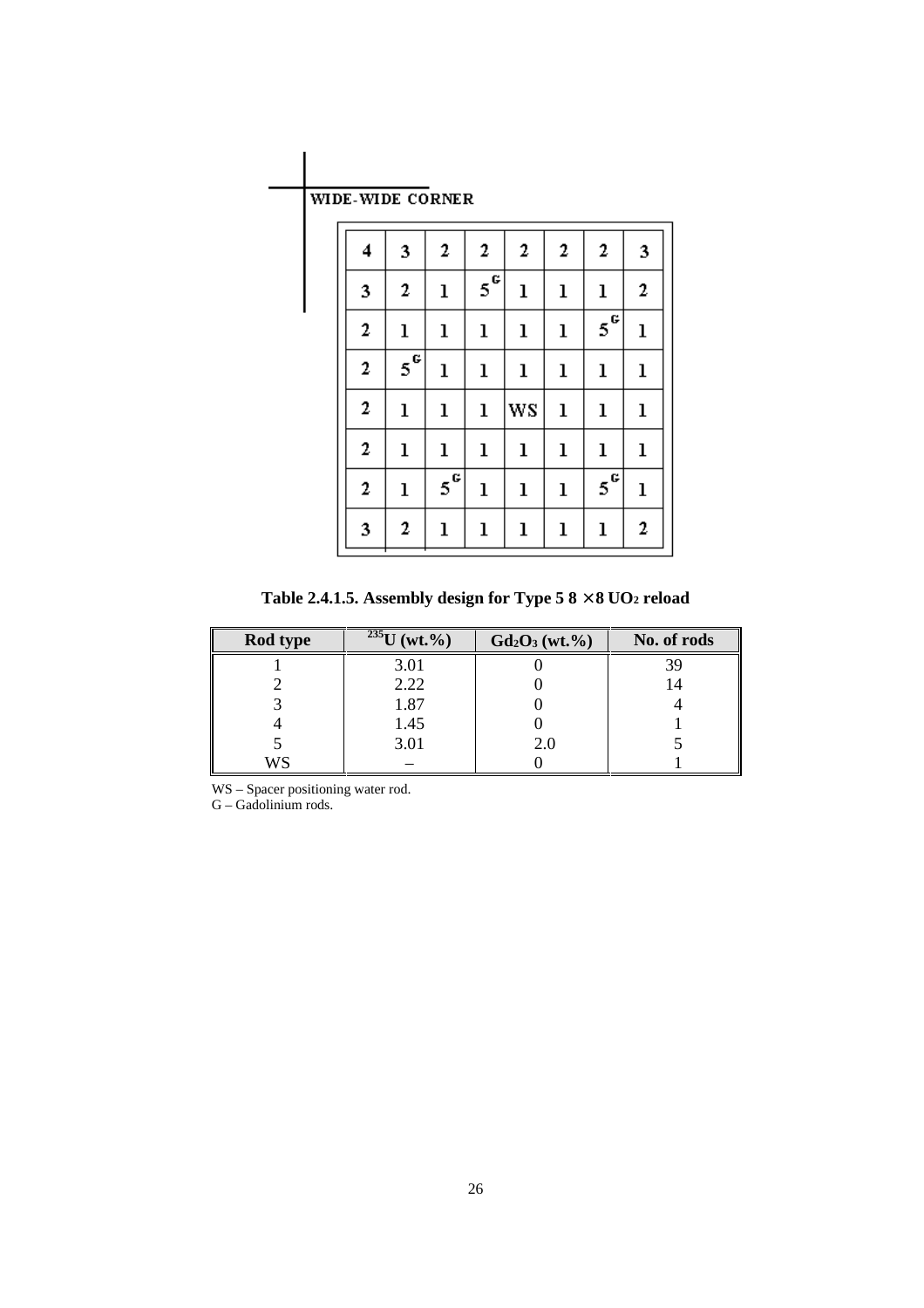# <span id="page-26-0"></span>WIDE-WIDE CORNER

| 4              | 3                  | 2                  | 2                  | 2            | 2            | 2                  | 3                |
|----------------|--------------------|--------------------|--------------------|--------------|--------------|--------------------|------------------|
| 3              | 2                  | $\mathbf 1$        | $5^{\overline{G}}$ | $\mathbf{l}$ | ı            | ı                  | $\boldsymbol{2}$ |
| $\overline{2}$ | $\mathbf{l}$       | $\mathbf 1$        | $\mathbf 1$        | ı            | ı            | $5^{\overline{6}}$ | $\mathbf{l}$     |
| $\mathbf{2}$   | $5^{\overline{G}}$ | $\mathbf 1$        | ı                  | WR           | $\mathbf{1}$ | ı                  | $\mathbf 1$      |
| $\mathbf{2}$   | ı                  | ı                  | WS                 | ı            | ı            | ı                  | $\mathbf 1$      |
| $\overline{2}$ | ı                  | $\mathbf 1$        | ı                  | ı            | ı            | ı                  | ı                |
| $\mathbf{2}$   | ı                  | $5^{\overline{6}}$ | $\mathbf 1$        | $\mathbf 1$  | ı            | $5^{6}$            | $\mathbf{l}$     |
| 3              | 2                  | ı                  | ı                  | ı            | ı            | ı                  | $\boldsymbol{2}$ |

**Table 2.4.1.6. Assembly design for Type 6 8** × **8 UO2 reload, LTA**

| Rod type | $\sqrt[235]{U (wt.^9)}$ | $Gd_2O_3(wt.^{9}\%)$ | No. of rods |
|----------|-------------------------|----------------------|-------------|
|          | 3.01                    |                      | 38          |
|          | 2.22                    |                      | 14          |
|          | 1.87                    |                      |             |
|          | 1.45                    |                      |             |
|          | 3.01                    | 2.0                  |             |
| WS       |                         |                      |             |
| WR       |                         |                      |             |

WS – Spacer positioning water rod.

WR – Water rod.

G – Gadolinium rods.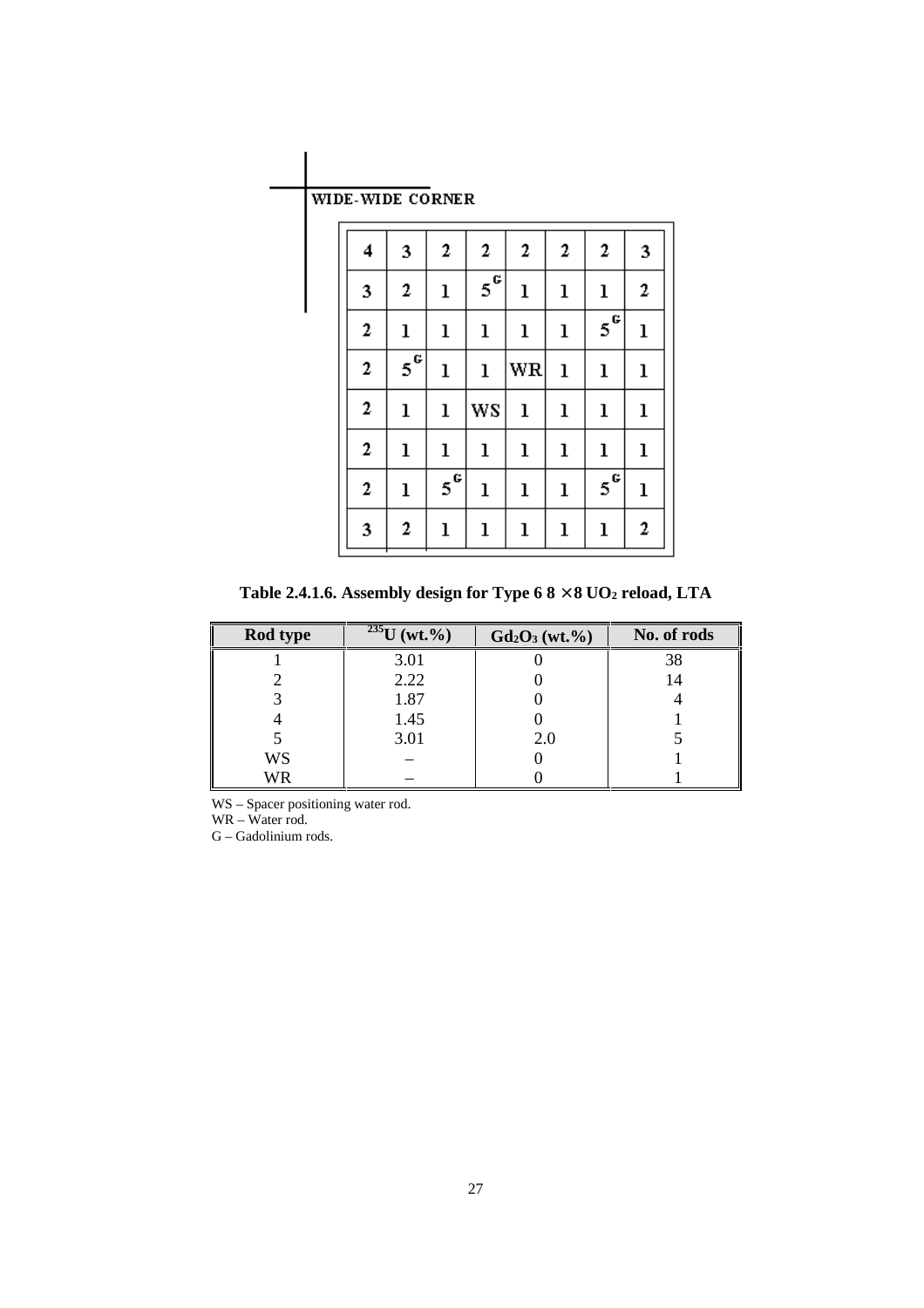# **Table 2.4.2. Control rod data**

<span id="page-27-0"></span>

| Shape                                    | Cruciform                                                               |
|------------------------------------------|-------------------------------------------------------------------------|
| Pitch, cm                                | 30.48                                                                   |
| Stroke, cm                               | 365.76                                                                  |
| Control length, cm                       | 363.22                                                                  |
| Control material                         | B <sub>4</sub> C granules in Type-304, stainless steel tubes and sheath |
| Material density                         | 70% of theoretical                                                      |
| Number of control material tubes per rod | 84                                                                      |
| Tube dimensions                          | .47752 cm outer diameter by .0635 cm wall                               |
| Control blade half span, cm              | 12.3825                                                                 |
| Control blade full thickness, cm         | .79248                                                                  |
| Control blade tip radius, cm             | .39624                                                                  |
| Sheath thickness, cm                     | .14224                                                                  |
| Central structure wing length, cm        | 1.98501                                                                 |
| Blank tubes per wing                     | None                                                                    |

*Movable control rods*

# **Table 2.4.3. Definition of assembly types**

| <b>Assembly type</b> | <b>Assembly design</b><br>(see Tables 2.4.1.1 through 2.4.1.6) |
|----------------------|----------------------------------------------------------------|
|                      |                                                                |
| 1                    | 5                                                              |
| $\frac{2}{3}$        | 4                                                              |
|                      | 5                                                              |
| $\overline{4}$       | 6                                                              |
| 5                    | $\sqrt{2}$                                                     |
| 6                    |                                                                |
| 7                    |                                                                |
| 8                    |                                                                |
| 9                    | $\begin{array}{c} 2 \\ 2 \\ 2 \end{array}$                     |
| 10                   |                                                                |
| 11                   | $2$ 3 2 3 2 3                                                  |
| 12                   |                                                                |
| 13                   |                                                                |
| 14                   |                                                                |
| 15                   |                                                                |
| 16                   |                                                                |
| 17                   | $\frac{2}{3}$                                                  |
| 18                   | $\overline{2}$                                                 |
| 19                   | Reflector                                                      |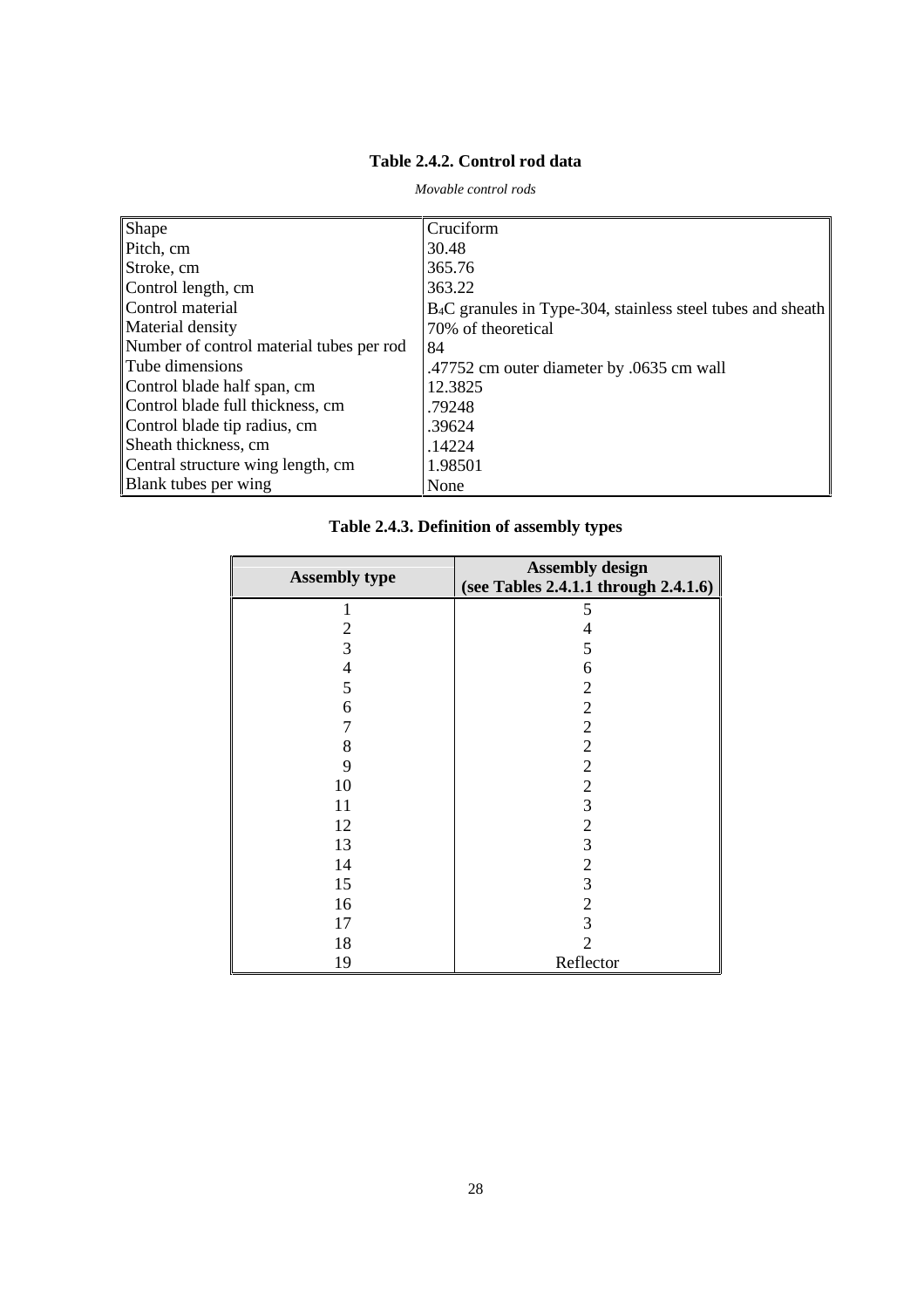| I                            |
|------------------------------|
| I                            |
| ı                            |
| ı<br>֦<br>l                  |
|                              |
| $\overline{1}$<br> <br> <br> |
|                              |
| ı<br>Ì                       |
| į<br>l                       |
|                              |
|                              |
| l<br>l<br>ţ<br>Î<br>l<br>l   |

<span id="page-28-0"></span>

|                               |                          |                                                                                   |                                                |                                                            |                                                       |                                                                    |                                                             |                                                    | n o r ∞ o o ⊣ N w                                                |                                                           |                                                                          |                                                                |                                           | ⇥<br>⊣⊣                                                                           | ທ<br>$\overline{ }$                                  | ۱ ص                                                                              |                                                         |                                                                 | $\infty$ $\circ$<br>H H H H N N N N N N N                                |                                             |                                                                                            | N                                               | Μ                                       |                                          | ഥ                                        | ဖ                  |
|-------------------------------|--------------------------|-----------------------------------------------------------------------------------|------------------------------------------------|------------------------------------------------------------|-------------------------------------------------------|--------------------------------------------------------------------|-------------------------------------------------------------|----------------------------------------------------|------------------------------------------------------------------|-----------------------------------------------------------|--------------------------------------------------------------------------|----------------------------------------------------------------|-------------------------------------------|-----------------------------------------------------------------------------------|------------------------------------------------------|----------------------------------------------------------------------------------|---------------------------------------------------------|-----------------------------------------------------------------|--------------------------------------------------------------------------|---------------------------------------------|--------------------------------------------------------------------------------------------|-------------------------------------------------|-----------------------------------------|------------------------------------------|------------------------------------------|--------------------|
| $\overline{\phantom{0}}$      | Σ<br>S<br>4              | 1234567                                                                           |                                                |                                                            |                                                       |                                                                    |                                                             |                                                    | $\infty$                                                         |                                                           |                                                                          |                                                                |                                           |                                                                                   |                                                      |                                                                                  |                                                         |                                                                 | O O H N M 4 H O L & O O H N M 4 H<br>O O H N M 4 H O L & O O H N M N N M |                                             |                                                                                            |                                                 |                                         |                                          |                                          |                    |
| 2                             | ω<br>4                   | 7 0 D D<br>$\begin{array}{c} \mathcal{O} & \mathcal{O} & \mathcal{O} \end{array}$ |                                                |                                                            |                                                       |                                                                    |                                                             |                                                    |                                                                  |                                                           |                                                                          |                                                                |                                           |                                                                                   |                                                      | 8528001<br>8520001                                                               |                                                         |                                                                 | 42                                                                       | $\infty$<br>4                               | ₩<br>4                                                                                     | 4                                               | ७<br>4                                  | г<br>4                                   | ∞                                        | 3                  |
| ω                             | $\sim$<br>Σ              | $\circ$                                                                           | $\circ$                                        | $\overline{ }$                                             |                                                       | <b>Q W 4 M 6</b>                                                   |                                                             |                                                    |                                                                  |                                                           | 589012345 78901 23 1 2 1 5 <del>0</del>                                  |                                                                |                                           |                                                                                   |                                                      |                                                                                  |                                                         |                                                                 | $\circ$<br>$\circ$                                                       | $\overline{ }$                              | $\infty$<br>$\circ$ $\circ$                                                                | ത<br>O                                          | ○<br>$\overline{ }$                     | $\overline{ }$                           | c<br>$\overline{ }$                      | 4<br>$\infty$      |
| 4                             | $\sim$<br>ω<br>4         | $\overline{r}$                                                                    | レレ                                             | w 4 ru                                                     | $\circ$ $\sim$<br>$\overline{ }$                      | $\overline{\phantom{a}}$                                           | _ m<br>$\overline{ }$                                       | $\sigma$<br>$\overline{ }$                         | ○<br>$\infty$                                                    | $\overline{ }$<br>$\infty$                                |                                                                          | 234567<br>_________                                            |                                           |                                                                                   |                                                      |                                                                                  | $\infty$                                                | ന<br>$\infty$                                                   | ◯<br>$\sigma$                                                            | $\overline{ }$<br>Ō                         | $\sim$ $\sim$<br>o.                                                                        | $\sigma$                                        | $\overline{a}$<br>Ō                     | ഥ<br>G                                   | ıΩ<br>Ō                                  | ₩<br>3<br>4        |
| ι∩                            | $\infty$<br>ω            | ∼<br>on on                                                                        | ∞                                              | თ<br>Ō                                                     | ◯<br>$\circ$                                          | ⊣<br>$\circ$<br>÷                                                  | $\sim$<br>$\circ$                                           | $\infty$                                           | ₩<br>$\circ \circ \circ \circ \circ$<br>$\overline{\phantom{0}}$ | LO<br>$\overline{ }$                                      | O<br>$\overline{ }$                                                      | $\overline{ }$<br>$\circ \circ \circ \dashv$<br>$\overline{ }$ | $\infty$                                  | $\sigma$<br>$\overline{\phantom{0}}$                                              | $\circ$<br>$\overline{ }$                            | $\overline{\phantom{0}}$<br>$\overline{\phantom{0}}$<br>$\overline{\phantom{0}}$ | $\sim$<br>Н                                             | $\infty$                                                        | ₩<br>$\blacksquare$                                                      | LO                                          | ΔO<br>$\overline{\phantom{0}}$                                                             | $\overline{ }$<br>$\overline{\phantom{0}}$      | $\infty$<br>$\overline{\phantom{0}}$    | の<br>$\overline{a}$                      | ○                                        | 4<br>$\sim$<br>4   |
| 0                             | $\infty$<br>ω<br>4       | $\overline{ }$<br>$\mathbf{\sim}$                                                 | $\sim$<br>$\mathbf{\sim}$<br>$\overline{ }$    | $\infty$<br>$\mathbf{\sim}$<br>$\overline{ }$              | $\overline{a}$<br>$\mathbf{\Omega}$<br>$\overline{ }$ | $\mathsf{L}\Omega$<br>Z<br>$\overline{ }$                          | -lo<br>$\mathbf 2$<br>$\overline{ }$                        | ∼<br>$\mathbf{\sim}$<br>$\overline{ }$             | $\infty$<br>$\mathbf 2$<br>$\overline{ }$                        | $\sigma$<br>$\mathbf{\Omega}$<br>$\overline{\phantom{0}}$ | $\circ$<br>$\sim$<br>$\overline{ }$                                      | $\overline{a}$ $\alpha$<br>$\sim$<br>$\overline{ }$            | $\sim$<br>$\overline{\phantom{0}}$        | $\infty$<br>$\epsilon$<br>$\overline{ }$                                          | 4<br>$\omega$<br>$\overline{ }$                      | ഥ<br>$\omega$<br>$\overline{ }$                                                  | $\circ$<br>$\epsilon$<br>4<br>$\blacksquare$            | $\overline{ }$<br>$\sim$<br>$\mathbf{r}$                        | $\infty$<br>3                                                            | $\sigma$<br>$\omega$<br>⊣<br>$\blacksquare$ | ○<br>4<br>$\overline{\phantom{0}}$                                                         | $\overline{\phantom{0}}$<br>4<br>$\blacksquare$ | $\sim$<br>4                             | ന<br>4                                   | 4<br>4                                   | $\infty$<br>4      |
| $\overline{ }$                | $\infty$<br>ω            | ഥ<br>4                                                                            | ΔO<br>4                                        | ∼<br>4                                                     | ∞<br>4                                                | の<br>4<br>⊣                                                        | っ<br>Ь٥                                                     | $\mathbf{\mathbf{\mathsf{H}}}$<br>m                | $\sim$<br>ഗ                                                      | $\infty$<br>⊣<br>Н                                        | 4<br>m m m<br>$\overline{\phantom{0}}$                                   | ഥ<br>⊣<br>$\mathbf{r}$                                         | -lo<br>ഥ<br>$\overline{\phantom{0}}$      | $\overline{ }$<br>LO.<br>⊣<br>$\mathbf{r}$                                        | $\infty$<br>ഗ<br>$\overline{\phantom{0}}$            | $\sigma$<br>ഗ<br>$\overline{\phantom{0}}$                                        | ○<br>$\circ$<br>ь                                       | Н<br>$\circ$                                                    | $\sim$<br>ဖ                                                              | $\infty$<br>O                               | ₩<br>0                                                                                     | ഥ<br>O                                          | ΔO<br>O                                 | ∼<br>O                                   | ∞<br>ဖ                                   | 4<br>3             |
| $^\infty$                     | Μ<br>ω<br>4              | െ<br>6                                                                            | ○<br>$\overline{a}$                            | Н<br>$\overline{ }$<br>$\overline{\phantom{0}}$            | $\sim$<br>$\overline{ }$<br>r                         | $\infty$<br>$\overline{a}$<br>$\overline{ }$                       | $\overline{a}$<br>$\overline{a}$<br>Н                       | ഗ<br>$\overline{a}$                                | O<br>$\overline{\phantom{a}}$<br>$\mathbf{r}$                    | ∼<br>$\overline{ }$<br>$\overline{ }$                     | $\infty$<br>$\overline{\phantom{a}}$<br>$\overline{1}$<br>$\blacksquare$ | ന<br>$\overline{a}$<br>$\mathbf{r}$                            | 0<br>$\infty$<br>$\overline{\phantom{0}}$ | $\overline{a}$<br>$\infty$<br>$\overline{ }$                                      | ${}^{\circ}$<br>$\overline{\phantom{0}}$             | U W<br>$\infty$<br>$\overline{\phantom{0}}$                                      | 4 N<br>$\infty$<br>$\overline{ }$                       | $\infty$<br>$\overline{ }$                                      | <u>LO</u><br>$\infty$<br>$\overline{ }$                                  | ∼<br>$\infty$<br>$\overline{\phantom{0}}$   | $\infty$<br>$\infty$<br>$\mathbf{\mathbf{\mathbf{\mathbf{\mathbf{\mathbf{\mathsf{H}}}}}}}$ | の<br>$\infty$<br>п                              | 0<br>ᡡ                                  | $\blacksquare$<br>ᡡ<br>$\blacksquare$    | $\sim$<br>ᡡ                              | ₩<br>3<br>4        |
| Ó                             | ო<br>ω<br>4              | $\infty$<br>G                                                                     | ₩<br>G<br>$\overline{ }$                       | $\mathsf{L}\Omega$<br>G                                    | ΔO<br>G<br>$\overline{\phantom{0}}$                   | $\overline{ }$<br>$\sigma$<br>$\overline{ }$                       | $\infty$<br>$\sigma$<br>Н                                   | $\sigma$<br>$\sigma$<br>$\overline{ }$             | O<br>$\circ$<br>$\sim$                                           | ⊣<br>$\circ$<br>$\mathbf{\Omega}$                         | $\mathbf{\Omega}$<br>$\circ$<br>$\sim$                                   | $\infty$<br>$\circ$<br>$\sim$                                  | 4                                         | ഥ<br>$\begin{array}{c} 0 & 0 & 0 \\ 0 & 0 & 0 \\ 0 & 0 & 0 \end{array}$           | $\circ$                                              | $\overline{ }$<br>$\circ$<br>$\sim$                                              | $\infty$<br>$\circ$<br>$\sim$                           | の<br>20                                                         | 0<br>$\overline{21}$                                                     | Н<br>$\overline{\phantom{0}}$<br>$\sim$     | $\sim$<br>$\overline{\phantom{0}}$<br>$\sim$                                               | $\infty$<br>$\overline{\phantom{0}}$<br>$\sim$  | 4<br>$\overline{\phantom{0}}$<br>$\sim$ | ഥ<br>$\blacksquare$<br>$\sim$            | ΔO<br>⊣                                  | ↵<br>3<br>4        |
| 0<br>$\overline{\phantom{0}}$ | $\sim$<br>ω              | $\overline{ }$<br>$\overline{ }$<br>$\sim$                                        | $\infty$<br>$\overline{\phantom{0}}$<br>$\sim$ | ᡡ<br>$\overline{\phantom{0}}$<br>$\sim$                    | $\circ$<br>$\mathbf 2$<br>$\mathbf{\Omega}$           | $\overline{\phantom{0}}$<br>$\mathbf{\Omega}$<br>$\mathbf{\Omega}$ | $\mathbf{\Omega}$<br>$\mathbf{\Omega}$<br>$\mathbf{\Omega}$ | $\infty$<br>$\mathbf{\Omega}$<br>$\mathbf{\Omega}$ | 4<br>$\mathbf{\Omega}$<br>$\sim$                                 | $\mathbf{\Omega}$<br>$\sim$                               | 5 G L<br>$\mathbf{\Omega}$<br>$\sim$                                     | $\mathbf{\Omega}$<br>$\mathbf{\Omega}$                         | $\infty$<br>$\sim$                        | Ō<br>$\sim$ $\sim$<br>$\mathbf{\Omega}$                                           | $\circ$<br>$\sim$<br>$\mathbf{\Omega}$               | $\overline{\phantom{0}}$<br>$\sim$<br>$\mathbf{\Omega}$                          | $\sim$ $\sim$<br>$\mathbf{\infty}$<br>$\mathbf{\Omega}$ | $\mathbf{\infty}$<br>$\mathbf{\Omega}$                          | $\overline{4}$<br>$\sim$<br>$\mathbf{\Omega}$                            | ഗ<br>3<br>$\mathbf{\Omega}$                 | O<br>3<br>$\sim$                                                                           | $\overline{ }$<br>$\sim$<br>$\sim$              | $^\infty$<br>Σ<br>$\sim$                | ᡡ<br>$\infty$<br>$\sim$                  | ○<br>4<br>$\sim$                         | ↤<br>3             |
| Н<br>$\overline{\phantom{0}}$ | ω<br>4                   | 4<br>$\sim$                                                                       | $\sim$<br>4<br>$\sim$                          | $\sim$<br>4<br>$\sim$                                      | ᆊ<br>4<br>$\sim$                                      | $\sqrt{2}$<br>4<br>$\sim$                                          | ١O<br>4<br>$\sim$                                           | ∼<br>4<br>$\sim$                                   | ന<br>4<br>$\sim$                                                 | $\sigma$<br>4<br>$\sim$                                   | ○<br>Б<br>$\sim$ $\sim$                                                  | $\overline{M}$ $\alpha$<br>L                                   |                                           | $\sim$<br><b>5955</b><br>$\begin{array}{c} \mathcal{N} & \mathcal{N} \end{array}$ | 4                                                    | $\mathsf{L}\Omega$<br>$\sim$                                                     | ιo<br>$\sim$                                            | ∼<br>m m m<br>$\sim$                                            | ന<br>$\sim$                                                              | ഹ<br>Б<br>$\sim$                            | ○<br>O<br>$\sim$                                                                           | $\mathbf{\mathbf{\mathsf{H}}}$<br>ΔO<br>$\sim$  | $\sim$<br>ΔO<br>$\sim$                  | $\sim$<br>ΔO<br>$\sim$                   | ᆊ<br>ΔO<br>$\sim$                        | 4<br>3<br>4        |
| N<br>Н                        | Σ<br>Σ<br>$\overline{ }$ | $\mathsf{L}\Omega$<br>$\circ$<br>$\sim$                                           | ΔO<br>ە ب<br>$\sim$                            | L<br>$\sim$                                                | $\infty$<br>O<br>$\sim$                               | Ō<br>$\circ$<br>$\sim$                                             | $\circ$<br>$\overline{ }$<br>$\sim$                         | $\overline{\phantom{0}}$<br>$\sim$                 | $\mathbf{\Omega}$<br>$\overline{ }$<br>$\sim$                    | $\sim$<br>L<br>$\sim$                                     | 4<br>$\overline{\phantom{a}}$<br>$\bar{\sim}$                            | Б<br>$\overline{ }$<br>$\bar{\sim}$                            | $\circ$<br>$\overline{ }$<br>$\bar{\sim}$ | $\overline{r}$<br>$\sim$                                                          | $\infty$<br>$\overline{\phantom{a}}$<br>$\bar{\sim}$ | Ō<br>$\overline{\phantom{a}}$<br>$\sim$                                          | $\circ$<br>$\infty$<br>$\sim$                           | $\mathbf{\mathbf{\mathsf{H}}}$<br>$\infty$<br>$\mathbf{\Omega}$ | $\mathbf{\Omega}$<br>$\infty$<br>$\sim$                                  | 3<br>$\infty$<br>$\sim$                     | 4<br>$\infty$<br>$\mathbf{\Omega}$                                                         | $\mathsf{L}\Omega$<br>$\infty$<br>$\sim$        | ΔO<br>$\infty$<br>$\sim$                | $\overline{ }$<br>$\infty$<br>$\sim$     | $\infty$<br>$\infty$<br>$\sim$           | ↤<br>3<br>4        |
| ω<br>1                        | Μ<br>$\infty$<br>4       | თ<br>$\infty$<br>$\sim$                                                           | O)<br>$\sim$                                   | G<br>$\sim$                                                | $\sim$<br>G<br>$\sim$                                 | ω<br>$\sigma$<br>$\mathbf{\Omega}$                                 | 4<br>29                                                     | $\mathsf{L}\Omega$<br>Ō<br>$\mathbf{\Omega}$       | O<br>$\sigma$<br>$\mathbf{\Omega}$                               | Γ<br>29                                                   | $\infty$<br>29                                                           | ᡡ                                                              | $\circ$                                   |                                                                                   | N                                                    | Σ                                                                                | 4<br>$\frac{0}{20}$                                     | ഥ                                                               | ΔO<br>$\circ$<br>$\infty$                                                | 冖<br>$\circ$<br>$\sim$                      | $\infty$<br>$\circ$<br>$\sim$                                                              | თ<br>$\circ$<br>$\sim$                          | 0<br>$\overline{\phantom{0}}$           | $\blacksquare$                           | $\mathbf{\sim}$<br>$\mathbf{\mathsf{H}}$ | ↤<br>3             |
| 4<br>1                        | Μ<br>Μ                   | $\infty$<br>$\overline{31}$                                                       | 4<br>$\overline{\phantom{0}}$                  | $\mathsf{L}\Omega$<br>$\overline{\phantom{0}}$<br>$\infty$ | O<br>$\overline{31}$                                  | Γ<br>$\overline{31}$                                               | $\infty$<br>$\overline{\phantom{0}}$<br>$\infty$            | Ō<br>$\overline{\phantom{0}}$<br>$\infty$          | $\circ$<br>$\mathbf{\sim}$<br>$\sim$                             | $\mathbf{\mathbf{\mathsf{H}}}$<br>$\sim$<br>$\infty$      | N<br>$\infty$                                                            | $\sim$<br><b>AAAAA</b><br>$\infty$                             | 4<br>$\infty$                             | ഥ<br>$\infty$                                                                     | O<br>$\infty$                                        | Γ<br>$\sim$<br>$\infty$                                                          | $\infty$<br>$\infty$                                    | Ō<br>$N$ $N$ $m$<br>$\infty$                                    | $\circ$<br>$\sim$                                                        | $\infty$<br>$\infty$                        | N<br>$\infty$<br>$\sim$                                                                    | 3<br>$\infty$<br>$\sim$                         | 4<br>$\infty$<br>$\sim$                 | $\mathsf{L}\Omega$<br>$\infty$<br>$\sim$ | ΔO<br>$\infty$                           | ↵<br>$\infty$<br>4 |
| ι∩<br>Н                       | Μ<br>$\infty$<br>4       | ∼<br>$\infty$                                                                     | $\infty$<br>$\infty$                           | თ<br>$\infty$<br>$\sim$                                    | 4<br>$\sim$                                           | Н<br>4<br>Μ                                                        | $\scriptstyle\sim$<br>4                                     | Σ<br>4<br>$\sim$                                   | 4<br>4<br>$\sim$                                                 | ١И<br>4<br>$\infty$                                       | O<br>4<br>$\infty$                                                       | $\overline{ }$<br>4<br>$\infty$                                | $^\infty$<br>4<br>$\infty$                | Ō<br>$\overline{4}$<br>$\infty$                                                   | ○<br>ഥ<br>$\infty$                                   | $\mathbf{\mathbf{\mathsf{H}}}$<br>$\infty$                                       | $\mathbf{\Omega}$<br>$\infty$                           | 3<br>$\infty$                                                   | $\overline{4}$<br><b>565656</b><br>$\infty$                              | ഥ<br>$\infty$                               | ΔO<br>ഗ<br>$\infty$                                                                        | ∼<br>$\mathsf{L}\Omega$<br>$\infty$             | $^{\circ}$<br>ഥ<br>Μ                    | ᡡ<br>ഥ<br>$\infty$                       | ○<br>ΔO<br>$\sim$                        | 4<br>$\infty$<br>4 |
| ဖ<br>$\overline{\phantom{0}}$ | ო<br>$\infty$<br>4       | ৩                                                                                 | $\mathbf{\sim}$<br>-lo                         | 3<br>-lo<br>$\sim$                                         | 4<br>LO<br>$\infty$                                   | Г<br>$\circ$<br>$\sim$                                             | $\circ$<br>$\circ$<br>$\infty$                              | ∼<br>$\circ$<br>$\infty$                           | $\infty$<br>$\circ$<br>$\infty$                                  | Ō<br>$\circ$<br>$\infty$                                  | $\circ$<br>$\Gamma$<br>$\infty$                                          | $\overline{\phantom{0}}$<br>$\infty$                           | $\mathbf{\Omega}$<br>$\infty$             | $\sim$<br>$\Gamma$<br>$\infty$                                                    | 4<br>$\overline{ }$<br>$\infty$                      | Г<br>$\overline{ }$<br>$\infty$                                                  | $\circ$<br>$\Gamma$<br>$\infty$                         | ⊢<br>$\infty$                                                   | $^{\circ}$<br>$\overline{ }$<br>$\sim$                                   | ᡡ<br>$\overline{ }$                         | ○<br>$\infty$<br>$\sim$                                                                    | $\overline{\phantom{0}}$<br>$\infty$<br>$\sim$  | $\mathbf{\Omega}$<br>$\infty$<br>$\sim$ | $\infty$<br>_ co<br>$\infty$             | 4<br>$\infty$<br>$\sim$                  | 4<br>$\infty$<br>4 |
| L<br>$\overline{\phantom{0}}$ | ω<br>$\infty$<br>4       | Ш<br>$\infty$<br>$\sim$                                                           | O<br>$\infty$<br>$\infty$                      | ∼<br>$\infty$<br>$\infty$                                  | $\infty$<br>${}^{\circ}$<br>$\infty$                  | c<br>$\infty$<br>$\infty$                                          | O<br>$\sigma$ $\sigma$<br>$\infty$                          | $\mathbf{\mathbf{\mathsf{H}}}$<br>$\infty$         | $\mathbf{\Omega}$<br>$\sigma$<br>3                               | 3<br>$\sigma$<br>3                                        | 4<br>39                                                                  | LO<br>39                                                       | ဖ<br>$\sigma$<br>3                        | $\overline{ }$<br>39<br>$\sim$                                                    | $^{\circ}$                                           | G<br>39                                                                          | $\overline{40}$                                         | 401                                                             | 40.7                                                                     | ؘؘ                                          | $\dot{Q}$                                                                                  | $\circ$                                         | $\circ$                                 | $\overline{0}$                           | $\circ$                                  | 4<br>$\frac{4}{3}$ |
| ∞<br>$\overline{\phantom{0}}$ | ω                        | Ō<br>$\circ$                                                                      |                                                | $\overline{\phantom{0}}$                                   | $\mathbf{\Omega}$                                     | Σ                                                                  | 4                                                           | Г<br>$\overline{\phantom{0}}$                      | $\circ$<br>Н<br>$\mathbf{H}$                                     | $\overline{ }$<br>41                                      | $^{\circ}$<br>$\overline{41}$                                            | G<br>$\overline{ }$                                            | O<br>$\mathbf 2$<br>4                     | $\overline{\phantom{0}}$<br>$\begin{array}{c} 2 \ 1 \ 1 \end{array}$<br>4         | $\mathbf{\Omega}$<br>4                               | 3<br>$\mathbf{\sim}$<br>4                                                        | 4<br>$\sim$ $\sim$<br>4                                 | Гυ<br>4                                                         | $\circ$<br>$\mathbf{\Omega}$<br>4                                        | ∼<br>$\mathbf{\Omega}$<br>4                 | $\infty$<br>$\mathbf 2$<br>4                                                               | Ō<br>$\mathbf{\Omega}$                          | $\circ$<br>ω                            | $\infty$<br>4                            | $\mathbf{\Omega}$<br>$\infty$            | 4<br>3<br>4        |
| σ<br>Н                        | Σ<br>4                   | S                                                                                 | LO.<br>Σ                                       | ഥ<br>S                                                     | S                                                     | ഥ<br>S                                                             | ഥ<br>Σ                                                      | LO.<br>Σ<br>4                                      | ഥ<br>3<br>4                                                      | LO<br>43                                                  | ഥ ഥ<br>43                                                                | $\mathsf{c}$<br>4                                              | ω<br>4                                    | ഗ ഗ ഗ<br>$\mathsf{c}$<br>4                                                        | 43                                                   | <b>மமம</b><br>43                                                                 | $\epsilon$<br>4                                         | w<br>4                                                          | ξ<br>4                                                                   | $\mathsf{L}\Omega$<br>S<br>4                | W<br>4                                                                                     | w                                               | S                                       | ω                                        | $\infty$                                 | Σ                  |
|                               |                          |                                                                                   |                                                |                                                            |                                                       |                                                                    |                                                             |                                                    |                                                                  |                                                           |                                                                          |                                                                |                                           |                                                                                   |                                                      |                                                                                  |                                                         |                                                                 |                                                                          |                                             |                                                                                            |                                                 |                                         |                                          |                                          |                    |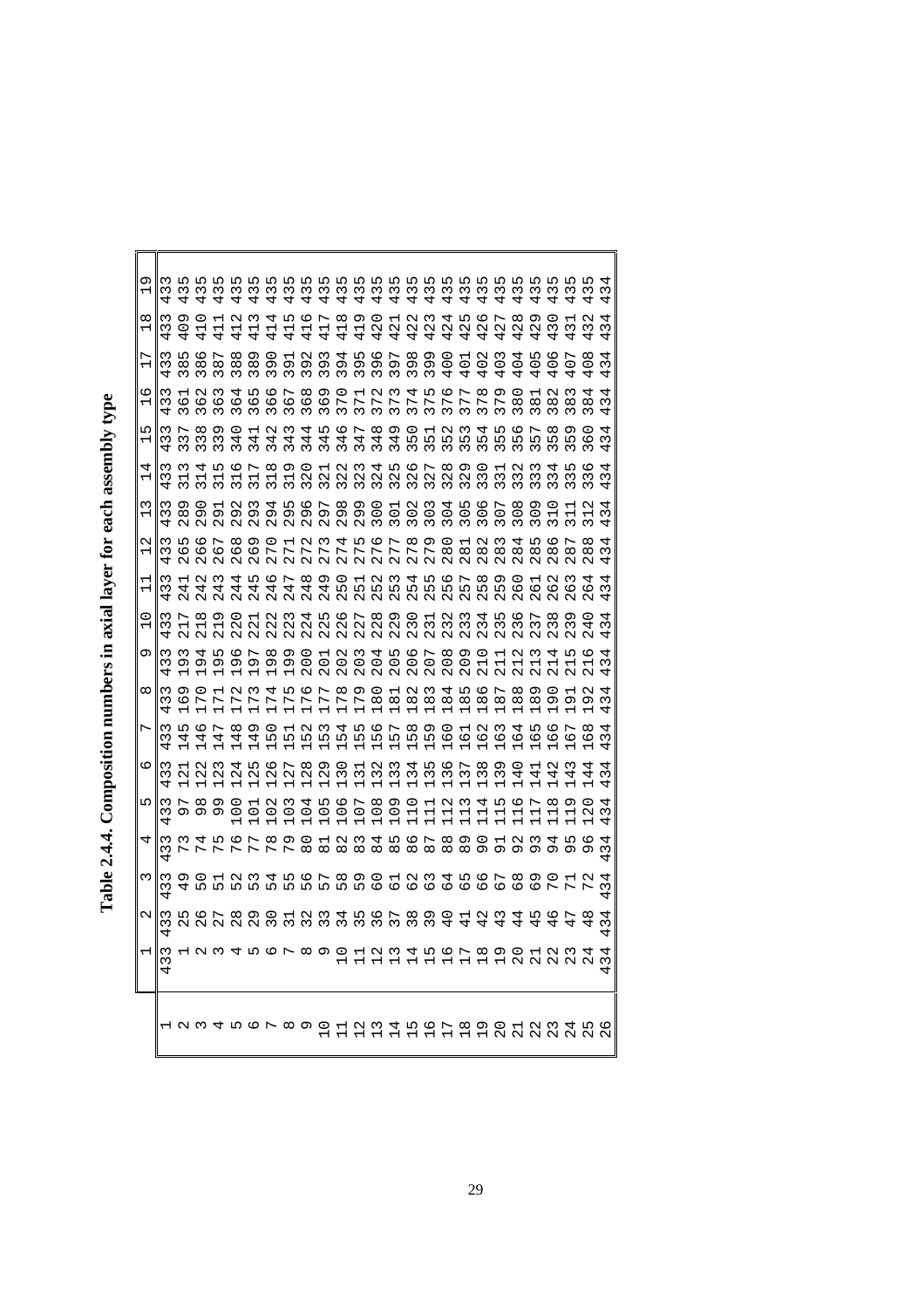<span id="page-29-0"></span>**Table 2.5.1. Range of variables**

| $\overline{T}$ Fuel   | Rho M.     |
|-----------------------|------------|
| $({}^{\circ}{\rm K})$ | $(kg/m^3)$ |
| 400.0                 | 141.595    |
| 800.0                 | 141.595    |
| 1 200.0               | 141.595    |
| 1 600.0               | 141.595    |
| 2 000.0               | 141.595    |
| 2 400.0               | 141.595    |
| 400.0                 | 226.154    |
| 800.0                 | 226.154    |
| 1 200.0               | 226.154    |
| 1 600.0               | 226.154    |
| 2 000.0               | 226.154    |
| 2 400.0               | 226.154    |
| 400.0                 | 299.645    |
| 800.0                 | 299.645    |
| 200.0<br>1            | 299.645    |
| 1 600.0               | 299.645    |
| 2 000.0               | 299.645    |
| 2 400.0               | 299.645    |
| 400.0                 | 435.045    |
| 800.0                 | 435.045    |
| 1 200.0               | 435.045    |
| 1 600.0               | 435.045    |
| 2 000.0               | 435.045    |
| 2 400.0               | 435.045    |
| 400.0                 | 599.172    |
| 800.0                 | 599.172    |
| 1 200.0               | 599.172    |
| 1 600.0               | 599.172    |
| 2 000.0               | 599.172    |
| 2 400.0               | 599.172    |
| 400.0                 | 779.405    |
| 800.0                 | 779.405    |
| 1 200.0               | 779.405    |
| 1 600.0               | 779.405    |
| 2 000.0               | 779.405    |
| 2 400.0               | 779.405    |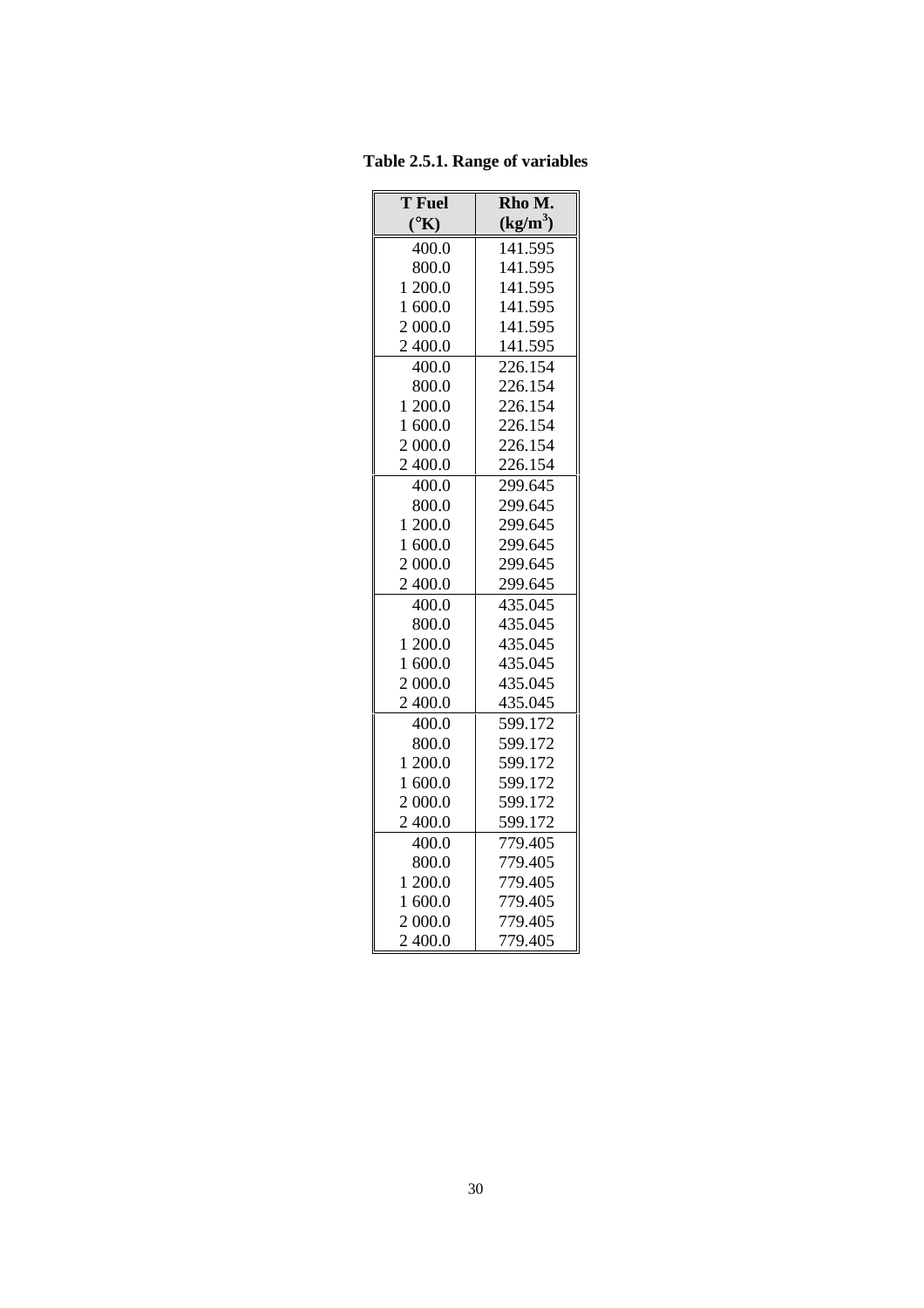<span id="page-30-0"></span>

| $\rm T_{\rm f1}$ | $T_{f2}$        | $T_{f3}$    | $T_{f4}$        | $T_{f5}$      | $T_{f6}$        |
|------------------|-----------------|-------------|-----------------|---------------|-----------------|
| $\rho_{m1}$      | $\rho_{\rm m2}$ | $\rho_{m3}$ | $\rho_{\rm m4}$ | $\rho_{m5}$   | $\rho_{\rm m6}$ |
| $\Sigma_1$       | $\Sigma_2$      |             |                 |               |                 |
|                  |                 |             | $\Sigma_{34}$   | $\Sigma_{35}$ | $\Sigma_{36}$   |

# Table 2.5.2. Key to macroscopic cross-section tables

Where:

-  $T_f$  is the Doppler (fuel) temperature ( $\rm ^o K$ )

 $-\rho_m$  is the moderator density (kg/m<sup>3</sup>)

Macroscopic cross-sections are in units of  $cm^{-1}$ 



|               | <b>Cross-Section Table Input</b>             |
|---------------|----------------------------------------------|
| ∗             |                                              |
| T Fuel<br>∗   | Rho Mod.                                     |
| 6             | 6                                            |
| ∗             |                                              |
| ***********   | X-Section Set #                              |
| #             |                                              |
|               |                                              |
| Group No. 1   |                                              |
| ∗             |                                              |
| ************* | <b>Diffusion Coefficient Table</b>           |
| ∗             |                                              |
| ************* | <b>Absorption X-Section Table</b>            |
| ∗             |                                              |
| ************* | <b>Fission X-Section Table</b>               |
| ∗             |                                              |
| ************* | Nu-Fission X-Section Table                   |
| ∗             |                                              |
| ************* | Scattering From Group 1 to 2 X-Section Table |
| ∗             |                                              |
| ************* | Assembly Disc. Factor Table - W              |
| ∗             |                                              |
| ************* | Assembly Disc. Factor Table - S              |
| ∗             |                                              |
| ************* | Detector Flux Ratio Table                    |
| ∗             |                                              |
| ************* | Detector Microscopic Fission X-Section Table |
| ∗             |                                              |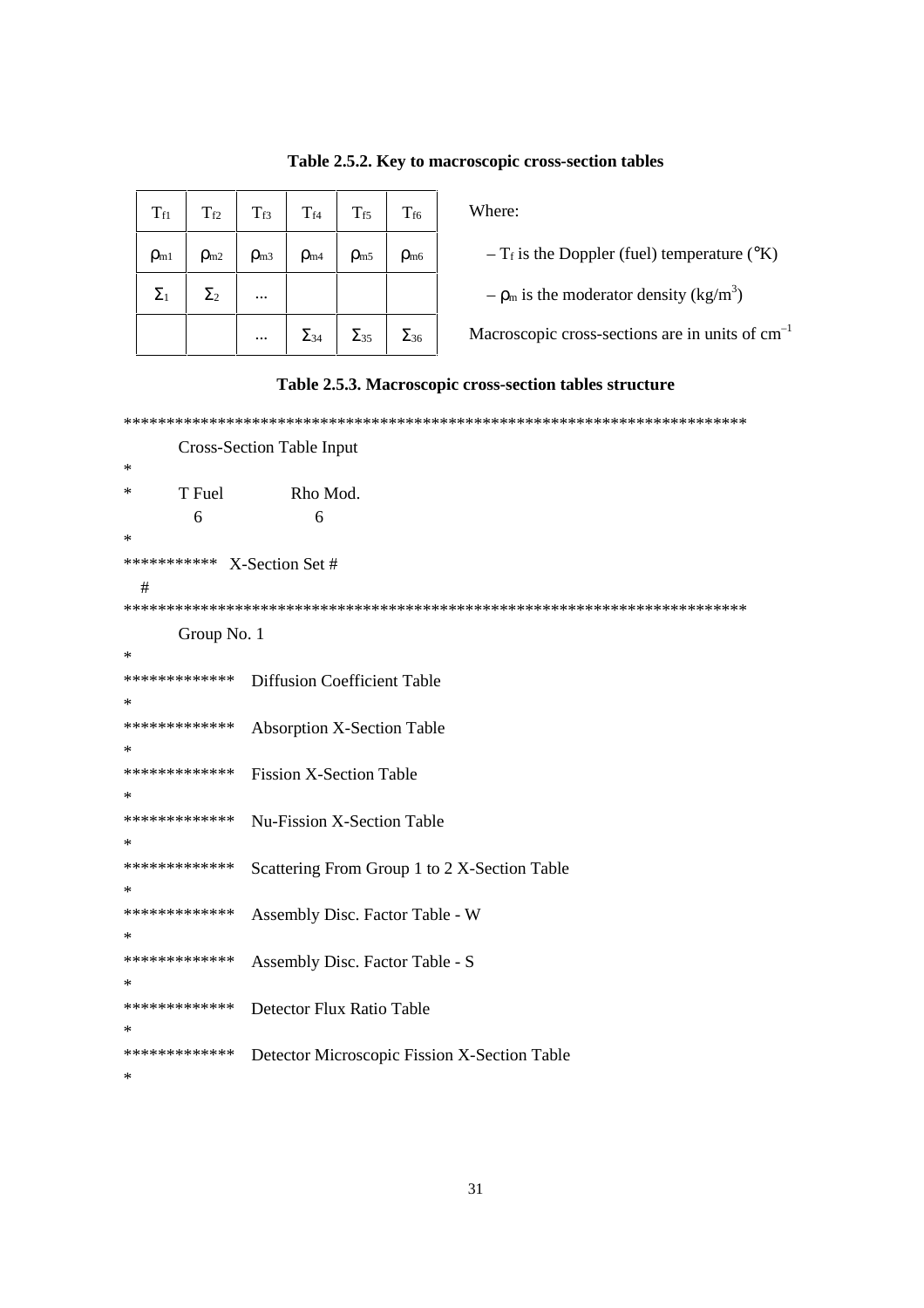Group No. 2 sk. \*\*\*\*\*\*\*\*\*\*\*\*\* **Diffusion Coefficient Table**  $\ast$ \*\*\*\*\*\*\*\*\*\*\*\*\* **Absorption X-Section Table**  $\ast$ \*\*\*\*\*\*\*\*\*\*\*\*\* **Fission X-Section Table**  $\ast$ \*\*\*\*\*\*\*\*\*\*\*\*\* **Nu-Fission X-Section Table**  $\ast$ \*\*\*\*\*\*\*\*\*\*\*\*\* Xe Macroscopic X-Section Table \*\*\*\*\*\*\*\*\*\*\*\*\* Xe Microscopic X-Section Table sk. \*\*\*\*\*\*\*\*\*\*\*\*\* Assembly Disc. Factor Table - W .<br>Sk \*\*\*\*\*\*\*\*\*\*\*\*\* Assembly Disc. Factor Table - S \*\*\*\*\*\*\*\*\*\*\*\*\* Detector Flux Ratio Table  $\ast$ \*\*\*\*\*\*\*\*\*\*\*\*\* Detector Microscopic Fission X-Section Table  $\ast$ \*\*\*\*\*\*\*\*\*\*\*\*\* Detector Flux Ratio Table (not energy group dependent) \*\*\*\*\*\*\*\*\*\*\*\*\* Detector Microscopic Fission X-Section Table (not energy group dependent)  $\ast$ \*\*\*\*\*\*\*\*\*\*\*\*\* Effective Delayed Neutron Yield in Six Groups  $\ast$ \*\*\*\*\*\*\*\*\*\*\*\*\* Decay Constants for Delayed Neutron Groups  $\ast$ \*\*\*\*\*\*\*\*\*\*\*\*\* Inv. Neutron Velocities

 $\ast$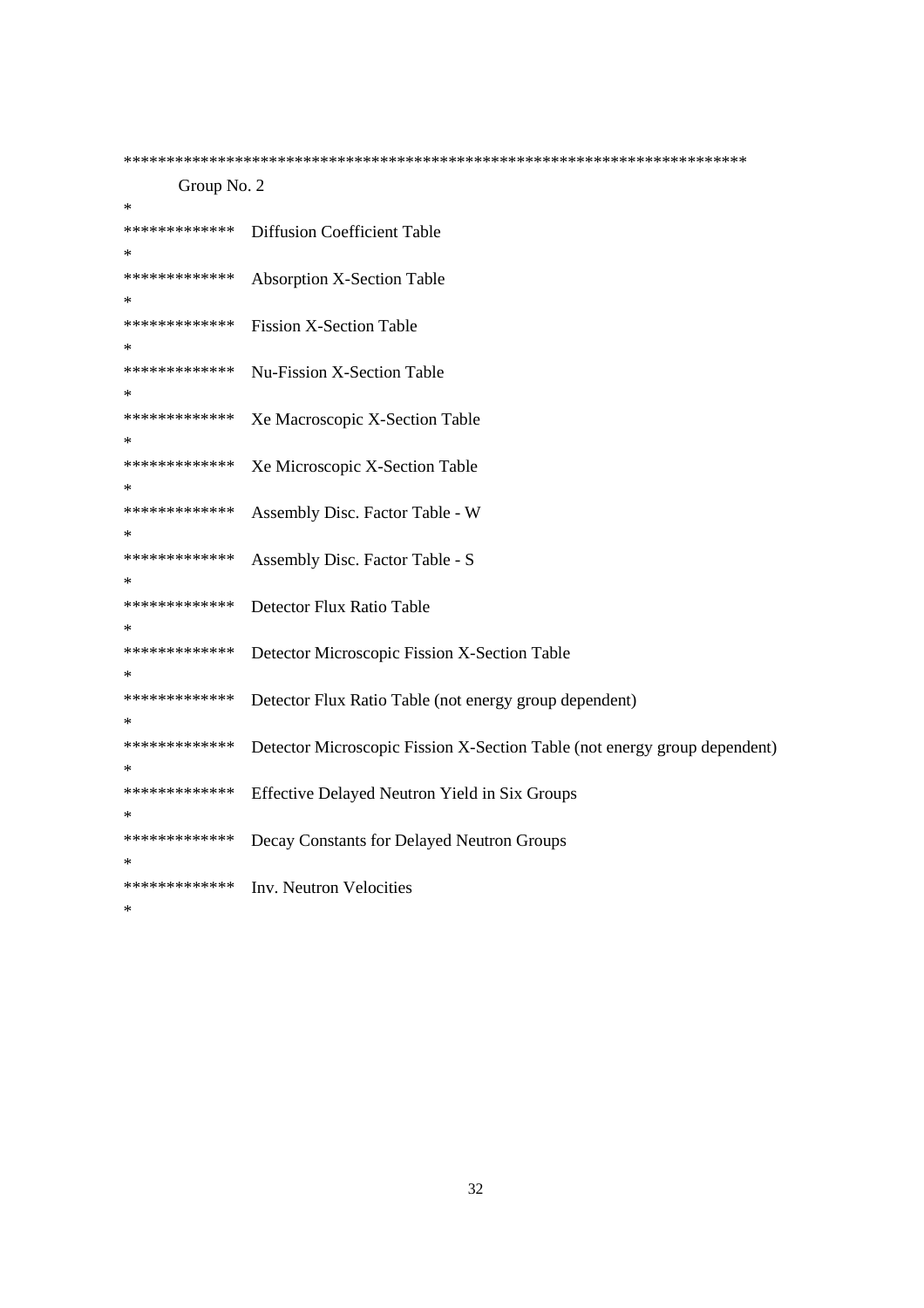| Co-ordinates for radial location (see Figure 5.4.2) |
|-----------------------------------------------------|
| $08 - 17$                                           |
| 08-25                                               |
| 08-33                                               |
| 08-49                                               |
| 16-33                                               |
| 16-49                                               |
| 16-57                                               |
| $24 - 17$                                           |
| 24-25                                               |
| 24-41                                               |
| 32-09                                               |
| 32-33                                               |
| $32 - 41$                                           |
| 32-57                                               |
| 40-33                                               |
| 40-41                                               |
| 48-25                                               |
| 48-49                                               |
| 56-25                                               |
| 56-33                                               |

<span id="page-32-0"></span>**Table 2.6.1. Measured LPRMs for levels A, B, C and D**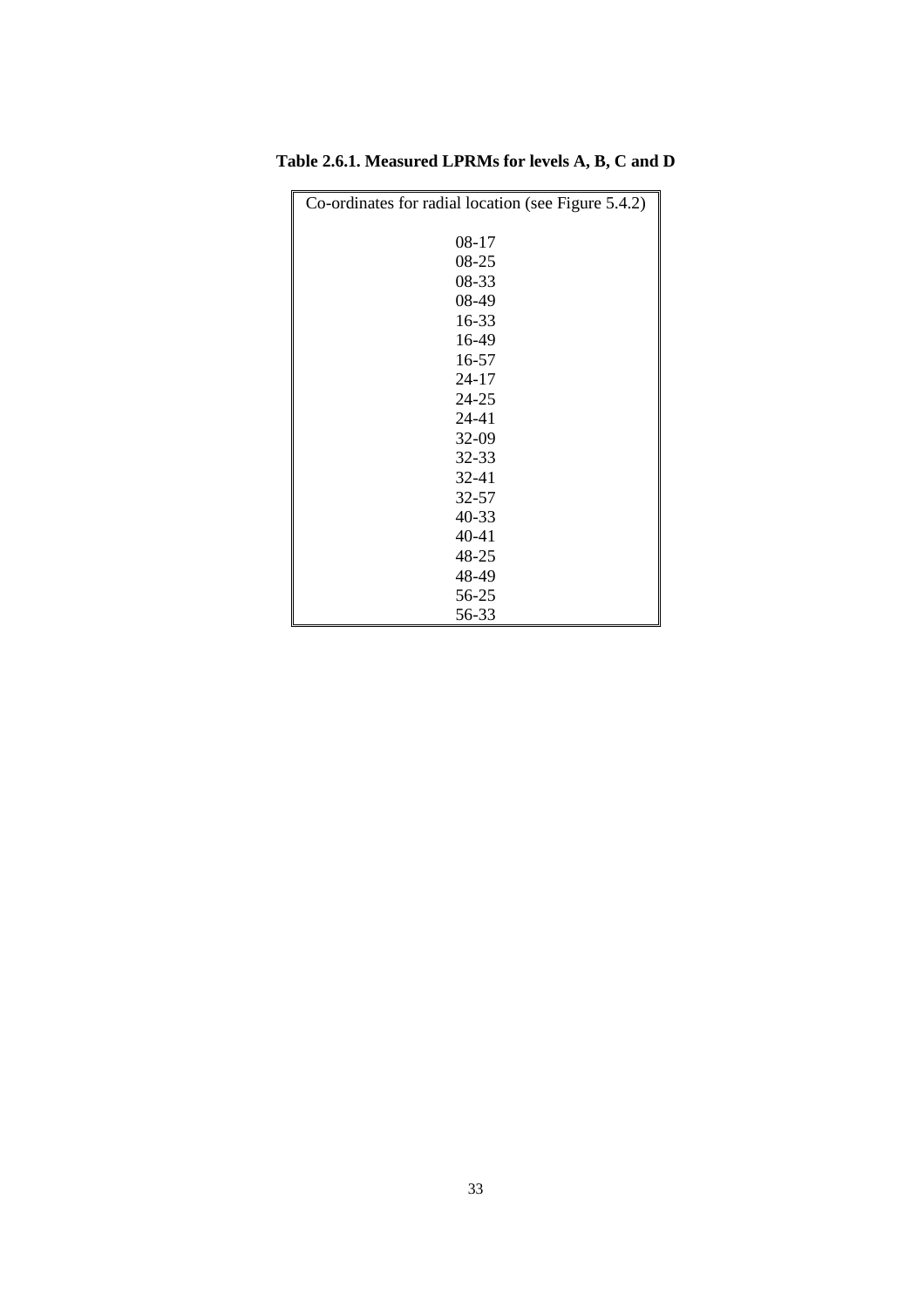<span id="page-33-0"></span>

**Figure 2.2.1. Reactor core cross-sectional view**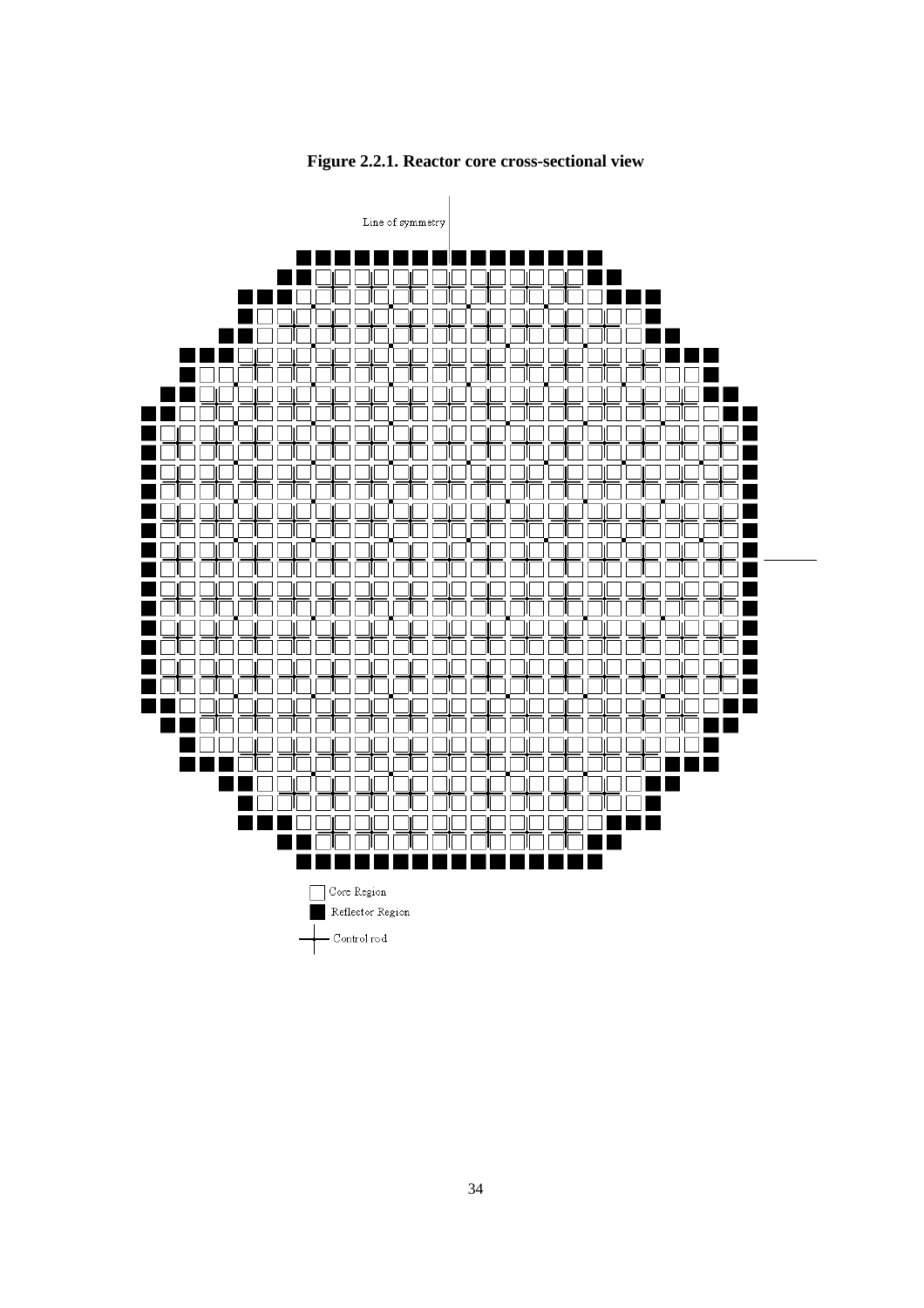**Figure 2.2.2. PB2 initial fuel assembly lattice**

<span id="page-34-0"></span>

| Dim. ID   | A                 | В        |       | D | Е     |       | G      |         |       |  |
|-----------|-------------------|----------|-------|---|-------|-------|--------|---------|-------|--|
| Dim. (in) | 12.0              | 5.278    | 0.375 |   | 0.080 | 0.175 | 0.1435 | 0.738   |       |  |
| Dim. (cm) | $\parallel$ 30.48 | 13.40612 | .9525 |   | .2032 | .4445 | .36449 | 1.87452 |       |  |
| Dim. ID   | Κ                 |          | M     |   | O     | D     |        |         | IJ    |  |
| Dim. (in) |                   | 0.187    |       |   |       |       |        |         | 0.38  |  |
| Dim. (cm) |                   | .47498   |       |   |       |       |        |         | .9652 |  |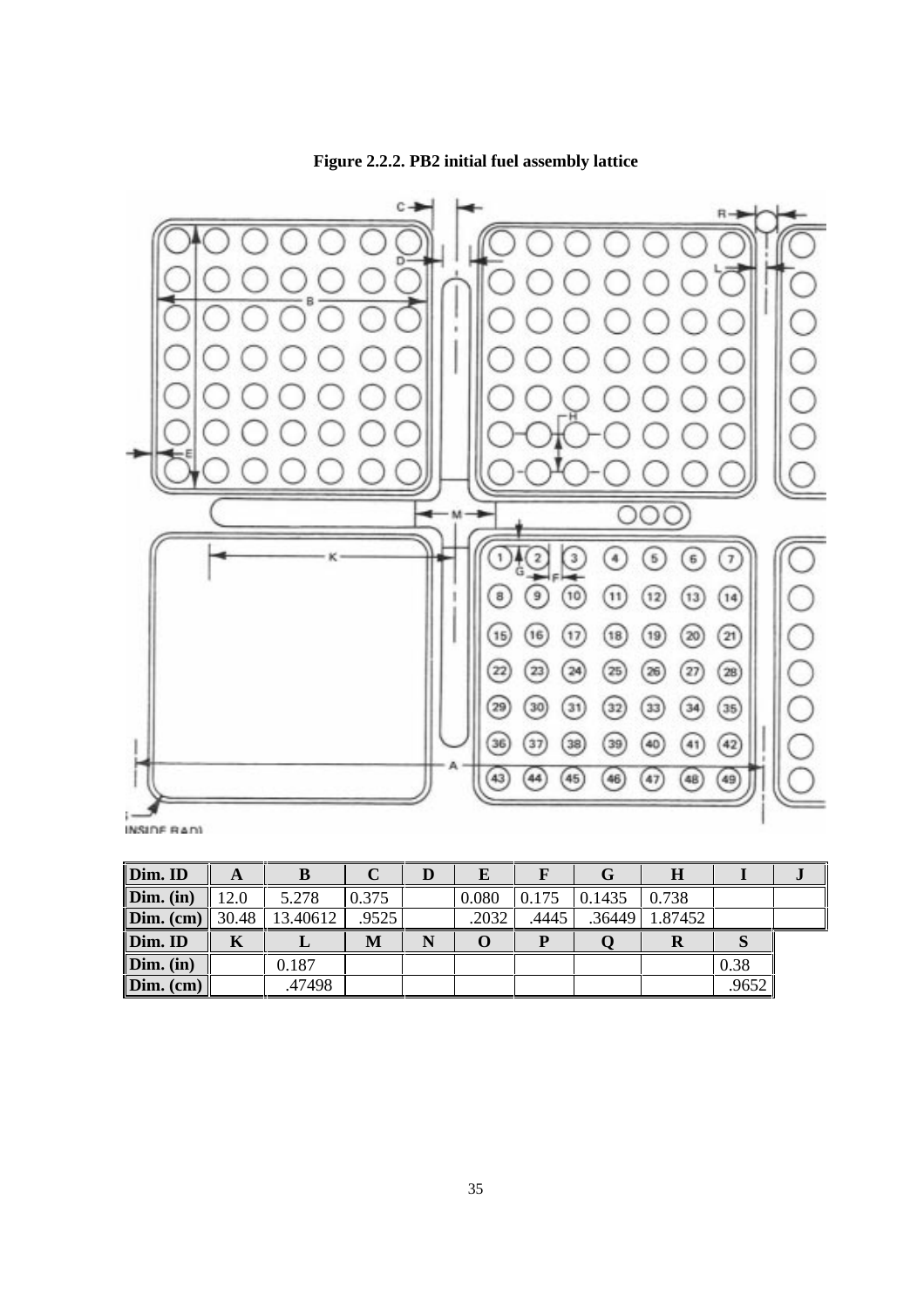<span id="page-35-0"></span>



| Dim. ID   | A    |                  |       |   | E     |        |        | H      |      |  |
|-----------|------|------------------|-------|---|-------|--------|--------|--------|------|--|
| Dim. (in) | 12.0 | 5.278            | 0.355 |   | 0.100 | 0.147  | 0.153  | 0.64   |      |  |
| Dim. (cm) |      | 30.48   13.40612 | .9017 |   | .254  | .37338 | .38862 | 1.6256 |      |  |
|           |      |                  |       |   |       |        |        |        |      |  |
| Dim. ID   |      |                  | М     | N |       |        |        | A      |      |  |
| Dim. (in) |      | 0.167            |       |   |       |        |        |        | 0.38 |  |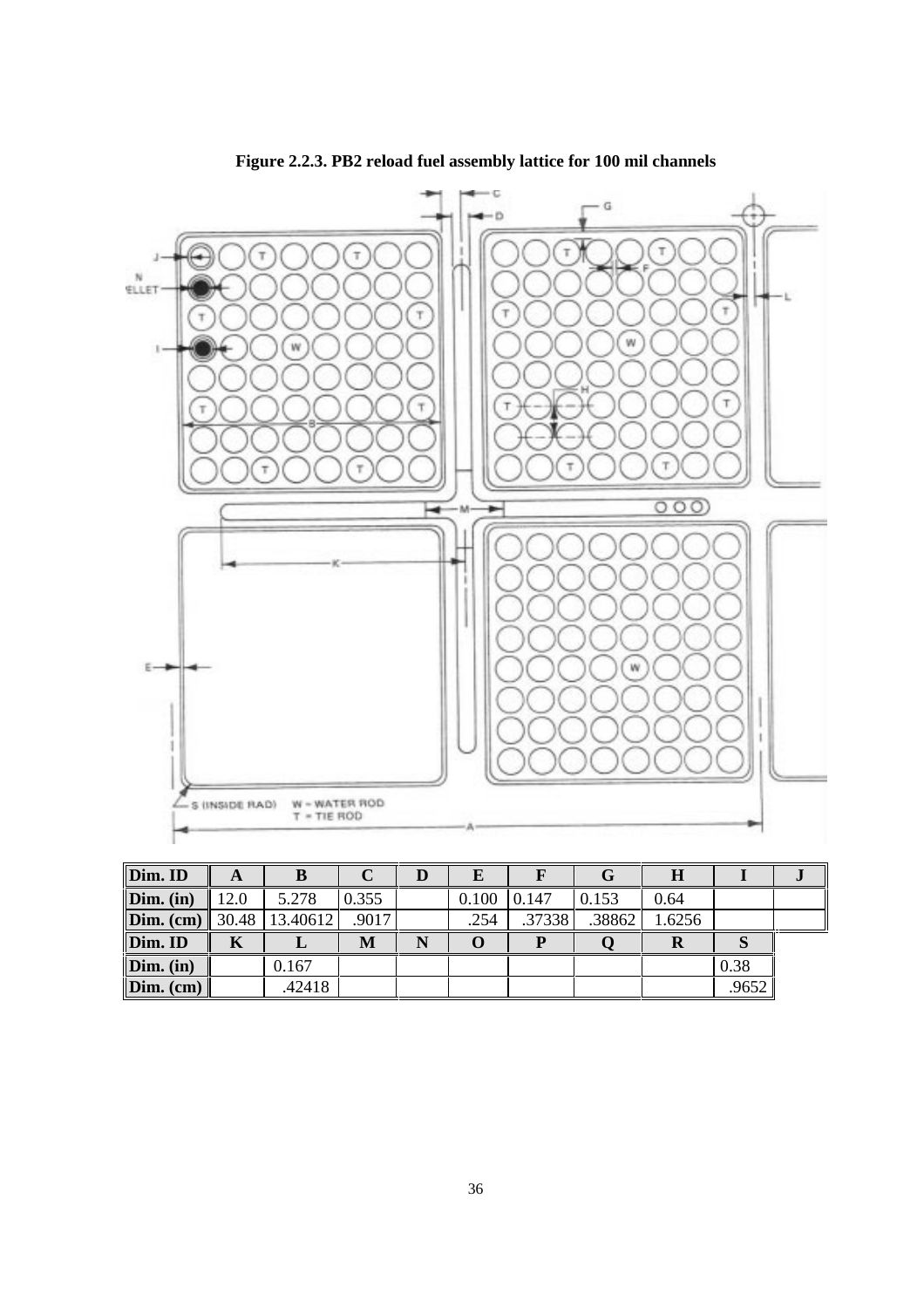

**Figure 2.2.4. PB2 reload fuel assembly lattice for 120 mil channels**

| Dim. ID                           | A    | B      |       | E     |        |        |        |       |  |
|-----------------------------------|------|--------|-------|-------|--------|--------|--------|-------|--|
| Dim. (in)                         | 12.0 | 5.278  | 0.355 | 0.120 | 0.147  | 0.153  | 0.64   |       |  |
| <b>Dim.</b> (cm) 30.48   13.40612 |      |        | .8509 | .3048 | .37338 | .38862 | 1.6256 |       |  |
| Dim. ID                           | K    |        | М     |       |        |        |        |       |  |
| Dim. (in)                         |      | 0.147  |       |       |        |        |        | 0.38  |  |
| Dim. (cm)                         |      | .42418 |       |       |        |        |        | .9652 |  |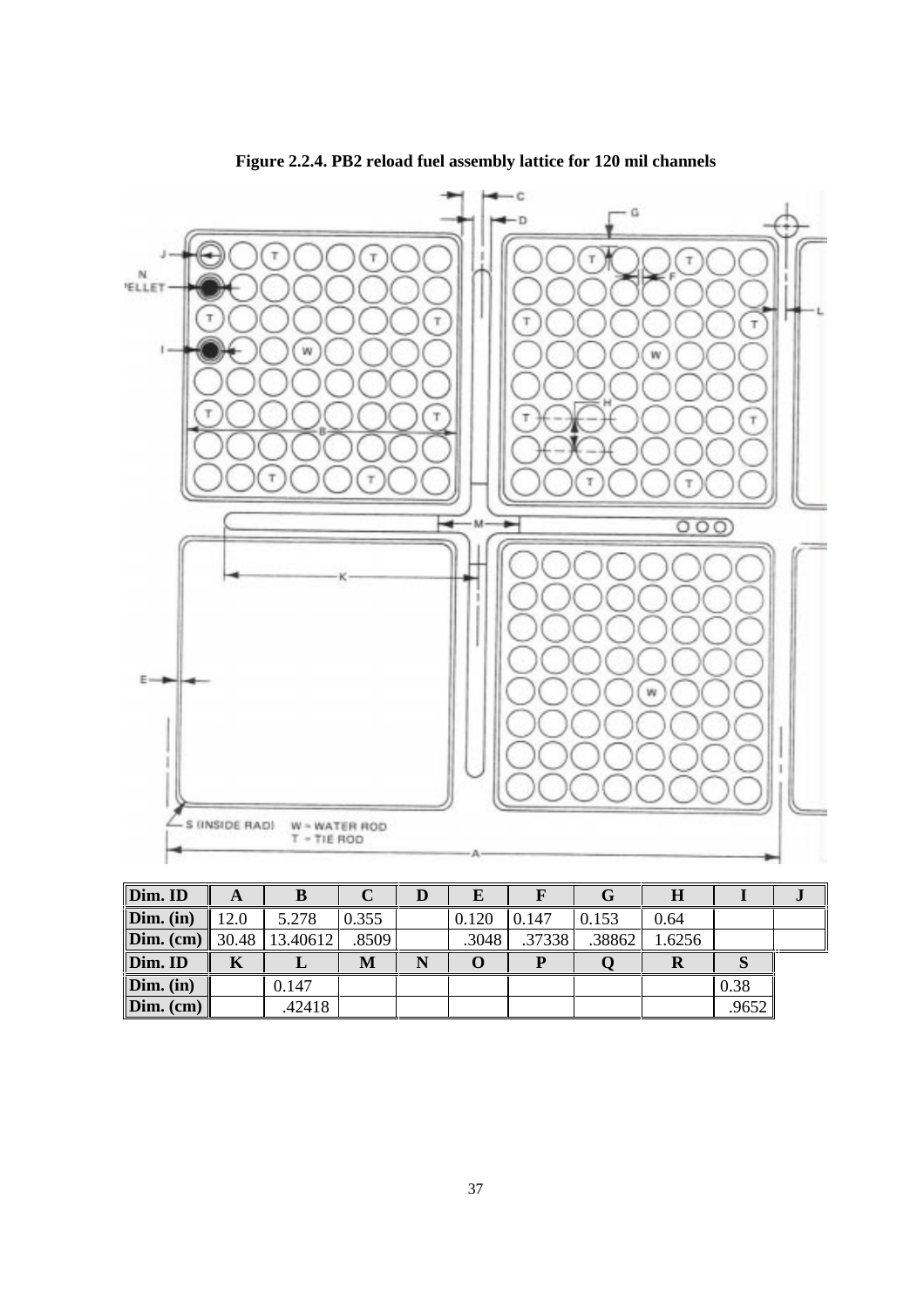



| Dim. ID              | A    | B              |       |   | E     |        |        | H      |      |  |
|----------------------|------|----------------|-------|---|-------|--------|--------|--------|------|--|
| Dim. (in)            | 12.0 | 5.278          | 0.355 |   | 0.100 | 0.157  | 0.158  | 0.64   |      |  |
| Dim. (cm)            |      | 30.48 13.40612 | .9017 |   | .254  | .39878 | .40132 | 1.6256 |      |  |
|                      |      |                |       |   |       |        |        |        |      |  |
|                      |      |                | M     | N |       |        |        | V      |      |  |
| Dim. ID<br>Dim. (in) |      | 0.167          |       |   |       |        |        |        | 0.38 |  |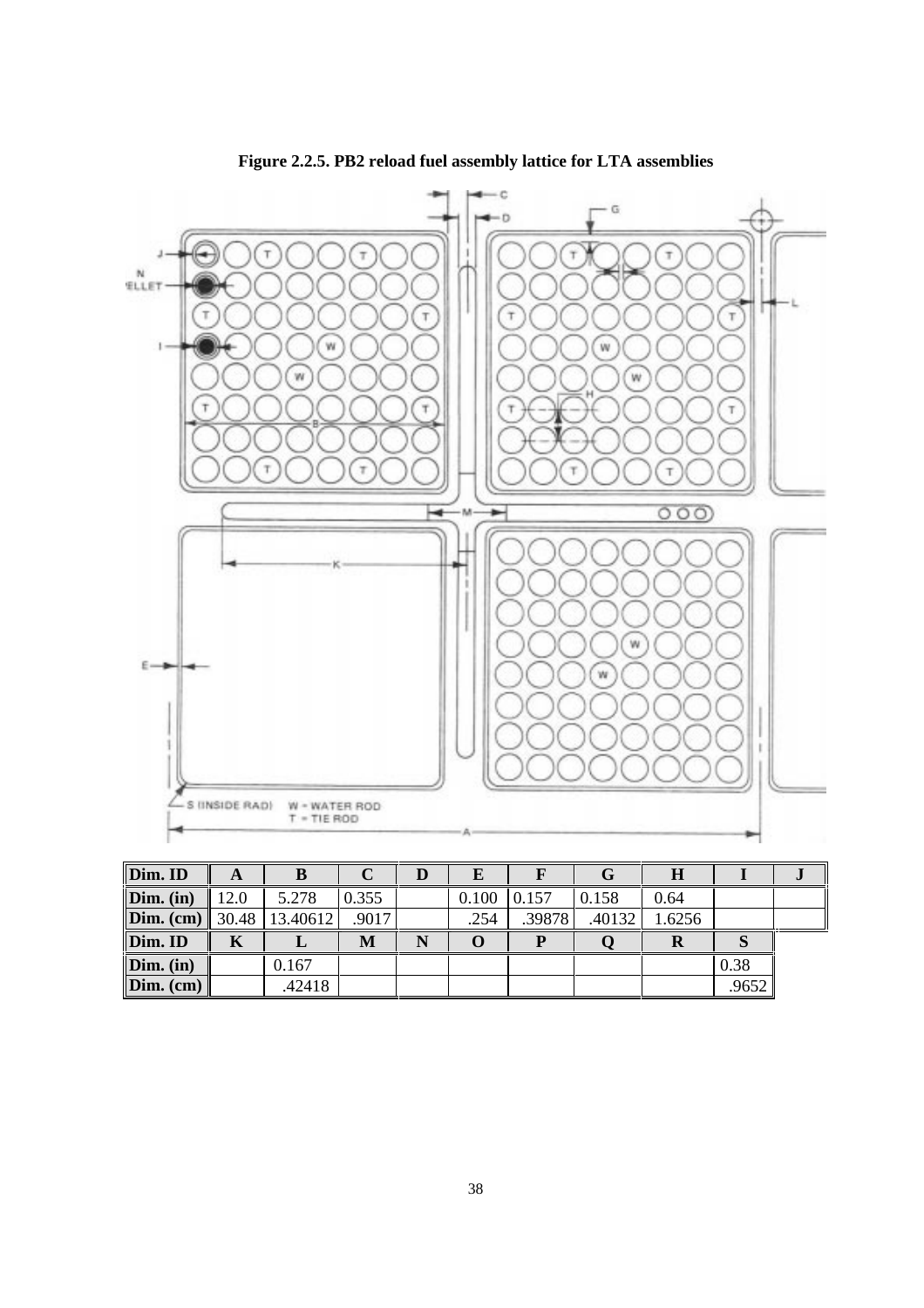Figure 2.4.1. PSU control rod grouping **Figure 2.4.1. PSU control rod grouping**

39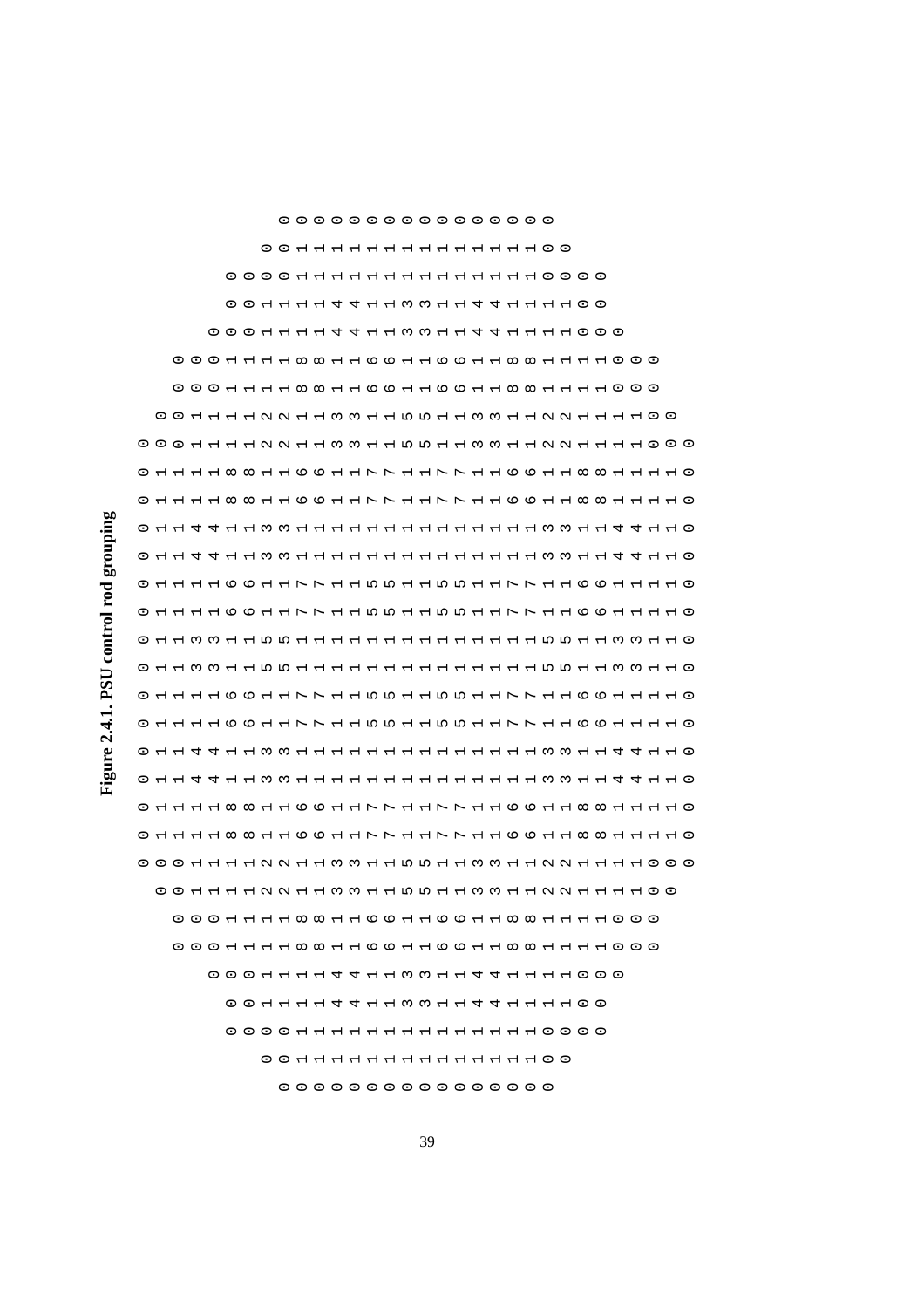Figure 2.4.2. Radial distribution of assembly types **Figure 2.4.2. Radial distribution of assembly types**

40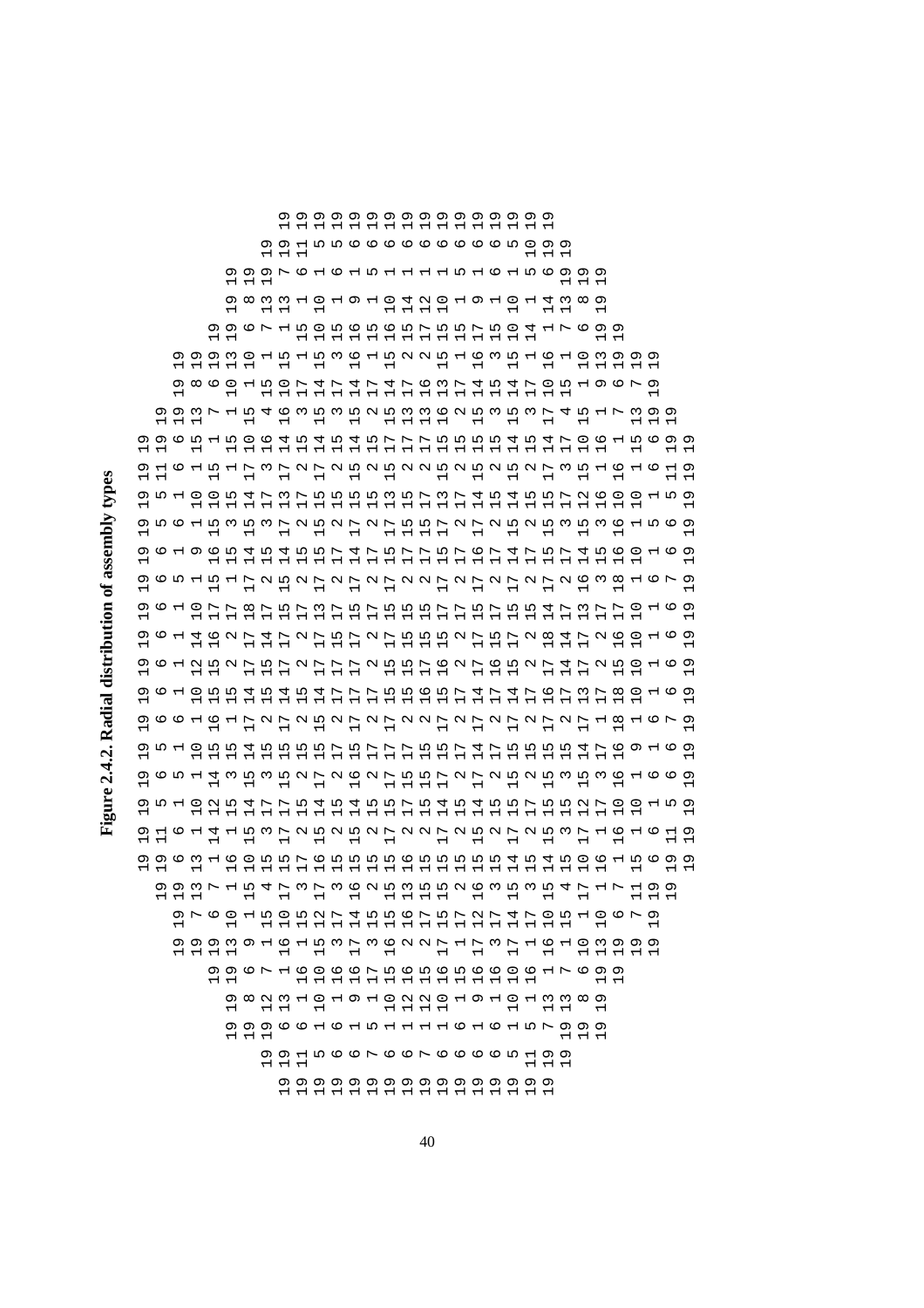

**Figure 2.5.1. Fuel assembly orientation for ADF assignment**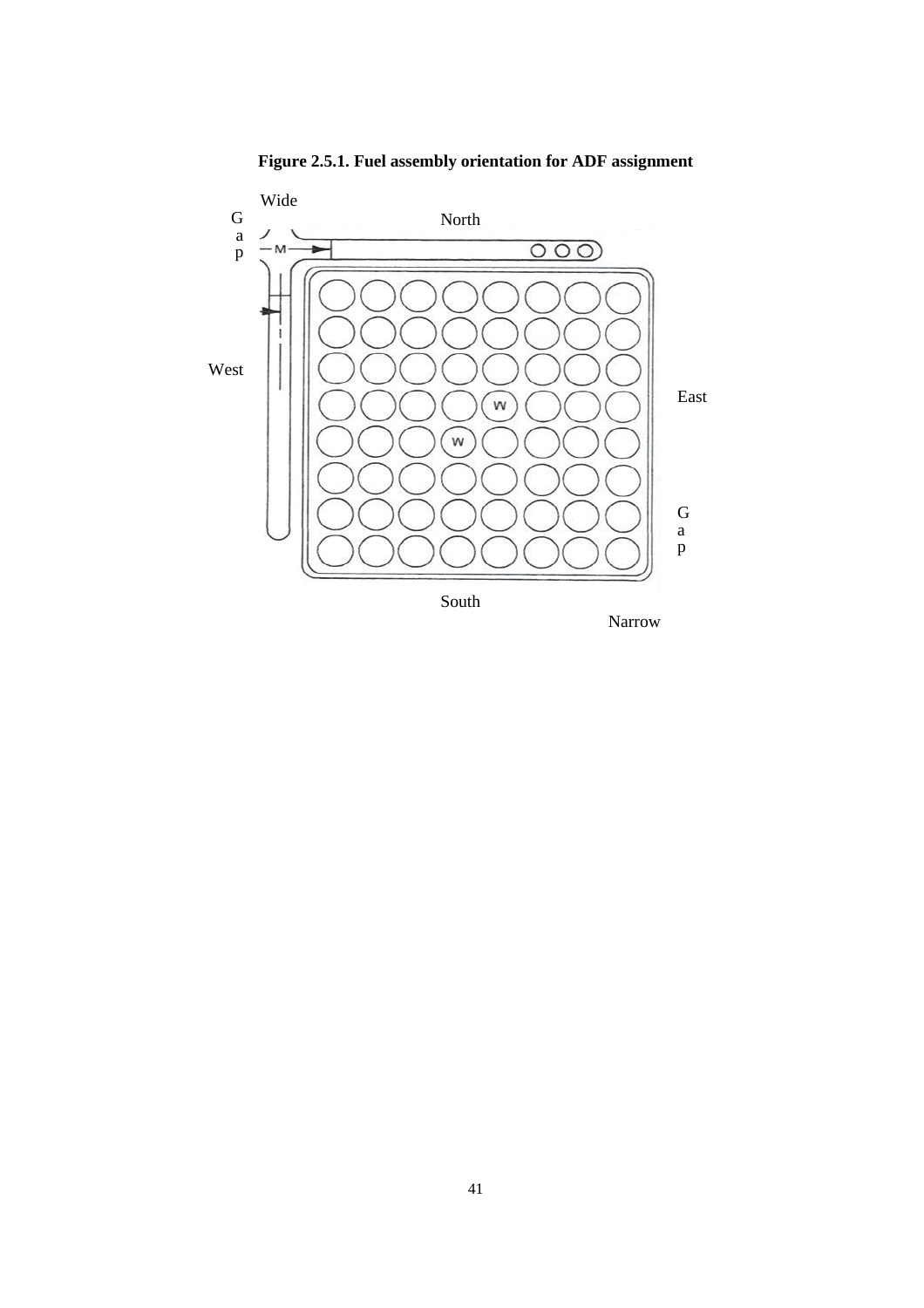

**Figure 2.6.1. Core orificing and TIP system arrangement**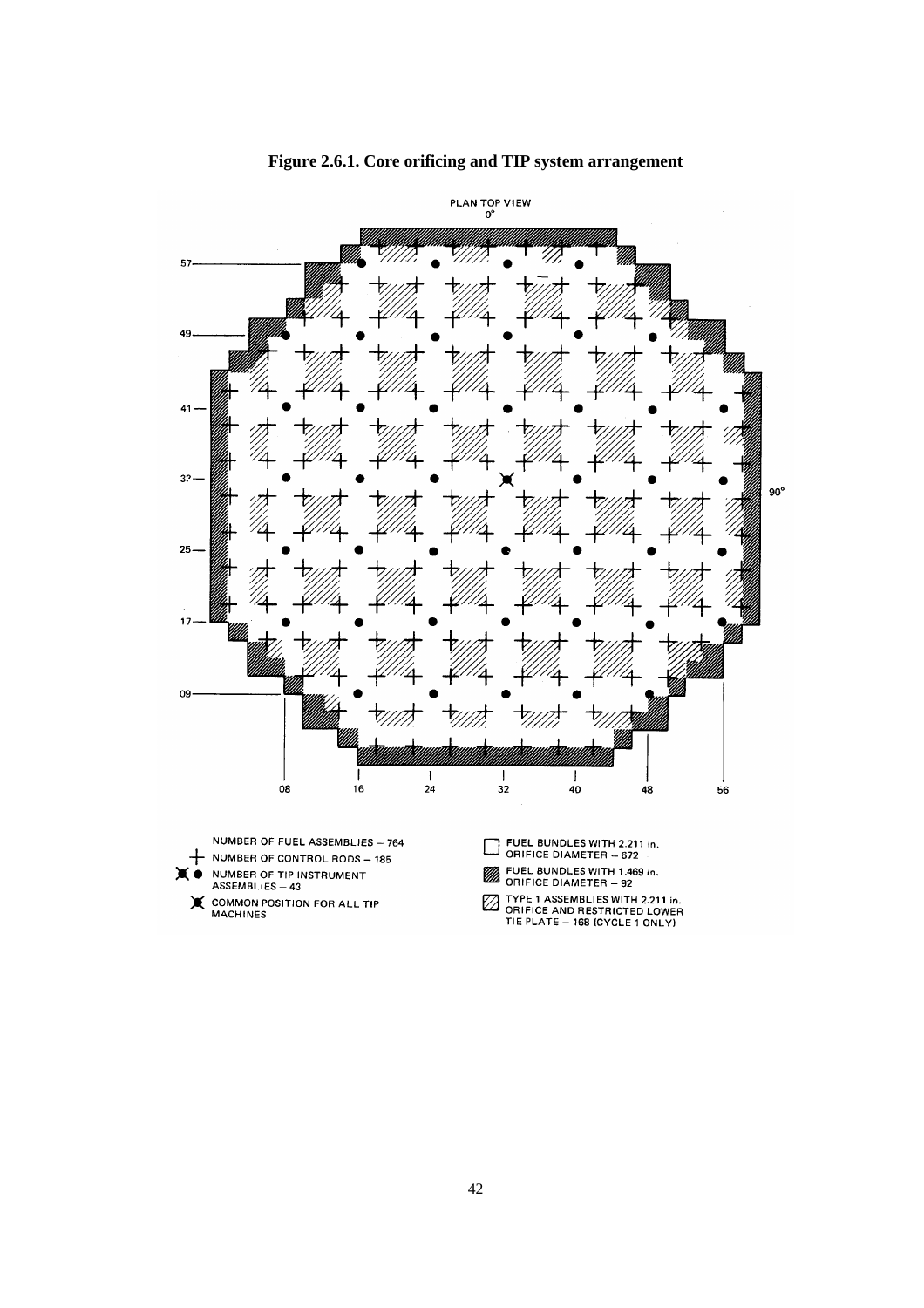

## **Figure 2.6.2. Elevation of core components**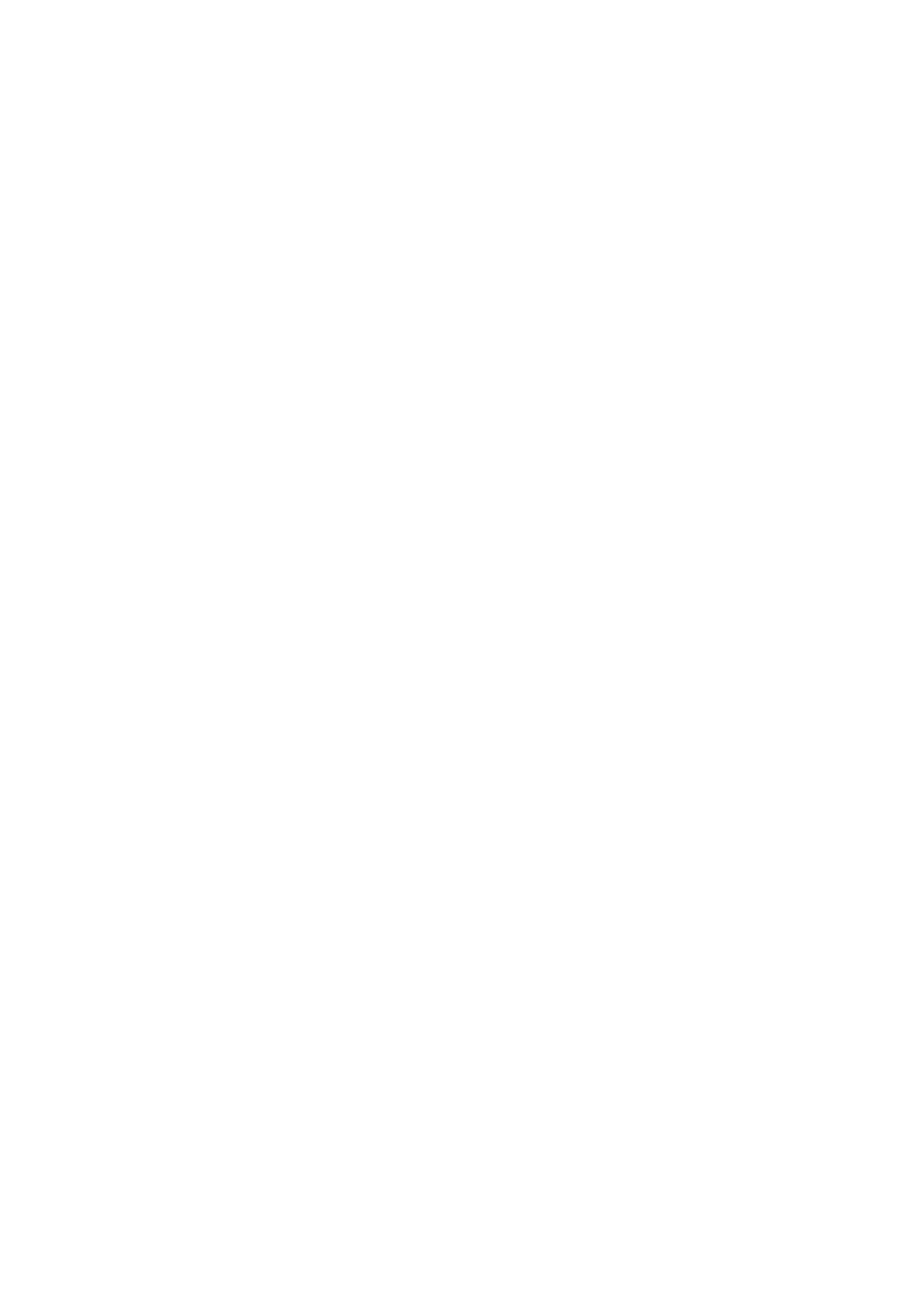# **Chapter 3 THERMAL-HYDRAULIC DATA**

A PB2 RETRAN [4] thermal-hydraulic skeleton input deck, as well as the PB2 RETRAN model nodalisation and steam line nodalisation diagrams, are provided in Appendix A. English units are used in this skeleton deck (e.g. ft, ft<sup>2</sup>, etc.). The detailed plant drawings are provided in Ref. [2].

#### **3.1 Component specifications for the full thermal-hydraulic system model**

#### *3.1.1 Reactor vessel*

The following tables provide all of the necessary data about the PB2 reactor vessel. Table 3.1.1.1 contains the design data, and Table 3.1.1.2 contains the volume data. Table 3.1.1.3 contains important PB2 reference design information. Please note that the volumes and elevations in the skeleton input deck, given in Appendix A, are based on the nodalisation used for that deck as shown in Figure 3.1.1.1. These volumes and elevations involve combining different physical regions. In contrast, the values given in the tables are the actual physical volumetric data obtained from the actual vessel dimensions. See Figure 3.1.1.1 for the way in which the core regions are defined in the RETRAN skeleton input deck. Figure 3.1.1.1 also shows the flow paths of the reactor vessel, reactor re-circulation system and steam lines. As can be seen in Figure 3.1.1.1, a single volume (Volume 7) is used to model the steam space above the steam separators. The downcomer region is divided into three volumes. The upper downcomer (Volume 8) models the region surrounding the steam separators and includes the normal steam-water interface. The middle downcomer (Volume 9) models the region surrounding the standpipes and is the volume where the feedwater flow and the liquid flow from the steam separators mixes. The lower downcomer models the region surrounding the core shroud and jet pumps. Flow to the re-circulation loops and jet pump suctions are from this volume.

A single volume (Volume 1) is used to model the fluid region below the core support plate (lower plenum). The upper plenum region above the upper guide plate and the standpipes are both modelled as single volumes (Volumes 4 and 5). Two-sided, passive heat conductors are used to model the material of the shroud head and the standpipes. A single volume is used to model the internal volume of the 211 steam separators. Since the liquid flow from the separators, which includes any steam carry-under, enters the subcooled middle downcomer, the effects of carry-under can be ascertained without introducing steam bubbles into the liquid downcomer.

### *3.1.2 Reactor re-circulation system*

This section provides the participants with the data for the reactor re-circulation system (RRS). Table 3.1.2.1 summarises the basic RRS parameters. The two re-circulation loops are modelled separately. Each re-circulation loop is modelled with three fluid volumes: suction, pump and discharge (Volumes 11, 12, 13, 14, 15 and 16). Each loop drives ten jet pumps lumped as one. Actual pump data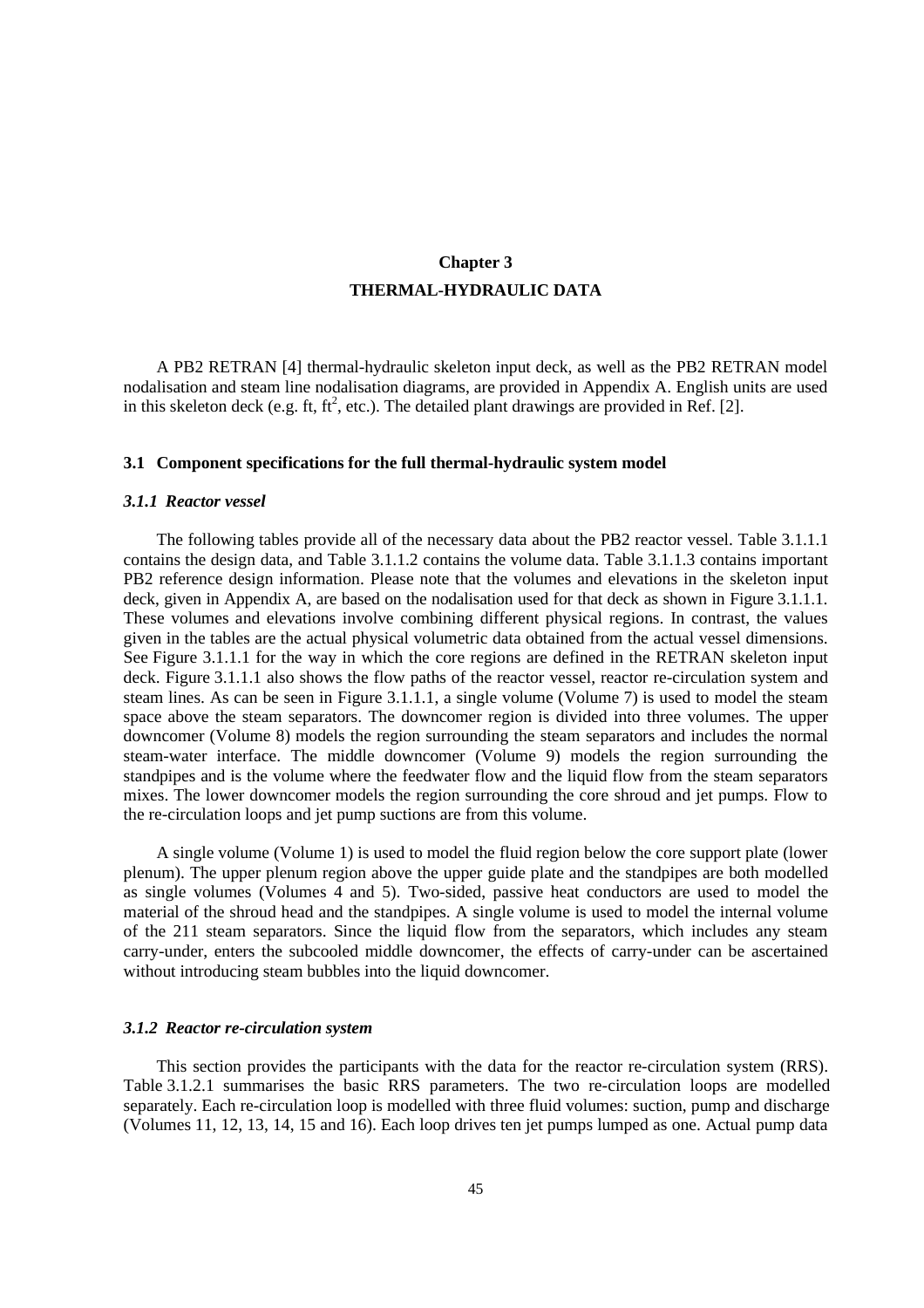is used to input pump performance parameters in the normal operating quadrants based on built-in curves for a pump of similar specific speed. Rated values for pump flow, head and torque are based on actual pump data, as is the pump moment of inertia.

The included jet pump model corresponds to the simplified TRAC-BF1 JETP component model. The main features and geometric characteristics of the jet pump are captured in this model and it is shown in Figure 3.1.2.1. Table 3.1.2.2 provides the geometric characteristics. To better understand how the model is built, please refer to Figure 3.1.2.1 and Table 3.1.2.2. Note that the information provided in Table 3.1.2.2 corresponds to a single jet pump. For the participants whose codes do not include a jet pump model capability, a write-up containing a jet pump model can be found on the benchmark side under the directory *Specifications*. The name of the file is *jet-pump.doc*.

### *3.1.3 Core region*

Twenty-four fluid volumes (Volumes 101-124) are used to model the active (i.e. fuelled) region of the core. Additionally, single volumes are used to model an unheated core inlet region and core outlet region (Volumes 2 and 125). The entire core bypass region is modelled with one fluid volume (Volume 3).

Loss coefficients for the central and peripheral core inlet orifice are provided in Table 3.1.3.1. Table 3.1.3.2 presents the fuel region loss coefficients for each of the fuel types present in the PB2 reactor core at end cycle (EOC) 2. Table 3.1.3.3 provides hydraulic leakage characteristics for the  $7 \times 7$  and  $8 \times 8$  fuel designs.

### *3.1.4 Steam lines*

The four main steam lines are lumped into one line, which is divided into six volumes (Volumes 50, 51, 52, 53, 54 and 55). Two of the volumes (50 and 51) model the steam lines inboard of the main steam isolation valves (MSIVs). The second inboard volume is connected to the junctions representing the safety/relief valves (SRVs). Table 3.1.4.1 summarises the safety relief valve reference design information. Note that no safety/relief valves are actuated during the actual TT2 test. The remaining four volumes (Volumes 52, 53, 54 and 55) model the steam lines from the MSIVs to the turbine stop/control valves.

The steam bypass system is modelled up to and including the condenser (Volumes 200, 201, 202 and 500. The condenser is modelled as a boundary condition. Important junction parameters such as flow areas and flow pressure loss coefficients are based on steam bypass system design data. Steam bypass system reference design data is provided in Table 3.1.4.2.

### *3.1.5 Feedwater lines*

The feedwater lines are not modelled as fluid volumes. Instead, a fill junction is used to specify the feedwater mass flow as a boundary condition. Time-dependent feedwater flow is provided later in Chapter 5 (Table 5.3.3).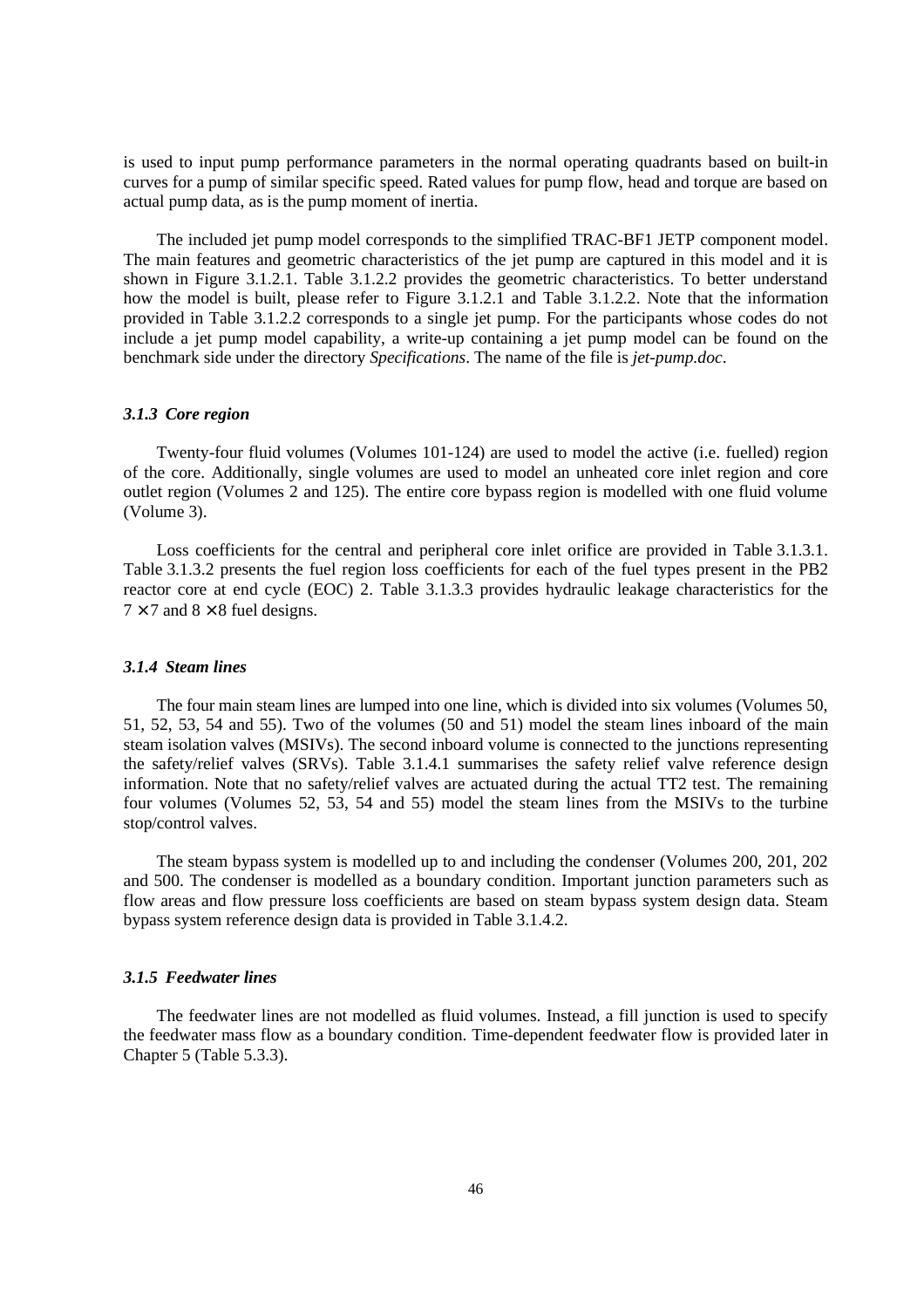### **3.2 Definition of the core thermal-hydraulic boundary conditions model**

The PB2 thermal-hydraulic model can be converted to a core thermal-hydraulic boundary condition model by defining inlet and outlet thermal-hydraulic boundary conditions. The developed model for performing the 3-D core thermal-hydraulic boundary condition calculation (Option 1 of Exercise 2) was built based on different TRAC-BF1 thermal-hydraulic components as follows. A 33-channel thermal-hydraulic core boundary condition model was obtained from the PB2 TT2 TRAC-BF1 system model. Bottom and top boundary conditions are specified in this model using the FILL and BREAK TRAC-BF1 components. The developed model is illustrated in Figure 3.2.1. Figure 3.2.2 shows the thermal-hydraulic radial mapping scheme used to represent the PB2 reactor core. The 33 thermal-hydraulic channels shown in this figure are coupled to the neutronic code model in the radial plane as was shown in Figure 2.4.1 of Chapter 2. Thermal-hydraulic channels identified with zeroes are treated as reflector regions. This mapping scheme follows the spatial mesh overlays developed for the PB2 TRAC-BF1/NEM 3-D neutron kinetics/thermal-hydraulic model. The core boundary condition model using 1-D kinetics (Option 2 of Exercise 2) could use the system thermal-hydraulic model developed for Exercises 1 and 3 or just use one average channel for representing the whole core plus the bypass channel.

There are several files of data available at the ftp site and on the CD-ROM that are used for definition of the core thermal-hydraulic boundary condition model. This data is taken from a combination of the best-estimate core plant system code calculations performed and test data. The boundary conditions provided to the participants are both steady state and time dependent. They are provided for the bottom and top regions adjacent to the inlet and outlet region of the core region. These values are obtained from the lower and upper region of the vessel component of the TRAC-BF1 model. The types of boundary conditions that are provided to the participants are:

- At the inlet of the channels: mass flows (kg/s) and temperatures (K) from 0 s to 5 s. Thirty-three files are provided since the model used to obtain these variables contains 33 thermal-hydraulic channels. Also, a single file containing core mass flow and core inlet temperature vs. time is provided to participants whose thermal-hydraulic models consist of a single average channel.
- *At the outlet of the thermal-hydraulic channels*: pressure (Pa) from 0 s to 5 s. Since all the channels have a common plenum, pressure is constant radially. Therefore, a single file containing pressure vs. time information is provided.

### **3.3 Thermal-physical and heat transfer specifications**

## *3.3.1 Nuclear fuel (UO2-PuO2) properties*

### *Doppler temperature*

The average fuel temperature is used for feedback purposes. This value should be obtained from the fuel rod model of each code.

*Density*

$$
\rho = f_{\text{TD}} \left[ \left( 1 - f_{\text{PuO}_2} \right) \rho_{\text{UO}_2} + f_{\text{PuO}_2} \rho_{\text{PuO}_2} \right]
$$

where  $f_{TD}$  is the fraction of theoretical density (0.95),  $f_{PuO2}$  is the weight fraction of PuO<sub>2</sub> in fuel (default = 0.0),  $\rho_{UO2}$  equals 1.097E4 kg/m<sup>3</sup> and  $\rho_{PuO2}$  equals 1.146E4 kg/m<sup>3</sup>.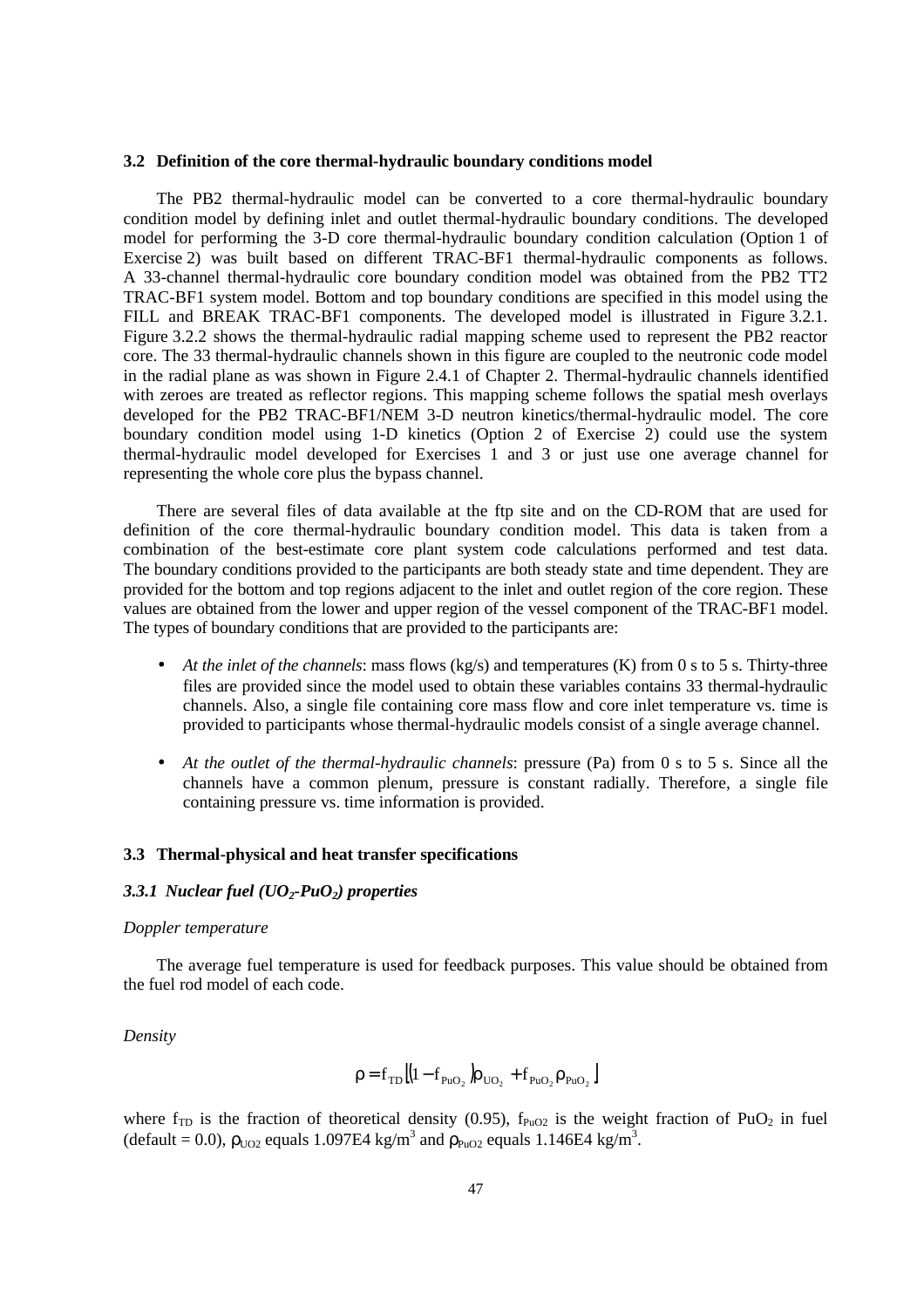*Specific heat*

$$
C_{p} = 15.496 \left[ \frac{b_{1}b_{4}^{2} \exp\left(\frac{b_{4}}{T}\right)}{\Gamma^{2} \left[\exp\left(\frac{b_{4}}{T}\right)-1\right]^{2}} + 2b_{2}T + \frac{b_{3}b_{5}}{b_{6}T^{2}} \exp\left(\frac{-b_{5}}{b_{6}T}\right) \right]
$$

where  $C_p$  is the specific heat capacity (J/kgK) and T is the fuel temperature (K). For the values of  $b_1$ through  $b_6$ , see the following table.

|                  | UO <sub>2</sub> | $UO_2$ -Pu $O_2$ |
|------------------|-----------------|------------------|
|                  | 19.145          | 19.53            |
| $\mathbf{0}_2$   | $7.8473E^{-04}$ | $9.25E^{-04}$    |
| $\mathbf{b}_3$   | $5.6437E^{+06}$ | $6.02E^{+06}$    |
| $\overline{0}_4$ | 535.285         | 539.0            |
| $\mathbf{b}_5$   | 37 694.6        | 40 100.0         |
|                  | 1.987           | 1.987            |

*Thermal conductivity*

For  $T_c < T_1$ :

$$
k = c \left[ \frac{c_1}{c_2 + T_c} + c_3 \exp(c_4 T_c) \right]
$$
 in W/m-K

For  $T_c > T$ :

$$
k = c[c5 + c3 exp(c4Tc)] in W/m-K
$$

where  $T_c$  is the temperature (°C) and  $f_{TD}$  is the fraction of theoretical density.

$$
c = 100.0 \left[ \frac{1 - \beta (1 - f_{TD})}{1 - 0.05 \beta} \right] = 100.0, \text{ for } f_{TD} = 0.95
$$

where  $\beta = c_6 + c_7T_c$ . For additional values, see the following table.

|                  | UO <sub>2</sub> | $UO_2$ -Pu $O_2$ |
|------------------|-----------------|------------------|
| $\mathbf{c}_1$   | 40.4            | 33.3             |
| $\overline{c_2}$ | 464.0           | 375.0            |
| $c_3$            | $1.216E^{-04}$  | $1.54E^{-04}$    |
| $\mathbf{c}_4$   | $1.867E^{-03}$  | $1.71E^{-03}$    |
| $\overline{c_5}$ | 0.0191          | 0.0171           |
| c <sub>6</sub>   | 2.58            | 1.43             |
| $\mathbf{c}_7$   | $-5.8E^{-04}$   | 0.0              |
| $\overline{T_1}$ | 1650.0          | 1 550.0          |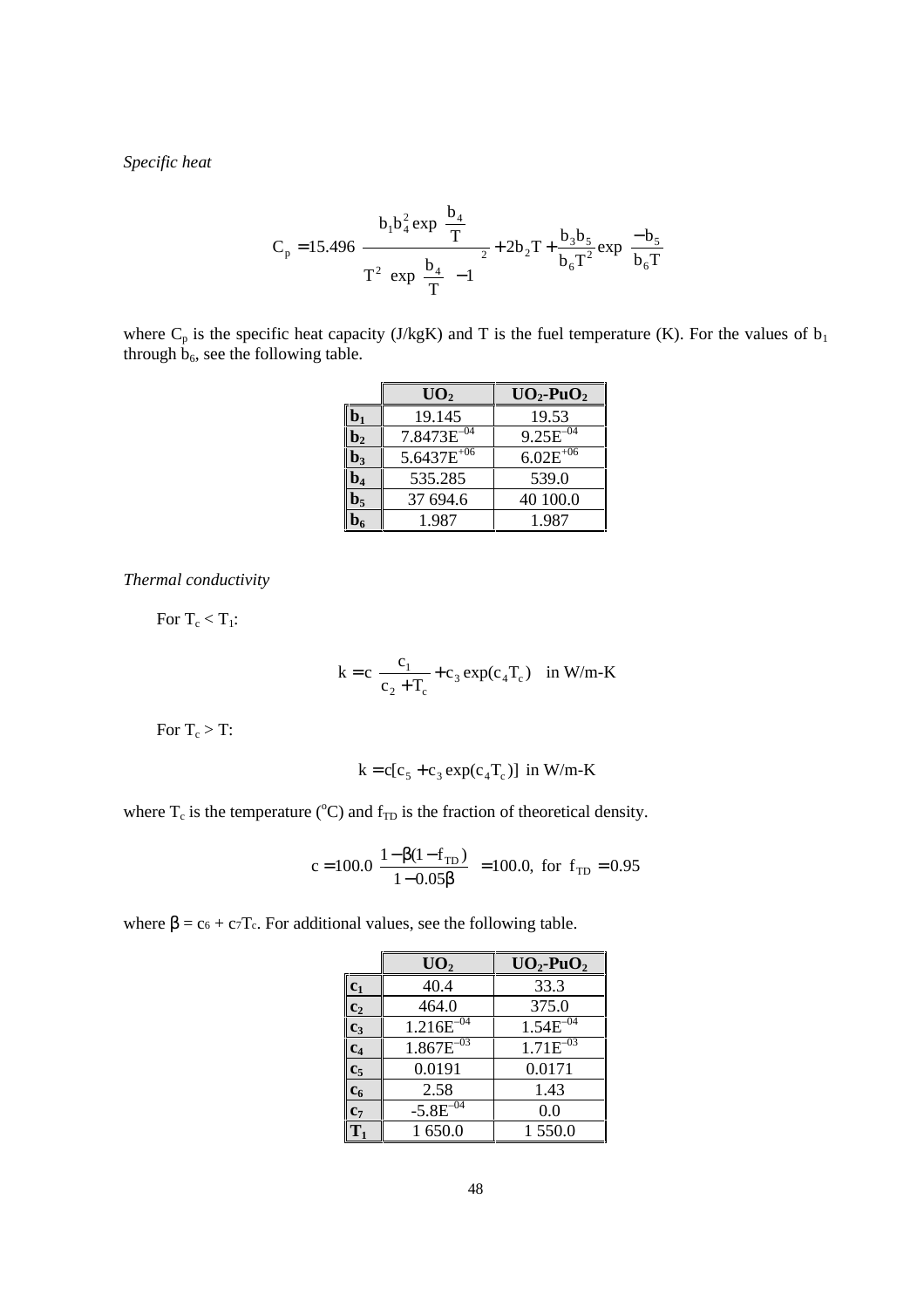## *3.3.2 Gas gap conductance*

All participants should use the following constant value:

$$
K_{gap} = 4542.56 \frac{W}{m^2 - K} \left( 800 \frac{BTU}{hr - ft^2 - F} \right)
$$

## *3.3.3 Zircaloy cladding properties*

*Density*

A constant value is used:  $p = 6551.4$  kg/m<sup>3</sup>.

## *Specific heat*

For T > 1 248 K,  $C_p = 356$  J/kgK. For T  $\leq$  1 248 K, use Table 3.3.3.1.

### *Thermal conductivity*

The following expression is used to calculate cladding thermal conductivity:

$$
k = a_0 + a_1 T + a_2 T^2 + a_3 T^3
$$

where k is the thermal conductivity (W/m-K) and T is the temperature (K). For the remaining values, see the following table.

|                | Zr              | ZrO <sub>2</sub> |
|----------------|-----------------|------------------|
| $a_1$          | 7.51            | 1.96             |
| a <sub>2</sub> | $2.09E^{-02}$   | $-2.41E^{-04}$   |
| $a_3$          | $-1.45E^{-0.7}$ | $6.43E^{-07}$    |
|                | $7.67E^{-}$     | $-1.95E^{-10}$   |

Expansion effects of fuel and cladding will not be considered in this benchmark. The heat transfer coefficient between cladding and moderator, as well as heat transfer across the pellet-clad gap, has to be calculated using code specific correlations.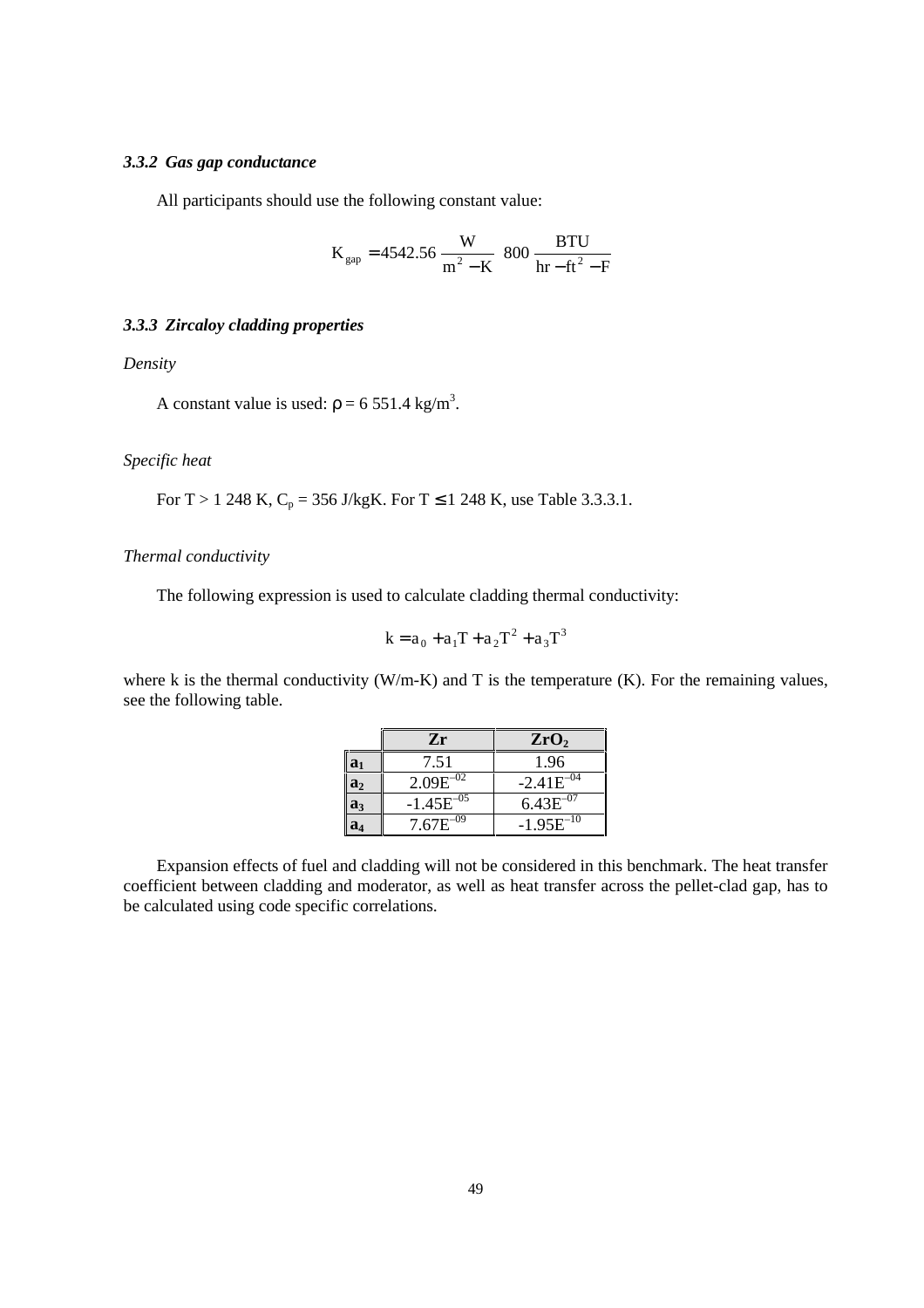| <b>Item</b>                                   | Data                       |  |  |  |  |
|-----------------------------------------------|----------------------------|--|--|--|--|
| <b>Reactor vessel</b>                         |                            |  |  |  |  |
| Operating temperature (°F/°K)                 | 575/574.82                 |  |  |  |  |
| Inside length $(in/m)$                        | 875.125/22.228             |  |  |  |  |
| Design pressure (psig/Pa)                     | 1 250/8 719 771            |  |  |  |  |
| Vessel nozzles (number – size, in/cm)         |                            |  |  |  |  |
| Re-circulation outlet                         | $2 - 28/71.12$             |  |  |  |  |
| Steam outlet                                  | $4 - 26/66.04$             |  |  |  |  |
| Re-circulation inlet                          | $10 - 12/30.48$            |  |  |  |  |
| Feedwater inlet                               | $6 - 12/30.48$             |  |  |  |  |
| Core spray inlet                              | $2 - 10/25.4$              |  |  |  |  |
| Instrument (one of these is head spray)       | $2 - 6/15.24$              |  |  |  |  |
| <b>CRD</b>                                    | $\overline{185} - 6/15.24$ |  |  |  |  |
| Jet pump instrumentation                      | $2 - 4/10.16$              |  |  |  |  |
| Vent                                          | $1 - 4/10.16$              |  |  |  |  |
| Instrumentation                               | $2 - 6/15.24$              |  |  |  |  |
| CRD hydraulic system return                   | $1 - 4/10.16$              |  |  |  |  |
| Core differential pressure and liquid control | $1 - 2/5.08$               |  |  |  |  |
| Drain                                         | $1 - 2/5.08$               |  |  |  |  |
| In-core flux instrumentation                  | $55 - 2/5.08$              |  |  |  |  |
| Head seal leak detection                      | $2 - 1/2.54$               |  |  |  |  |
| Weights (lb/kg)                               |                            |  |  |  |  |
| <b>Bottom</b> head                            | 207 500/94 120.4           |  |  |  |  |
| Vessel shell                                  | 842 300/382 061            |  |  |  |  |
| Vessel flange                                 | 105 800/47 990.1           |  |  |  |  |
| Support skirt                                 | 28 200/12 791              |  |  |  |  |
| Other vessel components                       | 65 000/29 484              |  |  |  |  |
| Total vessel without top head                 | 1 248 800/566 446.2        |  |  |  |  |
| Top head                                      | 252 200/114 396            |  |  |  |  |
| Total vessel                                  | 1 501 000/680 842.1        |  |  |  |  |

# **Table 3.1.1.1. Reactor vessel design data**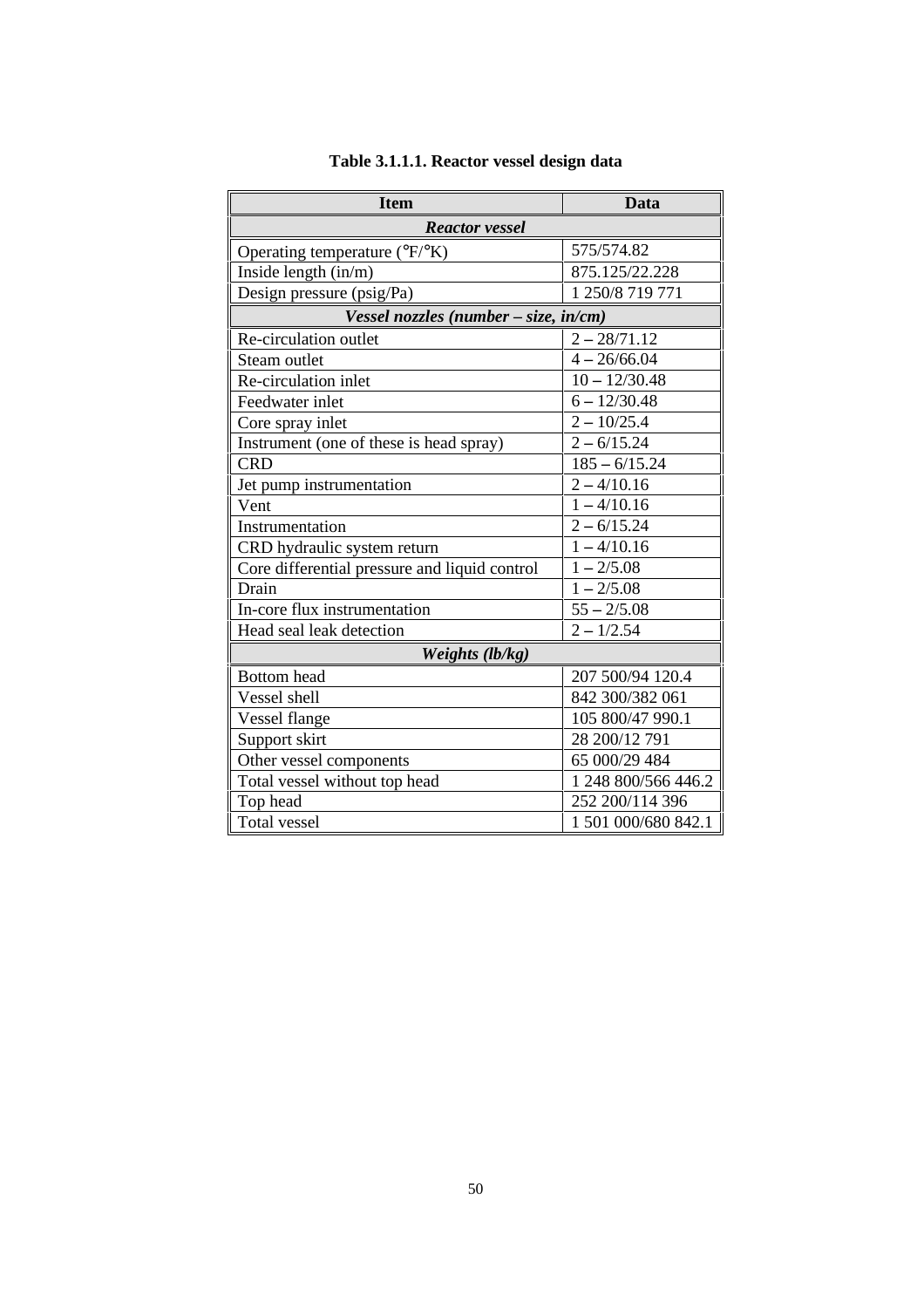|          | <b>Height above vessel bottom</b> |                  | <b>Vessel fluid volume</b> |
|----------|-----------------------------------|------------------|----------------------------|
| in       | m                                 | $in^3$           | m <sup>3</sup>             |
| 51.00000 | 1.29540                           | 7.255888E+05     | 11.89100                   |
| 119.8740 | 3.04480                           | $3.463251E + 06$ | 56.75600                   |
| 191.1260 | 4.85460                           | $6.370549E + 06$ | 104.4010                   |
| 208.1035 | 5.28583                           | 7.006237E+06     | 114.8187                   |
| 216.3134 | 5.49436                           | 7.246815E+06     | 118.7613                   |
| 317.1441 | 8.05546                           | $9.694632E + 06$ | 158.8763                   |
| 360.3134 | 9.15196                           | 1.079685E+07     | 176.9395                   |
| 379.1260 | 9.62980                           | 1.119348E+07     | 183.4396                   |
| 411.6260 | 10.4553                           | 1.273396E+07     | 208.6850                   |
| 442.6251 | 11.2427                           | 1.448371E+07     | 237.3600                   |
| 527.5000 | 13.3985                           | $1.860500E+07$   | 304.9000                   |
| 587.0000 | 14.9098                           | 1.976310E+07     | 323.8791                   |
| 635.0000 | 16.1290                           | 2.228879E+07     | 365.2703                   |
| 745.0000 | 18.9230                           | 2.746756E+07     | 450.1402                   |
| 870.5000 | 22.1107                           | $3.160721E+07$   | 517.9812                   |

Table 3.1.1.2. Peach Bottom 2 vessel fluid volumes<sup>1</sup>

<sup>1</sup> Jet pump volumes excluded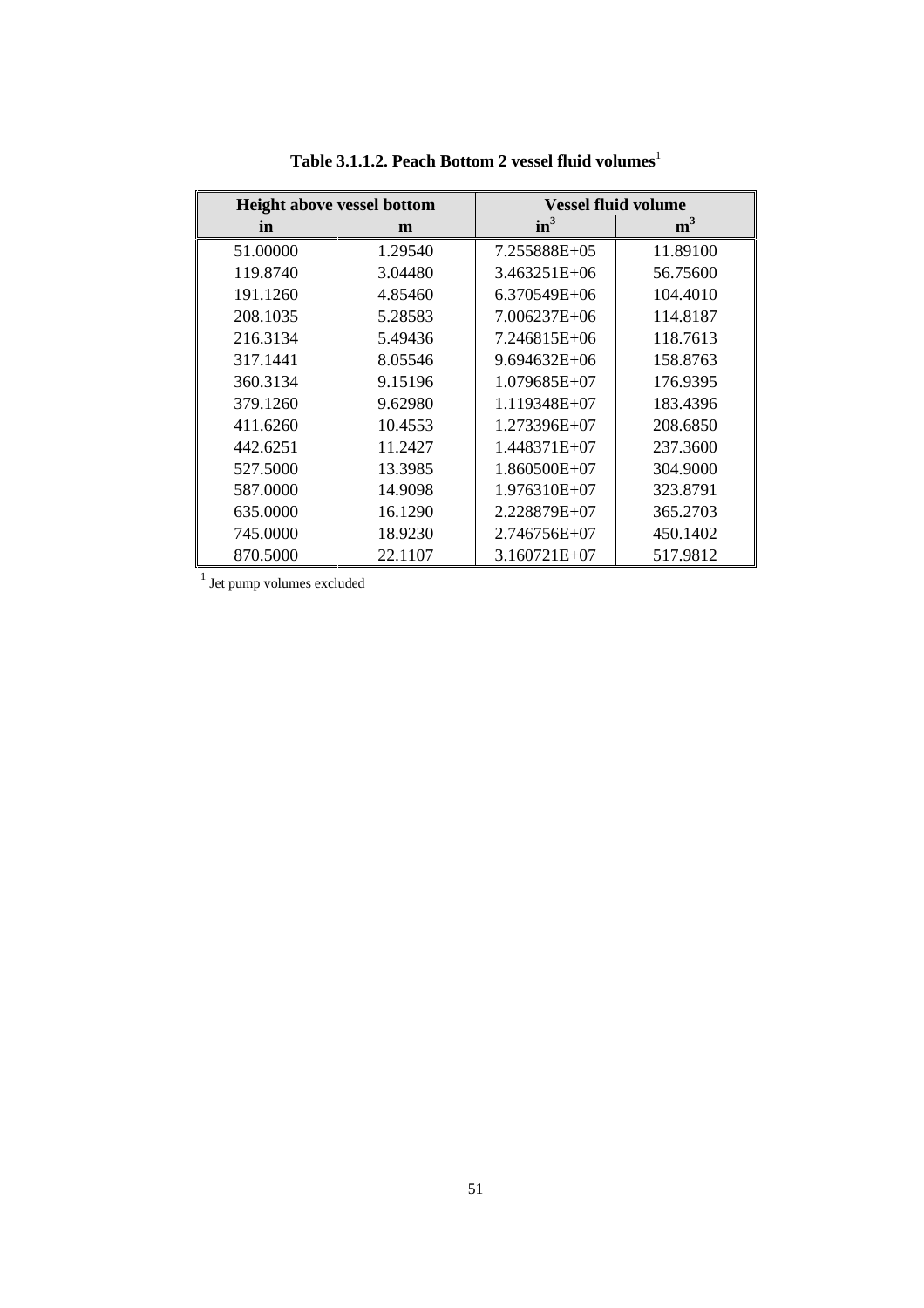| <b>Parameter</b>                                                                | <b>Value</b>          |
|---------------------------------------------------------------------------------|-----------------------|
| Rated core thermal power, MWt                                                   | 3 2 9 3               |
| Rated core total flow rate, (Mlb/hr)/(kg/s)                                     | 102.5/12 915          |
| Bypass flow rate, fraction of total core flow                                   | Ref. [2], Figs. 54-55 |
| Fraction of core thermal power passing through fuel cladding                    | .96                   |
| Approximate bypass coolant total power fraction                                 | .02                   |
| Approximate active coolant total power fraction                                 | .02                   |
| Approximate channel wall direct heating fraction                                | .0075                 |
| Design minimum critical power ratio for $7 \times 7$ assemblies (Cycle 2)       | $\geq 1.28$           |
| Design minimum critical power ratio for $8 \times 8$ assemblies (Cycle 2)       | $\geq 1.31$           |
| Design overpower for turbine-generator system                                   | 105% rated steam      |
| Turbine inlet pressure, psia/Pa                                                 | 965/6.653E06          |
| Rated reactor dome pressure, psia/Pa                                            | 1 020/7.033E06        |
| Rated steam flow rate, (Mlb/hr)/(kg/s)                                          | 13.381/1 685.98       |
| Steam moisture content, fraction                                                | .001                  |
| Rate steam dryer and separator pressure drop, psia/Pa                           | 15/103 421            |
| Rated core pressure, psia/Pa                                                    | 1 035/7.1361E06       |
| Core pressure drop at rated conditions, psia/Pa                                 | 22/151 685            |
| Approximate core inlet pressure, psia/Pa                                        | 1 060/7.3084E06       |
| Core inlet enthalpy, (Btu/lb)/(J/kg)                                            | 521.3/1.2125E06       |
| Enthalpy rise across core, (Btu/lb)/(J/kg) (average)                            | 109.6/2.5491E05       |
| Core support plate pressure drop, psi/Pa                                        | 18/1.24105E05         |
| Core orifice and lower tie plate pressure drop, Pa                              | Ref. [2], Figs. 48-53 |
| Fuel bundle pressure drop                                                       | Ref. [2], Figs. 44-47 |
| Reactor average exit quality at rated conditions                                | .129                  |
| Design hot channel active coolant exit quality                                  | .25                   |
| Design bypass coolant exit quality                                              | $\overline{0}$ .      |
| Total feedwater flow rate, (Mlb/hr)/(kg/s)                                      | 13.331/1 679.7        |
| Feedwater temperature, °F/°K                                                    | 376.1/464.32          |
| Control rod drive flow rate, (lb/hr)/(kg/s)                                     | 50 000/6.2999         |
| Control rod drive flow temperature, °F/°K                                       | 80/299.82             |
| Clean-up demineraliser flow rate, (lb/hr)/(kg/s)                                | 133 300/16.7958       |
| Clean-up demineraliser inlet temperature, °F/°K                                 | 528/548.7             |
| Clean-up demineraliser outlet temperature, °F/°K                                | 431/494.82            |
| Location of demineralised water return                                          | Feedwater line        |
| Jet pump design M ratio                                                         | 1.96                  |
| Jet pump design N ratio                                                         | .16                   |
| Number of re-circulation pumps                                                  | $\overline{2}$        |
| Re-circulation pump type                                                        | Centrifugal           |
| Re-circulation pump rated flow, (Mlb/hr)/(kg/s)                                 | 17.1/2 154.56         |
| Total developed pump head, ft/m                                                 | 710/216.41            |
| Re-circulation pump efficiency, per cent                                        | 87                    |
| Head loss from vessel re-circulation outlet to vessel inlet, ft/m               | 59/17.98              |
| Head loss from vessel re-circulation inlet to jet pump 180° bend entrance, ft/m | 11/3.353              |

# **Table 3.1.1.3. PB2 reference design information**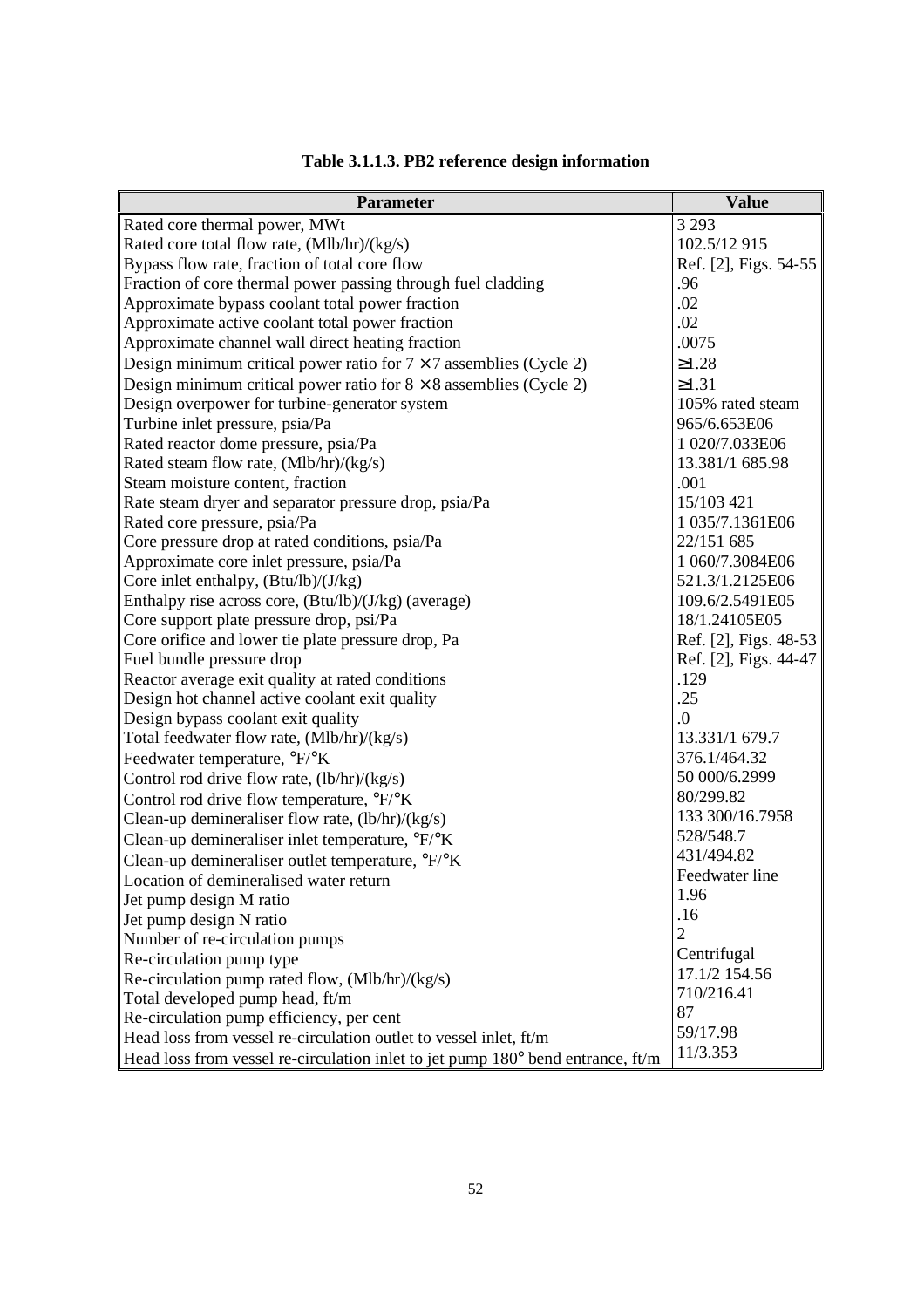| <b>Item</b>                                                                | <b>Data</b>                   |
|----------------------------------------------------------------------------|-------------------------------|
| <b>External loops</b>                                                      |                               |
| Number of loops                                                            | $\overline{2}$                |
| Pipe sizes (nominal OD)                                                    |                               |
| Pump suction, in/cm                                                        | 28/71.12                      |
| Pump discharge, in/cm                                                      | 28/72.12                      |
| Discharge manifold, in/cm                                                  | 22/55.88                      |
| Re-circulation inlet line, in/cm                                           | 12/30.48                      |
| Cross-tie line, in/cm                                                      | 22/55.88                      |
| Design pressure (psig/Pa), design temperature ( ${}^{\circ}F{}^{\circ}K$ ) |                               |
| Suction piping                                                             | 1 148/8 016 506, 562/567.59   |
| Discharge piping                                                           | 1 326/9 243 773, 562/567.59   |
| Pumps                                                                      | 1 500/1.044346E07, 575/574.82 |
| Operation at rated conditions                                              |                               |
| Re-circulation pump                                                        |                               |
| Flow gpm/ $(m^3/s)$ (approximate)                                          | 45 200/2.851677               |
| Flow, $(lb/hr)/(kg/s)$                                                     | 1.71E07/2 154.56              |
| Total developed head, ft/m                                                 | 710/216.408                   |
| Suction pressure (static), psia/Pa                                         | 1 032/7 115 389               |
| Available NPSH <sup>*</sup> (min.), hp/W                                   | 500/373 000                   |
| Water temperature (max.). °F/°K                                            | 528/548.71                    |
| Pump hydraulic HP (min.), hp/W                                             | 6 130/4 572 980               |
| Flow velocity at pump suction, fps/(m/s) (approximate)                     | 27.5/8.382                    |
| Drive motor and power supply                                               |                               |
| Frequency (at rated), Hz                                                   | 56                            |
| Frequency (operating range), Hz                                            | 11.5-57.5                     |
| Total required power to M-G sets                                           |                               |
| KW/set                                                                     | 6730                          |
| KW/total                                                                   | 13 460                        |
| Jet pumps                                                                  |                               |
| Number                                                                     | 20                            |
| Total jet pump flow, (lb/h)/(kg/s)                                         | 1.025E08/12 915               |
| Throat ID, in/cm                                                           | 8.18/20.7772                  |
| Diffuser ID, in/cm                                                         | 19.0/48.26                    |
| Nozzle ID, in/cm (representative)                                          | 3.14/7.9756                   |
| Differ exit velocity, fps/(m/s)                                            | 15.3/4.6634                   |
| Jet pump head, ft/m                                                        | 76.1/23.195                   |

**Table 3.1.2.1. Reactor re-circulation system design characteristics**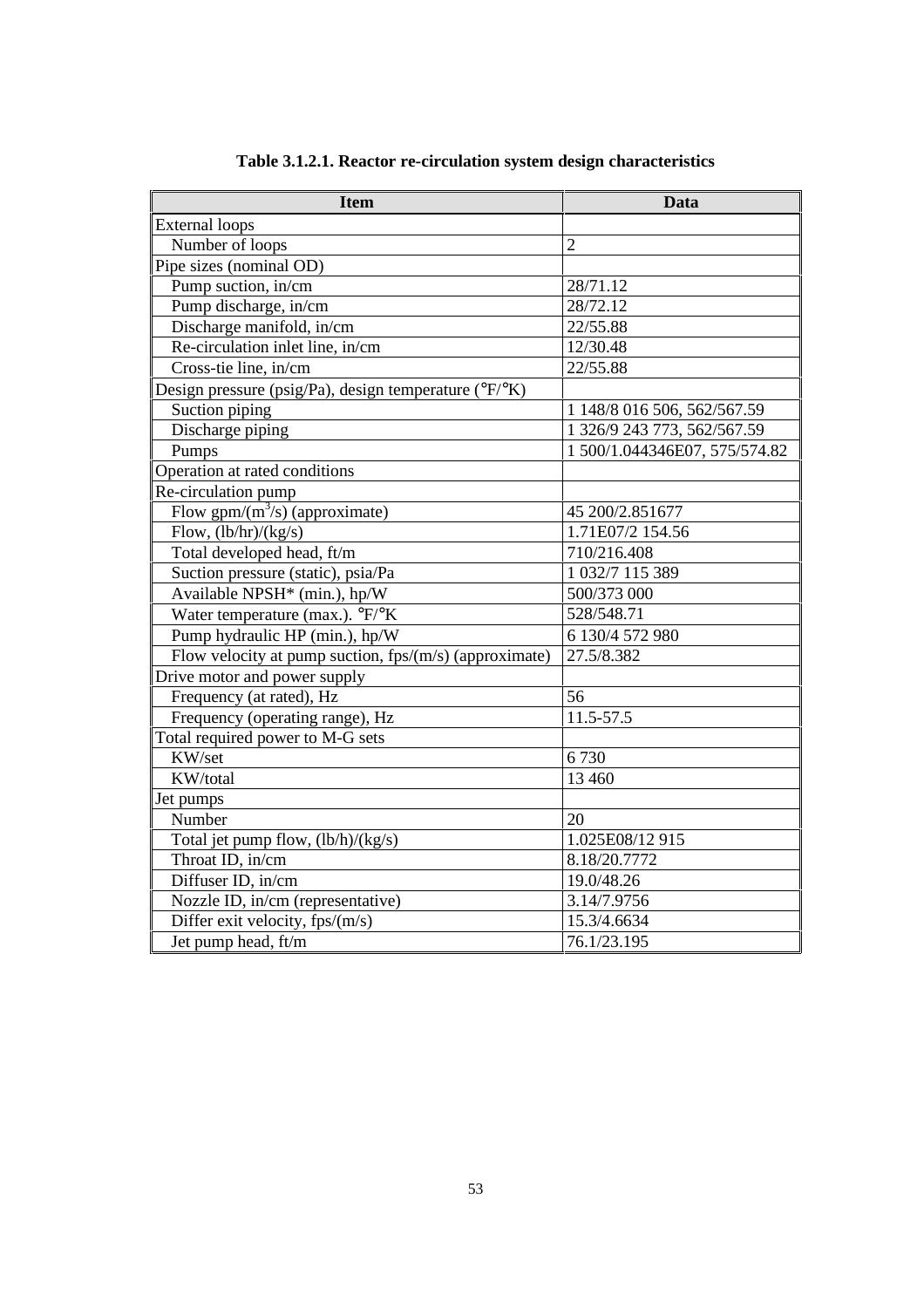| Primary tube (four thermal-hydraulic cells) |                                                 |  |  |  |  |
|---------------------------------------------|-------------------------------------------------|--|--|--|--|
| Inner radius of the primary tube wall, m    | 0.14009                                         |  |  |  |  |
| Wall thickness of the primary tube wall, m  | 0.00635                                         |  |  |  |  |
| Cell lengths, m                             | 2.5766, 0.30531, 1.8865, 0.24232                |  |  |  |  |
| Cell volumes, $m3$                          | 0.091159, 0.013037, 0.20718, 0.044325           |  |  |  |  |
| Cell edge flow areas, $m^2$                 | 0.070412, 0.03538, 0.050468, 0.018292, 0.018292 |  |  |  |  |
| Hydraulic diameters, m                      | 0.2286, 0.21224, 0.25349, 0.4826, 0.4826        |  |  |  |  |
|                                             | Side tube (two thermal-hydraulic cells)         |  |  |  |  |
| Inner radius of the side tube wall, m       | 0.080772                                        |  |  |  |  |
| Wall thickness of the side tube wall, m     | 0.00635                                         |  |  |  |  |
| Cell lengths, m                             | 0.39675, 0.41893                                |  |  |  |  |
| Cell volumes, $m3$                          | 0.007811, 0.01275                               |  |  |  |  |
| Cell edge flow areas, $m^2$                 | 0.0052537, 0.030434, 0.030434                   |  |  |  |  |
| Hydraulic diameters, m                      | 0.081788, 0.19685, 0.19685                      |  |  |  |  |

# **Table 3.1.2.2. PB2 BWR TRAC-BF1 simplified jet pump model**

| Table 3.1.3.1. Core related hydraulic loss coefficients (inlet orifices) $(K/A2)$ |  |  |  |
|-----------------------------------------------------------------------------------|--|--|--|
|                                                                                   |  |  |  |

| Central core inlet orifice, in <sup>-4</sup> /cm <sup>-4</sup> | 0.1293/0.003106 |
|----------------------------------------------------------------|-----------------|
| Peripheral core inlet orifice, $in^{-4}/cm^{-4}$               | 0.7916/0.01902  |

# Table 3.1.3.2. Fuel estimated loss coefficients  $(K/A<sup>2</sup>)$

|                                         | $7 \times 7$ fuel type | $8 \times 8$ fuel type |
|-----------------------------------------|------------------------|------------------------|
| Fuel lower tie plate, $in^{-4}/cm^{-4}$ | 0.0320/0.000769        | 0.0344/0.000826        |
| Fuel spacers, $in^{-4}/cm^{-4}$         | 0.00450/0.000108       | 0.00502/0.000121       |
| Fuel upper tie plate, $in^{-4}/cm^{-4}$ | 0.00490/0.000118       | 0.00510/0.000123       |

## **Table 3.1.3.3. Core related hydraulic leakage flows**

| $7 \times 7$ bundle leakage (central, per assembly), lbm/hr/kg/s    | 4 600/0.5796   |
|---------------------------------------------------------------------|----------------|
| $7 \times 7$ bundle leakage (peripheral, per assembly), lbm/hr/kg/s | 1 150/0.1449   |
| $8 \times 8$ bundle leakage (central, per assembly), lbm/hr/kg/s    | 10 860/1.36836 |
| $8 \times 8$ water rod (central, per assembly), lbm/hr/kg/s         | 920/0.11592    |
| Core plate leakage, Mlbm/hr/kg/s                                    | 2.14/269.64    |
| Total leakage, Mlbm/hr/kg/s                                         | 6.68/841.68    |

|               | <b>Number of valves</b> | <b>Set pressure</b><br>(psig/Pa) | Capacity at 103% of set<br>pressure (each), $(lb/h)/(kg/s)$ |
|---------------|-------------------------|----------------------------------|-------------------------------------------------------------|
|               |                         | 1 105/7.720E06                   | 819 000/103.19                                              |
| Relief valves |                         | 1 115/7.789E06                   | 827 000/104.20                                              |
|               |                         | 1 125/7.858E06                   | 834 000/105.08                                              |
| Total*        | 11(5)                   |                                  |                                                             |
| Safety valves |                         | 1 230/8.582E06                   | 939 858/118.40                                              |

\* The number in parentheses indicates the number of relief valves which serve in the automatic depressurisation capacity.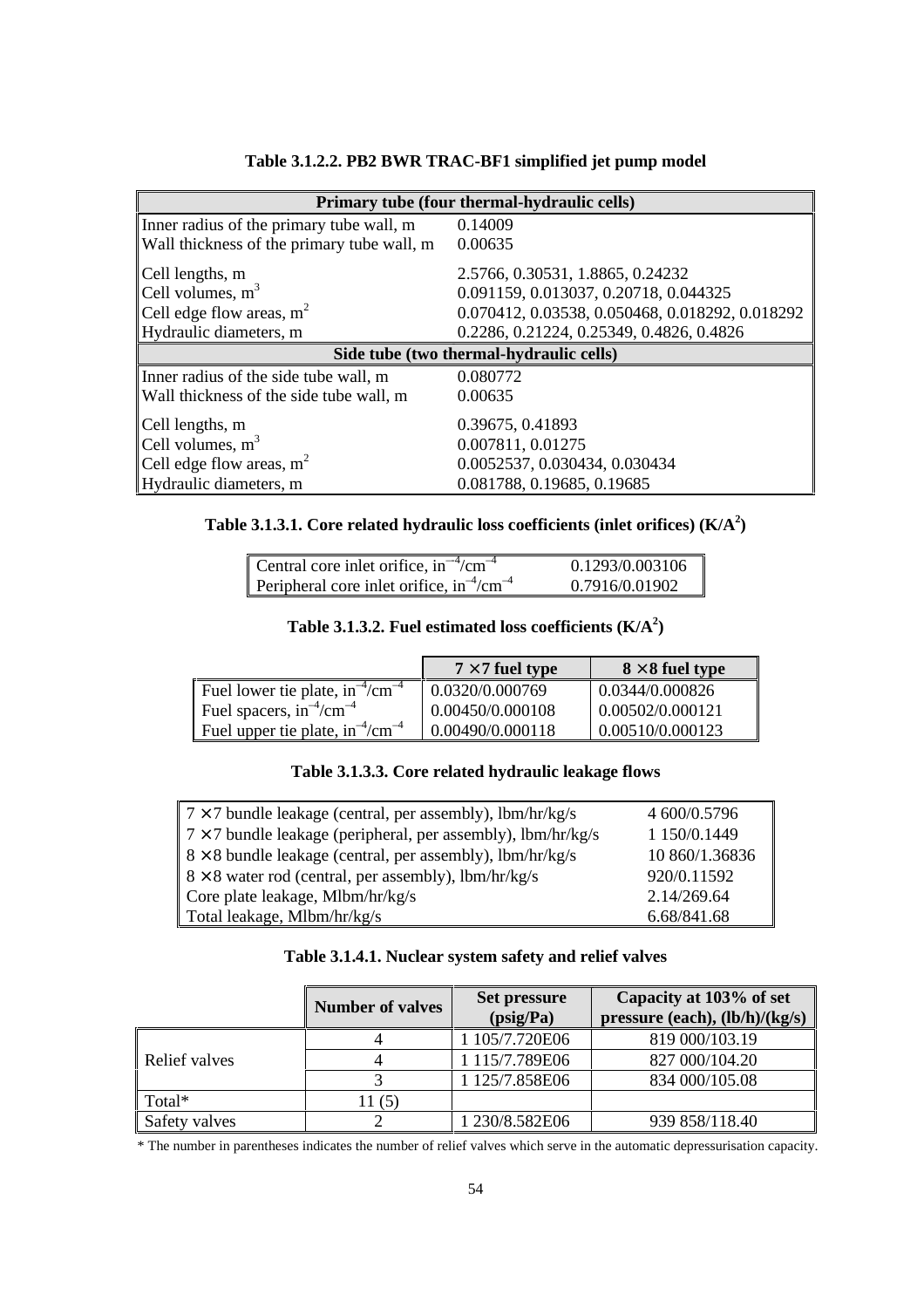| Table 3.1.4.2. Steam bypass design data |  |  |  |
|-----------------------------------------|--|--|--|
|-----------------------------------------|--|--|--|

| Number of valves                                      |               |
|-------------------------------------------------------|---------------|
| Design flow (per valve), $lbm/hr/kg/s$                | 390 000/49.13 |
| Design inlet pressure, psia/Pa                        | 965/6 653 675 |
| Design outlet pressure (downstream of valves, psia/Pa | 724/4 991 980 |
| Pressure at entrance to condenser, psia/Pa            | 250/1 723 750 |

**Table 3.3.3.1. Specific heat of zircaloy versus temperature for T** ≤ **1 248 K**

| T(K)    | $C_p$ (J/kgK) |
|---------|---------------|
| 300     | 281           |
| 400     | 302           |
| 640     | 331           |
| 1 0 9 0 | 375           |
| 1 0 9 3 | 502           |
| 1 1 1 3 | 590           |
| 1 1 3 3 | 615           |
| 1 1 5 3 | 719           |
| 1 1 7 3 | 816           |
| 1 1 9 3 | 770           |
| 1 2 1 3 | 619           |
| 1 2 3 3 | 469           |
| 1 248   | 356           |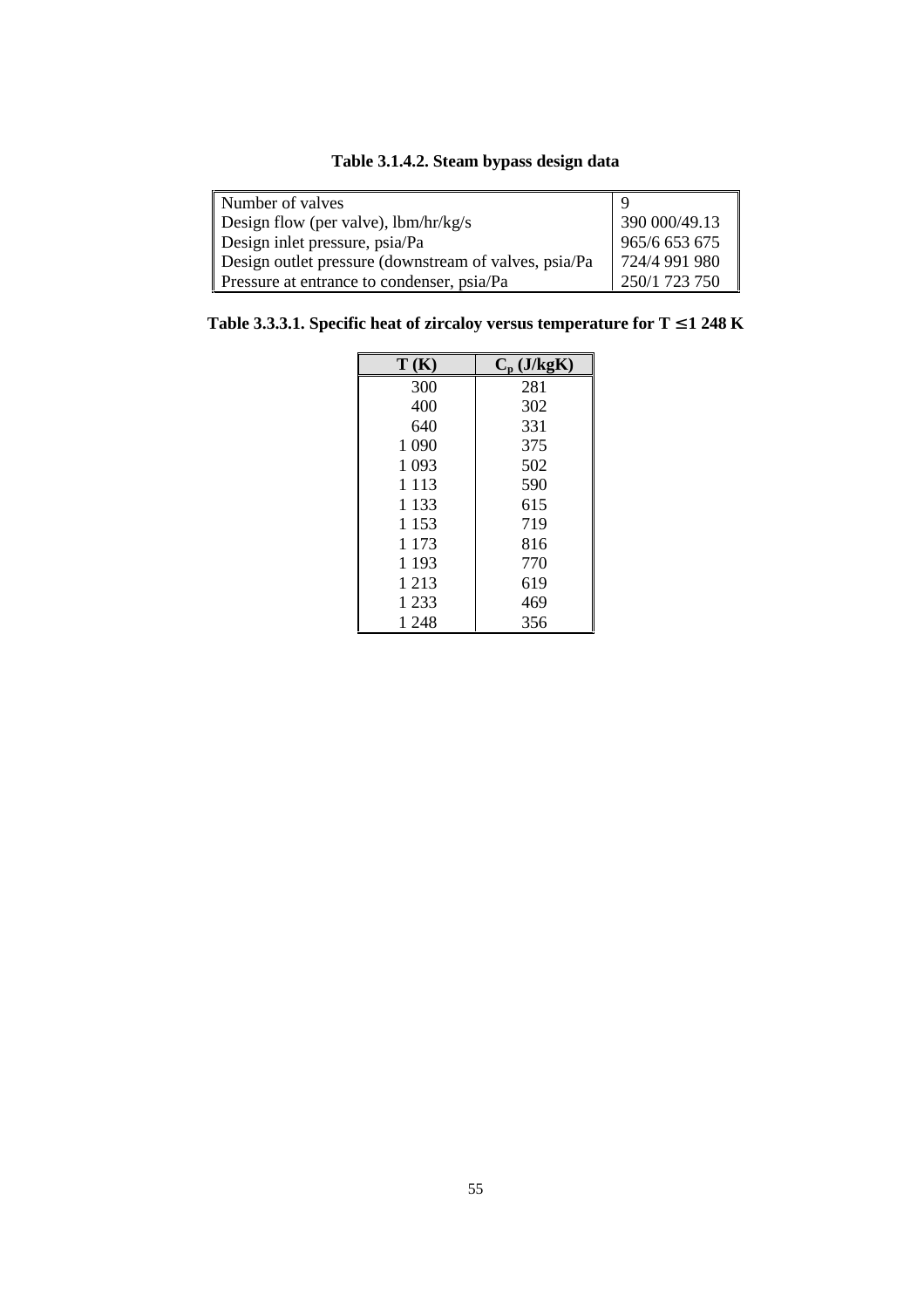

**Figure 3.1.1.1. PB2 RETRAN thermal-hydraulic model**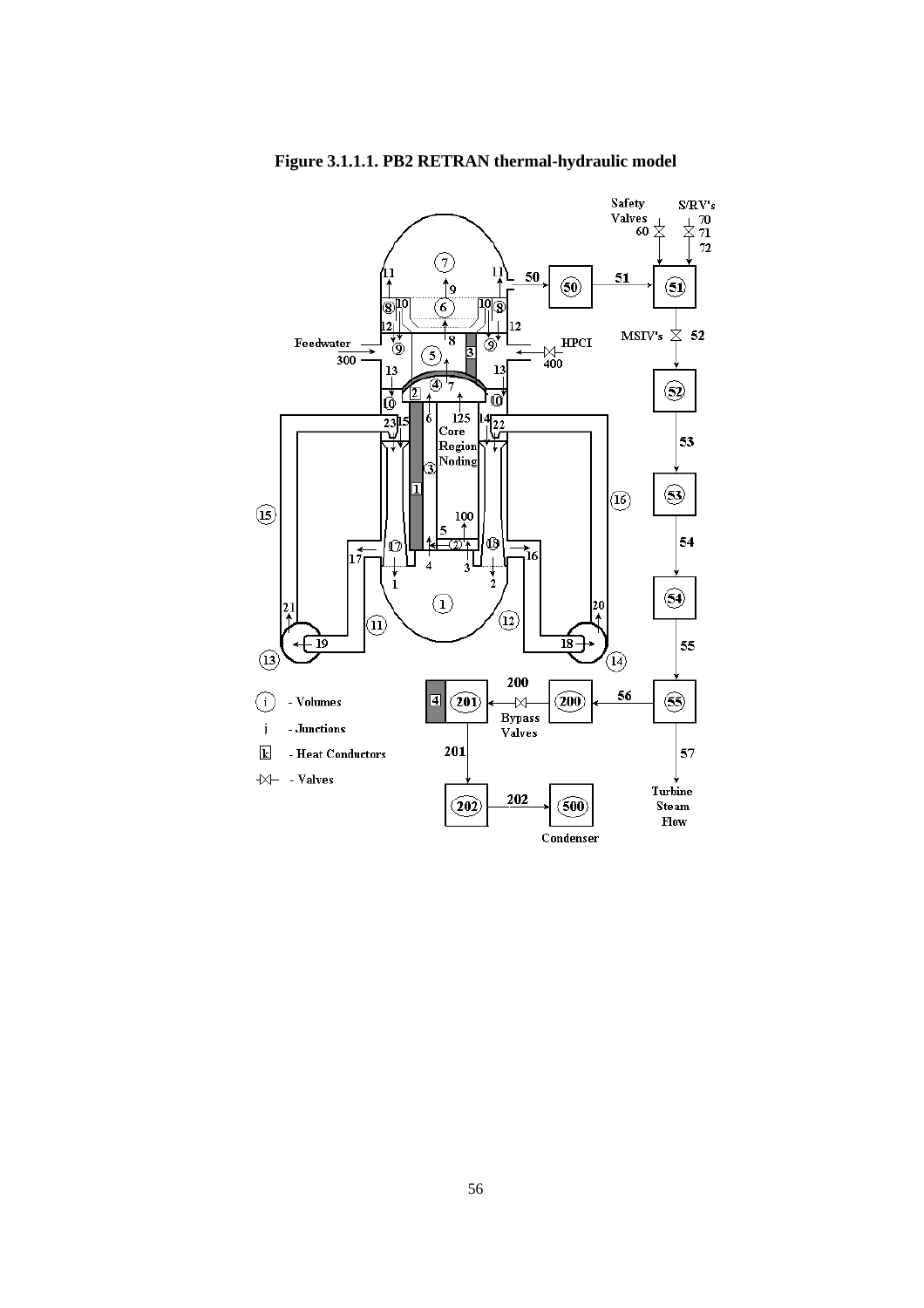

**Figure 3.1.2.1. Simplified TRAC-BF1 BWR jet pump model**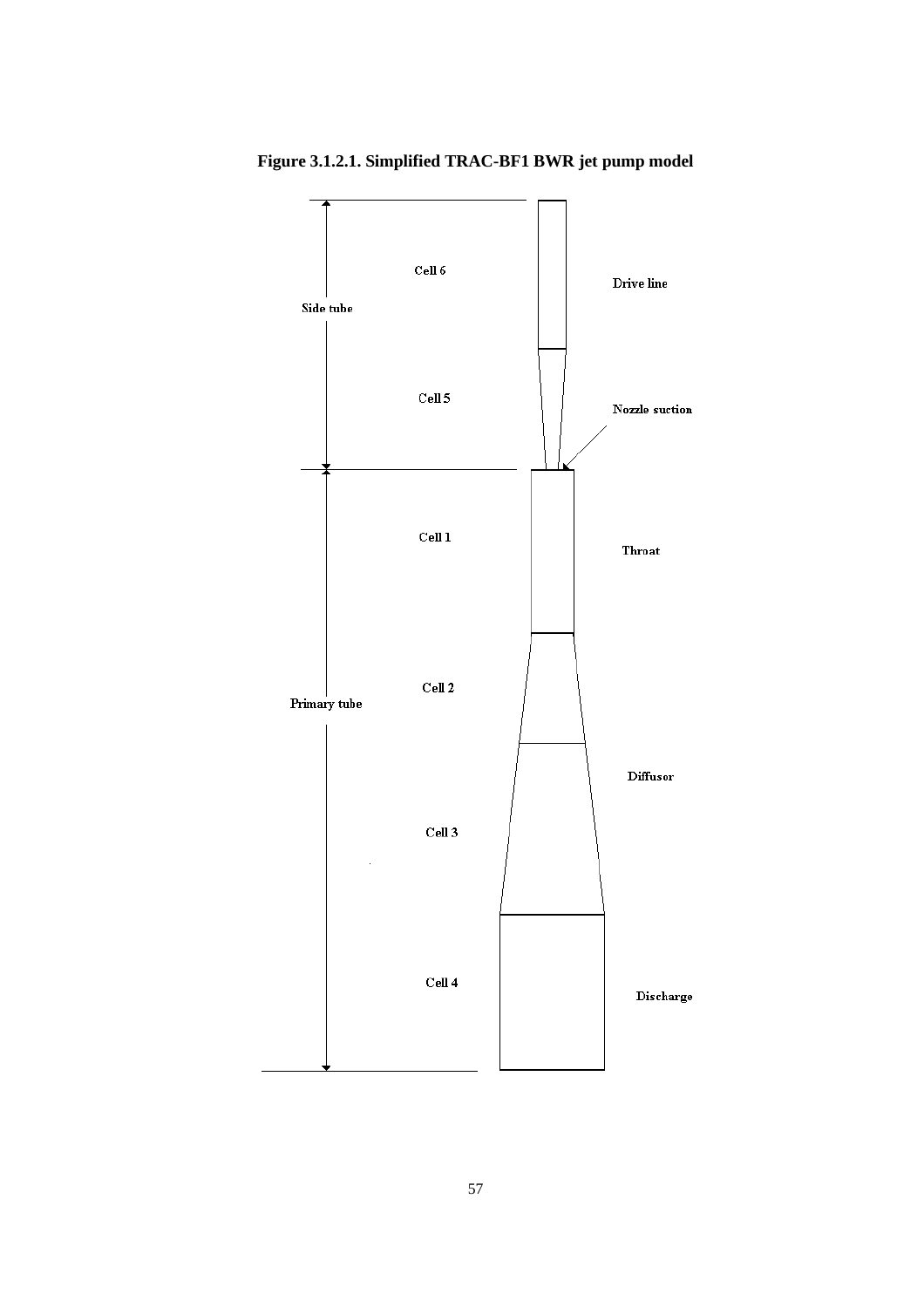

**Figure 3.2.1. PB2 OECD/NRC TT vessel/core boundary conditions model**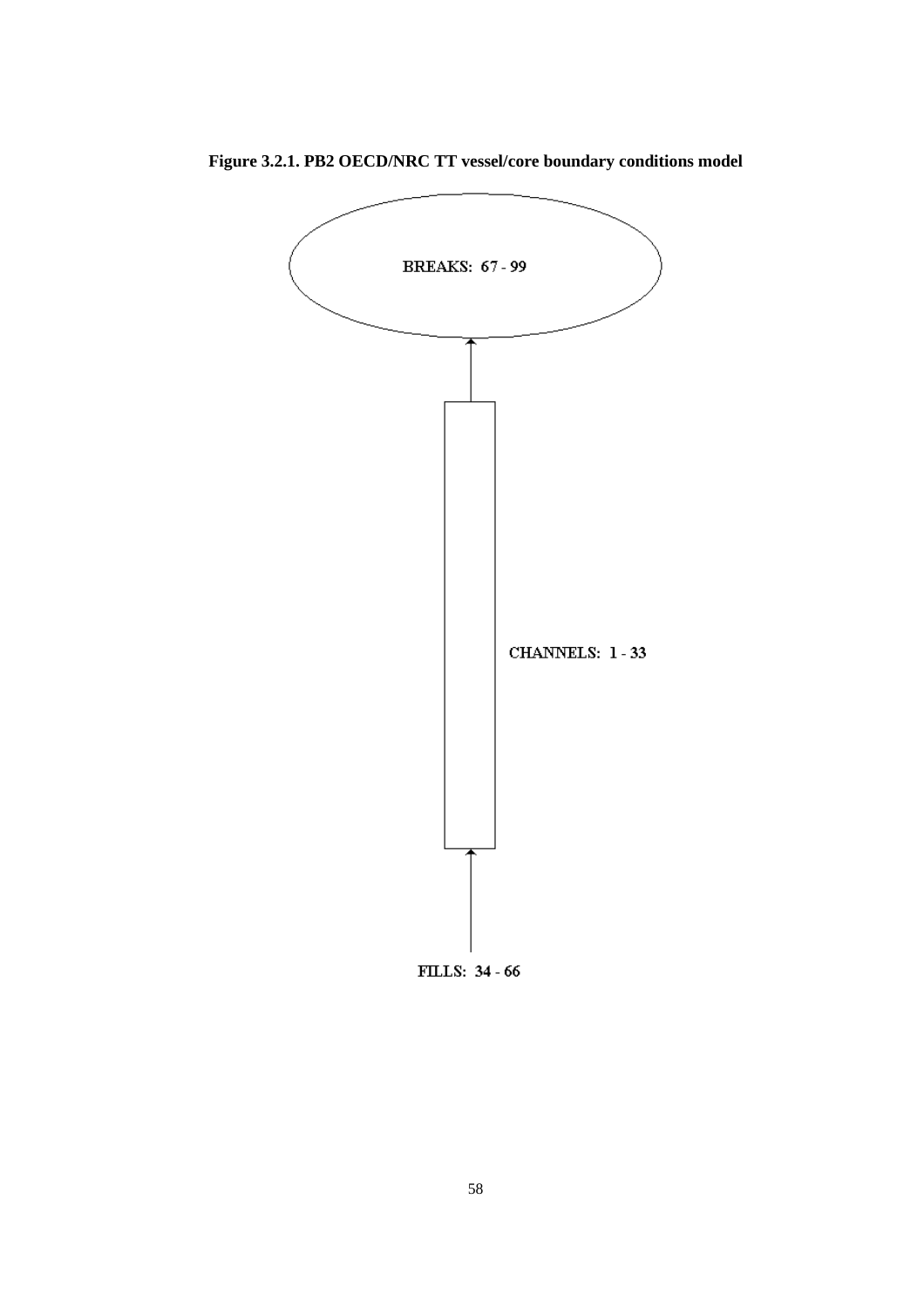Figure 3.2.2. PB2 reactor core thermal-hydraulic channel radial map **Figure 3.2.2. PB2 reactor core thermal-hydraulic channel radial map**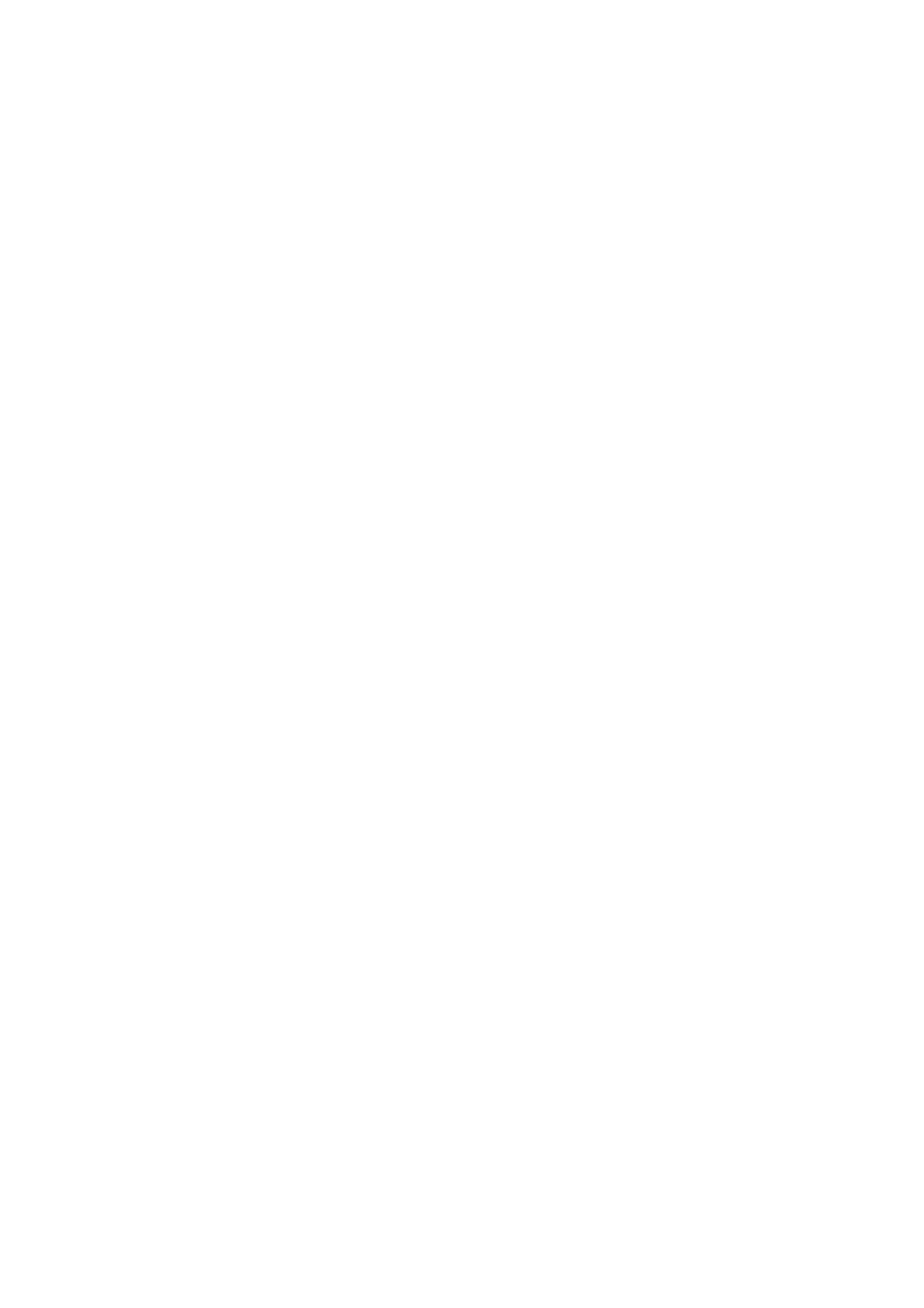# **Chapter 4 NEUTRONIC/THERMAL-HYDRAULIC COUPLING**

The feedback, or coupling, between neutronics and thermal-hydraulics can be characterised by choosing user supplied mapping schemes (spatial mesh overlays) in the radial and axial core planes.

Some of the inlet perturbations (inlet disturbances of both temperature and flow rate) are specified as a fraction of the position across the core inlet. This requires either a 3-D modelling of the vessel, or some type of a multi-channel model. The PSU developed core multi-channel model consists of 33 channels to represent the 764 fuel assemblies of the PB2 reactor core. The above core thermal-hydraulic model was built according to different criteria. First, the fuel assemblies are ranked according to the inlet orifice characteristics. A second criterion is the fuel assembly type (e.g.  $7 \times 7$  or  $8 \times 8$ ). Finally, thermal-hydraulic conditions are also considered (e.g. fuel assembly power, mass flow, etc.).

For the purposes of this benchmark (Exercises 2 and 3), it is recommended that an assembly flow area of 15.535 in<sup>2</sup> (1.0023E<sup>-02</sup> m<sup>2</sup>) for fuel assemblies with  $7 \times 7$  fuel rod arrays, and 15.5277 in<sup>2</sup>  $(1.0017E^{-02} \text{ m}^2)$  for fuel assemblies with  $8 \times 8$  fuel rod arrays be used in the core thermal-hydraulic multi-channel models. There are 764 fuel assemblies in the PB2 reactor core. At EOC 2, there are 576 fuel assemblies of  $7 \times 7$  type, and 188 of the  $8 \times 8$  type. The radial distribution of assembly types is shown in Figure 2.4.2 in which the assembly types from 1 to 4 identify a fuel assembly with  $8 \times 8$ fuel arrays and the assembly types from 5 to 18 identify a fuel assembly with  $7 \times 7$  fuel rod arrays. The core hydraulic characteristics (e.g. core pressure drop) can be found in Ref. [2].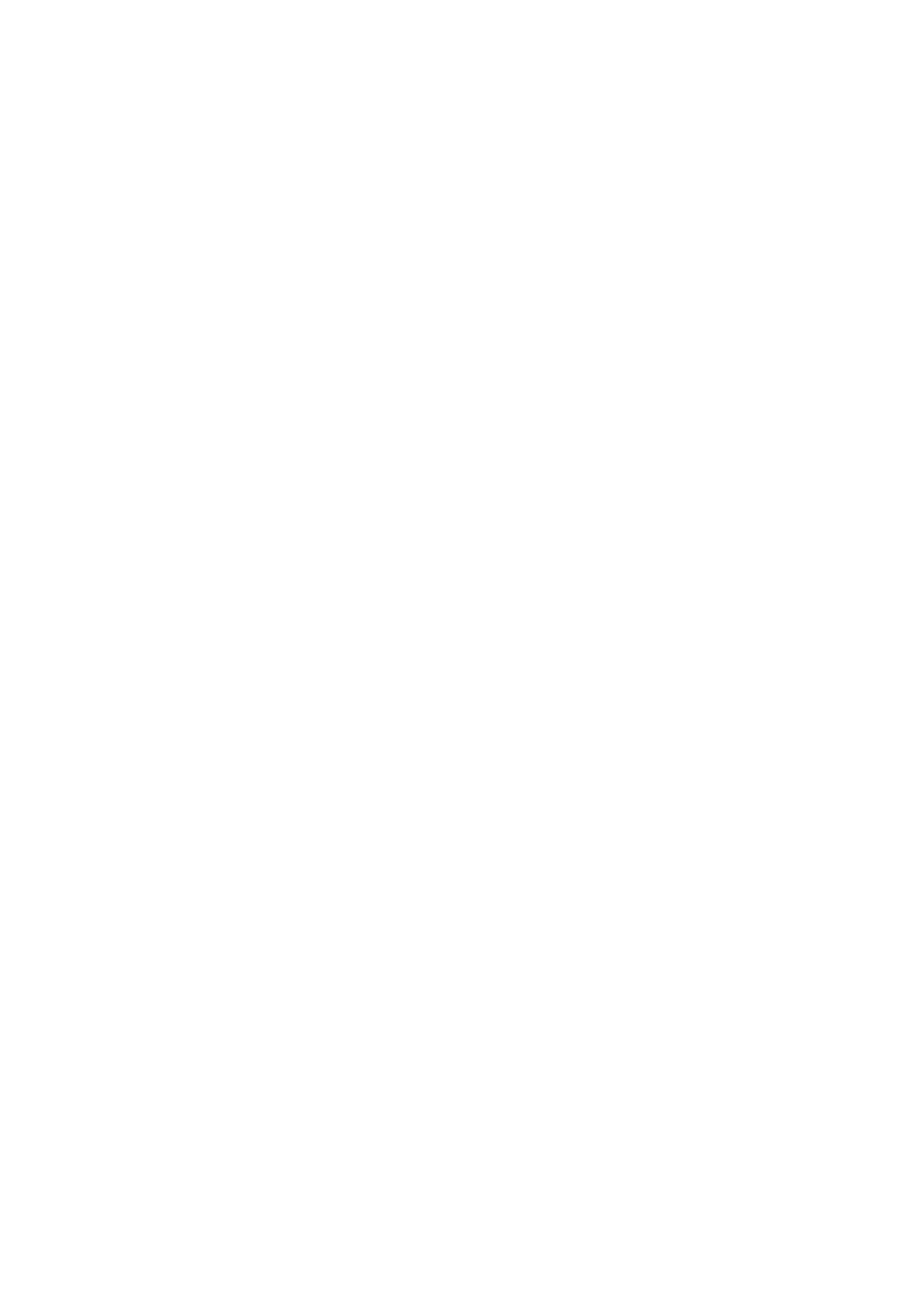# **Chapter 5 TT PROBLEM**

### **5.1 Description of TT2 scenario**

A turbine trip (TT) is characterised by a sudden closure of the turbine stop valve (TSV). It can be initiated by a number of turbine or nuclear system malfunctions. An initiating signal could be a high level of condensates in the separators and heaters drain, high vibrations, TSV closure carried out by the reactor operator, condenser low-vacuum and reactor high liquid level. TSV closure causes a sudden reduction of steam flow, which results in a nuclear system pressure increase. The system pressure increase due to the TT is mitigated by the reactor protection system functions. At high power levels, a TSV closure produces a reactor scram, a turbine bypass valve (BPV) opening and, on some plants, a prompt re-circulation pump trip (prompt RPT). At lower initial power levels, the scram initiated by the TSV closure is bypassed if the measured power level indicates the transient can be handled by the turbine bypass system. The safety and relief valves (SRVs) and the BPVs help in releasing the steam production and in limiting the nuclear system pressure increase. On plants which have prompt RPT or if the anticipated transient without scram (ATWS-RPT) set point is reached, the increase of the reactor water level, because of the RPT, can reach the high water level trip set point and trip the feedwater system. Following the feedwater system trip, the reactor water level will drop to the low water level set point, which will initiate the high-pressure emergency systems.

A TT transient in a BWR type reactor is considered one of the most complex events to be analysed because it involves the reactor core, the high pressure coolant boundary, associated valves and piping in highly complex interactions with variables changing very rapidly.

As mentioned earlier, the transient begins with a sudden TSV closure that initiates a pressure wave in the main steam system, which is quickly transmitted to the reactor pressure vessel. While the TSVs are closing, the bypass system valves are designed to open, allowing a steam release and therefore a pressure relief. SRVs can begin to open at pre-established set points, providing additional pressure relief. The pressure wave requires a detailed nodal modelling of the steam system and its associated valves to assure that timing effects and pressure wave magnitude can be accurately determined. This assures the availability of a pressure history in each valve allowing an adequate modelling of steam flow through each valve.

As the steam pressure increase reaches the reactor pressure vessel, its path must be modelled from the steam dome through the dryers and steam separators, and through the downcomer region to the re-circulation system and jet pumps. Accurate representation assures that the induced core pressure oscillations affect the core voids and the core fluid flow in the correct way. Modelling each of the above regions requires special care to assure an adequate simulation of the pressure increase during the transient. Adequate modelling of the pressure increase assures that the correct core response is calculated.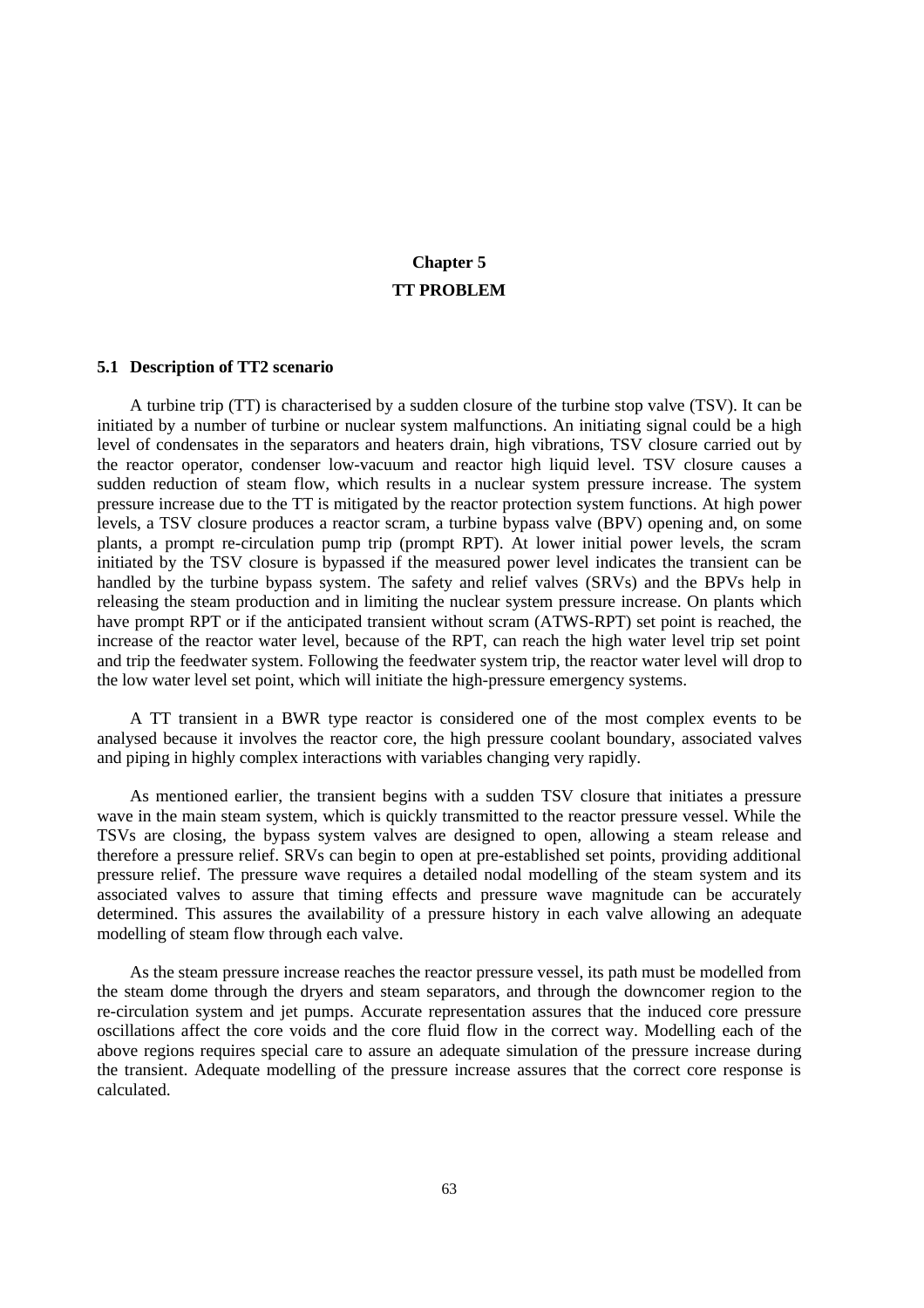### **5.2 Initial steady state conditions**

#### *TT2 initial conditions*

The initial steady state reference data are based on those provided in EPRI reports [2,3]. For the TT2 transient test, the dynamic measurements were taken with a high-speed digital acquisition system capable of sampling over 150 signals every 6 milliseconds. The core power distribution measurements were taken from the plant's local in-core flux detectors. Special fast response pressure and differential pressure transducers were installed in parallel with the existing plant instruments in the nuclear steam supply system. Table 5.2.1 provides the reactor initial conditions for performing steady state calculations. Figure 5.2.1 shows the PB2 EOC2 TT2 initial control rod pattern. The units of the numbers shown in the control rod map are called notches. One notch equals a length of 3 inches. Table 5.2.2 provides the process computer P1 edit for initial core axial relative power distribution in Exercise 1, and for comparison purposes for Exercises 2 and 3.

Initial water level above vessel zero (AVZ) is equal to 557 inches (14.1478 m). This measured level is the actual level inside the steam dryer shroud. The initial level AVZ is equal to 564 inches (14.3256 m) for the narrow range measurement outside steam dryer shroud. AVZ is the lowest interior elevation of the vessel (bottom of lower plenum).

### *HZP initial conditions*

The initial conditions for performing PB2 hot zero power (HZP) core calculations are given in Table 5.2.3. The fixed thermal-hydraulic variables should be equally distributed through the whole core. The initial power corresponds to 1% of the PB2 nominal power. Figure 5.2.2 shows the HZP control rod pattern that should be used for the analysis of this calculation. The initial conditions presented in Table 5.2.3 along with the control rod pattern shown in Figure 5.2.2 should produce a critical or very near to critical reactor core. A similar control rod grouping approach as shown in Figure 2.4.1 could be used to set up the control rod mapping scheme for just two control rod groups.

### **5.3 Transient calculations**

Most of the important phenomena of interest during TT2 occurred in the first five seconds. Therefore, the transient will be simulated for this time period. This approach simplifies the number of components required for performing the analysis of TT2. TSV closure characteristics are presented in Table 5.3.1. Basically, the transient begins with the closure of the TSV. At some point in time, the turbine BPV begins to open. Table 5.3.2 shows the BPV characteristics during the transient. The only boundary conditions imposed in the analysis should be limited to the opening and closure of the above valves. Also, if the opening set points of the SRVs are reached, these valves should be included in the model. Feedwater system behaviour during the transient is shown in Table 5.3.3. The normalised relative fission power vs. time data for performing Exercise 1 is available at the benchmark ftp site under the directory *Specifications*. The file name is *nfpower\_exercise1*.

According to Tables 3-6 of Ref. [3], the actual average planar range monitor (APRM) high flux scram set point should be set to 95% of rated power or 3 128.35 MWt. Table 5.3.4 shows the scram initiation time and the delay time that should be used for performing Exercises 2 and 3. Table 5.3.5 shows the average control rod density (CRD) position during reactor scram. This table can be used for the 1-D neutronic calculation of the transient. An average velocity can be obtained from Table 5.3.5 for the scram modelling in the 3-D kinetics case. An approximate value obtained from the above table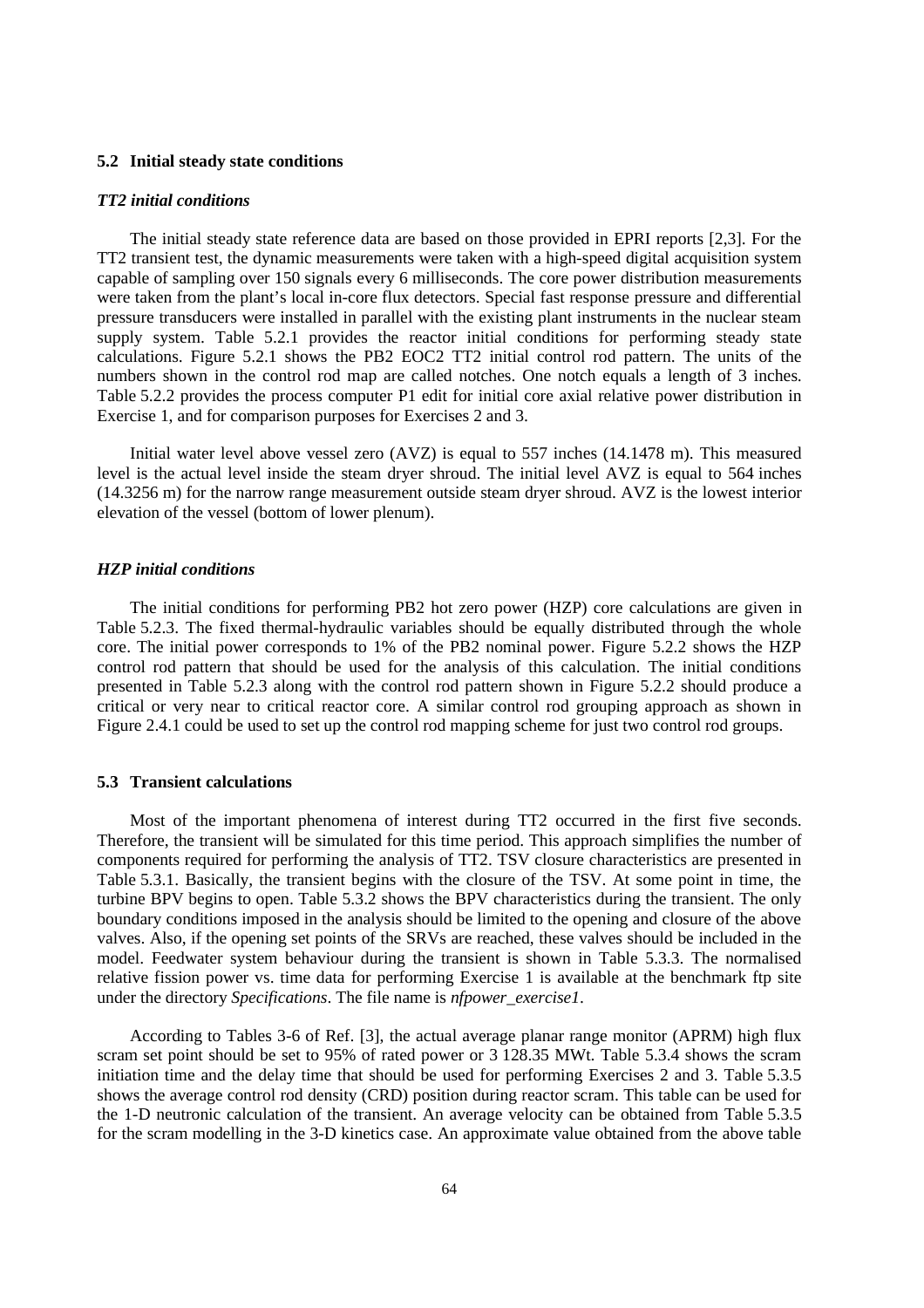is 2.34 ft/s  $(0.713 \text{ m/s})$  for the first 0.04 seconds and 4.67 ft/s  $(1.423 \text{ m/s})$  thereafter. Table 5.3.6 shows the time delays between the initiation of the TSV motion and the pressure responses along the steam line and in the reactor vessel. These values can be used to evaluate the steam line models used in the different code system simulations. Some available TT2 transient test peak measured values are presented in Table 5.3.7. Some TT2 test data acquisition instrument time delays are given in Table 5.3.8.

The neutronics and thermal-hydraulic information presented in Chapters 1-5 suffices for performing Exercises 1, 2 and 3. In addition, extreme versions of Exercise 3 are defined as follows:

1. Turbine trip without bypass system relief opening (would increase the power peak and provide enough pressurisation for safety/relief valve opening).

To perform this exercise, the participants should inactivate the BPV opening in their thermal-hydraulic modelling. Everything else should remain the same as for Exercise 3.

2. Turbine trip without scram (would increase the power peak and produce a second power peak and would be a challenge to the coupled code predictions).

No credit for scram is taken during this exercise. To perform this calculation, the participants should inactivate the reactor scram by simply specifying a large number for scram initiation. Everything else should remain the same as for Exercise 3.

3. Combined extreme scenario – turbine trip with bypass system relief failure and without reactor scram. Some preliminary results indicated that this case is very close to a super-prompt critical state and makes a good case for code-to-code comparisons).

To perform this exercise, both reactor scram and BPV opening should be inactivated. Everything else should remain the same as for Exercise 3.

| Core thermal power, MWt              | 2 0 3 0    |
|--------------------------------------|------------|
| Initial power level, % of rated      | 61.65      |
| Gross power output, MWe              | 625.1      |
| Feedwater flow, kg/s                 | 980.26     |
| Reactor pressure, Pa                 | 6798470.0  |
| Total core flow, kg/s                | 10 4 45.0  |
| Core inlet subcooling, J/kg          | 48 005.291 |
| Feedwater temperature, K             | 442.31     |
| Core pressure drop (calculated), Pa  | 113 560.7  |
| Core pressure drop (measured), Pa    | 83 567.4   |
| Jet pump driving flow, kg/s          | 2 871.24*  |
| Core average exit quality, fraction  | 0.097      |
| Core average void fraction, fraction | 0.304      |
| Core average power density, kW/l     | 31.28      |
| Control density, fraction            | 0.159      |

\* Corrected for calibration and conversion errors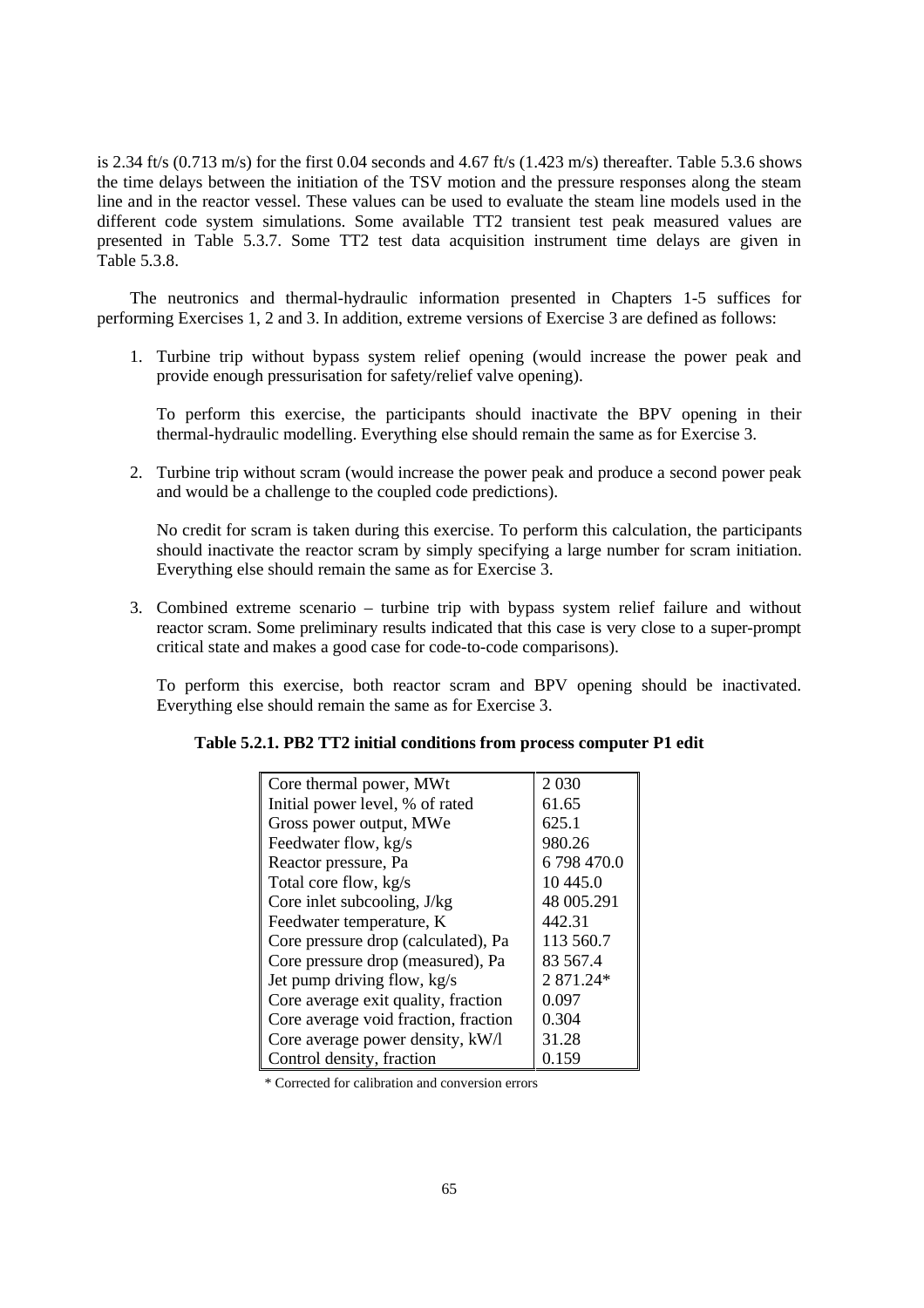| Node number    | Axial location (cm) | <b>Relative power</b> |
|----------------|---------------------|-----------------------|
| 1              | 7.62                | 0.308051              |
| $\overline{c}$ | 22.86               | 0.616103              |
| 3              | 38.1                | 0.707754              |
| $\overline{4}$ | 53.34               | 0.773947              |
| 5              | 68.58               | 0.814681              |
| 6              | 83.82               | 0.880874              |
| 7              | 99.06               | 0.972526              |
| 8              | 114.3               | 1.066723              |
| 9              | 129.54              | 1.163467              |
| 10             | 144.78              | 1.26021               |
| 11             | 160.02              | 1.356953              |
| 12             | 175.26              | 1.407871              |
| 13             | 190.5               | 1.412963              |
| 14             | 205.74              | 1.402779              |
| 15             | 220.98              | 1.37732               |
| 16             | 236.22              | 1.328949              |
| 17             | 251.46              | 1.257664              |
| 18             | 266.7               | 1.188925              |
| 19             | 281.94              | 1.122733              |
| 20             | 297.18              | 1.031081              |
| 21             | 312.42              | 0.913971              |
| 22             | 327.66              | 0.763764              |
| 23             | 342.9               | 0.58046               |
| 24             | 358.14              | 0.29023               |

**Table 5.2.2. PB2 TT2 initial core axial relative power from process computer P1 edit**

| Table 5.2.3. PB2 HZP initial conditions |  |  |  |  |
|-----------------------------------------|--|--|--|--|
|-----------------------------------------|--|--|--|--|

| Fuel temperature, K              | 552.833  |
|----------------------------------|----------|
| Average coolant density, $kg/m3$ | 753.9777 |
| Reactor power, MW                | 32.93    |

| Table 5.3.1. TSV flow fraction vs. time |  |  |
|-----------------------------------------|--|--|
|-----------------------------------------|--|--|

| Time (sec) | <b>Flow</b> (fraction) |
|------------|------------------------|
| 0.000      | 1.0000                 |
| 0.010      | 0.9995                 |
| 0.020      | 0.9985                 |
| 0.030      | 0.9970                 |
| 0.040      | 0.9950                 |
| 0.050      | 0.9930                 |
| 0.054      | 0.9900                 |
| 0.061      | 0.9500                 |
| 0.066      | 0.8600                 |
| 0.068      | 0.7600                 |
| 0.078      | 0.3200                 |
| 0.086      | 0.1450                 |
| 0.096      | 0.0000                 |
| 1.00       | 0.000                  |
| 5.00       | 0.000                  |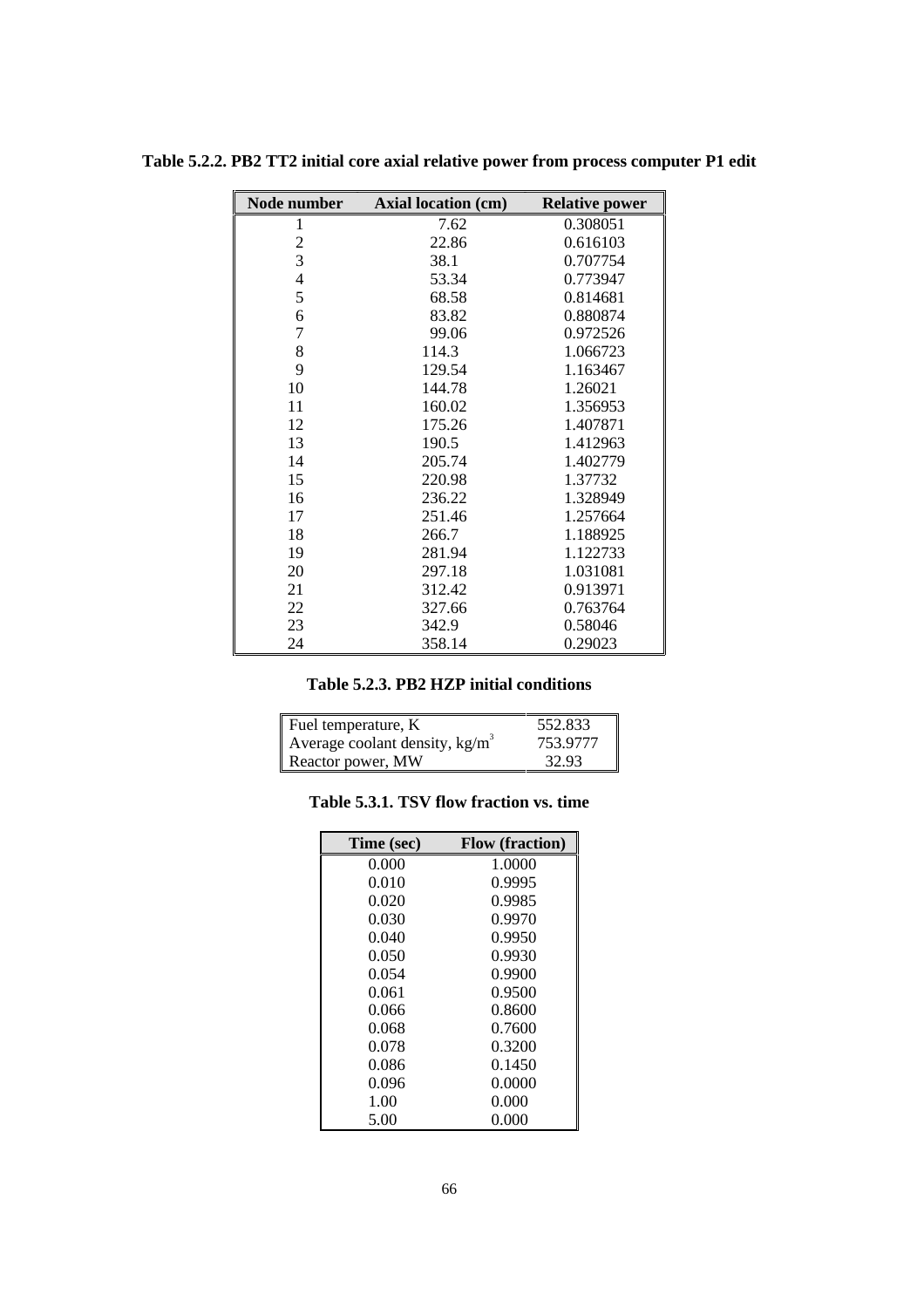| Time (sec) | Position $(\% )$ |
|------------|------------------|
| 0.000      | 0.0000           |
| 0.054      | 0.0000           |
| 0.060      | 0.0000           |
| 0.072      | 0.4100           |
| 0.090      | 0.7100           |
| 0.102      | 2.3500           |
| 0.138      | 8.9700           |
| 0.162      | 8.9700           |
| 0.222      | 15.720           |
| 0.300      | 29.490           |
| 0.504      | 62.760           |
| 0.672      | 88.170           |
| 0.732      | 91.430           |
| 0.846      | 100.00           |
| 5.000      | 100.00           |

**Table 5.3.2. Bypass valve position vs. time**

**Table 5.3.3. Feedwater flow vs. time**

| Time (sec) | <b>Flow</b> (lbm/sec) |
|------------|-----------------------|
| 0.0        | 2 171.0               |
| 0.4        | 2 171.0               |
| 0.5        | 2 165.0               |
| 1.0        | 2 005.0               |
| 1.5        | 2 000.0               |
| 2.0        | 1920.0                |
| 2.5        | 1900.0                |
| 3.0        | 1950.0                |
| 3.5        | 2 030.0               |
| 4.0        | 2 2 2 0 .0            |
| 4.5        | 2485.0                |
| 5.0        | 2 760.0               |

**Table 5.3.4. PB2 TT2 scram characteristics**

| APRM high flux scram set-point, % rated | 95 (3 128.35 MWt) |
|-----------------------------------------|-------------------|
| Time delay prior to rod motion, msec    | 120               |
| Time of scram initiation, sec           | 0.63              |
| Initiates CR insertion, sec             | 0.75              |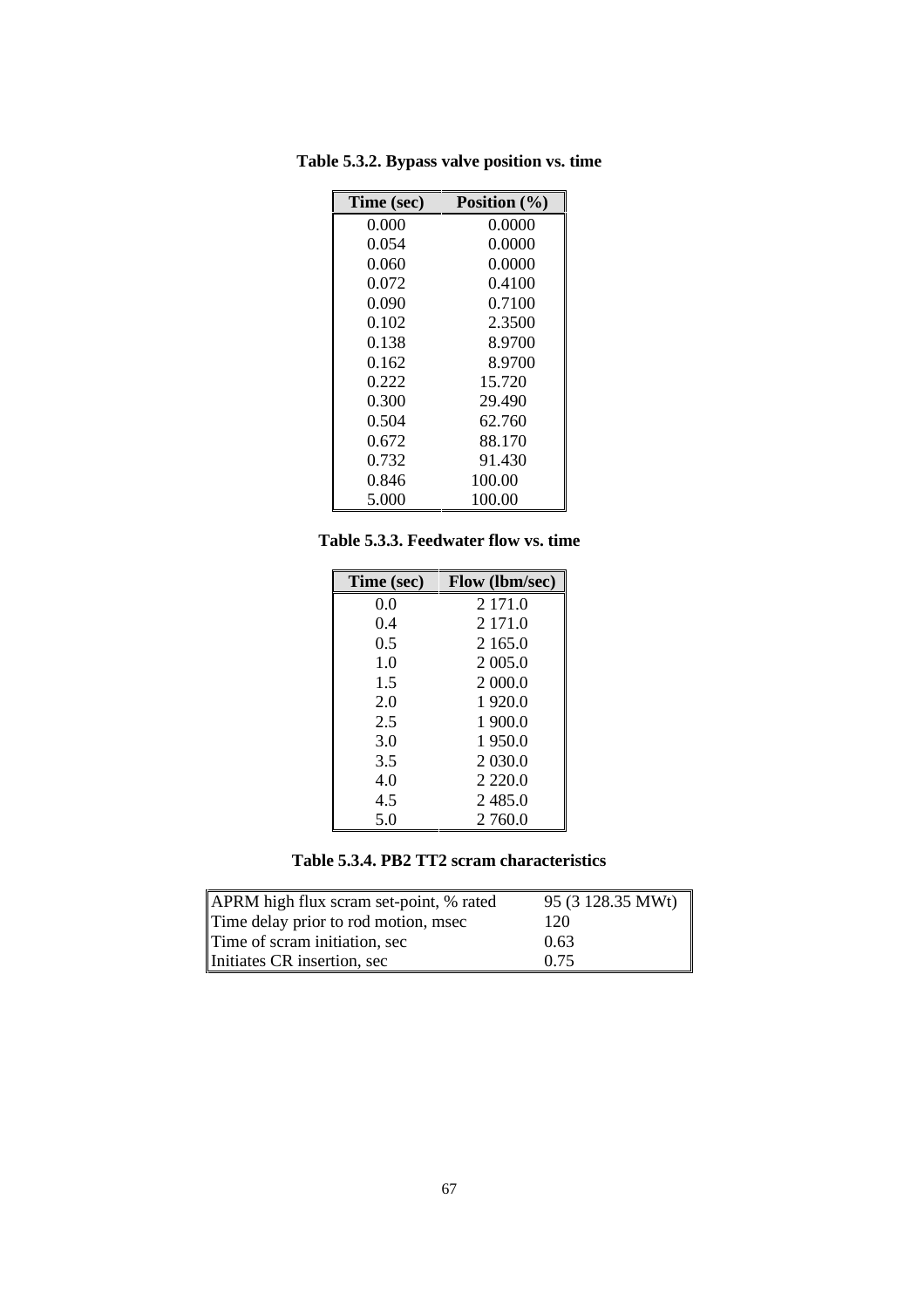| Time (sec) | <b>Position (ft)</b> |
|------------|----------------------|
| 0.000      | 0.0000               |
| 0.120      | 0.0000               |
| 0.160      | 0.0935               |
| 0.247      | 0.5000               |
| 0.354      | 1.0000               |
| 0.457      | 1.5000               |
| 2.500      | 10.200               |
| 3.080      | 12.000               |
| 5.000      | 12.000               |

**Table 5.3.5. CRD position after scram vs. time**

# **Table 5.3.6. PB2 TT2 event timing (time delay in msec)**

| TSV begin to close                   |     |
|--------------------------------------|-----|
| TSV closed                           | 96  |
| Begin bypass opening                 | 60  |
| Bypass full open                     | 846 |
| Turbine pressure initial response    |     |
| A. Steam line                        | 102 |
| B. Steam line                        | 126 |
| Steam line pressure initial response |     |
| A. Steam line                        | 348 |
| D. Steam line                        | 378 |
| Vessel pressure initial response     | 432 |
| Core exit pressure initial response  | 486 |

**Table 5.3.7. PB2 TT2 peak measured responses**

| Average neutron flux, % rated | 279     |
|-------------------------------|---------|
| Core exit pressure, psia      | 1 0 3 4 |
| Reactor vessel pressure, psia | 1038    |

**Table 5.3.8. TT2 test acquisition instrument time delays (in msec)**

| Core upper plenum | 60 |
|-------------------|----|
| Steam dome        | 50 |
| Turbine inlet     |    |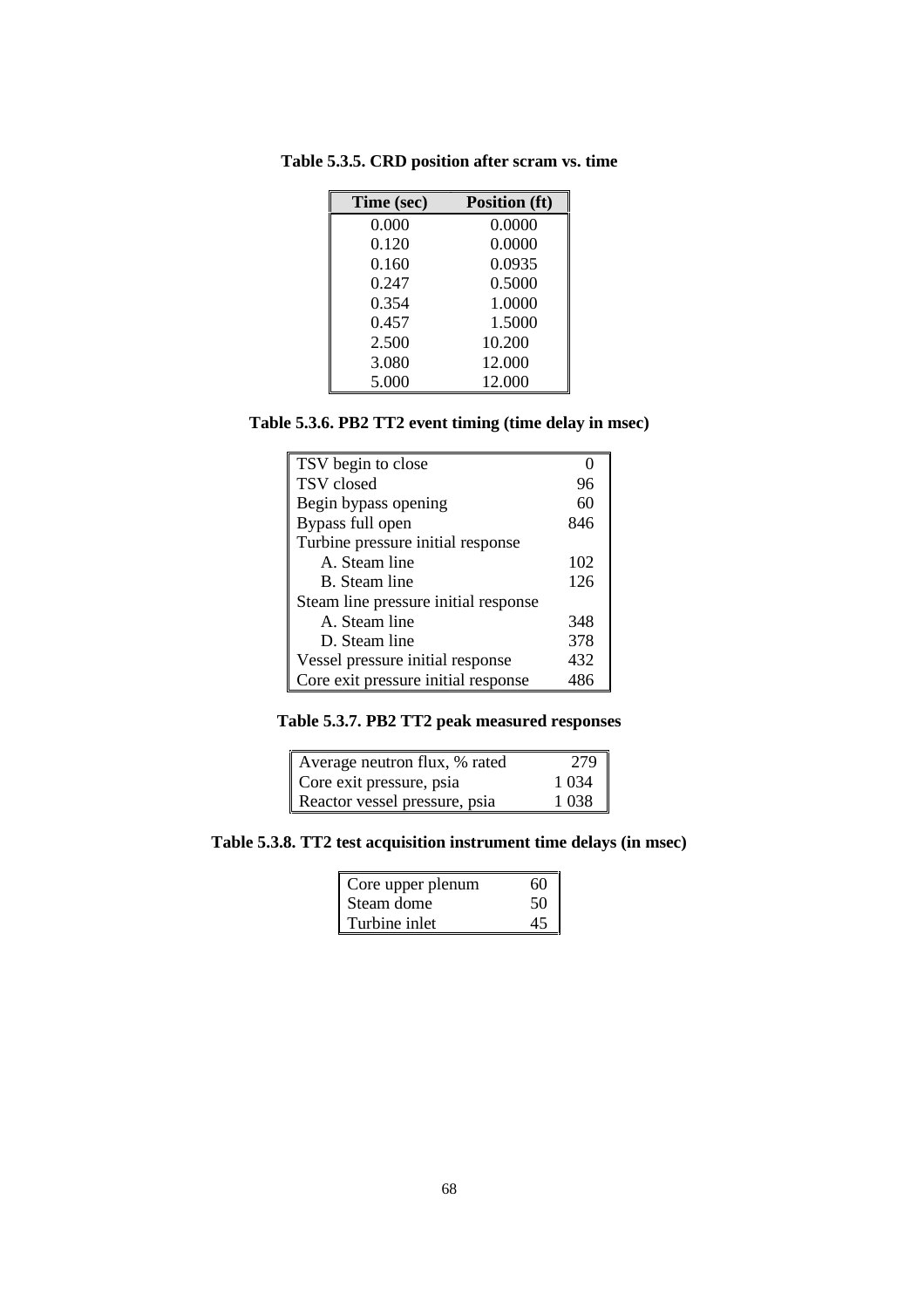# **Figure 5.2.1. PB2 TT2 initial control rod pattern**

|    |    |                |    | 48               | 48 | 48             | 48 | 48 | 48 | 48             |    |                |    |    |
|----|----|----------------|----|------------------|----|----------------|----|----|----|----------------|----|----------------|----|----|
|    |    |                | 48 | 48               | 34 | 48             | 36 | 48 | 34 | 48             | 48 |                |    |    |
|    |    | 48             | 48 | $\boldsymbol{0}$ | 48 | 26             | 48 | 26 | 48 | $\overline{0}$ | 48 | 48             |    |    |
|    | 48 | 48             | 40 | 48               | 36 | 48             | 32 | 48 | 36 | 48             | 40 | 48             | 48 |    |
| 48 | 48 | $\overline{0}$ | 48 | 26               | 48 | $\overline{4}$ | 48 | 4  | 48 | 26             | 48 | $\overline{0}$ | 48 | 48 |
| 48 | 34 | 48             | 36 | 48               | 48 | 48             | 48 | 48 | 48 | 48             | 36 | 48             | 34 | 48 |
| 48 | 48 | 26             | 48 | 4                | 48 | 32             | 48 | 32 | 48 | $\overline{4}$ | 48 | 26             | 48 | 48 |
| 48 | 36 | 48             | 32 | 48               | 48 | 48             | 48 | 48 | 48 | 48             | 32 | 48             | 36 | 48 |
| 48 | 48 | 26             | 48 | $\overline{4}$   | 48 | 32             | 48 | 32 | 48 | $\overline{4}$ | 48 | 26             | 48 | 48 |
| 48 | 34 | 48             | 36 | 48               | 48 | 48             | 48 | 48 | 48 | 48             | 36 | 48             | 34 | 48 |
| 48 | 48 | $\overline{0}$ | 48 | 26               | 48 | $\overline{4}$ | 48 | 4  | 48 | 26             | 48 | $\overline{0}$ | 48 | 48 |
|    | 48 | 48             | 40 | 48               | 36 | 48             | 32 | 48 | 36 | 48             | 40 | 48             | 48 |    |
|    |    | 48             | 48 | $\boldsymbol{0}$ | 48 | 26             | 48 | 26 | 48 | $\overline{0}$ | 48 | 48             |    |    |
|    |    |                | 48 | 48               | 34 | 48             | 36 | 48 | 34 | 48             | 48 |                |    |    |
|    |    |                |    | 48               | 48 | 48             | 48 | 48 | 48 | 48             |    |                |    |    |
|    |    |                |    |                  |    |                |    |    |    |                |    |                |    |    |
| 02 | 06 | 10             | 14 | 18               | 22 | 26             | 30 | 34 | 38 | 42             | 46 | 50             | 54 | 58 |
|    |    |                |    |                  |    |                |    |    |    |                |    |                |    |    |

*(48 – full withdrawn, 0 – full insertion)*

# **Figure 5.2.2. PB2 HZP control rod pattern**

| 59 |                |                  |                |                | $\overline{0}$ | 48             | $\overline{0}$   | 48             | $\theta$       | 48             | $\theta$       |                |                  |                |                |
|----|----------------|------------------|----------------|----------------|----------------|----------------|------------------|----------------|----------------|----------------|----------------|----------------|------------------|----------------|----------------|
| 55 |                |                  |                | $\overline{0}$ | 48             | $\overline{0}$ | 48               | $\overline{0}$ | 48             | $\overline{0}$ | 48             | $\overline{0}$ |                  |                |                |
| 51 |                |                  | $\overline{0}$ | 48             | $\overline{0}$ | 48             | $\overline{0}$   | 48             | $\overline{0}$ | 48             | $\overline{0}$ | 48             | $\overline{0}$   |                |                |
| 47 |                | $\overline{0}$   | 48             | $\overline{0}$ | 48             | $\overline{0}$ | 48               | $\theta$       | 48             | $\overline{0}$ | 48             | $\theta$       | 48               | $\overline{0}$ |                |
| 43 | $\Omega$       | 48               | $\overline{0}$ | 48             | $\overline{0}$ | 48             | $\Omega$         | 48             | $\overline{0}$ | 48             | $\overline{0}$ | 48             | $\boldsymbol{0}$ | 48             | $\overline{0}$ |
| 39 | 48             | $\theta$         | 48             | $\Omega$       | 48             | $\overline{0}$ | 48               | $\overline{0}$ | 48             | $\theta$       | 48             | $\overline{0}$ | 48               | $\overline{0}$ | 48             |
| 35 | $\Omega$       | 48               | $\overline{0}$ | 48             | $\overline{0}$ | 48             | $\Omega$         | 48             | $\overline{0}$ | 48             | $\theta$       | 48             | $\theta$         | 48             | $\overline{0}$ |
| 31 | 48             | $\theta$         | 48             | $\overline{0}$ | 48             | $\overline{0}$ | 48               | $\overline{0}$ | 48             | $\overline{0}$ | 48             | $\theta$       | 48               | $\overline{0}$ | 48             |
| 27 | $\theta$       | 48               | $\overline{0}$ | 48             | $\overline{0}$ | 48             | $\overline{0}$   | 48             | $\overline{0}$ | 48             | $\overline{0}$ | 48             | $\boldsymbol{0}$ | 48             | $\overline{0}$ |
| 23 | 48             | $\theta$         | 48             | $\overline{0}$ | 48             | $\overline{0}$ | 48               | $\theta$       | 48             | $\overline{0}$ | 48             | $\theta$       | 48               | $\theta$       | 48             |
| 19 | $\overline{0}$ | 48               | $\mathbf{0}$   | 48             | $\mathbf{0}$   | 48             | $\boldsymbol{0}$ | 48             | $\overline{0}$ | 48             | $\theta$       | 48             | $\mathbf{0}$     | 48             | $\mathbf{0}$   |
| 15 |                | $\boldsymbol{0}$ | 48             | $\Omega$       | 48             | $\overline{0}$ | 48               | $\overline{0}$ | 48             | $\theta$       | 48             | $\theta$       | 48               | $\overline{0}$ |                |
| 11 |                |                  | $\mathbf{0}$   | 48             | $\overline{0}$ | 48             | $\overline{0}$   | 48             | $\theta$       | 48             | $\overline{0}$ | 48             | $\boldsymbol{0}$ |                |                |
| 07 |                |                  |                | $\theta$       | 48             | $\overline{0}$ | 48               | $\theta$       | 48             | $\theta$       | 48             | $\theta$       |                  |                |                |
| 03 |                |                  |                |                | $\mathbf{0}$   | 48             | $\overline{0}$   | 48             | $\overline{0}$ | 48             | $\mathbf{0}$   |                |                  |                |                |
|    |                |                  |                |                |                |                |                  |                |                |                |                |                |                  |                |                |
|    | 02             | 06               | 10             | 14             | 18             | 22             | 26               | 30             | 34             | 38             | 42             | 46             | 50               | 54             | 58             |

*(48 – full withdrawn, 0 – full insertion)*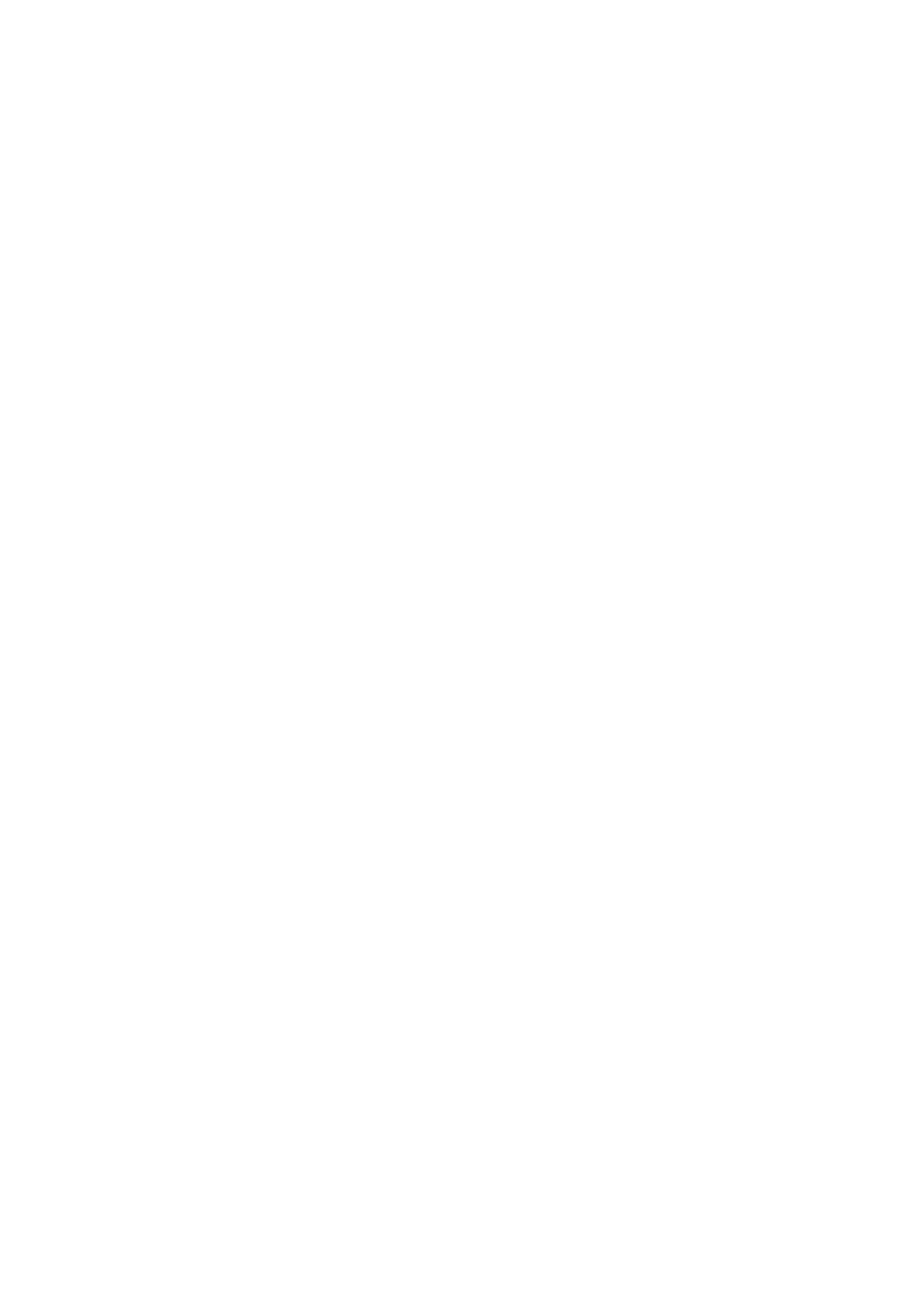# **Chapter 6 OUTPUT REQUESTED**

- Results should be presented on paper and electronic format (diskette, CD, etc).
- All data should be in SI units (kg, m, s).
- For time histories, data should be at 0.006 seconds intervals (for code-to-data comparison).
- For time histories, data should be at 0.05 seconds intervals (for code-to-code comparison).

## **6.1 Initial steady state results**

The following steady state results will be compared for Exercises 1 and 3:

- Core average axial void fraction distribution.
- Core axial pressure drop.
- Core inlet enthalpy.

The following results will be compared for the initial test conditions (Exercises 2 and 3) and for the HZP state (Exercise 2):

- Core averaged relative axial power distribution.
- Core averaged axial void fraction distribution (excluding the HZP state).
- Radial power distribution two-dimensional assembly normalised power distribution (for the 3-D kinetics options).
- $\bullet$  Keff.
- Relative power distributions for fuel assemblies 75 (rodded bundle) and 367 (un-rodded bundle) – numbering the core fuel region from top to bottom and from left to right (see fuel region on Figure 2.2.1).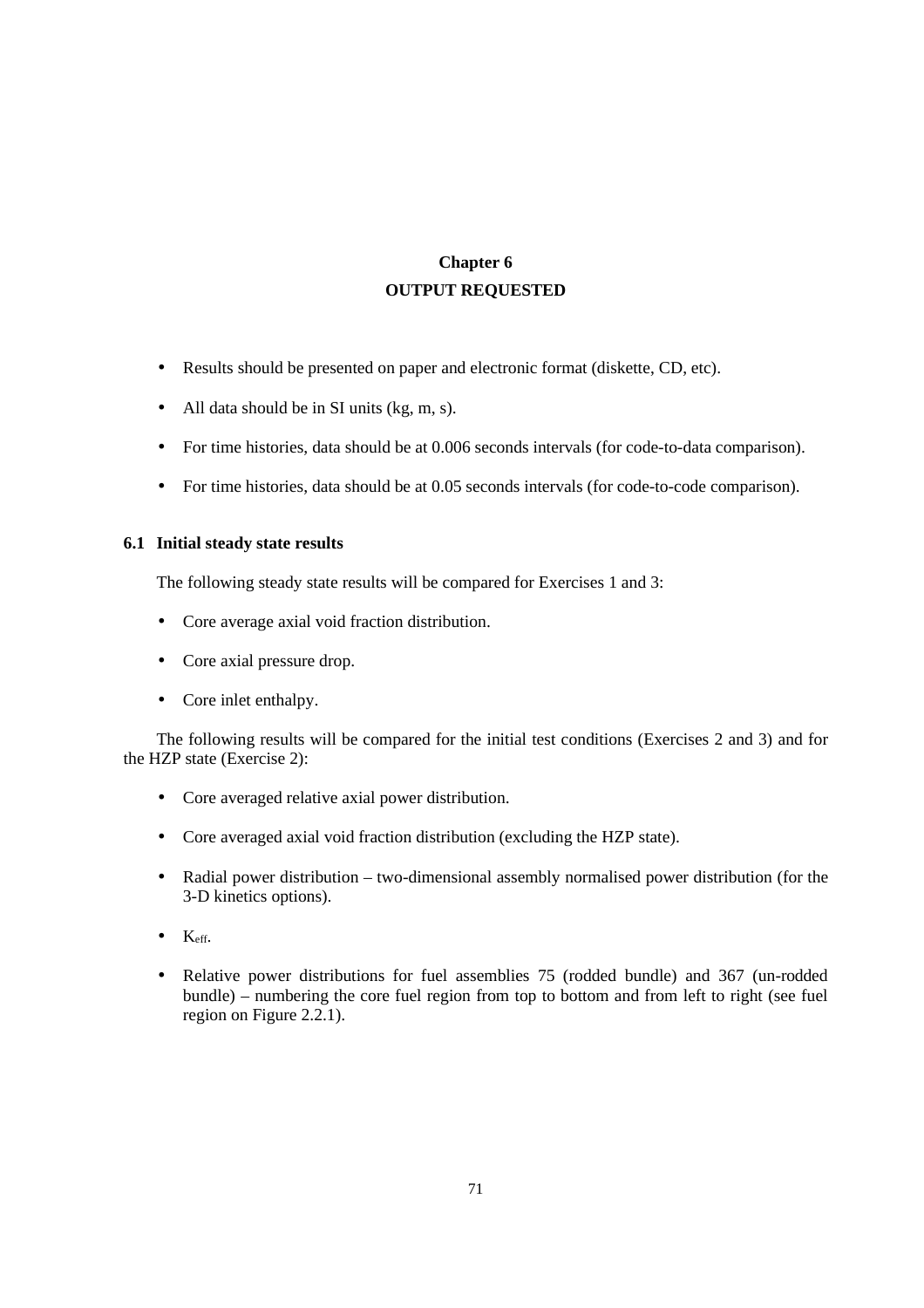## **6.2 Transient results**

## *Exercise 1, 2 and 3*

- Sequence of events:
	- − Turbine stop valve closed, s.
	- Bypass valve begins opening, s.
	- − Bypass full open, ms.
	- − Vessel (dome) pressure initial response, s.
	- − Core exit pressure initial response, s.
	- Safety/relief valve opening, s.
	- Safety/relief valve closing, s.
- Time histories:
	- − Total reactor core fission power.
	- Dome pressure.
	- − Core exit pressure.
	- Total jet pump flow.

### *Exercises 2 and 3 (3-D kinetics version)*

For Exercises 2 and Exercise 3 (3-D kinetics option), a comparison against LPRM measurements is performed. The participants are provided with an LPRM response model, which is described in Chapter 2. The necessary neutronic data is included in the 3-D cross-section library as it is described in Chapter 2. For comparison purposes, only the averaged time history values are requested from the participants at the four different levels: A, B, C and D.

- Transient peaked measured response:
	- − Averaged neutron flux, % rated.
	- − Core exit pressure, Mpa.
	- − Reactor vessel (dome) pressure, Mpa.
	- − Maximum power after reactor scram.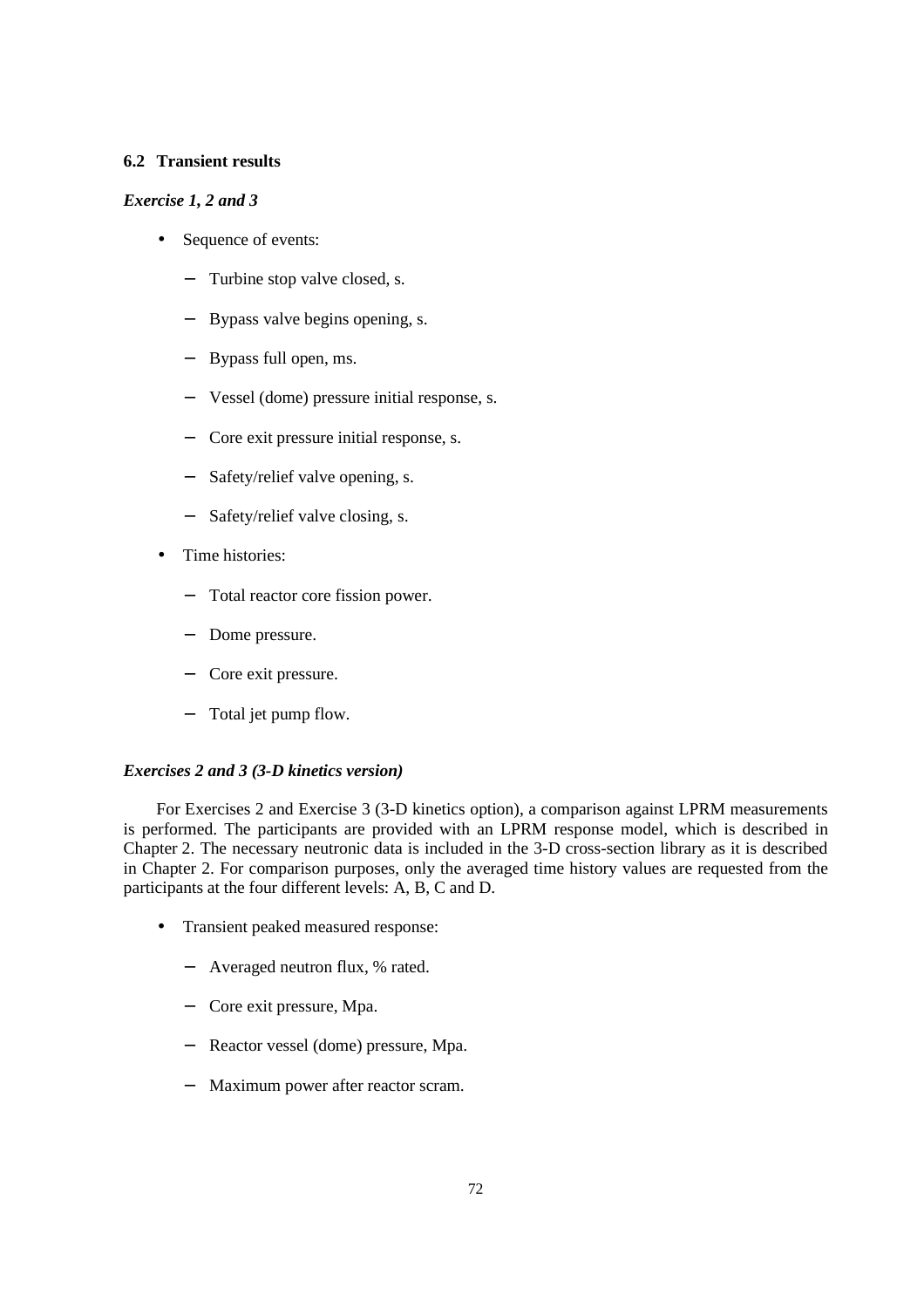- Transient snapshots (radial and axial normalised core power distributions) plus relative power distributions at the specified bundle locations (75 and 367):
	- − At time of maximum power before reactor scram.
	- − At time of maximum power after reactor scram.
	- − At the end of the transient (5 seconds for normal Exercises, 10 seconds for extreme versions of Exercise 3).

#### **6.3 Output format**

Results may be sent via e-mail to kni1@psu.edu or on diskette to Kostadin N. Ivanov, Nuclear Engineering Program, 230 Reber Building, University Park, PA, 16802, USA.

Diskettes should be in PC 3.5" (720 KB or 1.44 MB) format, containing one text (ASCII) file for each exercise, named RESULTS.A, RESULTS.B and RESULTS.C respectively. Contents should be typed as close as possible to sample format.

#### *Remarks*

- Time histories consist of data records (time, value, value), one per line, starting at 0 seconds up to 5 seconds (10 seconds for the extreme versions of Exercise 3). Please provide the units on the first line.
- Radial and axial profiles should be given according to the form shown in Figures 6.1 and 6.2.
- Please do not use tabs in the data files.
- Start each line in column one and end each line with a carriage return <CR>.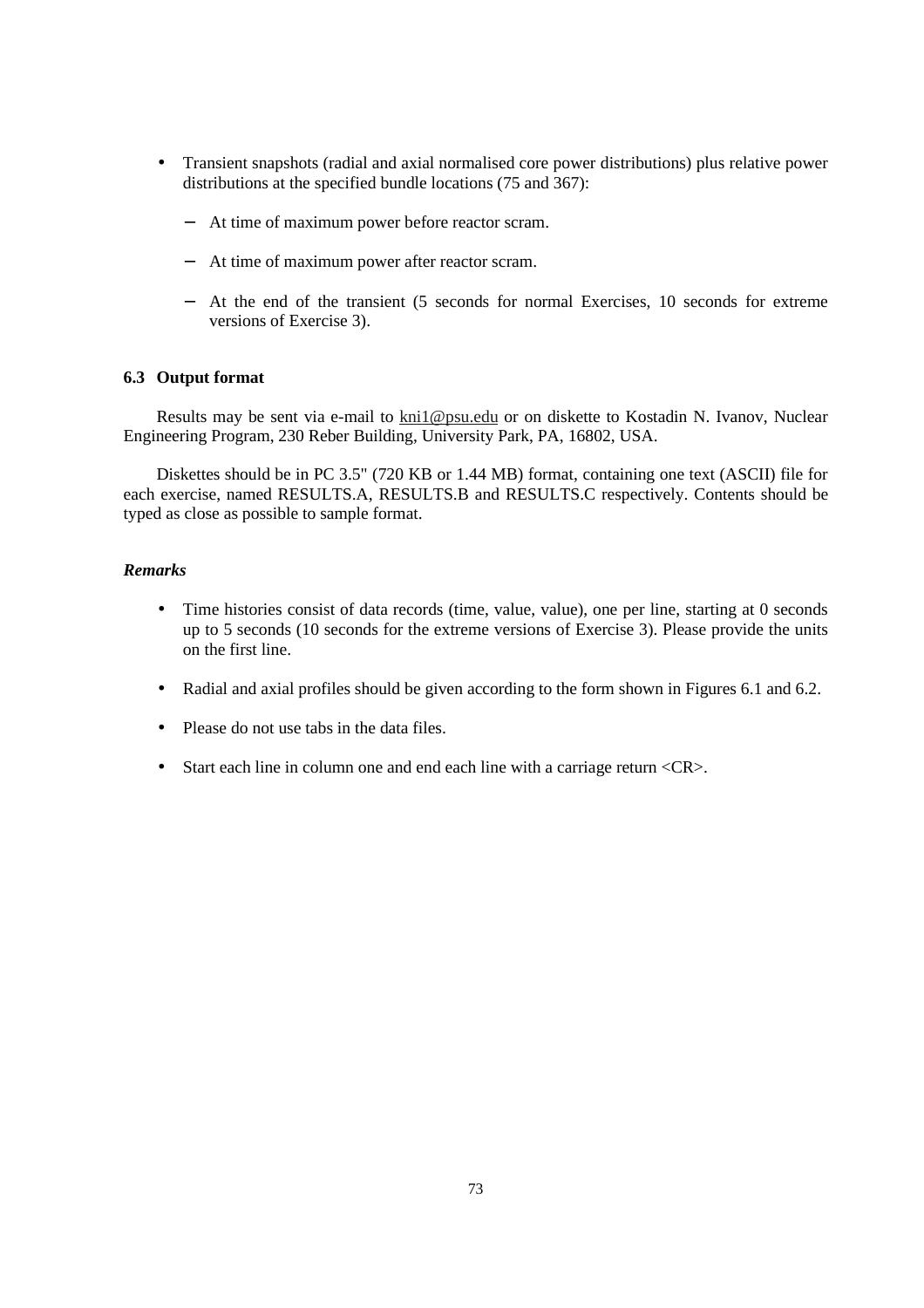

# **Figure 6.1. Form for axial power distribution**

**Figure 6.2. Form for radial power distribution**

Bottom

|  |  |  |  | 4 5 6 7 8 9 10 11 12 |  |
|--|--|--|--|----------------------|--|
|  |  |  |  |                      |  |

| 13 14 15 16 17 18 19 20 21 22 23 24 |  |  |  |  |  |
|-------------------------------------|--|--|--|--|--|
|                                     |  |  |  |  |  |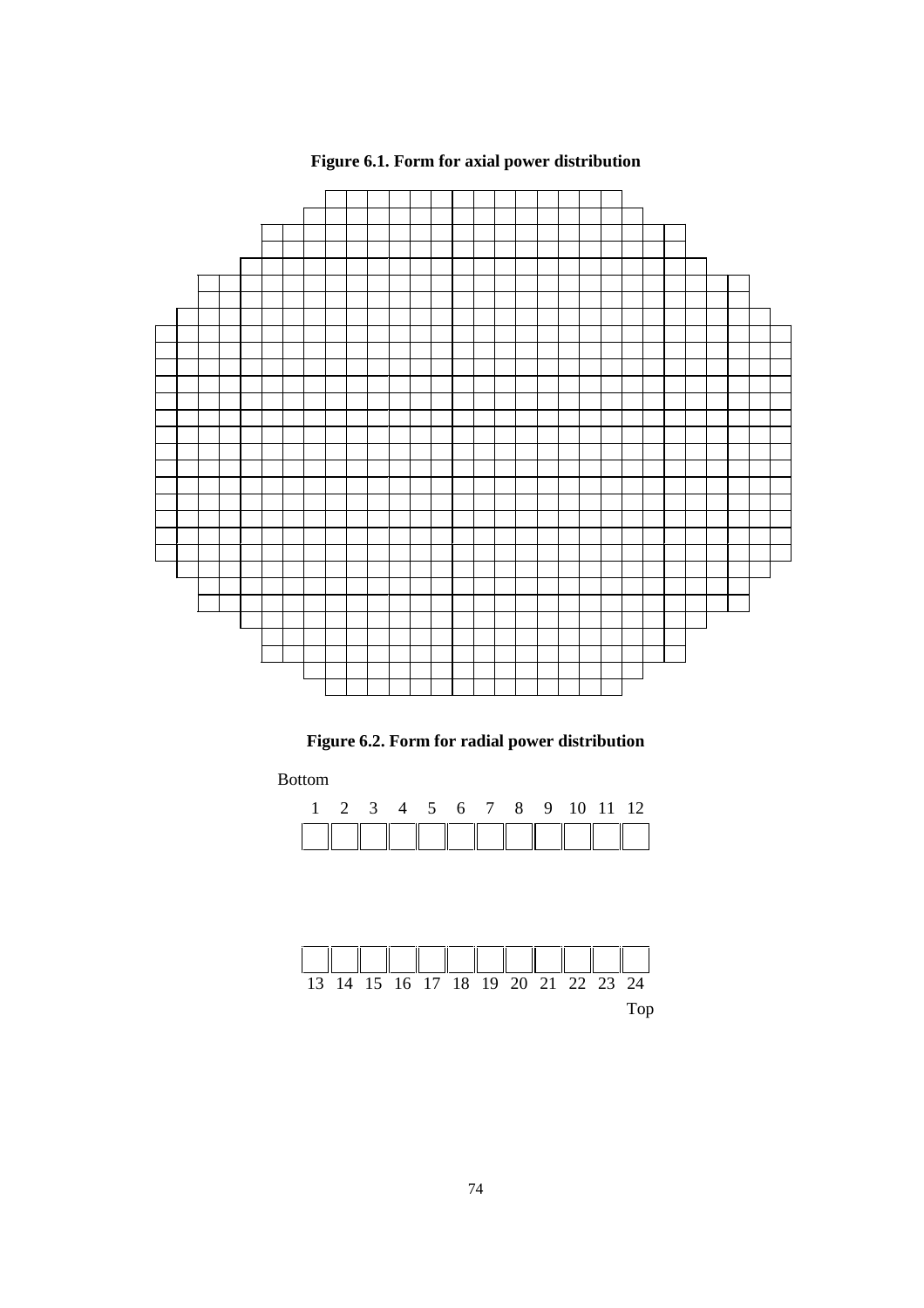#### *Output sample*

- 1 PEACH BOTTOM TURBINE TRIP BENCHMARK RESULTS FROM CODE "XXXXXXXX", EXERCISE 3
- 2 STEADY STATE RESULTS
	- 2.1  $K_{\text{eff}} = 1.00000$
	- 2.2 Radial power distribution (full core) start each line in column one, leave a blank space in between each number, and use a total of six spaces per number:

0.9999 0.9999 0.9999 0.9999 0.9999 0.9999 0.9999 0.9999 0.9999 0.9999 0.9999 0.9999 0.9999 0.9999 0.9999 0.9999 0.9999 0.9999 0.9999 0.9999 0.9999 0.9999 0.9999 0.9999 0.9999 0.9999 0.9999 0.9999 0.9999 0.9999 0.9999 0.9999 0.9999 0.9999 0.9999 0.9999 0.9999 0.9999 0.9999 0.9999 0.9999 0.9999 0.9999 0.9999 0.9999 0.9999 0.9999 0.9999 0.9999 0.9999 0.9999 0.9999 0.9999 0.9999 0.9999 0.9999 0.9999 0.9999 0.9999 0.9999 0.9999 0.9999 0.9999 0.9999 0.9999 0.9999 0.9999 0.9999 0.9999 0.9999 0.9999 0.9999 0.9999 0.9999 0.9999 0.9999 0.9999 0.9999 0.9999 0.9999 0.9999 0.9999 0.9999 0.9999 0.9999 0.9999 0.9999 0.9999 0.9999 0.9999 0.9999 0.9999 0.9999 0.9999 0.9999 0.9999 0.9999 0.9999 0.9999 0.9999 0.9999 0.9999 0.9999 0.9999 0.9999 0.9999 0.9999 0.9999 0.9999 0.9999 0.9999 0.9999 0.9999 0.9999 0.9999 0.9999 0.9999 0.9999 0.9999 0.9999 0.9999 0.9999 0.9999 0.9999 0.9999 0.9999 0.9999 0.9999 0.9999 0.9999 0.9999 0.9999 0.9999 0.9999 0.9999 0.9999 0.9999 0.9999 0.9999 0.9999 0.9999 0.9999 0.9999 0.9999 0.9999 0.9999 0.9999 0.9999 0.9999 0.9999 0.9999 0.9999 0.9999 0.9999 0.9999 0.9999 0.9999 0.9999 0.9999 0.9999 0.9999 0.9999 0.9999 0.9999 0.9999 0.9999 0.9999 0.9999 0.9999 0.9999 0.9999 0.9999 0.9999 0.9999 0.9999 0.9999 0.9999

2.3 Axial power distribution – place all data starting in column one, leave a blank in between each number, and use a total of six spaces per number:

> 0.9999 0.9999 0.9999 0.9999 0.9999 0.9999 0.9999 0.9999 0.9999 0.9999 0.9999 0.9999 0.9999 0.9999 0.9999 0.9999 0.9999 0.9999 0.9999 0.9999 0.9999 0.9999 0.9999 0.9999

2.4 Core averaged axial void fraction distribution – use the same format as for the axial power distribution.

#### 3 SEQUENCE OF EVENTS

| <b>Event description</b>                                  | Time (seconds) |
|-----------------------------------------------------------|----------------|
| Turbine stop valve closed                                 |                |
| Bypass valve begins opening                               |                |
| Bypass full open                                          |                |
| Vessel (dome) pressure initial response                   |                |
| Core exit pressure initial response                       |                |
| Safety/relief valve opening (extreme cases of Exercise 3) |                |
| Safety/relief valve closing (extreme cases of Exercise 3  |                |
| High flux set point reached                               |                |
|                                                           |                |

#### **Table 6.3.1. Sequence of events output**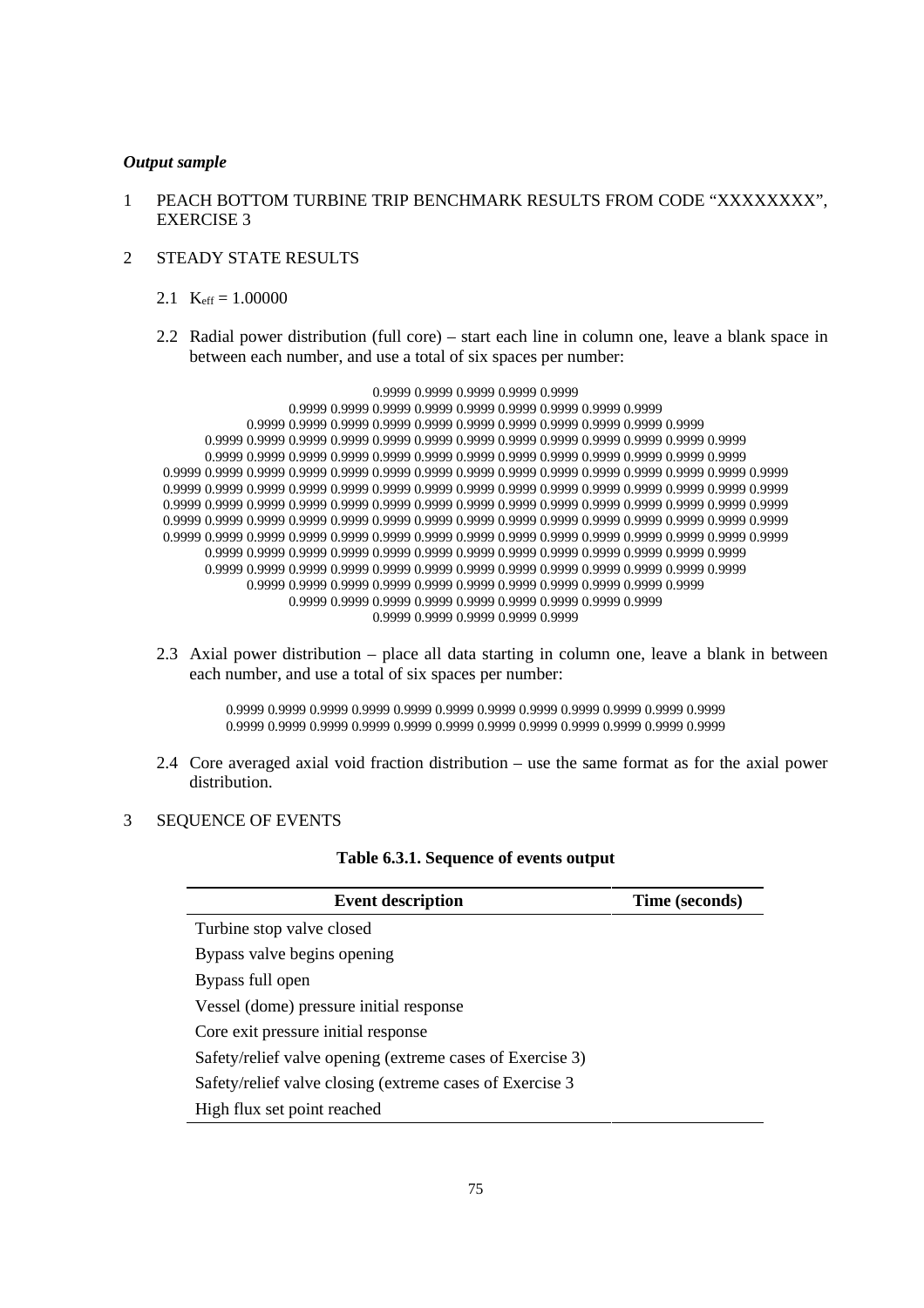#### 4 TRANSIENT TIME HISTORIES

The first column of numbers should be the time covering a time interval from 0 to 5 seconds, with data taken every 0.006 seconds. The second, third, fourth and fifth column should be core power, dome pressure, core exit pressure and total jet pump flow respectively; at that time, with a space between the columns. Time histories for the extreme cases of Exercise 3 should cover a time interval from 0 to 10 seconds, with data taken every 0.05 seconds. The same column format as above should be used for the time history variables.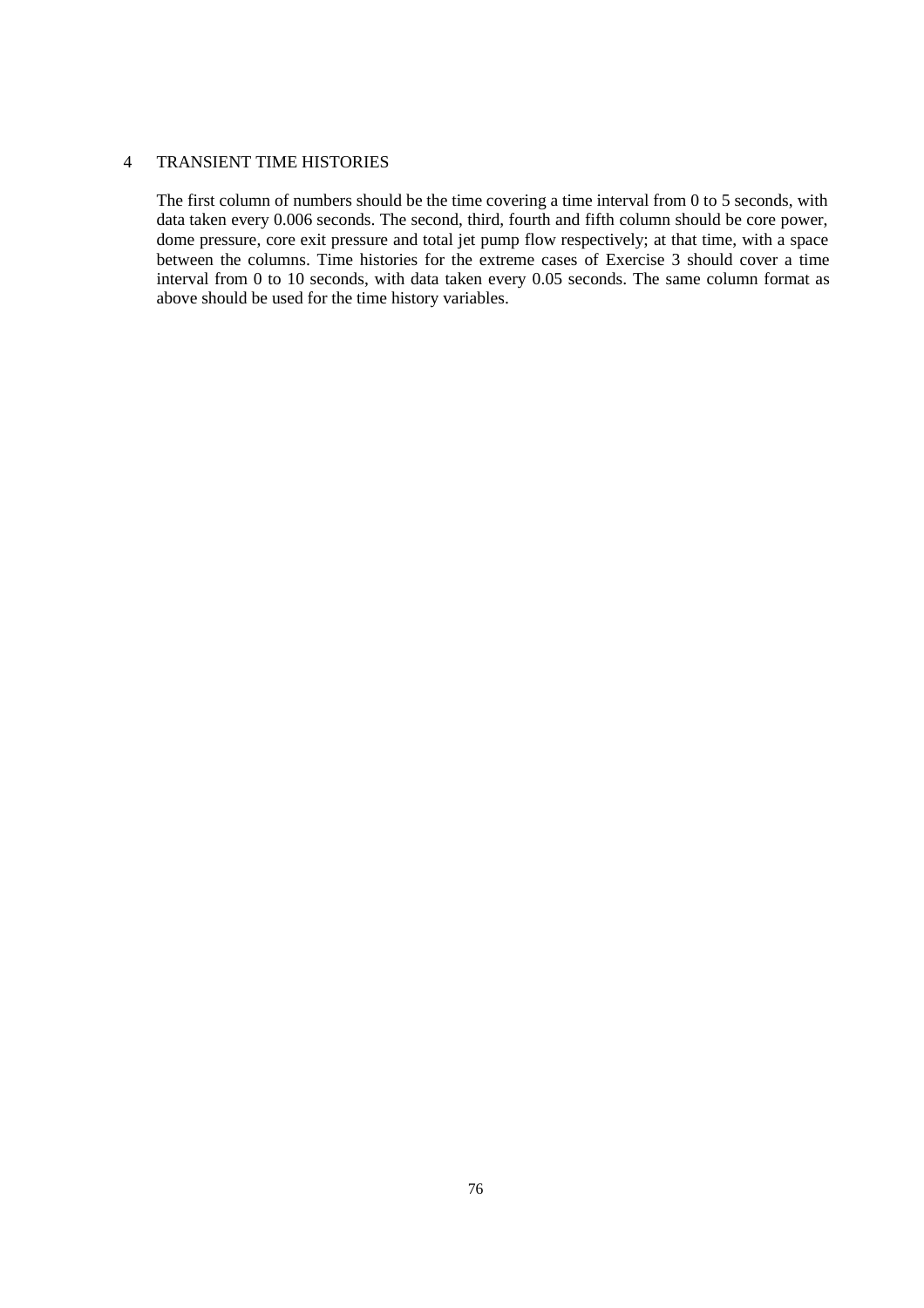#### **REFERENCES**

- [1] K. Ivanov, *et al*., "PWR Main Steam Line Break (MSLB) Benchmark. Volume 1: Final Specifications", NEA/NSC/DOC(99)8, April 1999.
- [2] N.H. Larsen, "Core Design and Operating Data for Cycles 1 and 2 of Peach Bottom 2", EPRI NP-563, June 1978.
- [3] L.A. Carmichael and R.O. Niemi, "Transient and Stability Tests at Peach Bottom Atomic Power Station Unit 2 at End of Cycle 2", EPRI NP-564, June 1978.
- [4] A.M. Olson, Topical Report PECo-FMS-0004-A, "Methods for Performing BWR System Transient Analysis", Philadelphia Electric Company (1988).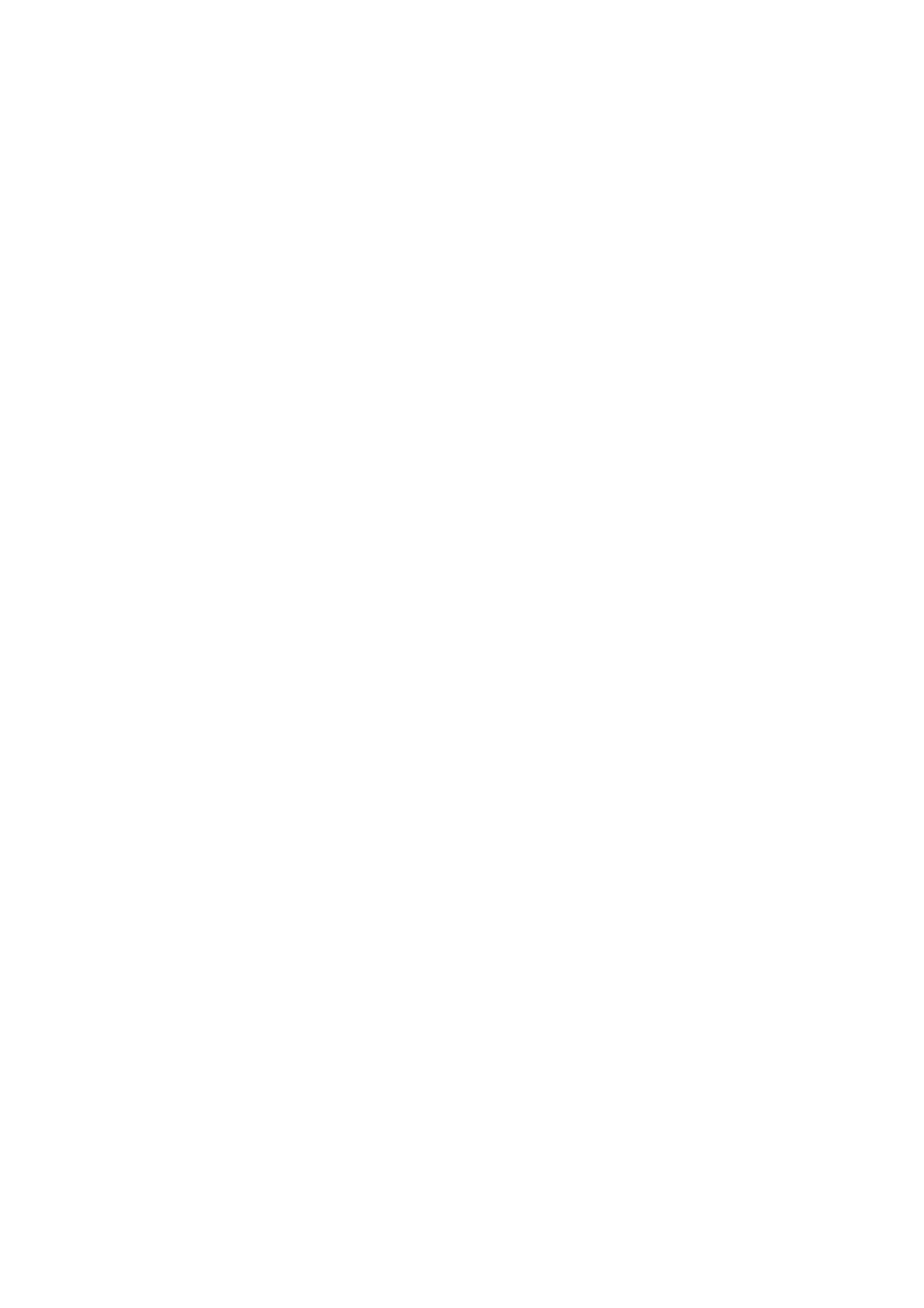# **APENDIX A Skeleton Input Deck**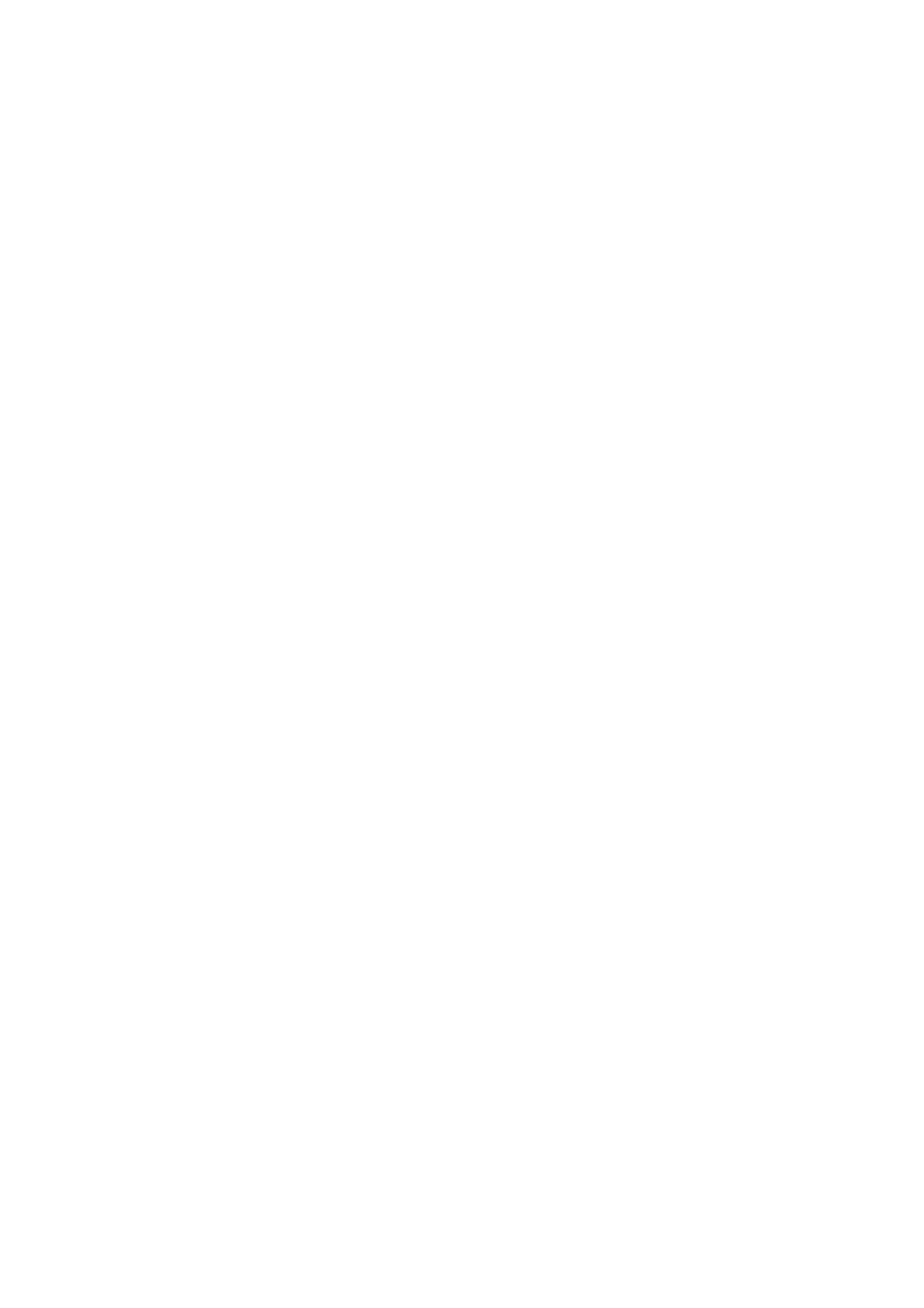## **SKELETON INPUT DECK**

## $NVOL - 53$ ,  $NJUN - 66$

### **Volumes**

| No. volume     | <b>Description</b>             | No. volume | <b>Description</b>          |
|----------------|--------------------------------|------------|-----------------------------|
| 1              | <b>LOWER PLENUM - LPM</b>      | 104        | CORE <sub>4</sub>           |
| $\overline{c}$ | <b>CORE INLET VOLUME - CIV</b> | 105        | CORE <sub>5</sub>           |
| $\overline{3}$ | <b>CORE BYPASS</b>             | 106        | CORE <sub>6</sub>           |
| $\overline{4}$ | <b>UPPER CORE PLENUM -UPM</b>  | 107        | CORE <sub>7</sub>           |
| 5              | <b>STANDPIPES</b>              | 108        | <b>CORE 8</b>               |
| $\epsilon$     | <b>STEAM SEPARATORS - SS</b>   | 109        | CORE 9                      |
| $\overline{7}$ | <b>STEAM DOME</b>              | 110        | <b>CORE 10</b>              |
| $\,8\,$        | <b>UPPER DOWNCOMER - UDC</b>   | 111        | CORE 11                     |
| 9              | MIDDLE DOWNCOMER - MDC         | 112        | CORE 12                     |
| 10             | LOWER DOWNCOME - LDC           | 113        | CORE <sub>13</sub>          |
| 11             | <b>RECIRC SUCCTION 'A'</b>     | 114        | CORE 14                     |
| 12             | <b>RECIRC SUCCTION 'B'</b>     | 115        | CORE 15                     |
| 13             | <b>RECIRC PUMP 'A'</b>         | 116        | CORE 16                     |
| 14             | <b>RECIRC PUMP 'B'</b>         | 117        | CORE <sub>17</sub>          |
| 15             | <b>RECIRC DISCHARGE 'A'</b>    | 118        | CORE 18                     |
| 16             | <b>RECIRC DISCHARGE 'B'</b>    | 119        | CORE <sub>19</sub>          |
| 17             | <b>JET PUMP'A'</b>             | 120        | <b>CORE 20</b>              |
| 18             | <b>JET PUMP 'B'</b>            | 121        | CORE 21                     |
| 50             | <b>MAIN STEAM LINE 1</b>       | 122        | CORE <sub>22</sub>          |
| 51             | <b>MAIN STEAM LINE 2</b>       | 123        | CORE <sub>23</sub>          |
| 52             | <b>MAIN STEAM LINE 3</b>       | 124        | CORE 24                     |
| 53             | <b>MAIN STEAM LINE 4</b>       | 125        | <b>CORE EXIT VOLUME</b>     |
| 54             | <b>MAIN STEAM LINE 5</b>       | 200        | STEAM BYPASS CHEST          |
| 55             | <b>MAIN STEAM LINE 6</b>       | 201        | <b>STEAM BYPASS LINES</b>   |
| 101            | <b>CORE 1</b>                  | 202        | <b>STEAM BYPASS ORIFICE</b> |
| 102            | CORE <sub>2</sub>              | 500        | <b>CONDENSER</b>            |
| 103            | CORE <sub>3</sub>              |            |                             |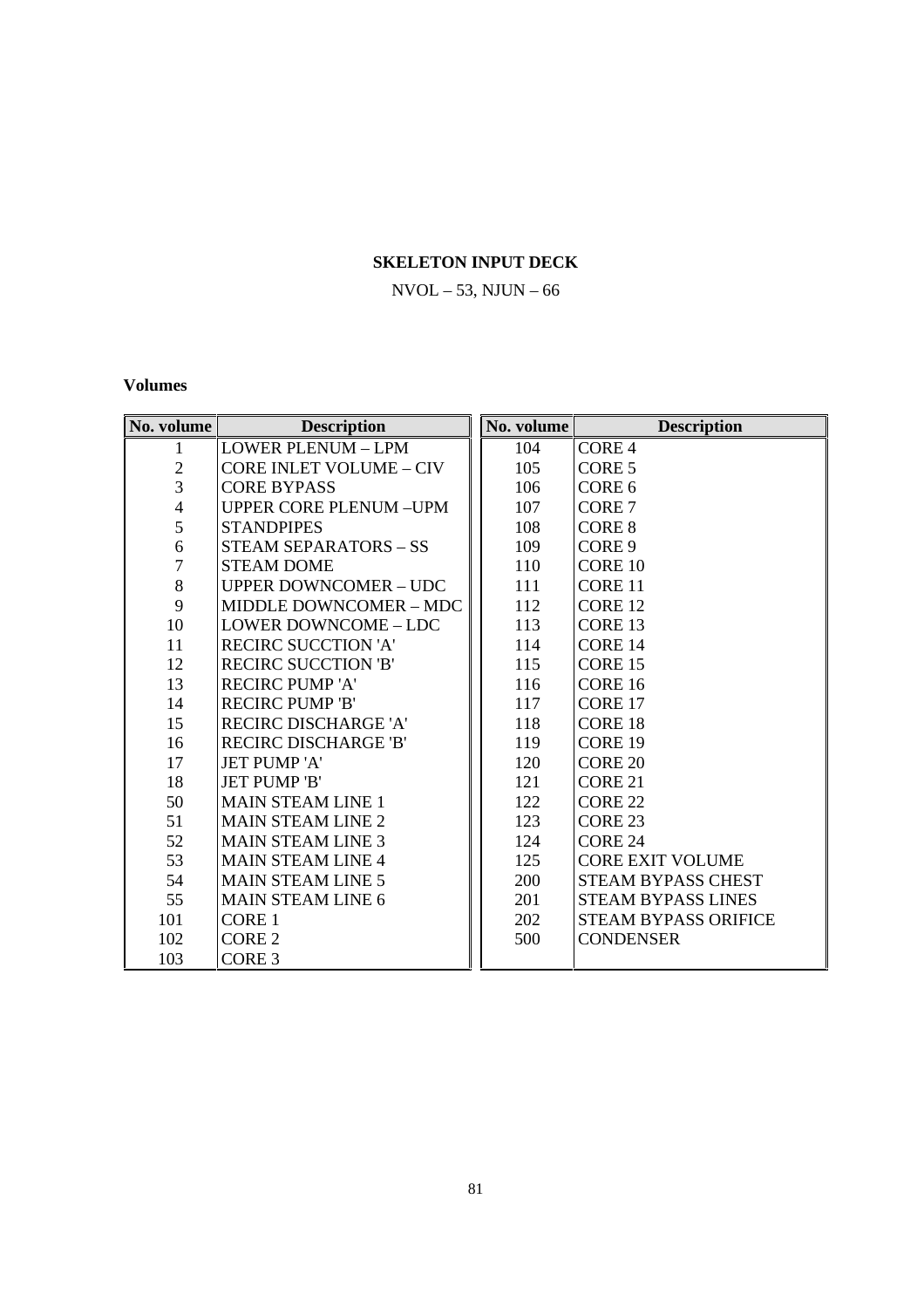|                | <b>Reactor vessel</b> |                |              |              |           |  |  |
|----------------|-----------------------|----------------|--------------|--------------|-----------|--|--|
| #              | <b>Volume</b>         | <b>ZVolume</b> | <b>FlowA</b> | <b>DiamV</b> | Elev      |  |  |
| $\mathbf{1}$   | 2 064.951             | 17.28125       | 119.49084    | 0.791085     | 0         |  |  |
| $\overline{c}$ | 106.0898              | 1.196067       | 88.698869    | 0.372351     | 16.9625   |  |  |
| 3              | 965.9736              | 14.475         | 69.055861    | 0.170615     | 17.28125  |  |  |
| $\overline{4}$ | 953.0751              | 5              | 190.61502    | 15.5788      | 31.71875  |  |  |
| 5              | 377.5064              | 8.9177         | 42.332261    | 0.505417     | 35.540633 |  |  |
| 6              | 681.5879              | 6.166667       | 91.669802    | 0.74375      | 44.458333 |  |  |
| $\overline{7}$ | 6 292.622             | 22.31771       | 281.95647    | 18.94725     | 50.625    |  |  |
| 8              | 1919.922              | 9.083333       | 204.79822    | 1.091352     | 41.541667 |  |  |
| 9              | 1721.338              | 9.963541       | 238.70411    | 2.11053      | 34.494792 |  |  |
| 10             | 2 241.127             | 24.34896       | 92.042004    | 2.791474     | 10.145833 |  |  |
| 17             | 125.6451              | 16.43333       | 7.6457436    | $1.00E + 20$ | 9.9583333 |  |  |
| 18             | 125.6451              | 16.43333       | 7.6457436    | $1.00E + 20$ | 9.9583333 |  |  |
| 101            | 41.97954              | 0.5            | 83.959069    | 0.044608     | 18.026042 |  |  |
| 102            | 41.97954              | 0.5            | 83.959069    | 0.044608     | 18.526042 |  |  |
| 103            | 41.97954              | 0.5            | 83.959069    | 0.044608     | 19.026042 |  |  |
| 104            | 41.97954              | 0.5            | 83.959069    | 0.044608     | 19.526042 |  |  |
| 105            | 41.97954              | 0.5            | 83.959069    | 0.044608     | 20.026042 |  |  |
| 106            | 41.97954              | 0.5            | 83.959069    | 0.044608     | 20.526042 |  |  |
| 107            | 41.97954              | 0.5            | 83.959069    | 0.044608     | 21.026042 |  |  |
| 108            | 41.97954              | 0.5            | 83.959069    | 0.044608     | 21.526042 |  |  |
| 109            | 41.97954              | 0.5            | 83.959069    | 0.044608     | 22.026042 |  |  |
| 110            | 41.97954              | 0.5            | 83.959069    | 0.044608     | 22.526042 |  |  |
| 111            | 41.97954              | 0.5            | 83.959069    | 0.044608     | 23.026042 |  |  |
| 112            | 41.97954              | 0.5            | 83.959069    | 0.044608     | 23.526042 |  |  |
| 113            | 41.97954              | 0.5            | 83.959069    | 0.044608     | 24.026042 |  |  |
| 114            | 41.97954              | 0.5            | 83.959069    | 0.044608     | 24.526042 |  |  |
| 115            | 41.97954              | 0.5            | 83.959069    | 0.044608     | 25.026042 |  |  |
| 116            | 41.97954              | 0.5            | 83.959069    | 0.044608     | 25.526042 |  |  |
| 117            | 41.97954              | 0.5            | 83.959069    | 0.044608     | 26.026042 |  |  |
| 118            | 41.97954              | 0.5            | 83.959069    | 0.044608     | 26.526042 |  |  |
| 119            | 41.97954              | 0.5            | 83.959069    | 0.044608     | 27.026042 |  |  |
| 120            | 41.97954              | 0.5            | 83.959069    | 0.044608     | 27.526042 |  |  |
| 121            | 41.97954              | 0.5            | 83.959069    | 0.044608     | 28.026042 |  |  |
| 122            | 41.97954              | 0.5            | 83.959069    | 0.044608     | 28.526042 |  |  |
| 123            | 41.97954              | 0.5            | 83.959069    | 0.044608     | 29.026042 |  |  |
| 124            | 41.97954              | 0.5            | 83.959069    | 0.044608     | 29.526042 |  |  |
| 125            | 142.1182              | 1.692708       | 83.959069    | 0.044608     | 30.02604  |  |  |

|            | <b>Re-circulation loops</b> |                |           |              |            |  |  |  |  |  |
|------------|-----------------------------|----------------|-----------|--------------|------------|--|--|--|--|--|
| #          | Volume                      | <b>ZVolume</b> | FlowA     | <b>DiamV</b> | Elev       |  |  |  |  |  |
| 11         | 233.9687                    | 42.05208       | 3.6502301 | 2.155833     | $-27.0313$ |  |  |  |  |  |
| 12         | 233.9687                    | 42.05208       | 3.6502301 | 2.155833     | $-27.0313$ |  |  |  |  |  |
| 13         | 49.67949                    | 3.077917       | 3.6502301 | 2.155833     | $-23.5833$ |  |  |  |  |  |
| 14         | 49.67949                    | 3.077917       | 3.6502301 | 2.155833     | $-23.5833$ |  |  |  |  |  |
| $\vert$ 15 | 306.8175                    | 51.08117       | 2.8411115 | 0.524994     | $-22.6125$ |  |  |  |  |  |
| 16         | 306.8175                    | 51.08117       | 2.8411115 | 0.524994     | $-22.6125$ |  |  |  |  |  |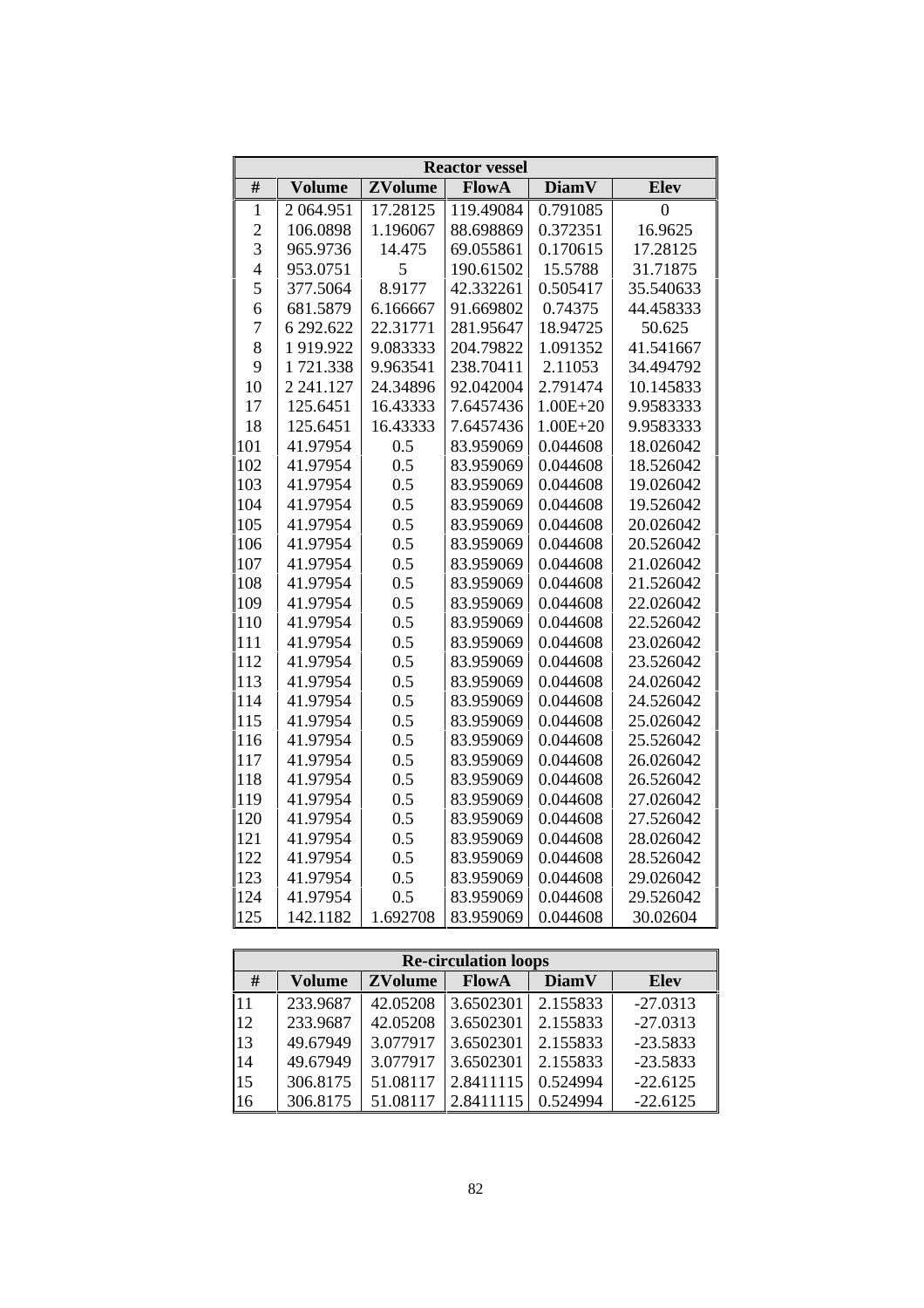|      | <b>Steam lines and steam bypass system</b> |                |              |              |             |  |  |  |  |  |
|------|--------------------------------------------|----------------|--------------|--------------|-------------|--|--|--|--|--|
| #    | Volume                                     | <b>ZVolume</b> | <b>FlowA</b> | <b>DiamV</b> | <b>Elev</b> |  |  |  |  |  |
| 050  | 634.0143                                   | 46.51042       | 12.199428    | 1.970583     | 8.364583    |  |  |  |  |  |
| 051  | 594.8101                                   | 18.41667       | 12.199428    | 1.970583     | $-10.0521$  |  |  |  |  |  |
| 0.52 | 1 064.168                                  | 17.54871       | 12.199428    | 1.970583     | $-10.9801$  |  |  |  |  |  |
| 053  | 964.0202                                   | 2.220583       | 12.199428    | 1.970583     | 4.264783    |  |  |  |  |  |
| 054  | 901.7411                                   | 2.220583       | 12.199428    | 1.970583     | 4.014784    |  |  |  |  |  |
| 055  | 1 1 63.289                                 | 2.720583       | 12.199428    | 1.970583     | 3.264708    |  |  |  |  |  |
| 200  | 216.2789                                   | 5.25           | 2.9781592    | 1.323024     | 4.25        |  |  |  |  |  |
| 201  | 484.4076                                   | 37.91146       | 2.8539713    | 0.635417     | $-32.224$   |  |  |  |  |  |
| 202  | 16.71875                                   | 0.88182        | 5.4965753    | 0.88182      | $-32.6649$  |  |  |  |  |  |
| 500  | $1.00E + 20$                               | 50             | $1.00E + 09$ | $1.00E + 09$ | $-50$       |  |  |  |  |  |

## **Junctions**

| No.<br><b>Description</b> |                                   | No.      | <b>Description</b>          |
|---------------------------|-----------------------------------|----------|-----------------------------|
| junction                  |                                   | junction |                             |
| 001                       | JET PUMP 'A' DISCHARGE            | 071      | SAFETY RELIEF VALVE GRP 2   |
| 002                       | JET PUMP 'B' DISCHARGE            | 072      | SAFETY RELIEF VALVE GRP 3   |
| 003                       | LPM TO CORE INLET VOL.            | 100      | <b>CORE INLET TO CORE 1</b> |
| 004                       | <b>LOWER PLENUM TO BYPASS</b>     | 101      | CORE 1 TO CORE 2            |
| 005                       | <b>CORE INLET TO BYPASS</b>       | 102      | CORE 2 TO CORE 3            |
| 006                       | <b>BYPASS TO UPPER PLENUM</b>     | 103      | CORE 3 TO CORE 4            |
| 007                       | <b>UPPER PLENUM TI STANDPIPES</b> | 104      | CORE 4 TO CORE 5            |
| 008                       | <b>STANDPIPES TO SS</b>           | 105      | CORE 5 TO CORE 6            |
| 009                       | <b>SS TO STEAM DOME</b>           | 106      | CORE 6 TO CORE 7            |
| 010                       | <b>SS TO MDC</b>                  | 107      | CORE 7 TO CORE 8            |
| 011                       | <b>UDC TO STEAM DOME</b>          | 108      | CORE 8 TO CORE 9            |
| 012                       | UDC TO MDC                        | 109      | CORE 9 TO CORE 10           |
| 013                       | MDC TO LDC                        | 110      | CORE 10 TO CORE 11          |
| 014                       | JET PUMP 'B' SUCTION'             | 111      | CORE 11 TO CORE 12          |
| 015                       | JET PUMP 'A' SUCTION'             | 112      | CORE 12 TO CORE 13          |
| 016                       | <b>RECIRC 'B' SUCTION</b>         | 113      | CORE 13 TO CORE 14          |
| 017                       | <b>RECIRC 'A' SUCTION</b>         | 114      | CORE 14 TO CORE 15          |
| 018                       | <b>PUMP 'B' SUCTION</b>           | 115      | CORE 15 TO CORE 16          |
| 019                       | PUMP 'A' SUCTION                  | 116      | CORE 16 TO CORE 17          |
| 020                       | PUMP 'B' DISCHARGE                | 117      | CORE 17 TO CORE 18          |
| 021                       | PUMP 'A' DISCHARGE                | 118      | CORE 18 TO CORE 19          |
| 022                       | JET PUMP 'B' DRIVE                | 119      | CORE 19 TO CORE 20          |
| 023                       | <b>JET PUMP 'A' DRIVE</b>         | 120      | CORE 20 TO CORE 21          |
| 050                       | STEAM DOME TO MN STM L1           | 121      | CORE 21 TO CORE 22          |
| 051                       | MN STM L1 TO MN STM L2            | 122      | CORE 22 TO CORE 23          |
| 052                       | MN STM L2 TO MN STM L3            | 123      | CORE 23 TO CORE 24          |
| 053                       | MN STM L3 TO MN STM L4            | 124      | <b>CORE 24 TO CORE EXIT</b> |
| 054                       | MN STM L4 TO MN STM L5            | 125      | <b>CORE EXT TO UPM</b>      |
| 055                       | MN STM L5 TO MN STM L6            | 200      | <b>STEAM BYPASS VALVES</b>  |
| 056                       | MS STM L6 TO STM BYPASS           | 201      | <b>STEAM BYPASS ORIFICE</b> |
| 057                       | <b>MAIN STOP VALVES</b>           | 202      | STEAM BYPASS TO CONDENSER   |
| 060                       | <b>SAFETY VALVES</b>              | 300      | FEEDWATER NFILL             |
| 070                       | SAFETY RELIEF VALVE GRP 1         | 400      | <b>HPCI</b>                 |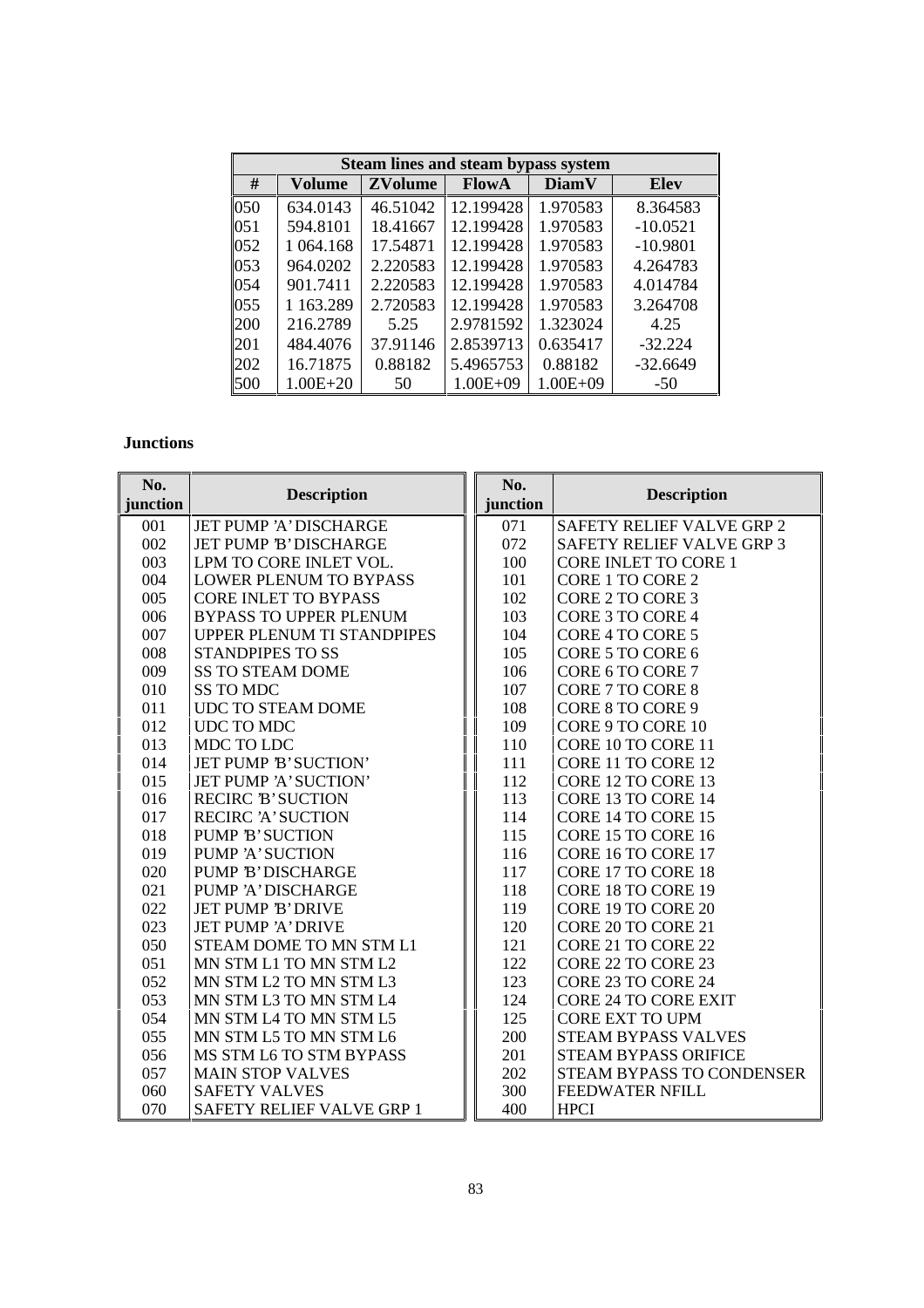| <b>Reactor vessel</b> |                |                         |               |               |  |  |  |
|-----------------------|----------------|-------------------------|---------------|---------------|--|--|--|
| #                     | Frm            | T <sub>o</sub>          | <b>JnArea</b> | <b>JnElev</b> |  |  |  |
| 1                     | 17             | 1                       | 21.81662      | 9.958333      |  |  |  |
| $\overline{c}$        | 18             | 1                       | 21.81662      | 9.958333      |  |  |  |
| 3                     | $\,1$          | $\overline{\mathbf{c}}$ | 19.00019      | 16.9625       |  |  |  |
| $\overline{4}$        | $\mathbf{1}$   | 3                       | 0.29          | 17.28125      |  |  |  |
| 5                     | $\overline{c}$ | 3                       | 1.71          | 18            |  |  |  |
| 6                     | 3              | $\overline{4}$          | 44.12424      | 31.71875      |  |  |  |
| 7                     | $\overline{4}$ | 5                       | 42.33226      | 35.54063      |  |  |  |
| 8                     | 5              | 6                       | 42.33226      | 44.45833      |  |  |  |
| 9                     | 6              | 7                       | 60.49032      | 50.625        |  |  |  |
| 10                    | 6              | 9                       | 136.5707      | 44.45833      |  |  |  |
| 11                    | 8              | 7                       | 283.1268      | 50.625        |  |  |  |
| 12                    | 8              | 9                       | 156.5359      | 41.54167      |  |  |  |
| 13                    | 9              | 10                      | 79.6361       | 34.49479      |  |  |  |
| 14                    | 10             | 18                      | 2.7           | 26.39167      |  |  |  |
| 15                    | 10             | 17                      | 2.7           | 26.39167      |  |  |  |
| 18                    | 12             | 14                      | 3.65023       | $-23.5833$    |  |  |  |
| 19                    | 11             | 13                      | 3.65023       | $-23.5833$    |  |  |  |
| 20                    | 14             | 16                      | 3.65023       | $-20.5054$    |  |  |  |
| 21                    | 13             | 15                      | 3.65023       | $-20.5054$    |  |  |  |
| 100                   | $\overline{2}$ | 101                     | 83.95907      | 18.02604      |  |  |  |
| 101                   | 101            | 102                     | 83.95907      | 18.52604      |  |  |  |
| 102                   | 102            | 103                     | 83.95907      | 19.02604      |  |  |  |
| 103                   | 103            | 104                     | 83.95907      | 19.52604      |  |  |  |
| 104                   | 104            | 105                     | 83.95907      | 20.02604      |  |  |  |
| 105                   | 105            | 106                     | 83.95907      | 20.52604      |  |  |  |
| 106                   | 106            | 107                     | 83.95907      | 21.02604      |  |  |  |
| 107                   | 107            | 108                     | 83.95907      | 21.52604      |  |  |  |
| 108                   | 108            | 109                     | 83.95907      | 22.02604      |  |  |  |
| 109                   | 109            | 110                     | 83.95907      | 22.52604      |  |  |  |
| 110                   | 110            | 111                     | 83.95907      | 23.02604      |  |  |  |
| 111                   | 111            | 112                     | 83.95907      | 23.52604      |  |  |  |
| 112                   | 112            | 113                     | 83.95907      | 24.02604      |  |  |  |
| 113                   | 113            | 114                     | 83.95907      | 24.52604      |  |  |  |
| 114                   | 114            | 115                     | 83.95907      | 25.02604      |  |  |  |
| 115                   | 115            | 116                     | 83.95907      | 25.52604      |  |  |  |
| 116                   | 116            | 117                     | 83.95907      | 26.02604      |  |  |  |
| 117                   | 117            | 118                     | 83.95907      | 26.52604      |  |  |  |
| 118                   | 118            | 119                     | 83.95907      | 27.02604      |  |  |  |
| 119                   | 119            | 120                     | 83.95907      | 27.52604      |  |  |  |
| 120                   | 120            | 121                     | 83.95907      | 28.02604      |  |  |  |
| 121                   | 121            | 122                     | 83.95907      | 28.52604      |  |  |  |
| 122                   | 122            | 123                     | 83.95907      | 29.02604      |  |  |  |
| 123                   | 123            | 124                     | 83.95907      | 29.52604      |  |  |  |
| 124                   | 124            | 125                     | 83.95907      | 30.02604      |  |  |  |
| 125                   | 125            | 4                       | 83.95907      | 31.71875      |  |  |  |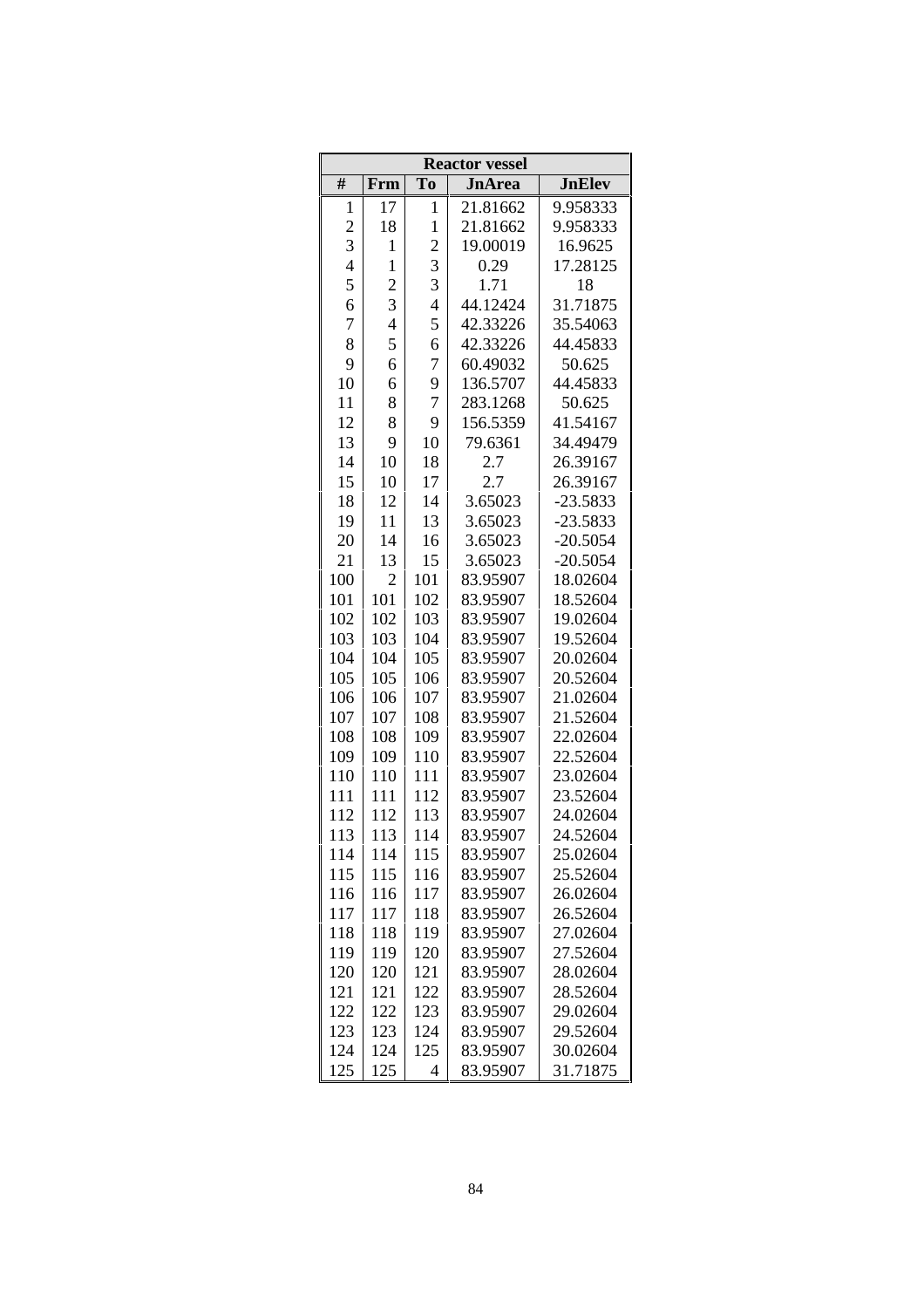|    | <b>Re-circulation loops</b> |                |               |               |  |  |  |  |  |
|----|-----------------------------|----------------|---------------|---------------|--|--|--|--|--|
| #  | Frm                         | T <sub>0</sub> | <b>JnArea</b> | <b>JnElev</b> |  |  |  |  |  |
| 16 | 10                          | 12             | 7.669904      | 13.45833      |  |  |  |  |  |
| 17 | 10                          | 11             | 7.669904      | 13.45833      |  |  |  |  |  |
| 18 | 12                          | 14             | 3.65023       | $-23.5833$    |  |  |  |  |  |
| 19 | 11                          | 13             | 3.65023       | $-23.5833$    |  |  |  |  |  |
| 20 | 14                          | 16             | 3.65023       | $-20.5054$    |  |  |  |  |  |
| 21 | 13                          | 15             | 3.65023       | $-20.5054$    |  |  |  |  |  |
| 22 | 16                          | 18             | 0.46          | 26.39167      |  |  |  |  |  |
| 23 | 15                          | 17             | 0.46          | 26.39167      |  |  |  |  |  |

|     | <b>Steam lines</b> |     |          |               |  |  |  |  |  |  |
|-----|--------------------|-----|----------|---------------|--|--|--|--|--|--|
| #   | Frm                | To  | JnArea   | <b>JnElev</b> |  |  |  |  |  |  |
| 50  | 7                  | 50  | 12.19943 | 54.875        |  |  |  |  |  |  |
| 51  | 50                 | 51  | 12.19943 | 8.364583      |  |  |  |  |  |  |
| 52  | 51                 | 52  | 12.19943 | $-10.0521$    |  |  |  |  |  |  |
| 53  | 52                 | 53  | 12.19943 | 4.264708      |  |  |  |  |  |  |
| 54  | 53                 | 54  | 12.19943 | 4.264708      |  |  |  |  |  |  |
| 55  | 54                 | 55  | 12.19943 | 5             |  |  |  |  |  |  |
| 56  | 55                 | 200 | 3.408846 | 4.25          |  |  |  |  |  |  |
| 57  | 0                  | 55  | 1        | 4.25          |  |  |  |  |  |  |
| 60  | 0                  | 51  | 0.27053  | 8             |  |  |  |  |  |  |
| 70  | 0                  | 51  | 0.532404 | 8             |  |  |  |  |  |  |
| 71  | 0                  | 51  | 0.532404 | 8             |  |  |  |  |  |  |
| 72  | 0                  | 51  | 0.399303 | 8             |  |  |  |  |  |  |
| 200 | 200                | 201 | 1        | 5.6875        |  |  |  |  |  |  |
| 201 | 201                | 202 | 0.659611 | -31.9375      |  |  |  |  |  |  |
| 202 | 202                | 500 | 1.884505 | -31.9375      |  |  |  |  |  |  |
| 300 | 0                  | 9   | 1        | 41.54167      |  |  |  |  |  |  |
| 400 | 0                  | 9   | 1        | 41.54167      |  |  |  |  |  |  |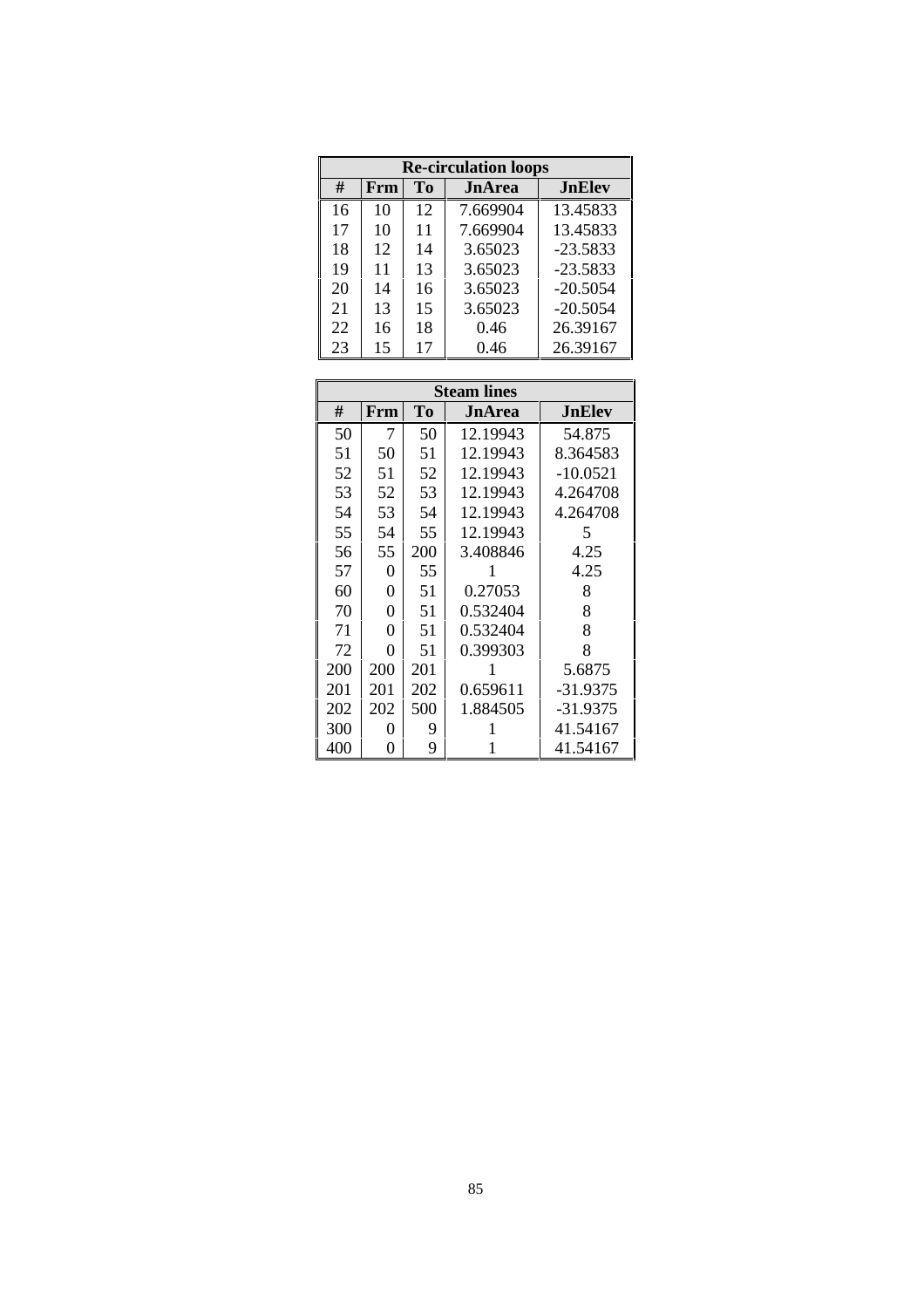

Figure A.1. RETRAN nodalisation diagram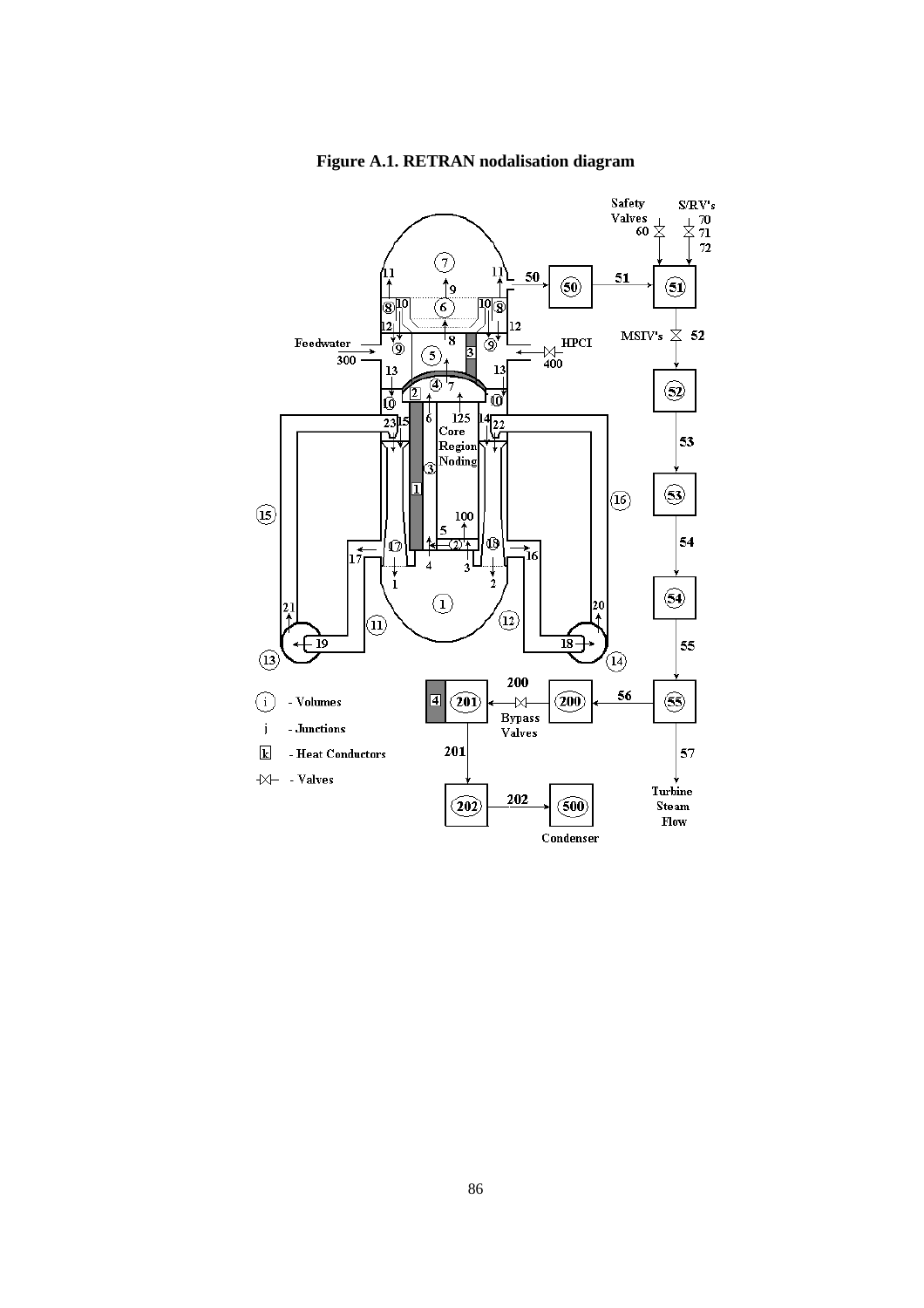# **APPENDIX B Sample Cross-section Table**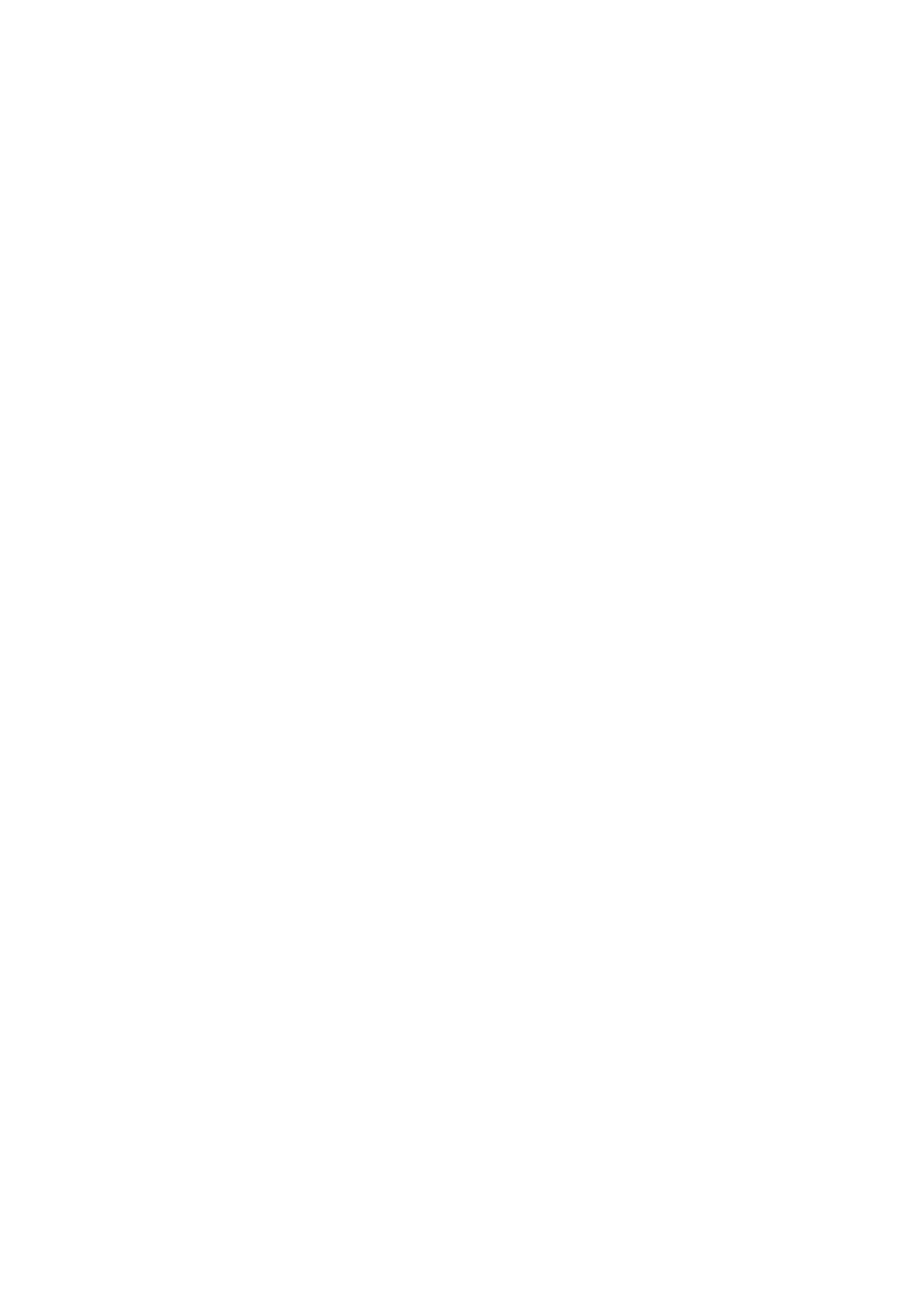| $^\star$<br>T Fuel         | Rho Mod.                          |                             |              |              |
|----------------------------|-----------------------------------|-----------------------------|--------------|--------------|
| 6<br>$^\ast$               | 6                                 |                             |              |              |
| *******                    | X-Section set #                   | 1                           |              |              |
| $^\ast$<br>$^\star$        |                                   |                             |              |              |
| Group No.<br>$\star$       | 1                                 |                             |              |              |
| ***************<br>$\star$ |                                   | Diffusion Coefficient Table |              |              |
| .4000000E+03               | .8000000E+03                      | .1200000E+04                | .1600000E+04 | .1800000E+04 |
| .2400000E+04               | .1415950E+03                      | .2261546E+03                | .2996453E+03 | .4350457E+03 |
| .5991722E+03               | .7794058E+03                      | .2007900E+01                | .2014100E+01 | .2020100E+01 |
| .2026000E+01               | .2029000E+01                      | .2037700E+01                | .1897700E+01 | .1903800E+01 |
| .1909700E+01               | .1915600E+01                      | .1918500E+01                | .1927200E+01 | .1810700E+01 |
| .1816700E+01               | .1822600E+01                      | .1828400E+01                | .1831300E+01 | .1839900E+01 |
| .1668800E+01               | .1674600E+01                      | .1680300E+01                | .1686000E+01 | .1688800E+01 |
| .1697200E+01               | .1522700E+01                      | .1528300E+01                | .1533800E+01 | .1539200E+01 |
| .1542000E+01               | .1550100E+01                      | .1383400E+01                | .1388600E+01 | .1393800E+01 |
| .1399000E+01<br>$^\ast$    | .1401600E+01                      | .1409300E+01                |              |              |
| ***************            |                                   | Absorption X-Section Table  |              |              |
| $^\ast$                    |                                   |                             |              |              |
| .4000000E+03               | .8000000E+03                      | .1200000E+04                | .1600000E+04 | .1800000E+04 |
| .2400000E+04               | .1415950E+03                      | .2261546E+03                | .2996453E+03 | .4350457E+03 |
| .5991722E+03               | .7794058E+03                      | .5733400E-02                | .5842800E-02 | .5927800E-02 |
| .5997400E-02               | .6028100E-02                      | .6107000E-02                | .6023500E-02 | .6145400E-02 |
| .6240400E-02               | .6318300E-02                      | .6352700E-02                | .6441400E-02 | .6235400E-02 |
| .6366900E-02               | .6469400E-02                      | .6553700E-02                | .6590900E-02 | .6687000E-02 |
| .6535600E-02               | .6679800E-02                      | .6792600E-02                | .6885600E-02 | .6926700E-02 |
| .7033400E-02               | .6807400E-02                      | .6961600E-02                | .7082700E-02 | .7182600E-02 |
| .7227000E-02               | .7342100E-02                      | .7043900E-02                | .7206500E-02 | .7334500E-02 |
| .7440400E-02               | .7487500E-02                      | .7609700E-02                |              |              |
| ***************            | Fission X-Section Table           |                             |              |              |
|                            |                                   |                             |              |              |
| .4000000E+03               | .8000000E+03                      | .1200000E+04                | .1600000E+04 | .1800000E+04 |
| .2400000E+04               | .1415950E+03                      | .2261546E+03                | .2996453E+03 | .4350457E+03 |
| .5991722E+03               | .7794058E+03                      | .1694519E-02                | .1687392E-02 | .1680321E-02 |
| .1673479E-02               | .1670099E-02                      | .1660123E-02                | .1760207E-02 | .1752468E-02 |
| .1744963E-02               | .1737541E-02                      | .1733871E-02                | .1723065E-02 | .1806831E-02 |
| .1798795E-02               | .1790994E-02                      | .1783276E-02                | .1779438E-02 | .1768199E-02 |
| .1875604E-02               | .1867335E-02                      | .1859149E-02                | .1851046E-02 | .1847036E-02 |
| .1835163E-02               | .1938822E-02                      | .1930488E-02                | .1922119E-02 | .1913830E-02 |
| .1909647E-02               | .1897342E-02                      | .1995480E-02                | .1986965E-02 | .1978453E-02 |
| .1969863E-02               | .1965628E-02                      | .1952890E-02                |              |              |
| $^\ast$<br>*************** |                                   | Nu-Fission X-Section Table  |              |              |
| $^\star$                   |                                   |                             |              |              |
| .4000000E+03               | .8000000E+03                      | .1200000E+04                | .1600000E+04 | .1800000E+04 |
| .2400000E+04               | .1415950E+03                      | .2261546E+03                | .2996453E+03 | .4350457E+03 |
| .5991722E+03               | .7794058E+03                      | .4226300E-02                | .4209200E-02 | .4192400E-02 |
| .4176000E-02               | .4167900E-02                      | .4144000E-02                | .4384500E-02 | .4366100E-02 |
| .4348100E-02               | .4330300E-02                      | .4321500E-02                | .4295600E-02 | .4496300E-02 |
| .4477200E-02               | .4458500E-02                      | .4440000E-02                | .4430800E-02 | .4403700E-02 |
| .4660500E-02               | .4640700E-02                      | .4621100E-02                | .4601700E-02 | .4592100E-02 |
| .4563500E-02               | .4810800E-02                      | .4790700E-02                | .4770700E-02 | .4750700E-02 |
| .4740700E-02               | .4711100E-02                      | .4944200E-02                | .4923700E-02 | .4903200E-02 |
| .4882700E-02               | .4872400E-02                      | .4841800E-02                |              |              |
| *<br>***************       |                                   | Scattering X-Section Table  |              |              |
| $^\star$                   |                                   |                             |              |              |
| ****<br>.4000000E+03       | From group 1 to 2<br>.8000000E+03 | .1200000E+04                | .1600000E+04 | .1800000E+04 |
|                            |                                   |                             |              |              |
| .2400000E+04               | .1415950E+03                      | .2261546E+03                | .2996453E+03 | .4350457E+03 |
| .5991722E+03               | .7794058E+03                      | .7693100E-02                | .7633900E-02 | .7583700E-02 |
| .7539000E-02               | .7518200E-02                      | .7460300E-02                | .9287200E-02 | .9212100E-02 |
| .9147500E-02               | .9089500E-02                      | .9062200E-02                | .8986000E-02 | .1069300E-01 |
| .1060500E-01               | .1052800E-01                      | .1045900E-01                | .1042600E-01 | .1033500E-01 |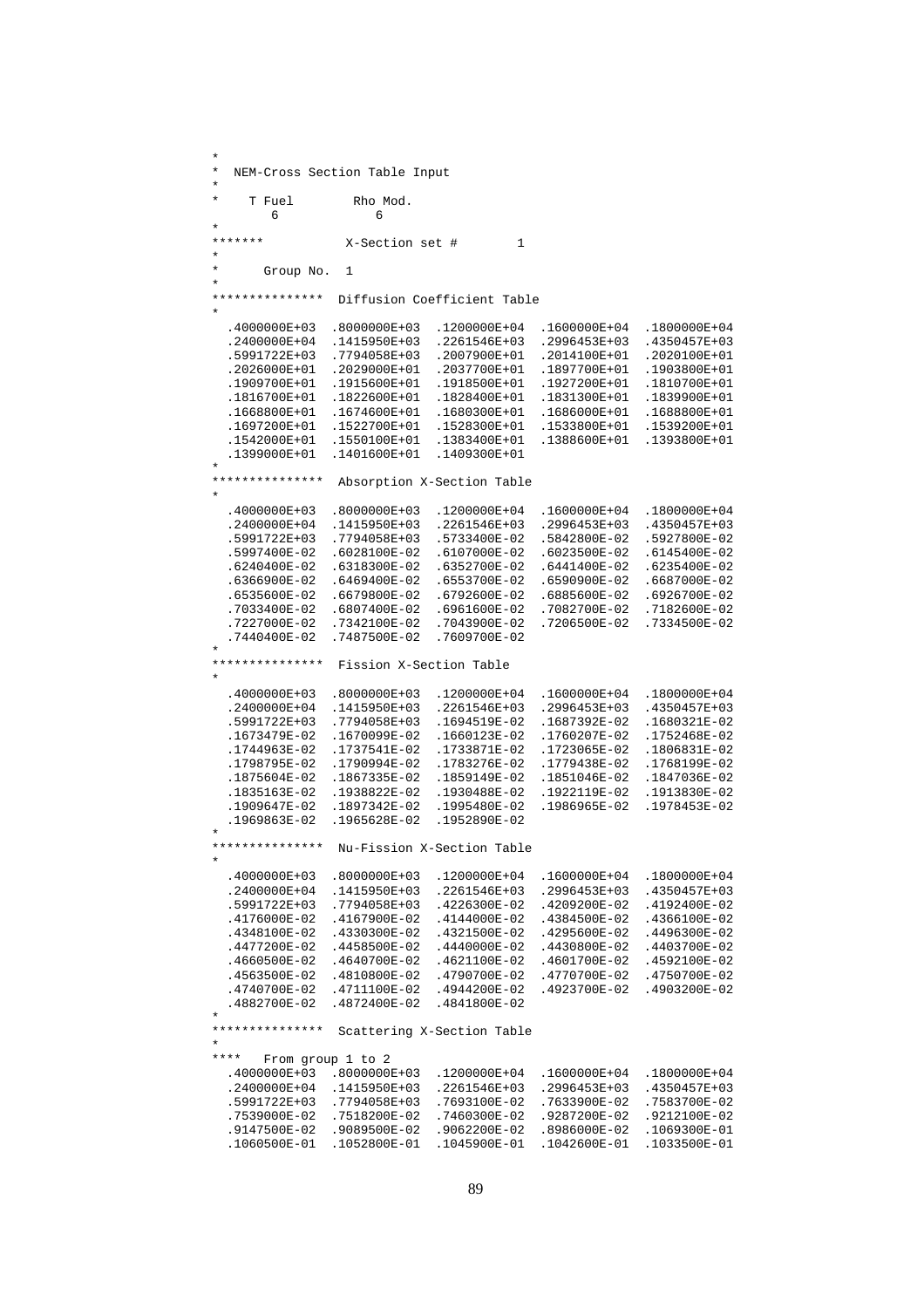| .1333700E-01                    | .1322600E-01 | .1312900E-01                         | .1304100E-01 | .1299900E-01 |
|---------------------------------|--------------|--------------------------------------|--------------|--------------|
| .1288000E-01                    | .1661200E-01 | .1647700E-01                         | .1635800E-01 | .1624800E-01 |
| .1619500E-01                    | .1604500E-01 | .2043400E-01                         | .2027500E-01 | .2013200E-01 |
| .1999900E-01                    | .1993500E-01 | .1975300E-01                         |              |              |
| $\star$                         |              |                                      |              |              |
| ***************                 |              | Assembly Disc. Factor Table - W      |              |              |
|                                 |              |                                      |              |              |
| .4000000E+03                    | .8000000E+03 | .1200000E+04                         | .1600000E+04 | .1800000E+04 |
| .2400000E+04                    | .1415950E+03 | .2261546E+03                         | .2996453E+03 | .4350457E+03 |
| .5991722E+03                    | .7794058E+03 | .9337490E+00                         | .9346120E+00 | .9353030E+00 |
| .9358790E+00                    | .9361360E+00 | .9368150E+00                         | .9289820E+00 | .9298700E+00 |
| .9305890E+00                    | .9311670E+00 | .9314380E+00                         | .9321550E+00 | .9247810E+00 |
| .9257670E+00                    | .9264880E+00 | .9270990E+00                         | .9273760E+00 | .9280960E+00 |
| .9173030E+00                    | .9181880E+00 | .9188970E+00                         | .9195280E+00 | .9198200E+00 |
| .9205860E+00                    | .9077700E+00 | .9086590E+00                         | .9093830E+00 | .9100110E+00 |
| .9103000E+00                    | .9110590E+00 | .8938700E+00                         | .8947480E+00 | .8954810E+00 |
| .8961440E+00                    | .8964430E+00 | .8972790E+00                         |              |              |
| $\star$                         |              |                                      |              |              |
| ***************                 |              | Assembly Disc. Factor Table - S      |              |              |
| *                               |              |                                      |              |              |
|                                 |              |                                      |              |              |
| .4000000E+03                    | .8000000E+03 | .1200000E+04                         | .1600000E+04 | .1800000E+04 |
| .2400000E+04                    | .1415950E+03 | .2261546E+03                         | .2996453E+03 | .4350457E+03 |
| .5991722E+03                    | .7794058E+03 | .9848210E+00                         | .9851320E+00 | .9853740E+00 |
| .9855810E+00                    | .9856740E+00 | .9859130E+00                         | .9825030E+00 | .9828240E+00 |
| .9830770E+00                    | .9833260E+00 | .9834270E+00                         | .9836950E+00 | .9810430E+00 |
| .9812700E+00                    | .9815420E+00 | .9817760E+00                         | .9818830E+00 | .9821880E+00 |
| .9785220E+00                    | .9788640E+00 | .9791600E+00                         | .9793880E+00 | .9794880E+00 |
| .9797790E+00                    | .9762050E+00 | .9765230E+00                         | .9767930E+00 | .9770250E+00 |
| .9771300E+00                    | .9774450E+00 | .9735190E+00                         | .9738470E+00 | .9741160E+00 |
| .9743250E+00                    | .9744300E+00 | .9746920E+00                         |              |              |
| *                               |              |                                      |              |              |
| * * * * * * * * * * * * * * * * |              | Detector Flux Ratio Table            |              |              |
| $^\star$                        |              |                                      |              |              |
| .4000000E+03                    | .8000000E+03 | .1200000E+04                         | .1600000E+04 | .1800000E+04 |
| .2400000E+04                    | .1415950E+03 | .2261546E+03                         | .2996453E+03 | .4350457E+03 |
| .5991722E+03                    | .7794058E+03 | .9891800E+00                         | .9897800E+00 | .9902490E+00 |
| .9906670E+00                    | .9908580E+00 | .9913620E+00                         | .9857230E+00 | .9863100E+00 |
| .9867780E+00                    | .9872670E+00 | .9874640E+00                         | .9880020E+00 | .9837410E+00 |
| .9841210E+00                    | .9846150E+00 | .9850500E+00                         | .9852510E+00 | .9858490E+00 |
| .9804520E+00                    | .9810280E+00 | .9815250E+00                         | .9819210E+00 | .9820960E+00 |
| .9826270E+00                    | .9779290E+00 | .9784330E+00                         | .9788730E+00 | .9792580E+00 |
| .9794350E+00                    | .9799850E+00 | .9753380E+00                         | .9758340E+00 | .9762490E+00 |
| .9765660E+00                    | .9767320E+00 | .9771570E+00                         |              |              |
|                                 |              |                                      |              |              |
| ***************                 |              | Detector Microscopic X-Section Table |              |              |
|                                 |              |                                      |              |              |
| .4000000E+03                    | .8000000E+03 | .1200000E+04                         | .1600000E+04 | .1800000E+04 |
| .2400000E+04                    | .1415950E+03 | .2261546E+03                         | .2996453E+03 | .4350457E+03 |
| .5991722E+03                    | .7794058E+03 | .9736330E+01                         | .9693220E+01 | .9658420E+01 |
| .9628930E+01                    | .9615600E+01 | .9579910E+01                         | .9930880E+01 | .9891880E+01 |
| .9860290E+01                    | .9833590E+01 | .9821320E+01                         | .9788490E+01 | .1004490E+02 |
| .1000980E+02                    | .9980860E+01 | .9956060E+01                         | .9944770E+01 | .9914680E+01 |
| .1018720E+02                    | .1015710E+02 | .1013180E+02                         | .1011080E+02 | .1010120E+02 |
| .1007540E+02                    | .1029050E+02 | .1026600E+02                         | .1024590E+02 | .1022860E+02 |
| .1022080E+02                    | .1020060E+02 | .1038040E+02                         | .1036040E+02 | .1034410E+02 |
| .1033020E+02                    | .1032390E+02 | .1030700E+02                         |              |              |
| *                               |              |                                      |              |              |
| *<br>Group No.                  | 2            |                                      |              |              |
| *                               |              |                                      |              |              |
| ***************                 |              | Diffusion Coefficient Table          |              |              |
| *                               |              |                                      |              |              |
|                                 |              |                                      |              |              |
| .4000000E+03                    | .8000000E+03 | .1200000E+04                         | .1600000E+04 | .1800000E+04 |
| .2400000E+04                    | .1415950E+03 | .2261546E+03                         | .2996453E+03 | .4350457E+03 |
| .5991722E+03                    | .7794058E+03 | .5900800E+00                         | .5923100E+00 | .5945800E+00 |
| .5968800E+00                    | .5980400E+00 | .6015400E+00                         | .5378600E+00 | .5398500E+00 |
| .5418900E+00                    | .5439600E+00 | .5450000E+00                         | .5481600E+00 | .4986100E+00 |
| .5004600E+00                    | .5023300E+00 | .5042600E+00                         | .5052300E+00 | .5081700E+00 |
| .4381900E+00                    | .4398700E+00 | .4415800E+00                         | .4433100E+00 | .4441900E+00 |
| .4468400E+00                    | .3802700E+00 | .3817900E+00                         | .3833400E+00 | .3849100E+00 |
| .3857000E+00                    | .3881000E+00 | .3252600E+00                         | .3266200E+00 | .3280000E+00 |
| .3294000E+00                    | .3301000E+00 | .3322400E+00                         |              |              |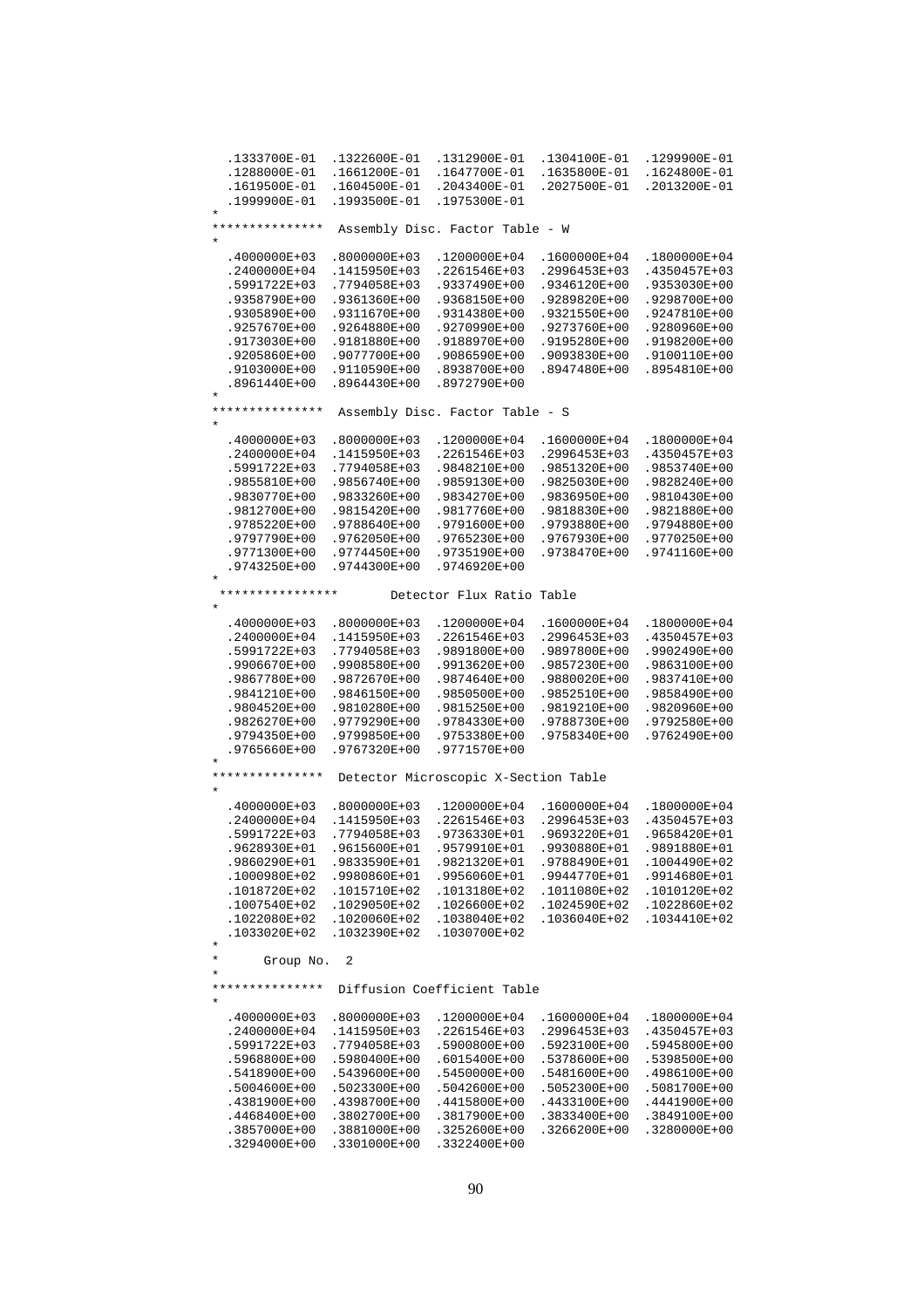| *<br>***************         |                              | Absorption X-Section Table      |              |                              |
|------------------------------|------------------------------|---------------------------------|--------------|------------------------------|
| *                            |                              |                                 |              |                              |
| .4000000E+03                 | .8000000E+03                 | .1200000E+04                    | .1600000E+04 | .1800000E+04                 |
| .2400000E+04                 | .1415950E+03                 | .2261546E+03                    | .2996453E+03 | .4350457E+03                 |
| .5991722E+03                 | .7794058E+03                 | .5089000E-01                    | .5057300E-01 | .5026600E-01                 |
| .4996700E-01                 | .4982000E-01                 | .4939000E-01                    | .5237200E-01 | .5205300E-01                 |
| .5174400E-01                 | .5144300E-01                 | .5129500E-01                    | .5086200E-01 | .5353000E-01                 |
| .5320900E-01                 | .5289500E-01                 | .5259300E-01                    | .5244400E-01 | .5200800E-01                 |
| .5542800E-01                 | .5510600E-01                 | .5479300E-01                    | .5448800E-01 | .5433800E-01                 |
| .5389800E-01                 | .5744400E-01                 | .5711600E-01                    | .5679900E-01 | .5649000E-01                 |
| .5633800E-01                 | .5589200E-01                 | .5972300E-01                    | .5938600E-01 | .5905900E-01                 |
| .5874000E-01                 |                              |                                 |              |                              |
| $^\ast$                      | .5858300E-01                 | .5812200E-01                    |              |                              |
| ***************              | Fission X-Section Table      |                                 |              |                              |
| *                            |                              |                                 |              |                              |
| .4000000E+03                 | .8000000E+03                 | .1200000E+04                    | .1600000E+04 | .1800000E+04                 |
| .2400000E+04                 | .1415950E+03                 | .2261546E+03                    | .2996453E+03 | .4350457E+03                 |
| .5991722E+03                 | .7794058E+03                 | .2736097E-01                    | .2715214E-01 | .2694950E-01                 |
| .2675363E-01                 | .2665772E-01                 | .2637649E-01                    | .2805652E-01 | .2784258E-01                 |
| .2763665E-01                 | .2743720E-01                 | .2733911E-01                    | .2705215E-01 | .2858027E-01                 |
| .2836320E-01                 | .2815297E-01                 | .2795044E-01                    | .2785100E-01 | .2756113E-01                 |
| .2938063E-01                 | .2916184E-01                 | .2895035E-01                    | .2874416E-01 | .2864291E-01                 |
| .2834761E-01                 | .3015435E-01                 | .2993270E-01                    | .2971797E-01 | .2950973E-01                 |
| .2940705E-01                 | .2910713E-01                 | .3092586E-01                    | .3069935E-01 | .3047976E-01                 |
| .3026466E-01                 | .3016016E-01                 | .2985157E-01                    |              |                              |
| *                            |                              |                                 |              |                              |
| ***************<br>$^\star$  |                              | Nu-Fission X-Section Table      |              |                              |
| .4000000E+03                 | .8000000E+03                 | .1200000E+04                    | .1600000E+04 | .1800000E+04                 |
| .2400000E+04                 | .1415950E+03                 | .2261546E+03                    | .2996453E+03 | .4350457E+03                 |
| .5991722E+03                 | .7794058E+03                 | .6824100E-01                    | .6773100E-01 | .6723900E-01                 |
| .6676100E-01                 | .6652700E-01                 | .6584100E-01                    | .6988600E-01 | .6936700E-01                 |
| .6886500E-01                 | .6837900E-01                 | .6814000E-01                    | .6744100E-01 | .7112200E-01                 |
| .7059600E-01                 | .7008400E-01                 | .6959100E-01                    | .6934900E-01 | .6864100E-01                 |
| .7300500E-01                 | .7247300E-01                 | .7195900E-01                    | .7145800E-01 | .7121200E-01                 |
|                              |                              |                                 |              |                              |
| .7049200E-01                 | .7482200E-01                 | .7428100E-01                    | .7376000E-01 | .7325200E-01                 |
| .7300300E-01<br>.7501700E-01 | .7227300E-01<br>.7476100E-01 | .7662500E-01<br>.7401100E-01    | .7607300E-01 | .7553800E-01                 |
| *                            |                              |                                 |              |                              |
| ***************              |                              | Xe Macroscopic X-Section Table  |              |                              |
| *<br>.4000000E+03            | .8000000E+03                 | .1200000E+04                    | .1600000E+04 | .1800000E+04                 |
| .2400000E+04                 | .1415950E+03                 | .2261546E+03                    | .2996453E+03 | .4350457E+03                 |
|                              |                              |                                 |              |                              |
| .5991722E+03                 | .7794058E+03                 | .1664600E-02                    | .1649500E-02 | .1634600E-02                 |
| .1619700E-02                 | .1612400E-02                 | .1590700E-02                    | .1670900E-02 | .1656500E-02                 |
| .1642200E-02                 | .1628100E-02                 | .1621100E-02                    | .1600400E-02 | .1677000E-02                 |
| .1663000E-02                 | .1649000E-02                 | .1635200E-02                    | .1628500E-02 | .1608400E-02                 |
| .1687400E-02                 | .1673800E-02                 | .1660400E-02                    | .1647100E-02 | .1640600E-02                 |
| .1621200E-02                 | .1699200E-02                 | .1685900E-02                    | .1672800E-02 | .1659900E-02                 |
| .1653500E-02                 | .1634700E-02                 | .1717500E-02                    | .1704300E-02 | .1691300E-02                 |
| .1678500E-02                 | .1672100E-02                 | .1653500E-02                    |              |                              |
| *                            |                              |                                 |              |                              |
| ***************              |                              | Xe Microscopic X-Section Table  |              |                              |
| .4000000E+03                 | .8000000E+03                 | .1200000E+04                    | .1600000E+04 | .1800000E+04                 |
| .2400000E+04                 | .1415950E+03                 | .2261546E+03                    | .2996453E+03 | .4350457E+03                 |
| .5991722E+03                 | .7794058E+03                 | .9948900E+06                    | .9852900E+06 | .9757900E+06                 |
| .9664200E+06                 | .9618000E+06                 |                                 |              |                              |
|                              |                              | .9481500E+06                    | .1035600E+07 | .1026600E+07                 |
| .1017700E+07                 | .1008900E+07                 | .1004600E+07                    | .9917300E+06 | .1067000E+07                 |
| .1058400E+07                 | .1049800E+07                 | .1041400E+07                    | .1037200E+07 | .1024800E+07                 |
| .1115800E+07                 | .1107600E+07                 | .1099600E+07                    | .1091600E+07 | .1087700E+07                 |
| .1076000E+07                 | .1163900E+07                 | .1156100E+07                    | .1148400E+07 | .1140900E+07                 |
| .1137100E+07                 | .1126100E+07                 | .1215100E+07                    | .1207700E+07 | .1200300E+07                 |
| .1193100E+07                 | .1189500E+07                 | .1178900E+07                    |              |                              |
| $^\star$<br>***************  |                              |                                 |              |                              |
|                              |                              | Assembly Disc. Factor Table - W |              |                              |
| $^\star$                     |                              |                                 |              |                              |
| .4000000E+03                 | .8000000E+03                 | .1200000E+04                    | .1600000E+04 |                              |
| .2400000E+04                 | .1415950E+03                 | .2261546E+03                    | .2996453E+03 | .1800000E+04<br>.4350457E+03 |
| .5991722E+03                 | .7794058E+03                 | .2000240E+01                    | .2000220E+01 | .1999820E+01                 |